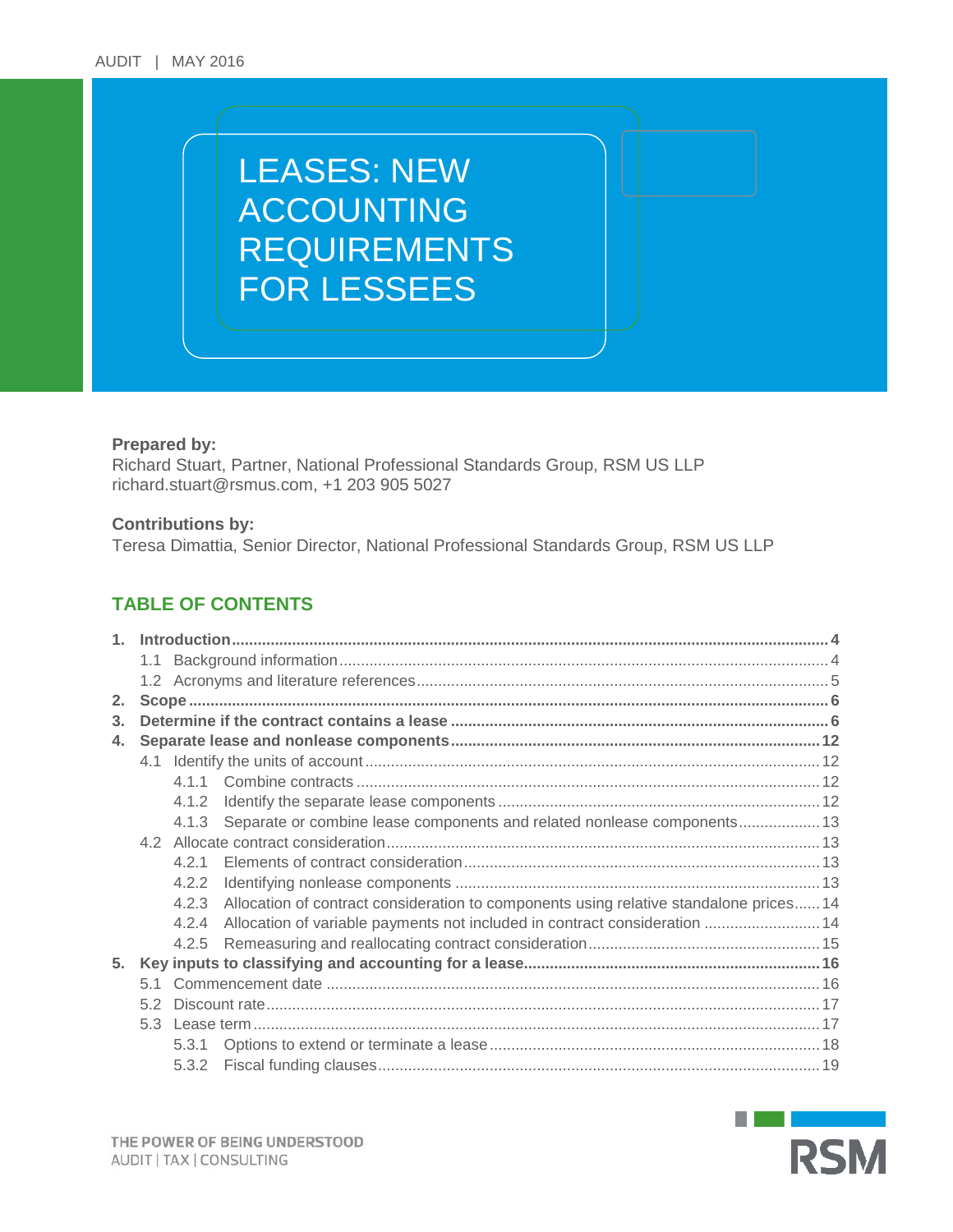|    |     | 5.5.1 |         |                                                               |  |
|----|-----|-------|---------|---------------------------------------------------------------|--|
|    |     |       |         |                                                               |  |
|    |     | 5.5.3 |         |                                                               |  |
|    |     | 5.5.4 |         |                                                               |  |
|    |     | 5.5.5 |         |                                                               |  |
|    |     | 5.5.6 |         |                                                               |  |
| 6. |     |       |         |                                                               |  |
| 7. |     |       |         |                                                               |  |
|    |     |       |         |                                                               |  |
|    |     | 7.1.1 |         |                                                               |  |
|    |     | 7.1.2 |         |                                                               |  |
|    |     | 7.1.3 |         |                                                               |  |
|    |     |       |         |                                                               |  |
|    |     |       |         |                                                               |  |
|    |     |       |         |                                                               |  |
|    |     | 7.2.2 |         |                                                               |  |
|    |     |       | 7.2.2.1 |                                                               |  |
|    |     |       |         |                                                               |  |
|    |     | 7.2.3 |         |                                                               |  |
|    |     |       |         |                                                               |  |
|    |     |       |         |                                                               |  |
|    |     | 7.2.4 |         |                                                               |  |
|    |     | 7.2.5 |         |                                                               |  |
|    |     |       | 7.2.5.1 |                                                               |  |
|    |     |       | 7.2.5.2 | Modifications resulting from the refund of tax-exempt debt 45 |  |
|    |     |       | 7.2.5.3 |                                                               |  |
|    |     |       | 7.2.5.4 |                                                               |  |
|    |     | 7.2.6 |         |                                                               |  |
|    |     |       |         |                                                               |  |
|    |     |       |         |                                                               |  |
|    |     |       |         |                                                               |  |
|    |     |       |         |                                                               |  |
|    |     |       |         |                                                               |  |
|    |     |       |         |                                                               |  |
|    |     |       |         |                                                               |  |
|    | 8.1 |       |         |                                                               |  |
|    |     |       |         |                                                               |  |
|    |     |       |         |                                                               |  |
|    |     |       |         |                                                               |  |
|    | 8.5 |       |         |                                                               |  |
|    |     |       |         |                                                               |  |
| 9. |     |       |         |                                                               |  |
|    |     |       |         |                                                               |  |
|    |     |       |         |                                                               |  |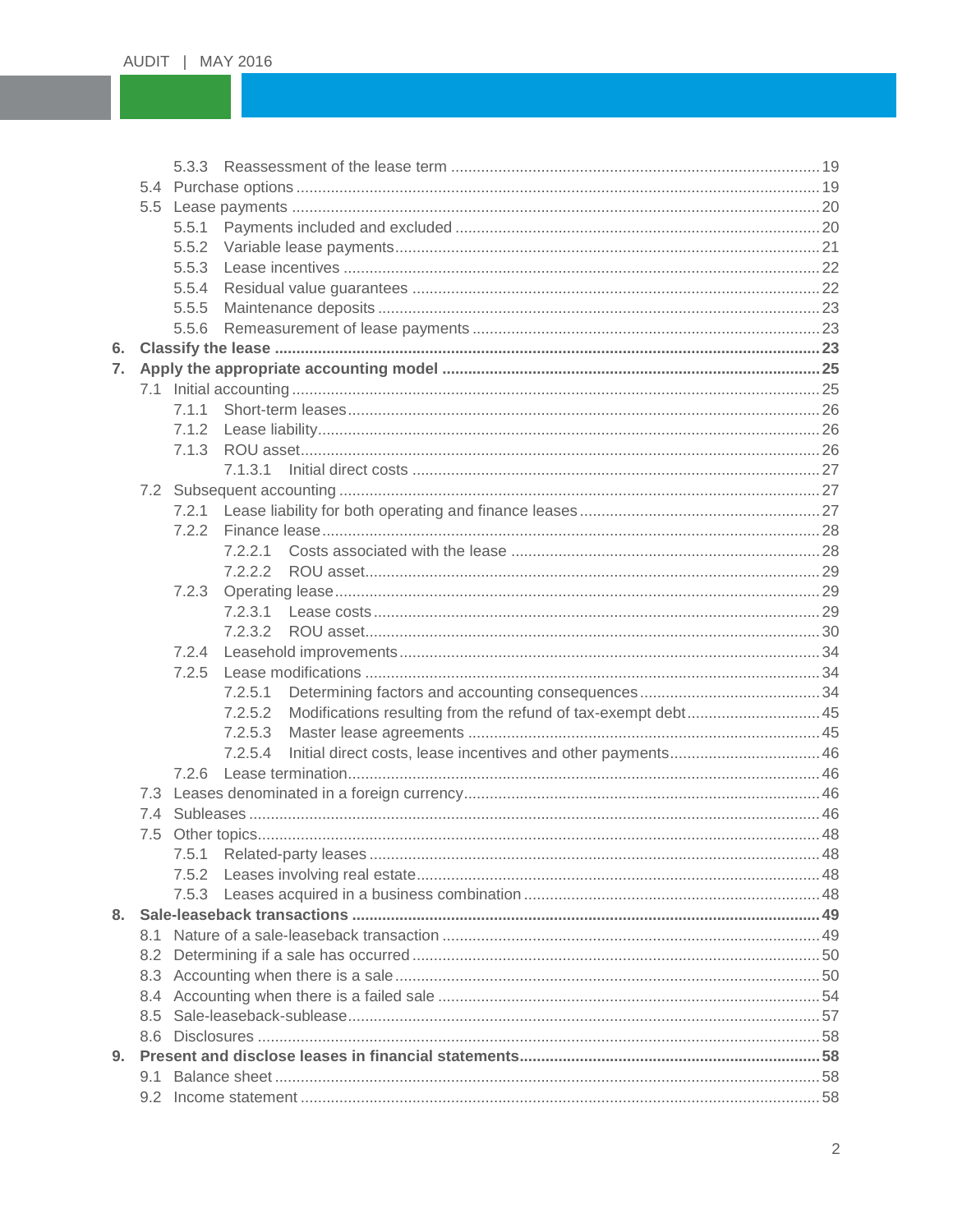The FASB material is copyrighted by the Financial Accounting Foundation, 401 Merritt 7, Norwalk, CT 06856, and is reproduced with permission.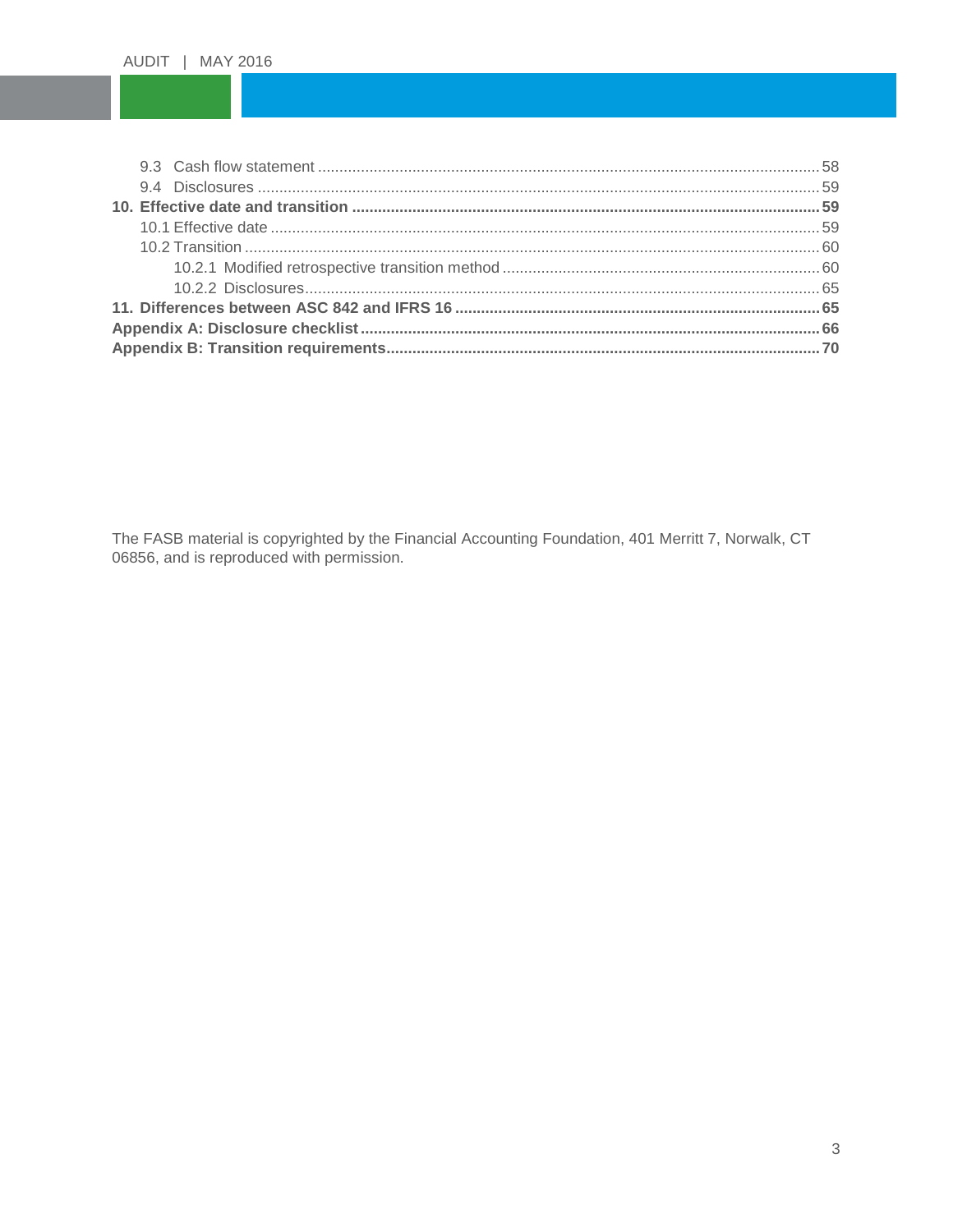#### <span id="page-3-0"></span>Lease in the second second second second second second second second second second second second second second<br>Excel second second second second second second second second second second second second second second second **1. Introduction**

## <span id="page-3-1"></span>**1.1 Background information**

ACCOUNTING On February 25, 2016, the FASB issued ASU 2016-02, *Leases (Topic 842)*, its long-awaited final standard on the accounting for leases. ASU 2016-02 was issued in three parts: (a) [Section A,](http://www.fasb.org/cs/ContentServer?c=Document_C&pagename=FASB%2FDocument_C%2FDocumentPage&cid=1176167901010) "Leases:<br>Amendments to the FASB Accounting Standards Codification®," (b) Section B, "Conforming Amendmer Related to Leases: Amendments to the *FASB Accounting Standards Codification*®," and (c) Section C,<br>"Background Information and Basis for Conclusions." The ASU replaces the legacy U.S. GAAP for leases Amendments to the *FASB Accounting Standards Codification®*," (b) [Section B,](http://www.fasb.org/cs/ContentServer?c=Document_C&pagename=FASB%2FDocument_C%2FDocumentPage&cid=1176167901056) "Conforming Amendments Related to Leases: Amendments to the *FASB Accounting Standards Codification*®," and (c) [Section C,](http://www.fasb.org/cs/ContentServer?c=Document_C&pagename=FASB%2FDocument_C%2FDocumentPage&cid=1176167901087) in ASC 840 with the new lease guidance in ASC 842. For ease of use, definitions for acronyms and titles for ASC topics and subtopics referred to in this white paper are included in Section 1.2.

The most significant change to lessee accounting resulting from the new requirements in ASC 842 is the recognition of ROU assets and lease liabilities for all leases other than those that meet the definition of short-term leases (see Section 7.1.1). This change will result in lessees recognizing ROU assets and lease liabilities for most leases currently accounted for as operating leases under legacy U.S. GAAP.

## **Middle Market Insights**

Middle market companies that are lessees and have traditionally entered into operating leases could be significantly affected by the requirement to recognize ROU assets and lease liabilities on their balance sheets for all but short-term leases. Adding these assets and liabilities to the balance sheet could significantly affect the financial ratios a middle market company uses for various reporting purposes. For example, if a middle market company has a debt covenant based on its debt-to-equity ratio, its ability to satisfy that covenant after implementing the new lease guidance could be seriously compromised. It is possible that the only remedy available in this situation may be to modify the debt agreement.

This white paper discusses the scope of ASC 842 and the requirements in ASC 842 related to the following activities undertaken by a lessee in its accounting for a lease:



In addition, this white paper also discusses accounting for sale-leaseback transactions, ASU 2016-02's effective date and transition requirements and differences between how lessees account for leases under ASC 842 and IFRS 16, *Leases*. The following two appendices are also included in this white paper: (a) Appendix A, "Disclosure checklist," and (b) Appendix B, "Transition requirements."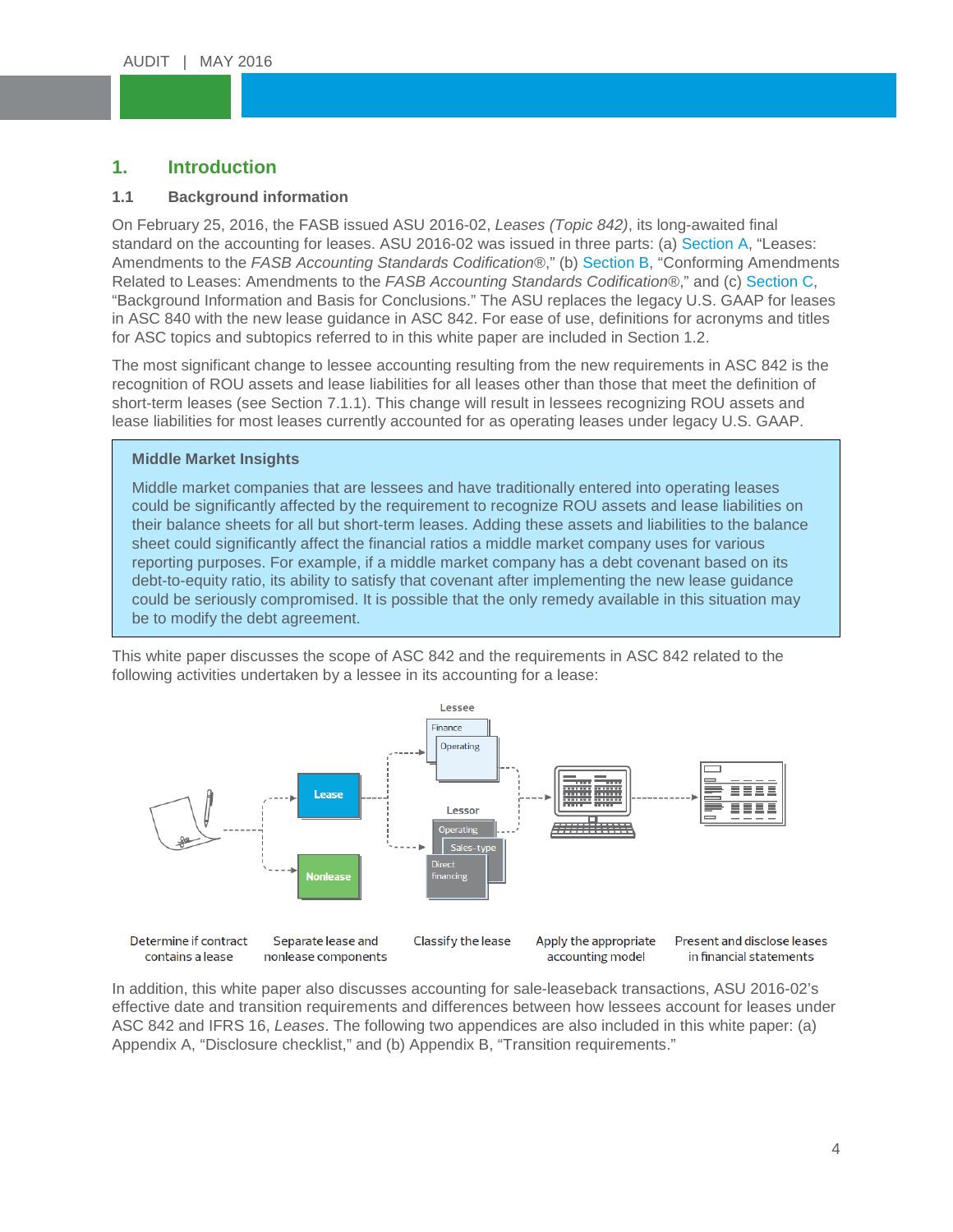Even though the FASB provided a significantly deferred mandatory effective date for ASU 2016-02,<br>lessees should begin familiarizing themselves with the new lease guidance soon so as to better understand its potentially significant financial reporting consequences. Reading this white paper is a good<br>first step in that process. lessees should begin familiarizing themselves with the new lease guidance soon so as to better first step in that process.

# <span id="page-4-0"></span>1.2 Acronyms and literature references

Several acronyms are used throughout this white paper and numerous references are made to spec<br>topics and subtopics in the ASC. Provided in this section are: (a) an acronym legend, which lists the Several acronyms are used throughout this white paper and numerous references are made to specific acronyms used throughout this white paper and their corresponding definitions and (b) a literature listing, which lists the topics and subtopics referred to throughout this white paper and the corresponding titles.

| <b>Acronym</b> | <b>Definition</b>                                  |
|----------------|----------------------------------------------------|
| <b>ASC</b>     | <b>FASB's Accounting Standards Codification</b>    |
| <b>ASU</b>     | <b>Accounting Standards Update</b>                 |
| <b>FASB</b>    | <b>Financial Accounting Standards Board</b>        |
| <b>GAAP</b>    | Generally accepted accounting principles           |
| <b>IASB</b>    | <b>International Accounting Standards Board</b>    |
| <b>IFRS</b>    | <b>International Financial Reporting Standards</b> |
| ROU (asset)    | Right-of-use (asset)                               |
| <b>SEC</b>     | Securities and Exchange Commission                 |

## *Acronym legend*

*Literature listing*

| <b>ASC topic or</b><br><b>subtopic</b> | <b>Title</b>                                                                  |
|----------------------------------------|-------------------------------------------------------------------------------|
| 210-20                                 | Balance Sheet – Offsetting                                                    |
| 250                                    | Accounting Changes and Error Corrections                                      |
| 250-10                                 | Accounting Changes and Error Corrections - Overall                            |
| 310-10                                 | Receivables - Overall                                                         |
| 360-10                                 | Property, Plant, and Equipment - Overall                                      |
| 410-20                                 | Asset Retirement and Environmental Obligations - Asset Retirement Obligations |
| 420                                    | <b>Exit or Disposal Cost Obligations</b>                                      |
| 460                                    | Guarantees                                                                    |
| 606                                    | <b>Revenue from Contracts with Customers</b>                                  |
| 606-10                                 | Revenue from Contracts with Customers - Overall                               |
| 805                                    | <b>Business Combinations</b>                                                  |
| 810-10                                 | Consolidations - Overall                                                      |
| 815-10                                 | Derivatives and Hedging - Overall                                             |
| 815-15                                 | Derivatives and Hedging - Embedded Derivatives                                |
| 820                                    | <b>Fair Value Measurement</b>                                                 |
| 830-10                                 | Foreign Currency Matters - Overall                                            |
| 840                                    | Leases                                                                        |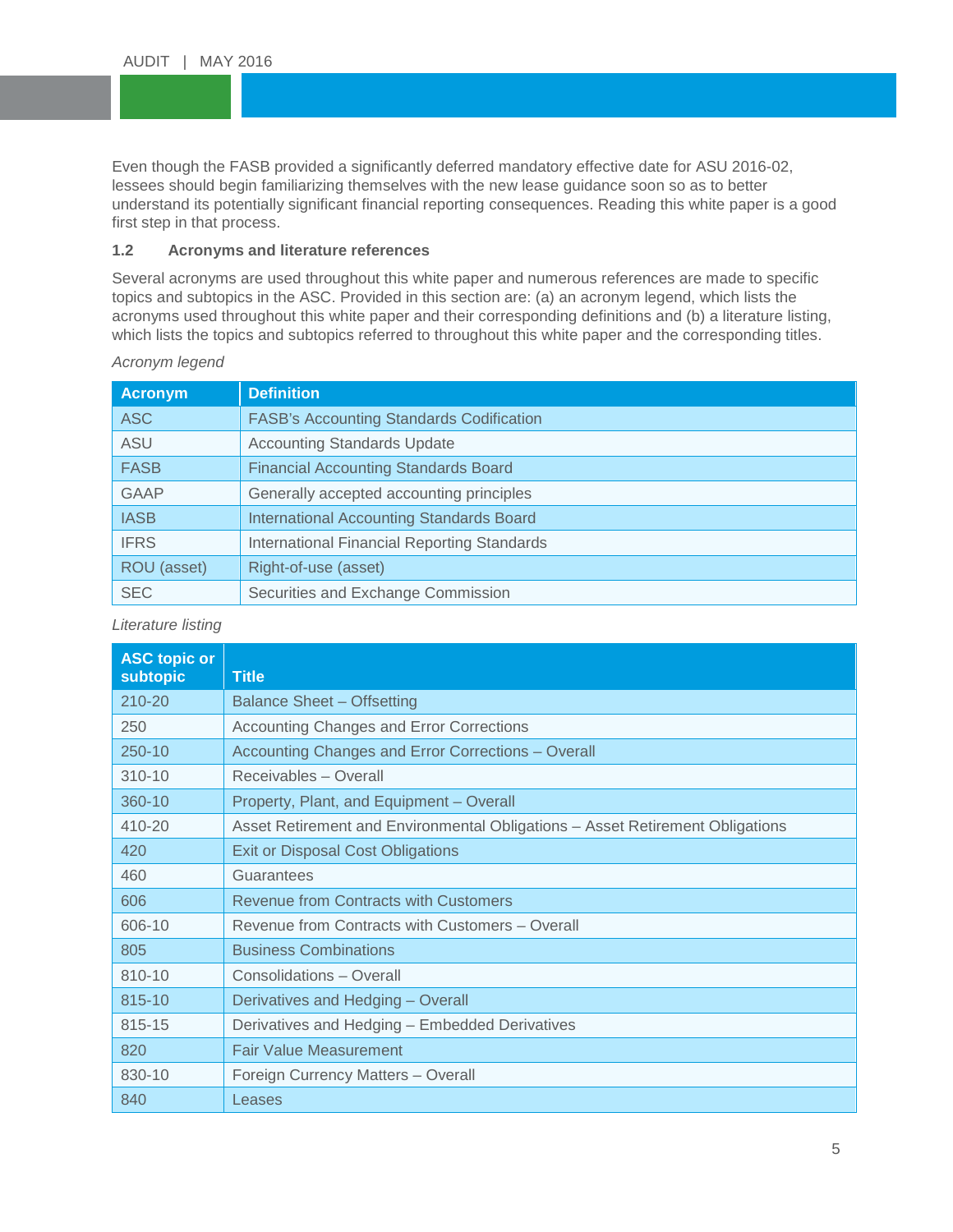| <b>ASC topic or</b><br>subtopic | <b>Title</b>                               |
|---------------------------------|--------------------------------------------|
| 840-30                          | Leases - Capital Leases                    |
| 842                             | Leases                                     |
| 842-10                          | Leases – Overall                           |
| 842-20                          | Leases – Lessee                            |
| 842-30                          | Leases - Lessor                            |
| 842-40                          | Leases - Sale and Leaseback Transactions   |
| 850-10                          | <b>Related Party Disclosures - Overall</b> |
| 958-810                         | Not-for-Profit Entities - Consolidation    |

## <span id="page-5-0"></span>**2. Scope**

ASC 842 applies to all leases (as defined), including subleases. Based on the definition of a lease included in Section 3, ASC 842 does not apply if the contract provides the customer with a right to use any of the following types of assets:

- Intangible assets
- Biological assets (e.g., timber)
- **Inventory**
- Assets under construction

In addition, ASC 842 does not apply if the contract provides the customer with the right to explore for or use nonregenerative resources, such as minerals, oil and natural gas. This exclusion extends to the right to use land to explore for these resources. However, rights to use equipment used in exploring for nonregenerative resources are included in the scope of ASC 842, as are rights to use land to explore for these resources if the land can be used for more than exploration.

While leases within the scope of ASC 842 are not derivative instruments subject to ASC 815-10, a derivative instrument may be embedded in a lease, in which case the guidance in ASC 815-15-25 must be considered. Residual value guarantees provided by the lessee are not subject to ASC 815-10 (see Section 5.5.4).

A lessee may apply ASC 842 at a portfolio level for leases with similar characteristics. In doing so, however, lessees should keep in mind the following observations included in paragraph BC120 of ASU 2016-02:

The Board acknowledged that an entity would need to apply judgment in selecting the size and composition of the portfolio in such a way that the entity reasonably expects that the application of the leases model to the portfolio would not differ materially from the application of the leases model to the individual leases in that portfolio. In the discussion, the Board indicated that it did not intend for an entity to quantitatively evaluate each outcome but, instead, that the entity should be able to take a reasonable approach to determine the portfolios that would be appropriate for its types of leases.

## <span id="page-5-1"></span>**3. Determine if the contract contains a lease**

The definition of a lease in ASC 842 is "a contract, or part of a contract, that conveys the right to control the use of identified property, plant, or equipment (an identified asset) for a period of time in exchange for consideration." An entity must determine whether a contract is or contains a lease at contract inception.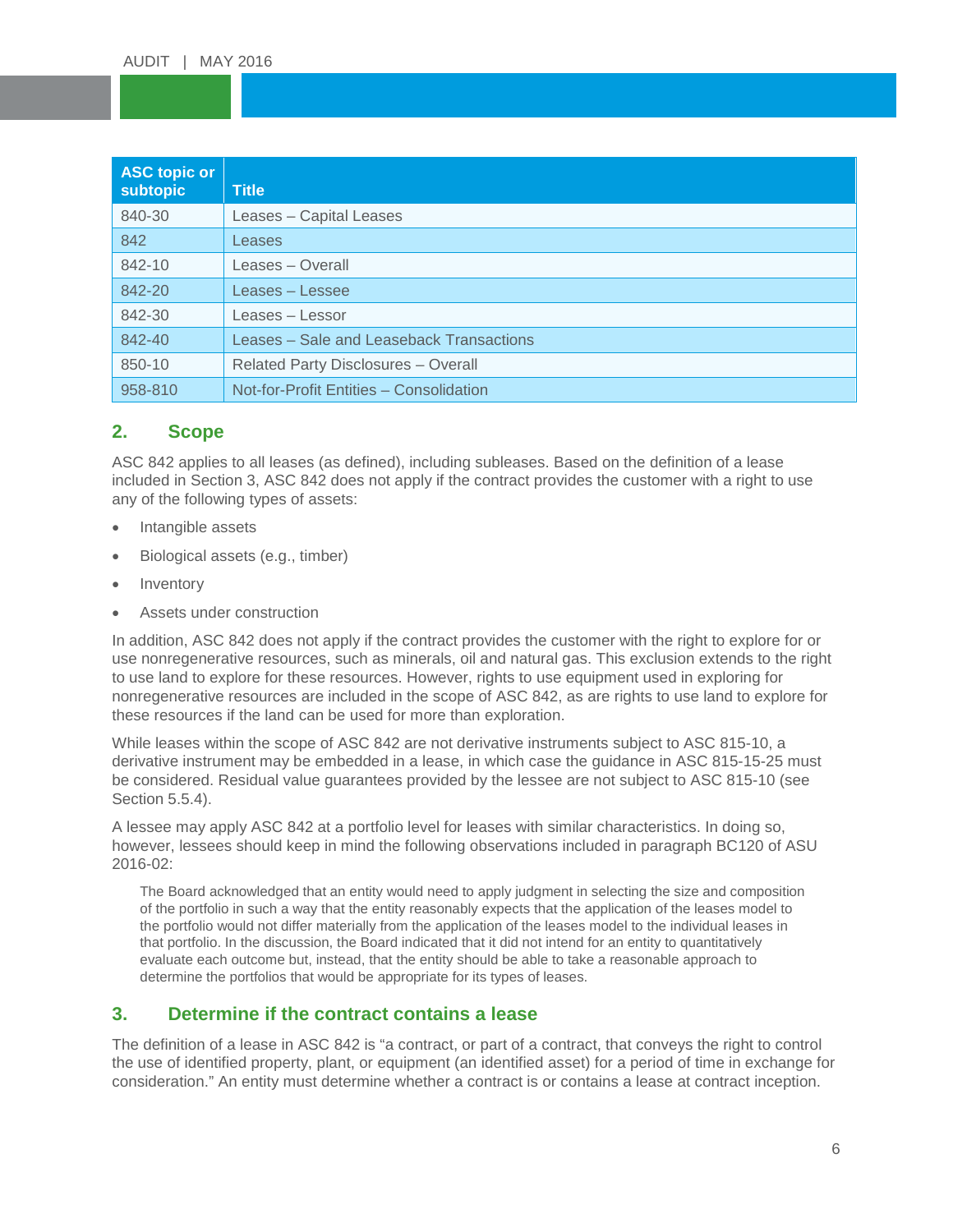Whether a contract is or contains a lease is only reassessed if the contract's terms and conditions are changed. changed.

Typically, the period of time covered by the contract is based on a specific duration of time, such as the property of the state of the state of the state of the state of the state of the state of the state of the state of However, the period of time may also be measured in terms of use of the asset, such as the customer<br>having the right to use an identified asset until it produces a specific quantity of output. In addition, the period of time over which the customer has the right to use an identified asset does not have to be the period of the customer only has the right to use an identified asset for part of a contract customer having the right to use an identified asset from January 1, 20X6 through December 31, 20X8. having the right to use an identified asset until it produces a specific quantity of output. In addition, the entire contract term. If the customer only has the right to use an identified asset for part of a contract term, the contract may (depending on the facts and circumstances) include a lease for just that part of its term.

For a contract (or part of a contract) to meet the definition of a lease, the following must be true:

- **Decision point 1:** The contract includes an identified asset.
- **Decision point 2:** The contract conveys the right to control the identified asset.

The need to consider these decision points is to differentiate a lease from a supply or service contract.

For the contract to convey the right to control the identified asset (which is the second decision point), both of the following must be true:

- **Decision point 2A:** The customer has the right to obtain substantially all of the economic benefits from using the identified asset over the period of use.
- **Decision point 2B**: The customer has the right to direct the use of the identified asset over the period of use.

For the customer to have the right to direct the use of the identified asset over the period of use (which is decision point 2B), one of the following must be true:

- **Decision point 2B1:** The contract provides the customer with the right to direct how and for what purpose the asset is used over the period of use.
- **Decision point 2B2:** The relevant decisions about how and for what purpose the asset is used over the period of use are predetermined (e.g., by the contractual terms) and either: (a) the customer has the right to operate the asset (or to direct others to operate the asset in a manner that it determines) over the period of use without the supplier having the right to change those operating instructions or (b) the customer designed the asset (or specific aspects of the asset) in a way that predetermines how and for what purpose the asset will be used over the period of use.

Considerable guidance is provided in ASC 842 related to each of these decision points, including the ten examples (addressing application of these decision points to 16 different scenarios) provided in ASC 842- 10-55-41 through 130. The following table includes each of the decision points and additional information specific to each decision point. Those scenarios in ASC 842-10-55 that are specifically referenced in the table, and the many others that are not, may assist in understanding how to apply the decision points to a live set of facts and circumstances. However, each specific set of facts and circumstances should be independently analyzed given the likelihood of a live set of facts and circumstances differing from those in the illustrative scenarios and the effects those differences could have on the analysis as to whether a lease exists.

| <b>Decision point 1: Does the contract include an</b><br>identified asset? |                                                                                                                                                                                    | If not, the contract does not contain a lease. |  |
|----------------------------------------------------------------------------|------------------------------------------------------------------------------------------------------------------------------------------------------------------------------------|------------------------------------------------|--|
|                                                                            |                                                                                                                                                                                    | If so, continue to the next decision point.    |  |
|                                                                            | Explicit identification of asset. In many cases, the asset subject to the right of use (e.g., a truck,<br>network equipment, a building) is explicitly identified in the contract. |                                                |  |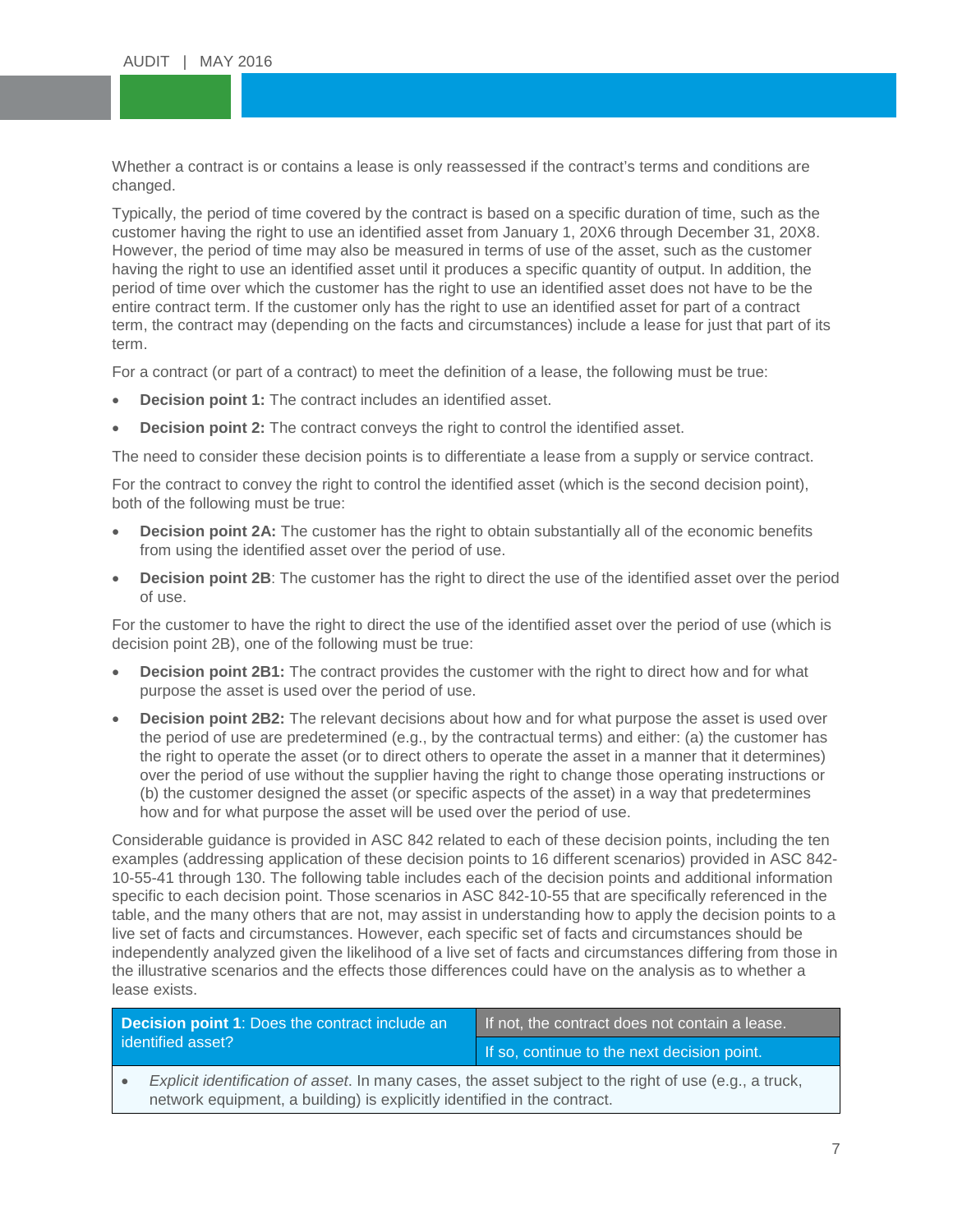- *Implicit identification of asset*. Implicit identification of an asset occurs when there is only one asset<br>that can realistically be used by the supplier to fulfill the contract. Example 8 (starting at ASC 842-10-55-100) addresses a situation in which a factory is an implicitly identified asset in a contract to<br>produce shirts because the supplier only has one factory in which it can produce the shirts that will that can realistically be used by the supplier to fulfill the contract. Example 8 (starting at ASC 842- 10-55-100) addresses a situation in which a factory is an implicitly identified asset in a contract to fulfill its obligations under the contract.
- fulfill its obligations under the contract.<br>Supplier substitution rights. If the supplier has substantive substitution rights throughout the period of use, the contract does not include an identified asset. For a substitution right to be substantive:<br>(a) the supplier must have the practical ability to substitute the asset with an alternative asset (a) the supplier must have the practical ability to substitute the asset with an alternative asset throughout the period of use and (b) the supplier's exercise of the substitution right would have to be economically beneficial to it (i.e., the economic benefits of exercising the substitution right outweigh the related costs). Whether a substitution right is substantive is based on the facts and circumstances at contract inception and future events that are considered likely to occur. Substitution rights are not substantive when the supplier only has the right (or is obligated) to substitute an asset when the asset is not operating properly or when repairs, maintenance or a technical upgrade are necessary. If the customer cannot ascertain whether a substitution right is substantive without exerting undue effort, the right is presumed to *not* be substantive. Case B of Example 1 (starting at ASC 842-10-55-48) addresses a situation in which the supplier has substantive substitution rights related to rail cars because: (a) it has the practical ability to substitute the rail cars used to fulfill the contract with readily available alternative rail cars without obtaining approval from the customer and (b) it would benefit economically from exercising its substitution rights due to the minimal costs involved in substituting its rail cars and the operating efficiencies it would gain by having the ability to substitute its rail cars (e.g., the ability to substitute one rail car with another that is closer to the point of origin). Conversely, Example 7 (starting at ASC 842-10-55-92) addresses a situation in which the supplier does not have substantive substitution rights related to an aircraft because of the significant costs it would incur to outfit another aircraft to meet the contract's interior and exterior specifications for the aircraft.
- *Capacity portion of an asset*. A capacity portion of an asset represents an identified asset if: (a) it is physically distinct (e.g., a specific floor in a building) or (b) it represents substantially all of the asset's capacity, which in turn results in the customer obtaining substantially all of the economic benefits from the asset's use. Case A of Example 3 (starting at ASC 842-10-55-55) addresses a situation in which the right to use a portion of the capacity of a fiber-optic cable should be considered an identified asset because three physically distinct fibers in the cable have been explicitly designated for the customer's use. Conversely, Case B of Example 3 (starting at ASC 842-10-55-60) addresses a situation in which the right to use a portion of the capacity of a fiberoptic cable should not be considered an identified asset because the supplier may use any of the 15 fibers in the cable to provide the equivalent capacity of three fibers to the customer.

**Decision point 2A**: Does the contract provide the customer with the right to obtain substantially all of the economic benefits from using the identified asset over the period of use?

If not, the contract does not contain a lease.

If so, continue to the next decision point.

- *Economic benefits from use of the identified asset should reflect the contract <i>terms*. Only economic benefits resulting from the customer's use of the identified asset in accordance with the contract (which may include using, holding or subleasing the identified asset) should be considered in the economic benefits analysis. For example, if the customer is limited to using the identified asset in a particular area, only the economic benefits related to use of the asset in that particular area should be considered in the analysis.
- *Exclusive use*. If the customer's right to use an identified asset is exclusive, it has the right to obtain substantially all of the economic benefits from that asset's use over the period of use. The right to exclusively use an identified asset is often explicitly provided for in the contract. However,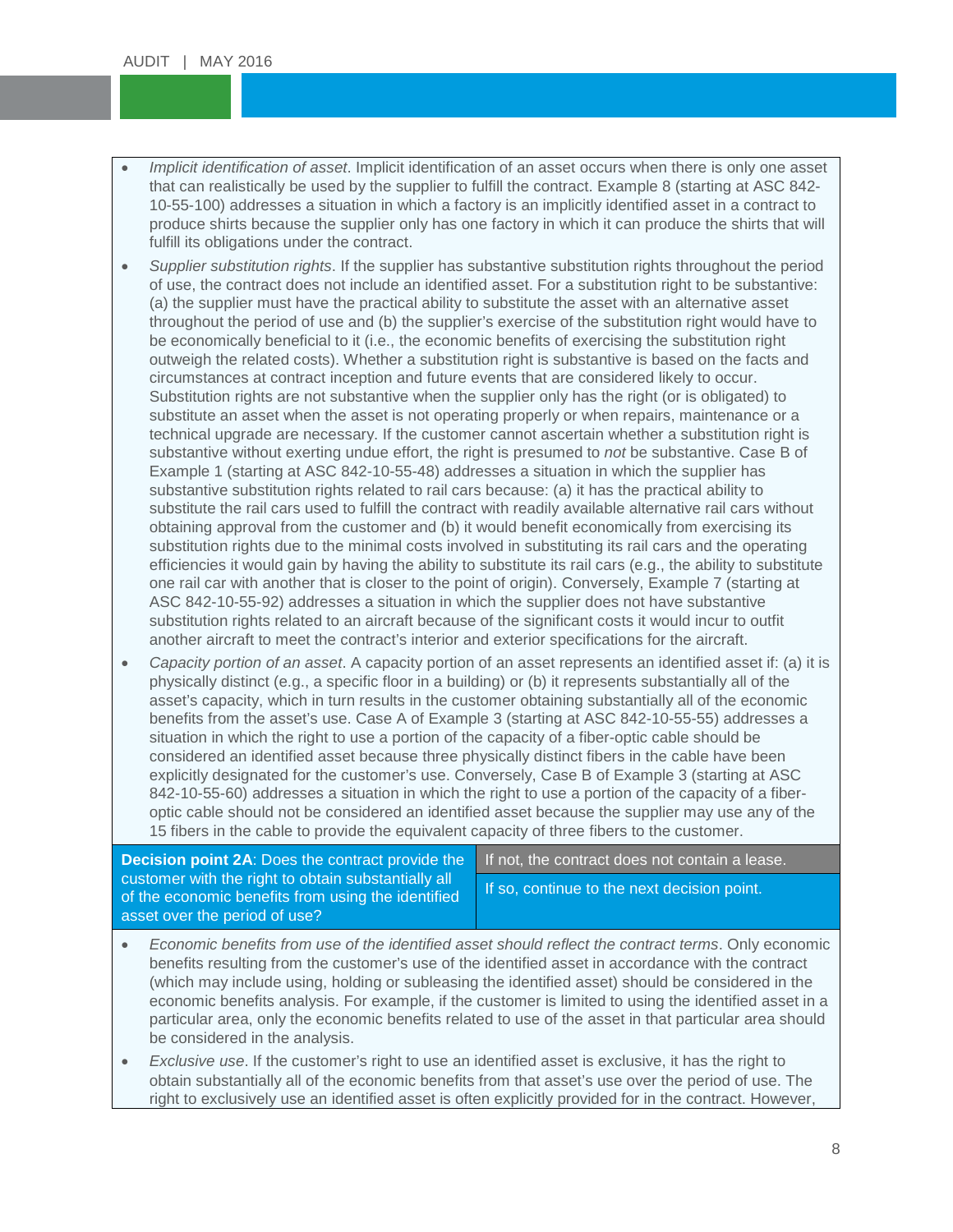sometimes that right is implicitly provided. To determine if that is the case, the capacity of the identified asset must be considered. Case A of Example 6 (starting at ASC 842-10-55-79) addresses a situation in which the customer implicitly has exclusive use of a ship because the<br>cargo the customer is shipping will take up substantially all of the ship's capacity. Conversely, Example 8 (starting at ASC 842-10-55-100) addresses a situation in which the customer does not<br>implicitly have exclusive use of a clothing factory because the quantity of shirts the customer has ordered only takes up a traction of the factory's c<br>capacity to fulfill contracts with other customers. identified asset must be considered. Case A of Example 6 (starting at ASC 842-10-55-79) addresses a situation in which the customer implicitly has exclusive use of a ship because the Example 8 (starting at ASC 842-10-55-100) addresses a situation in which the customer does not ordered only takes up a fraction of the factory's capacity and the supplier is free to use the excess

- *Nature of economic benefits*. Using, holding or subleasing an identified asset are ways in which a customer may obtain economic benefits from using the asset. The output or by-products from using an identified asset may provide economic benefits (e.g., cash flows) to the customer as would entering into a commercial transaction with a third party. Case A of Example 9 (starting at ASC 842-10-55-108) addresses whether tax credits and renewable energy credits are economic benefits that should be considered in assessing whether the customer has the right to obtain substantially all of the economic benefits from using a solar farm over the period of use. In that case, the tax credits are not considered an economic benefit related to *using* the solar farm because they are earned as a result of *owning* the solar farm. In contrast, the renewable energy credits in that case are considered economic benefits from using the solar farm because they are a by-product of that use.
- *Payments to supplier based on use of the identified asset*. The economic benefits that accrue to the customer for purposes of assessing whether the customer has the right to obtain substantially all of the economic benefits from use of an identified asset should include any payments subsequently made to the supplier for use of the asset. For example, consider a situation in which the supplier provides the customer with the exclusive right to use retail space and in return the customer remits an amount equal to 20 percent of its net sales to the supplier. The requirement to remit an amount equal to 20 percent of its net sales does not prevent the customer from concluding that it has the right to obtain substantially all of the economic benefits from use of the retail space. Although a portion of the cash flows derived from the use of the retail space will flow to the supplier, those cash flows represent consideration that the customer pays the supplier for the use of that space.

| <b>Decision point 2B1: Does the contract provide</b><br>the customer or the supplier with the right to direct<br>how and for what purpose the identified asset is<br>used over the period of use or are the relevant | If the customer has the right to direct how and for<br>what purpose the identified asset is used, the<br>customer has the right to direct the use of the<br>asset and the contract contains a lease.                      |
|----------------------------------------------------------------------------------------------------------------------------------------------------------------------------------------------------------------------|---------------------------------------------------------------------------------------------------------------------------------------------------------------------------------------------------------------------------|
| decisions about how and for what purpose the<br>identified asset is used over the period of use<br>predetermined?                                                                                                    | If the supplier has the right to direct how and for<br>what purpose the identified asset is used, the<br>customer does not have the right to direct the use<br>of the asset and the contract does not contain a<br>lease. |
|                                                                                                                                                                                                                      | If the relevant decisions about how and for what<br>purpose the identified asset is used are<br>predetermined, continue to the next decision<br>point.                                                                    |

• *Decision-making rights*. Whether the customer has the right to direct how and for what purpose the identified asset is used over the period of use means the customer must have the right to make decisions that can *change* how and for what purpose the asset is used over the period of use. The decision-making rights that are relevant for this purpose are those rights that affect the economic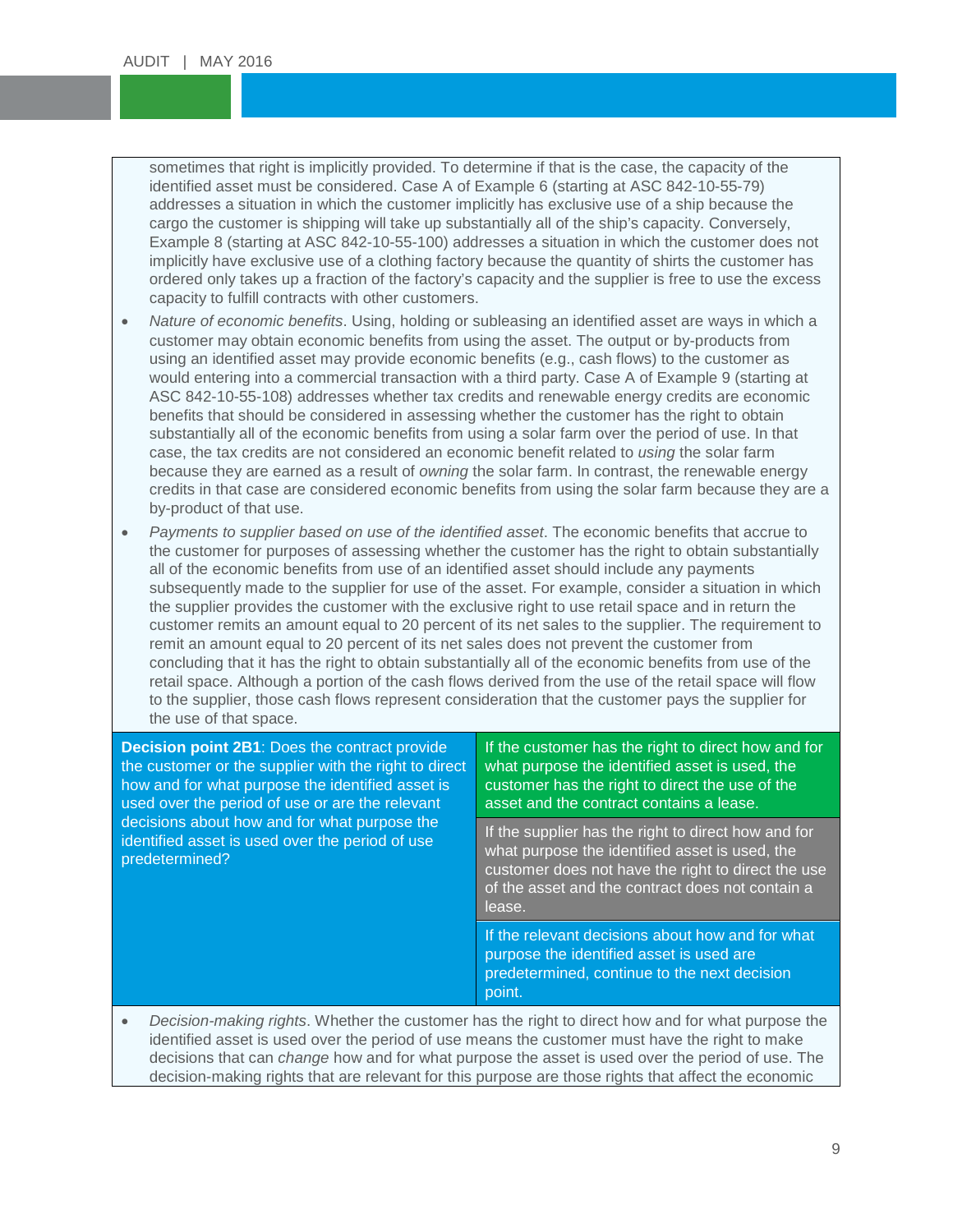benefits to be derived from use of the identified asset. In addition, only the most relevant decision-<br>making rights should be considered in the assessment. making rights should be considered in the assessment.

- Examples of decision-making rights that may provide the customer or supplier with the right to direct how and for what purpose the identified asset is used over the period of use may include, depending on the facts and circumstances, the right to change the following about the<br>output: (a) the type of output produced by the identified asset (e.g., mix of products to be sold in a retail unit), (b) when the output is produced (e.g., when a piece of machinery will be used<br>to produce a widget), (c) where the output is produced (e.g., the destination of a truck) and (d direct how and for what purpose the identified asset is used over the period of use may output: (a) the type of output produced by the identified asset (e.g., mix of products to be sold to produce a widget), (c) where the output is produced (e.g., the destination of a truck) and (d) whether, and if so, how much of the output is produced (e.g., how much, if any, power will be produced by a power plant). Case A of Example 3 (starting at ASC 842-10-55-55) explains that the key decision-making rights related to three fibers in a fiber optic cable are when and whether to light the fibers and when and how much data will be transmitted over the fibers.
- Examples of decision-making rights that do not provide the customer or supplier with the right to direct how and for what purpose the identified asset is used over the period of use include those limited to operating or maintaining the asset. The difference between decision-making rights that result in the customer or supplier having the right to direct how and for what purpose the identified asset is used over the period of use and decision-making rights related to operating the identified asset is a subtle, but important one. One way to think about this difference is to understand that decisions about how and for what purpose the identified asset will be used over the period of use are typically made first, because decisions about how to operate the identified asset typically depend on how and for what purpose the asset will be used. In other words, decisions about how to operate the identified asset are typically executing on the decisions about how and for what purpose the identified asset will be used. Case B of Example 10 (starting at ASC 842-10-55-127) explains how the supplier being responsible for delivering, installing, repairing and maintaining a network server is not the same as the supplier having the right to direct how and for what purpose the network server is used over the period of use because the decisions the supplier makes in carrying out those responsibilities relate to operating and maintaining the network server and not to how and for what purpose the network server will be used over the period of use (e.g., how the customer's data is transported using the server, whether the server needs to be reconfigured and whether the server should be used for a different purpose).
- *Protective rights of the supplier*. Protective rights provided to the supplier in the contract may protect the supplier's interest in the identified asset, another of its assets, its personnel or its ability to comply with laws and regulations. Protective rights do not, in and of themselves, prevent the customer from having the right to direct how and for what purpose the identified asset is used over the period of use. Case B of Example 6 (starting at ASC 842-10-55-85) addresses a situation in which the supplier is protected by contract terms that restrict the type of cargo that may be carried by a ship (e.g., hazardous materials are prohibited) and the waters in which the ship may sail. These protective rights have no bearing on whether the customer has the right to direct how and for what purpose the ship is used over the period of use. Other contract terms that may provide protective rights include limitations on how much the identified asset may be used, how much output it may produce and how it should be operated.
- *Predetermined decisions about the identified asset's use*. Whether the customer or the supplier has the right to make the relevant decisions about how and for what purpose the identified asset is used over the period of use should only consider the decisions that may be made during the period of use and not those decisions that are predetermined before the period of use. As discussed in decision points 2B2(a) and 2B2(b), separate considerations arise if neither the customer nor the supplier has the right to make the relevant decisions about how and for what purpose the identified asset is used over the period of use because those decisions have been predetermined by the design of the asset or specific contract terms.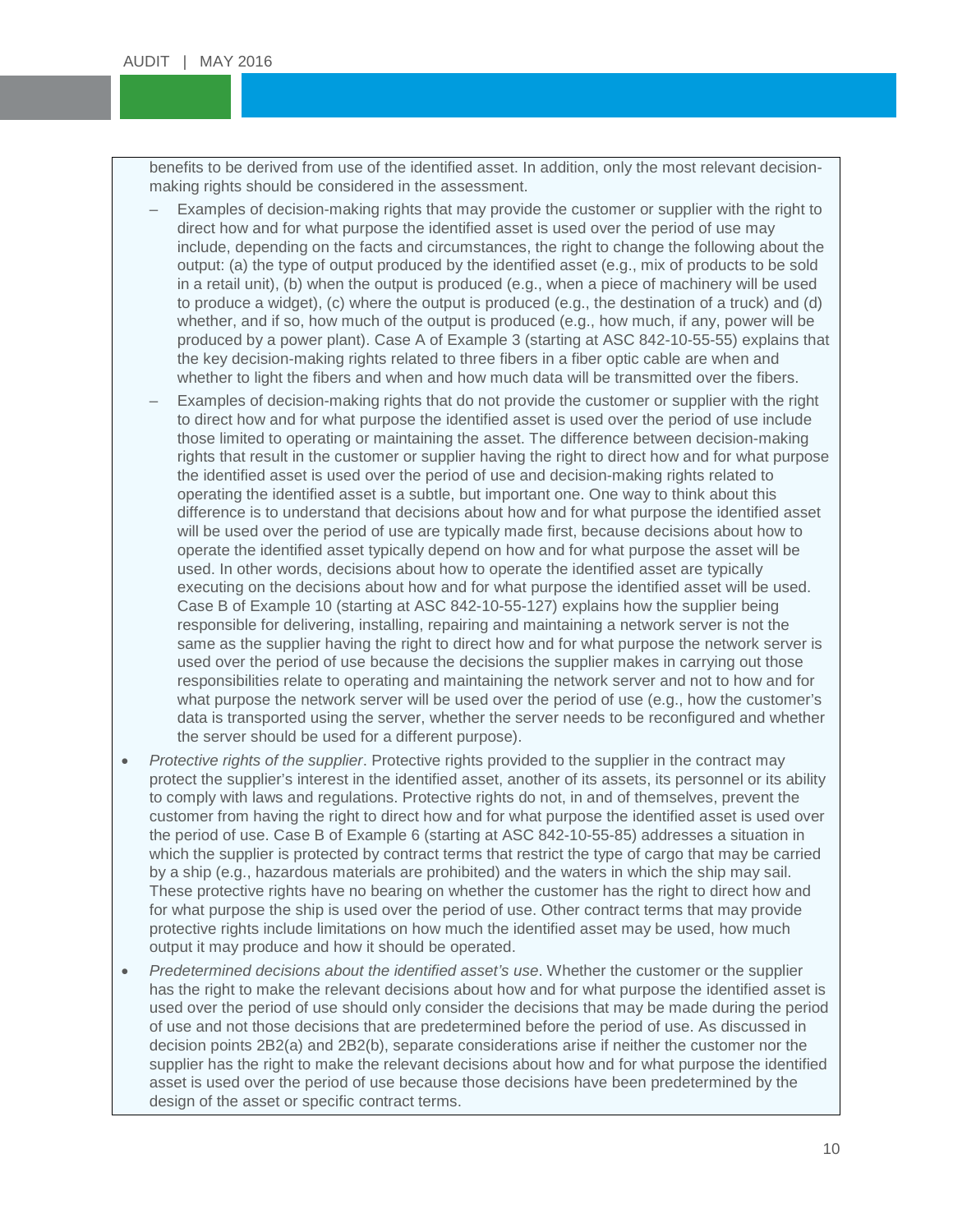**Decision point 2B2(a)**: Does the customer have direct others to operate the asset in a manner that<br>it determines) over the period of use without the supplier having the right to change those  $\begin{array}{|c|} \hline \text{\textend{array}}$   $\begin{array}{|c|} \hline \text{\textend{array}}$ the right to operate the identified asset (or to it determines) over the period of use without the operating instructions?

If so, the customer has the right to direct the use of the identified asset and the contract contains a lease.

• If not, continue to the next decision point.

• Operating decisions. Understanding whether the customer or the supplier is responsible for making operating decisions related to the identified asset is only relevant if neither the customer nor the supplier have the right to direct how and for what purpose the asset is used, which is the case when how and for what purpose the asset is used is predetermined. This is important to understand because, as discussed earlier, operating decisions related to use of the identified asset are not relevant when how and for what purpose the asset is used is *not* predetermined (because either the customer or the supplier makes those determinations). Example 5 (starting at ASC 842- 10-55-72) addresses a situation in which the use of a truck is predetermined by contract terms requiring the transport of specified cargo from New York to San Francisco within a specified time frame. While how and for what purpose the truck will be used is predetermined, the customer has the right to direct the use of the truck over the period of use because it alone is responsible for making the decisions related to operating the truck (e.g., choosing the speed and route) over that period. Conversely, Case B of Example 9 (starting at ASC 842-10-55-112) addresses a situation in which the use of a power plant is predetermined by the contract, but the customer does not have the right to direct the use of the power plant because the supplier is responsible for making the decisions related to operating and maintaining the power plant over the period of use in accordance with industry-approved operating practices.

| <b>Decision point 2B2(b): Did the customer design</b><br>the identified asset (or specific aspects of the<br>identified asset) in a way that predetermines how | If so, the customer has the right to direct the<br>$\bullet$<br>use of the identified asset and the contract<br>contains a lease.       |  |  |
|----------------------------------------------------------------------------------------------------------------------------------------------------------------|-----------------------------------------------------------------------------------------------------------------------------------------|--|--|
| and for what purpose the asset will be used over<br>the period of use?                                                                                         | If not, the customer does not have the right to<br>direct the use of the identified asset and the<br>contract does not contain a lease. |  |  |

• *Predetermined by customer design*. Considering whether the customer designed the identified asset in a way that predetermines how and for what purpose the asset will be used over the period of use is relevant because controlling the key decision-making rights by designing the asset is substantively no different from otherwise controlling the key decision-making rights. Case A of Example 9 (starting at ASC 842-10-55-108) addresses a situation in which the customer has the right to direct the use of a solar farm over the period of use because it designed the solar farm and that design predetermined whether, when and how much electricity will be produced by the solar farm.

In many cases, determining whether a contract (or part of a contract) meets the definition of a lease will be a relatively straightforward exercise. In other cases, however, that determination will require exercising a significant amount of judgment. In addition, it is important to note that what a contract appears to be on its surface (e.g., a contract for network services, the purchase of an asset with a put option that the customer has a significant economic incentive to exercise) may not be what it is in substance (e.g., a lease for network servers, a lease [instead of the purchase] of an asset). As such, great care should be taken in understanding the terms of a contract and applying the definition of a lease to that contract.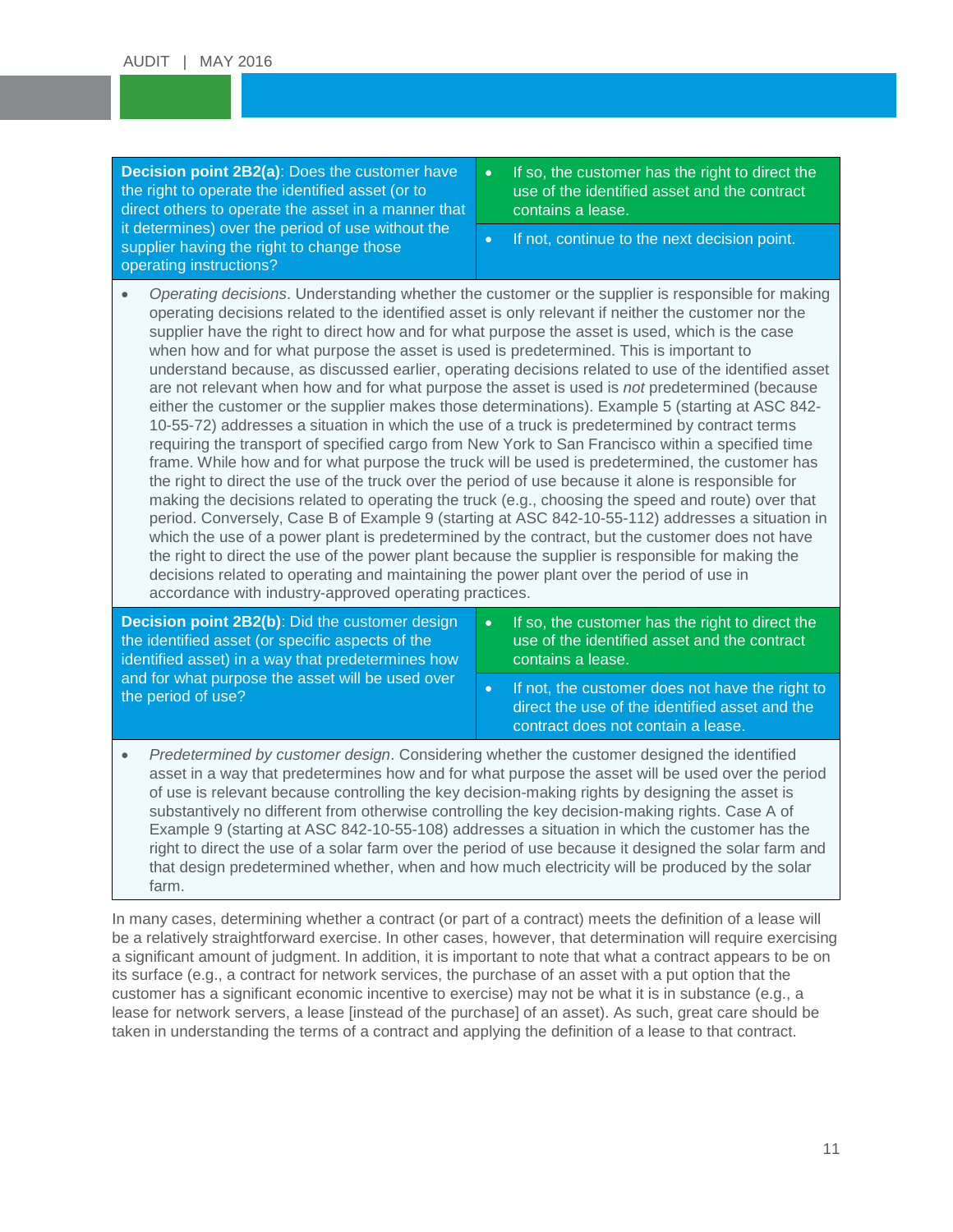# <span id="page-11-0"></span>**4.** Separate lease and nonlease components

Once the lessee has determined that a contract is or conta<br>account present in the contract. To do so, the lessee must: Once the lessee has determined that a contract is or contains a lease, it must determine the units of

- Determine whether two or more contracts should be combined for accounting purposes
- Identify the separate lease components in the contract (or combined contracts)
- Determine whether the separate lease components in the contract should be separated from or combined with any related nonlease components (e.g., maintenance on a leased asset)

After identifying the units of account, the lessee must allocate the consideration in the contract to each unit of account.

## <span id="page-11-1"></span>**4.1 Identify the units of account**

## <span id="page-11-2"></span>**4.1.1 Combine contracts**

A lessee should combine two or more contracts for accounting purposes if the contracts meet all of the following criteria:

- At least one of the contracts is or contains a lease.
- The contracts have the same counterparty or the parties to the contract are related parties.
- The contracts are entered into at or near the same time.
- One of the following:
	- The contracts were negotiated as a package and have the same commercial objectives.
	- The price or performance of one contract affects the amount of consideration paid in the other contract(s).
	- The rights to use the underlying assets in the contracts do not meet the criteria to be accounted for as separate lease components (see Section 4.1.2) and, as a result, represent a single lease component.

While the discussion in this white paper focuses on the accounting for a (i.e., one) contract, the same discussion would apply to two or more contracts combined as a result of applying the preceding guidance.

## <span id="page-11-3"></span>**4.1.2 Identify the separate lease components**

To determine whether there is one or more separate lease components within the contract, the lessee must first identify each right to use an underlying asset in the contract. If there is only one right to use an underlying asset in the contract, then it is the only separate lease component. If there is more than one right to use an underlying asset, the lessee must determine whether each right to use an underlying asset represents a separate lease component for accounting purposes.

If a contract includes the right to use land and the right to use another asset, the right to use land should be accounted for as a separate lease component unless the effects of doing so would be insignificant. Determining whether accounting for the right to use land as a separate lease component is insignificant is broader than just evaluating the significance of the amount that would be recognized for the right to use land if it were accounted for as a separate lease component. The lessee should also evaluate the effects that treating the right to use land as a separate lease component would have on the classification of each lease component in the contract.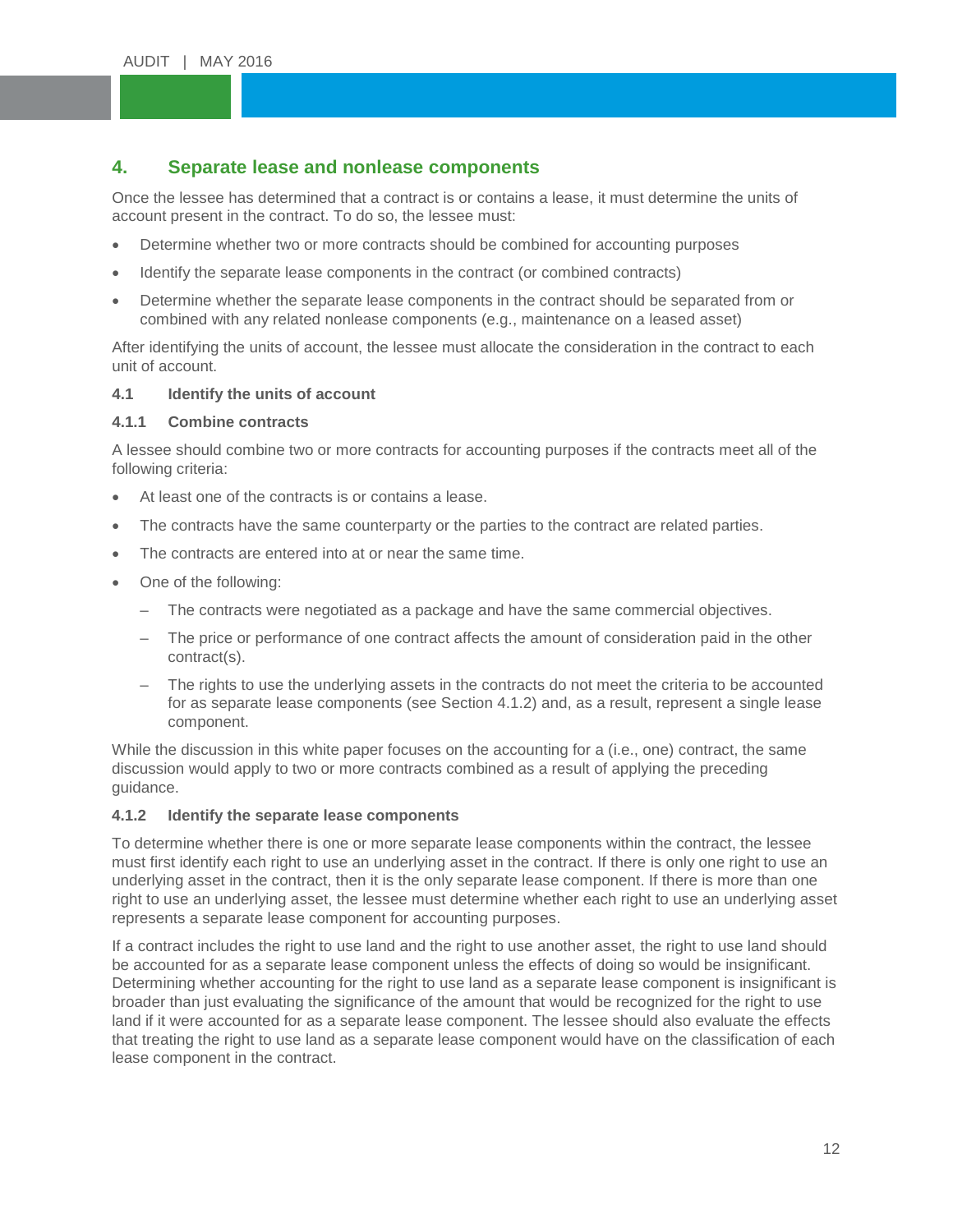The right to use an underlying asset that is not land is a separate lease component if both of the following<br>criteria are met: criteria are met:

- The right to use the underlying asset benefits the lessee either on a standalone basis or together with other resources that are readily available to the lessee.
- The right to use the underlying asset and the other right(s) to use underlying asset(s) in the contract are neither highly dependent on nor highly interrelated with each other.

are neither highly dependent on nor highly interrelated with each other.<br>For purposes of the first criterion, resources that are readily available to the lessee include: (a) goods or services that a lessor (including the lessor under the contract) or supplier leases or sells separately, as well as those the lessee has already obtained (whether from the contract with the lessor or from other transactions or events). For purposes of the second criterion, one right to use an underlying asset is highly dependent on, or highly interrelated with, another right to use an underlying asset if each right to use significantly affects the other.

Example 4-1 (which is included after Section 4.2.5) illustrates the analysis that must be performed to identify the separate lease components in a contract.

## <span id="page-12-0"></span>**4.1.3 Separate or combine lease components and related nonlease components**

When a contract includes both lease and nonlease components, the lessee either: (a) treats each separate lease component as a unit of account apart from the nonlease components or (b) elects an accounting policy by class of underlying asset to treat each separate lease component together with the nonlease component(s) related to it as one combined unit of account. If the lessee elects this accounting policy, the combined unit of account is accounted for as a lease component. If the lessee does not elect this accounting policy, the nonlease components are accounted for in accordance with other applicable U.S. GAAP.

While electing the accounting policy means the lessee does not separate lease components from nonlease components, it also means that the payments that would otherwise be attributable to the nonlease components are included in determining the ROU asset and lease liability recognized by the lessee. In other words, electing the accounting policy will typically result in the lessee recognizing a larger ROU asset and lease liability than if it had not elected the accounting policy. Example 4-1 (which is included after Section 4.2.5) illustrates the effects of adopting the accounting policy to not separate lease components from nonlease components.

## <span id="page-12-1"></span>**4.2 Allocate contract consideration**

## <span id="page-12-2"></span>**4.2.1 Elements of contract consideration**

Contract consideration includes everything included in lease payments (see Section 5.5) and any other of the following payments required under the contract that are not already included in the lease payments (e.g., payments for nonlease components such as monthly maintenance service charges): (a) fixed payments, (b) in-substance fixed payments and (c) variable payments that depend on an index or rate, measured initially by reference to the index or rate at the commencement date. Contract consideration should be reduced for any incentives paid or payable to the lessee that have not already been included as a reduction to lease payments.

## <span id="page-12-3"></span>**4.2.2 Identifying nonlease components**

Contract consideration is allocated to the separate lease and nonlease components of a contract. Nonlease components transfer a good or service to the lessee that is separate from the right to use the underlying asset. For example, a nonlease component that often arises in a contract with a lease component is maintenance services related to the underlying asset, such as cleaning and providing scheduled and as-needed upkeep and repairs. For another example, a nonlease component that often arises in a contract to lease space in a building is common area maintenance, which involves the lessor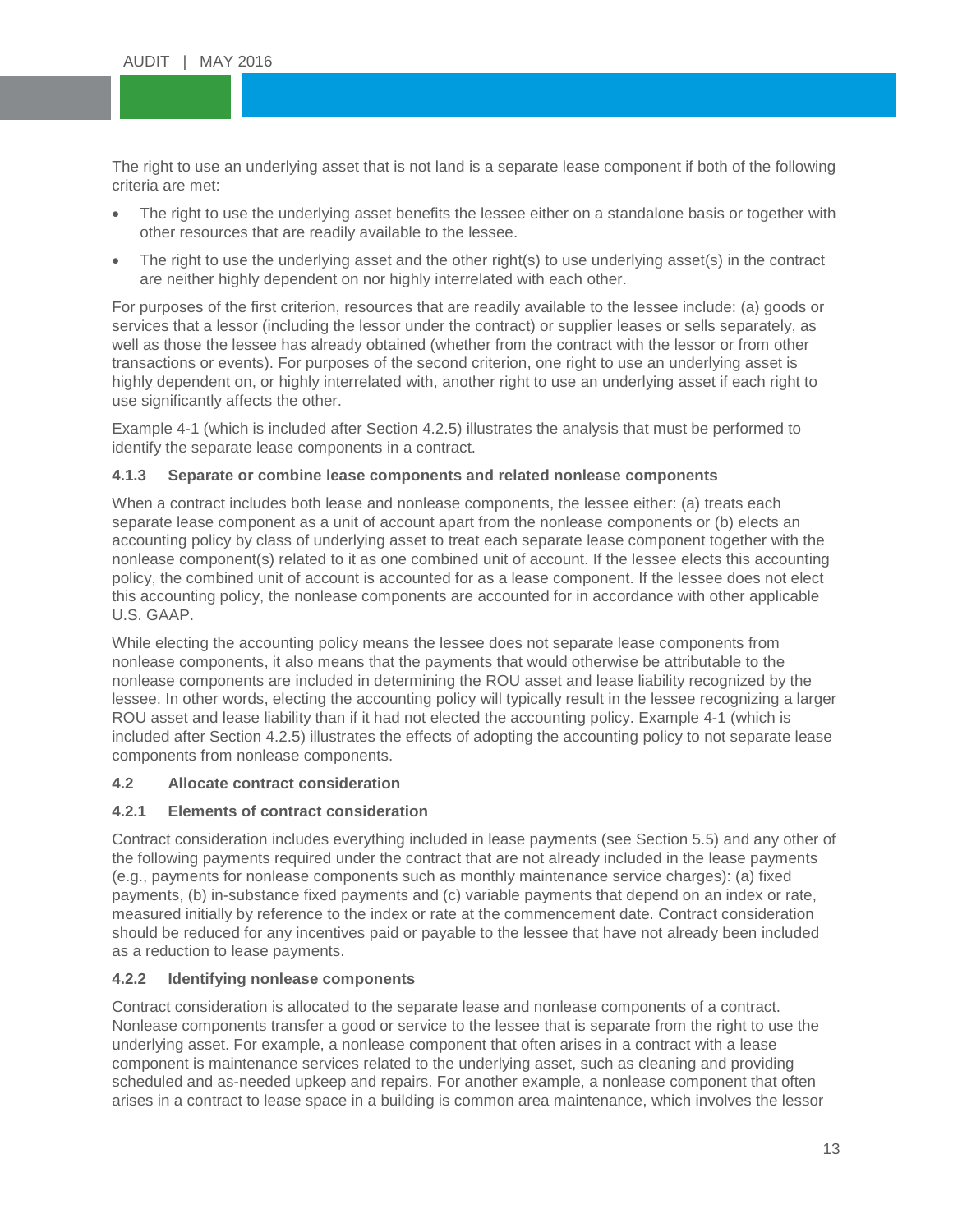providing utilities and cleaning services for the common areas, sud<br>The following are generally not considered nonlease components: providing utilities and cleaning services for the common areas, such as the building lobby and parking lot.

- *Warranties provided by the lessor with respect to the performance of the underlying asset or to because to the underlying asset or to performance of the underlying asset or to* commitment goes beyond the commitment that would be provided under a typical warranty for the underlying asset the lessor may be providing an additional service to the lesson that should be treated as a nonlease component. *effectively protect the lessee from obsolescence of the underlying asset*. However, if the lessor's underlying asset, the lessor may be providing an additional service to the lessee that should be
- *Administrative tasks involved in setting up a contract or initiating a lease*. Such tasks do not transfer a good or service to the lessee that is separate from the right to use the underlying asset. Information about the lessee's accounting for initial direct costs is provided in Section 7.1.3.1.
- *Reimbursements of or payments for the lessor's costs*. Such reimbursements and payments do not transfer a good or service to the lessee that is separate from the right to use the underlying asset. For example, reimbursements for the lessor's real estate taxes (which are owed by the lessor regardless of whether it leases the building) and building insurance (which protects the lessor's investment in the building because the lessor will receive the proceeds from any claim) are not considered a component of the contract because they do not transfer a good or service to the lessee that is separate from the right to use the building. Whether reimbursements of or payments for the lessor's costs are included in contract consideration depends on the facts and circumstances, including whether the amount of a reimbursement or payment is fixed or variable. In general, if the reimbursement or payment is variable, it would be treated as a variable lease payment.

Because the foregoing are not considered nonlease components, no contract consideration is allocated to them.

## <span id="page-13-0"></span>**4.2.3 Allocation of contract consideration to components using relative standalone prices**

If the lessee does not elect the accounting policy to combine separate lease components with the related nonlease components, the contract consideration is allocated to the separate lease components and the nonlease components based on their relative standalone prices.

If the lessee elects the accounting policy to combine separate lease components with the related nonlease components, the contract consideration is allocated to each combined unit of account (consisting of a separate lease component and the nonlease components related to it) based on their relative standalone prices.

Example 4-1 (which is included after Section 4.2.5) illustrates the allocation of contract consideration both when the lessee does and does not elect the accounting policy to combine separate lease components with the related nonlease components in the contract.

If observable standalone prices are available, they should be used for allocation purposes. Observable standalone prices are those that the lessor or similar suppliers charge on a standalone basis for a similar component. If observable standalone prices are not available, the lessee must estimate the standalone prices. In estimating a standalone price, the lessee must maximize the use of observable information to the extent available. It may be appropriate for a lessee to use a residual estimation approach to the extent the standalone price for a component is highly variable or uncertain.

## <span id="page-13-1"></span>**4.2.4 Allocation of variable payments not included in contract consideration**

Guidance on how variable payments in a contract that are not included in the contract consideration (see Sections 7.2.2.1 and 7.2.3.1) should be allocated between the contract's units of account is not explicitly provided in ASC 842. However, Example 14 (starting at ASC 842-10-55-150) allocates such payments on the same basis that was used to allocate the contract consideration. For example, if a contract consisted of two units of account—a lease component and a maintenance component—and the contract consideration was allocated by the lessee on a basis of 80 percent to the lease component and 20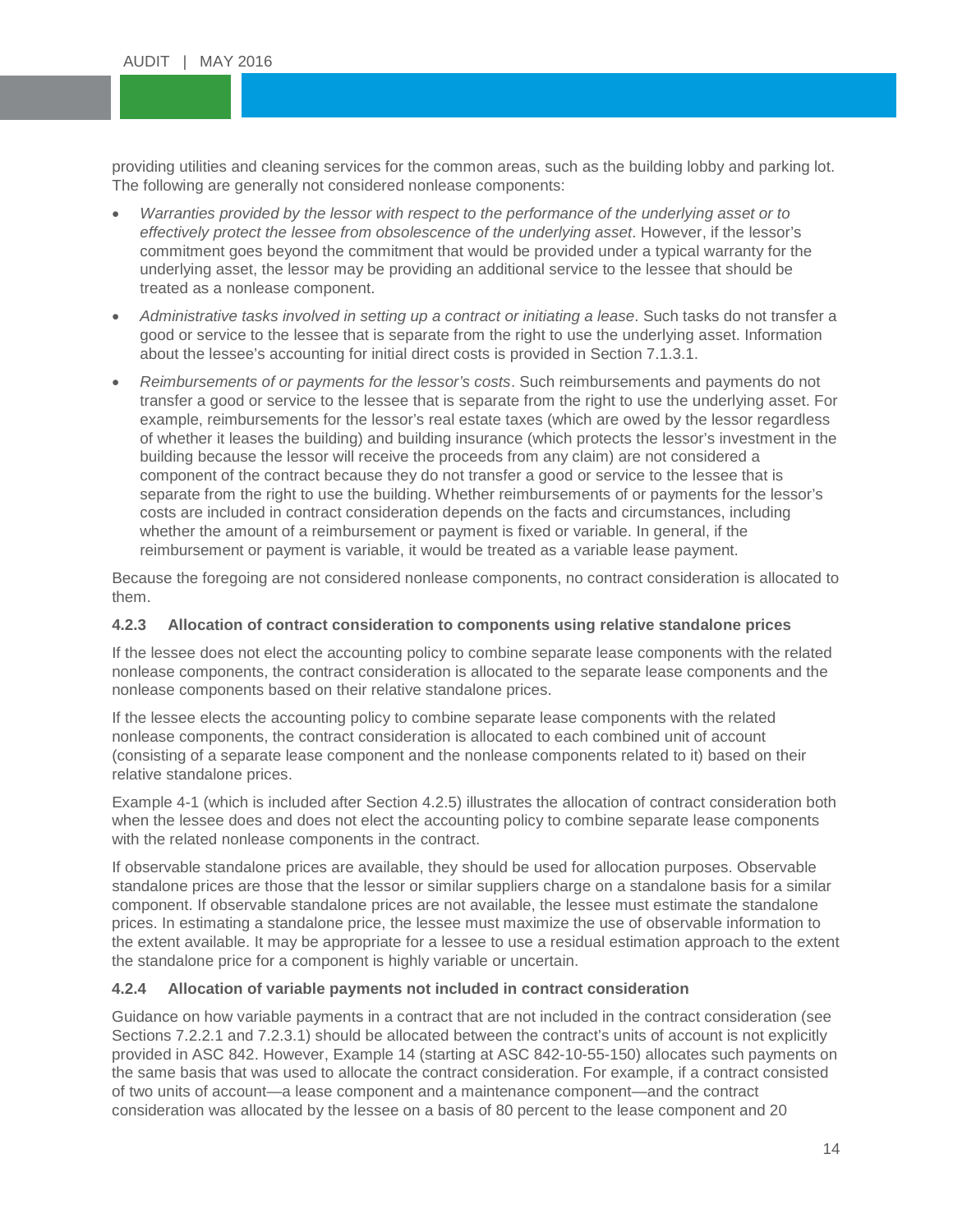percent to the maintenance component, when a variable payment not included in the contract<br>consideration is recognized by the lessee, 80 percent is attributed to the lease component and is attributed to the maintenance component. We believe the approach used in Example 14 would be a<br>reasonable approach to apply in many other situations. Ultimately, though, the approach used should be reasonable and rational in the context of each situation's specific facts and circumstances and should be<br>consistently applied in similar situations. consideration is recognized by the lessee, 80 percent is attributed to the lease component and 20 percent is attributed to the maintenance component. We believe the approach used in Example 14 would be a consistently applied in similar situations.

# <span id="page-14-0"></span>**4.2.5 Remeasuring and reallocating contract consideration**

Contract consideration should be remeasured and reallocated only if: (a) the lease liability is remeasured as otherwise required by ASC 842 (see Section 7.2.1) or (b) there is a contract modification that is not accounted for as a separate contract (see Section 7.2.5.1).

## *Example 4-1: Identifying the units of account and allocating contract consideration*

Lessee enters into a contract with Lessor under which it will lease two production printers (Printer X and Printer Y). Printer X is higher speed and provides more finishing options than Printer Y. Printer X will be used in Lessee's Chicago office and Printer Y will be used in its Detroit office. The contract also provides for Lessor to provide regular and as-needed maintenance on the printers in each location. The lease payments are \$5,000 per month for Printer X and \$3,000 per month for Printer Y. There are no separate maintenance fees charged to Lessee. The lease term for both printers is three years. Total payments under the contract are \$288,000 (\$180,000 for Printer X [\$5,000 per month x 12 months x three years] + \$108,000 for Printer Y [\$3,000 per month x 12 months x three years].

Lessee concludes that the right to use each printer represents a separate lease component because Lessee can benefit from the right to use each printer on a standalone basis and because the printers are neither highly dependent on nor highly interrelated with each other.

Assume under Scenario A that Lessee separately accounts for the lease and nonlease components, and under Scenario B that Lessee elects the accounting policy to not separate each lease component from the nonlease components related to it. The following two tables list the units of account under each scenario, the standalone prices for each unit of account and the contract consideration allocated to each unit of account. The standalone prices were established by Lessee on the basis of observable standalone prices charged by other lessors or suppliers of maintenance services.

| <b>Scenario A</b>                     |                            |                                                                   |                                            |  |  |
|---------------------------------------|----------------------------|-------------------------------------------------------------------|--------------------------------------------|--|--|
| Unit of account                       | <b>Standalone</b><br>price | <b>Standalone price relative to</b><br>total of standalone prices | <b>Allocated contract</b><br>consideration |  |  |
| Lease of Printer X                    | \$189,000                  | 54%<br>(189,000/350,000)                                          | \$155,520<br>$(288,000 \times 54\%)$       |  |  |
| Lease of Printer Y                    | 112,000                    | 32%<br>(112,000/350,000)                                          | 92.160<br>$(288,000 \times 32\%)$          |  |  |
| Printer X maintenance services        | 28,000                     | 8%<br>(28,000/350,000)                                            | 23,040<br>$(288,000 \times 8\%)$           |  |  |
| <b>Printer Y maintenance services</b> | 21,000                     | 6%<br>(21,000/350,000)                                            | 17.280<br>$(288,000 \times 6\%)$           |  |  |
| Total                                 | \$350,000                  | 100%                                                              | \$288,000                                  |  |  |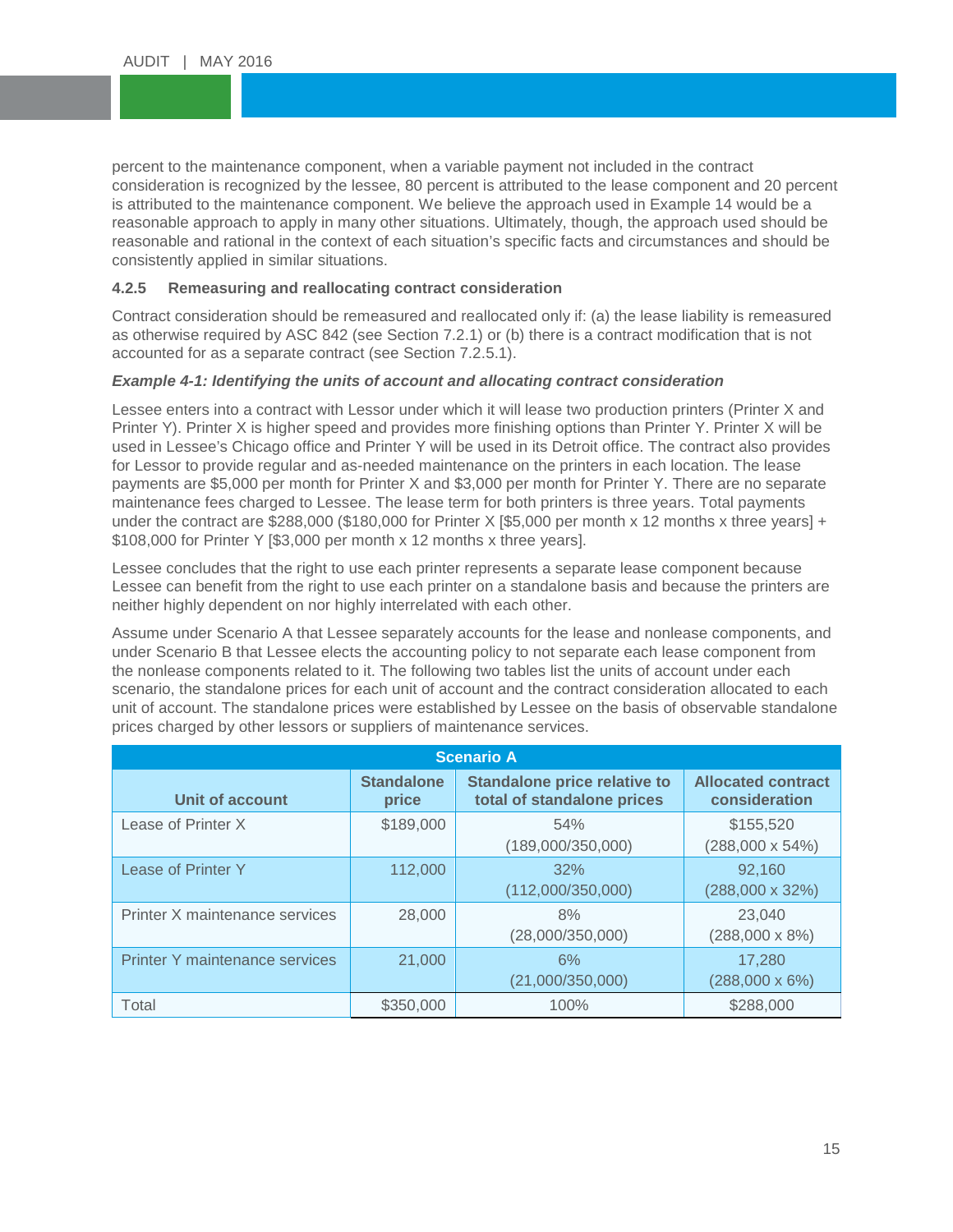| <b>Scenario B</b>              |                   |                                     |                           |  |  |
|--------------------------------|-------------------|-------------------------------------|---------------------------|--|--|
| <b>Unit of account</b>         | <b>Standalone</b> | <b>Standalone price relative to</b> | <b>Allocated contract</b> |  |  |
|                                | price             | total of standalone prices          | consideration             |  |  |
| Lease of Printer X and related | \$214,200         | 63%                                 | \$181,440                 |  |  |
| maintenance services           |                   | (214, 200/340, 000)                 | $(288,000 \times 63%)$    |  |  |
| Lease of Printer Y and related | 125,800           | 37%                                 | 106,560                   |  |  |
| maintenance services           |                   | (125,800/340,000)                   | $(288,000 \times 37\%)$   |  |  |
| Total                          | \$340,000         | 100%                                | \$288,000                 |  |  |

Under Scenario A, Lessee accounts for the lease of Printer X and the lease of Printer Y as separate lease components with lease payments of \$155,520 and \$92,160, respectively. The payments allocated to the maintenance services for Printer X and Printer Y of \$23,040 and \$17,280, respectively, are accounted for in accordance with other applicable U.S. GAAP.

Under Scenario B, Lessee accounts for two combined units of account, which include the separate lease component and the related maintenance services, as lease components with lease payments of \$181,440 and \$106,560, respectively.

Comparatively, the total amount of lease payments for both lease components that will be used to calculate the lease liabilities under Scenario A of \$247,680 (\$155,520 + \$92,160) is less than the total amount of payments that will be used to calculate the lease liability under Scenario B of \$288,000 (\$181,440 + \$106,560). As discussed earlier, while electing the accounting policy reflected in Scenario B may simplify the accounting for the contract, it typically results in the lessee recognizing a higher lease liability.

## <span id="page-15-0"></span>**5. Key inputs to classifying and accounting for a lease**

## <span id="page-15-1"></span>**5.1 Commencement date**

The commencement date is the date on which a number of important determinations and measurements are made related to the accounting for a lease (e.g., lease term, lease classification, lease payments). A lease commences on the date the lessor makes the underlying asset available to the lessee for its use. The timing of when lease payments begin does not affect the determination of the commencement date.

Consider a situation in which a lessee enters into a ground or building lease with the lessor and the lessee undertakes construction activities that need to be completed before the lessee begins using the land or building for its intended purpose. In this situation, the commencement date is the date the lessor makes the land or building available to the lessee for its use, which includes making the land or building available to the lessee for construction activities.

A master lease agreement may give rise to multiple commencement dates. For example, if a lessee plans to lease a fleet of trucks under a master lease agreement and the lessor will make those trucks available to the lessee on a staggered basis over the first year of the lease, multiple commencement dates will exist.

## *Example 5-1: Determining the commencement date in a ground lease*

Lessor enters into a ground lease with Lessee under which Lessee will build a restaurant on Lessor's land. Lessor makes its land available to Lessee on March 1, 20X6. Lessee is not expected to complete construction of the restaurant until September 1, 20X6, which is also the date Lessee is required to start making lease payments. The commencement date for the lease is March 1, 20X6 because that is the date Lessor makes its land available to Lessee. The fact that there is a construction period causing Lessee not to commence operations or make lease payments until September 1, 20X6 does not affect the determination of the commencement date. Lessee begins recognizing lease costs related to the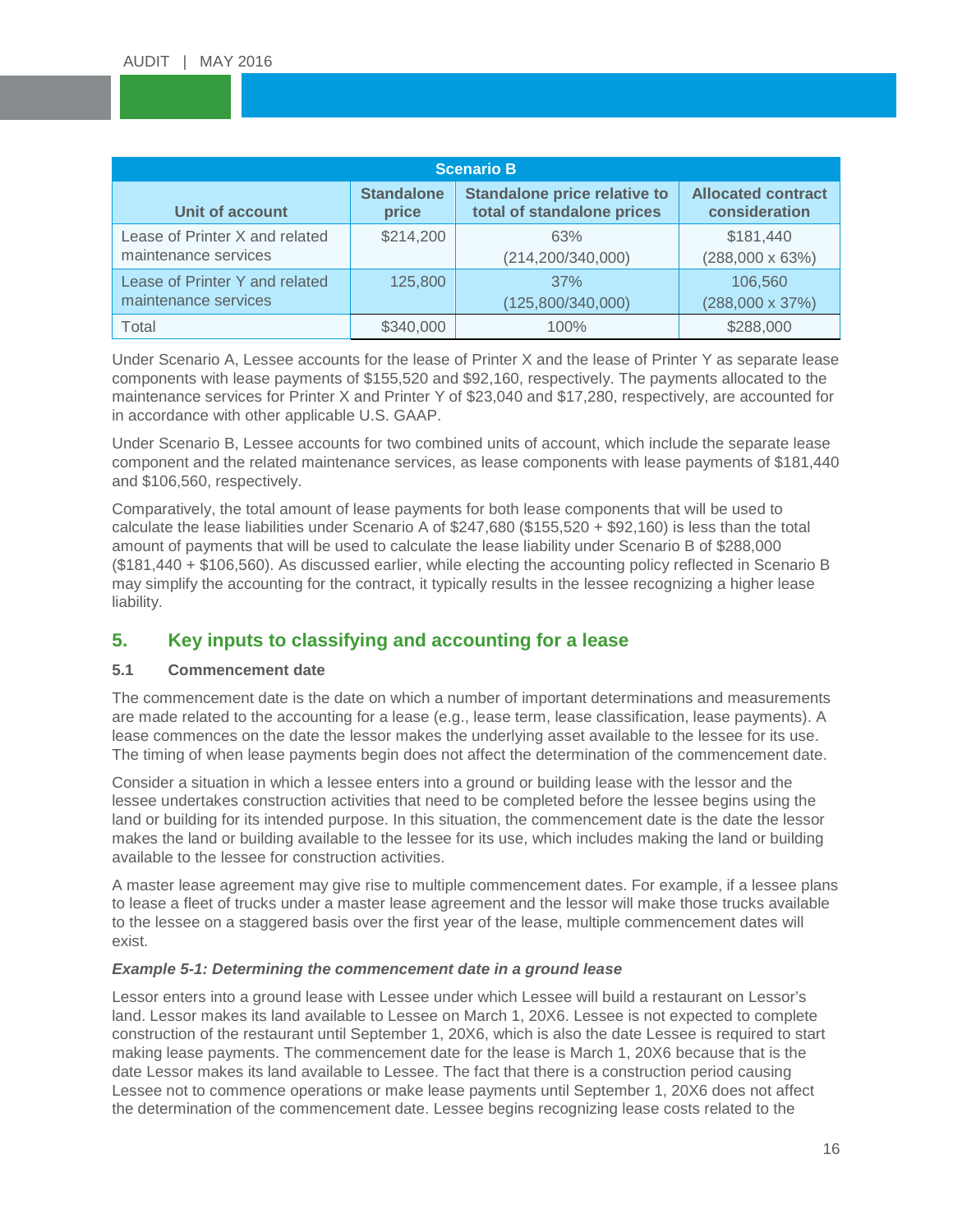ground lease on the commencement date. Other applicable U.S. GAAP is applied to determine whether<br>those lease costs are expensed or capitalized as part of the construction project. those lease costs are expensed or capitalized as part of the construction project.

## **Example 5-2: Determining the commencement date when the lessor constructs the underlying and and the underlying** *asset*

asset<br>On March 1, 20X6, Lessor enters into a lease with Lessee under which Lessor will construct an office building for Lessee´s use. Lessor begins construction on March 2, 20X6. Lessor is not expected to<br>complete construction of the office building until April 1, 20X7, which is also when the office building will building for Lessee's use. Lessor begins construction on March 2, 20X6. Lessor is not expected to be made available to Lessee for its use. Lessee plans to spend three months installing leasehold improvements before moving into the office building on July 1, 20X7. Lessee is required to start making lease payments on July 1, 20X7. The commencement date for the lease is April 1, 20X7, because that is the date Lessor makes the office building available to Lessee. The fact that there is a three-month delay in Lessee moving into the office building to allow for the installation of leasehold improvements does not affect the determination of the commencement date. The timing of lease payments also has no bearing on the commencement date. Lessee begins recognizing lease costs on the commencement date. Other applicable U.S. GAAP is applied to determine whether those lease costs are expensed or capitalized as part of the leasehold improvements.

## <span id="page-16-0"></span>**5.2 Discount rate**

The discount rate used by a lessee is the rate implicit in the lease, if that rate is readily determinable. If that rate is not readily determinable, the lessee's incremental borrowing rate should be used. Lessees that are not public business entities may elect an accounting policy to use the risk-free rate for a period comparable to the lease term. If elected, this policy applies to all of a lessee's leases.

The rate implicit in the lease is defined in the Master Glossary of the ASC as:

The rate of interest that, at a given date, causes the aggregate present value of (a) the lease payments and (b) the amount that a lessor expects to derive from the underlying asset following the end of the lease term to equal the sum of (1) the fair value of the underlying asset minus any related investment tax credit retained and expected to be realized by the lessor and (2) any deferred initial direct costs of the lessor.

The lessee's incremental borrowing rate is the interest rate the lessee would be charged for a loan that: (a) is collateralized, (b) has a term similar to the lease term, (c) is for an amount equal to the lease payments and (d) occurs in a similar economic environment.

Depending on the facts and circumstances, it may be appropriate to determine the discount rate using a portfolio approach when the lessee enters into a large number of similar leases in the same timeframe. Key factors that should generally be present to utilize the portfolio approach are: (a) similar lease terms (i.e., durations), (b) a stable interest rate environment and (c) the lessee maintains a stable credit rating.

## <span id="page-16-1"></span>**5.3 Lease term**

The lease term begins at the commencement date (see Section 5.1) and is based on the noncancellable period for which a lessee has the right to use an underlying asset. In addition, the lease term may also need to reflect periods covered by an option to extend or terminate a lease.

The noncancellable period for which a lessee has the right to use an underlying asset is the period over which the lessee's right is enforceable. If *both* the lessee and lessor have the right to unilaterally terminate the lease without incurring more than an insignificant penalty, the lease is not enforceable. If only the lessee *or* lessor have the right to terminate the lease, that right is considered an option to terminate the lease and is taken into consideration in determining the lease term as discussed in the next section.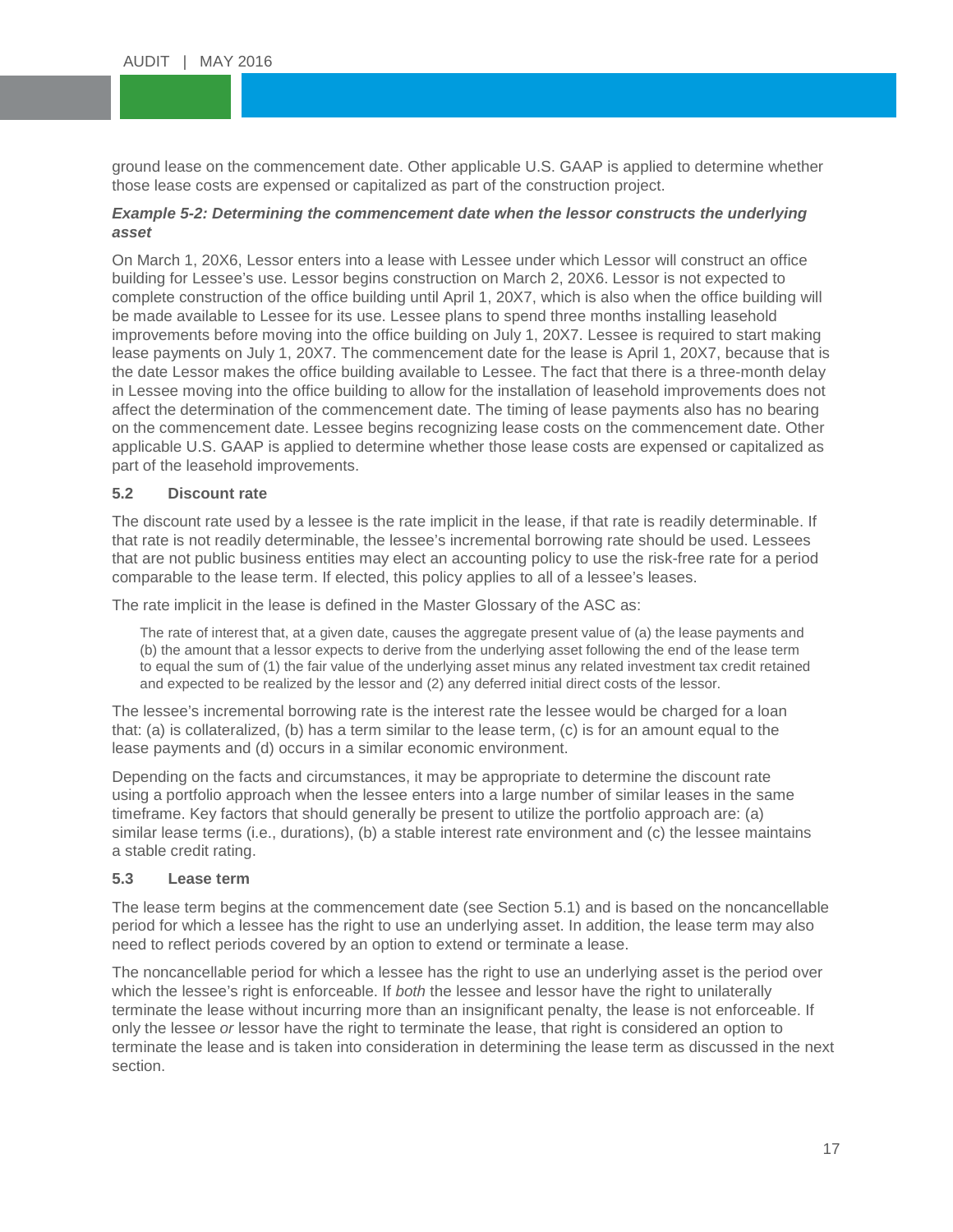# <span id="page-17-0"></span>5.3.1 **Options to extend or terminate a lease**

whence options to extend or terminate a lease should ancet the lease term depends on whether the<br>option rests with the lessee or lessor. If the option to extend or terminate a lease rests with the lessee, the Whether options to extend or terminate a lease should affect the lease term depends on whether the lease term is affected as follows:

- The period covered by an option to extend the lease is included in the lease term if the lessee is reasonably certain to exercise the option.
- reasonably certain to exercise the option.<br>• The period covered by an option to terminate the lease is included in the lease term if the lessee is reasonably certain not to exercise the option.

In contrast, if the option to extend or terminate a lease rests with the lessor, the periods covered by an option to extend or not terminate the lease should be included in the lease term regardless of the likelihood of the lessor exercising the option.

The factors that should be considered in determining whether a lessee is reasonably certain to exercise an option to extend a lease, or reasonably certain not to exercise an option to terminate a lease, are those that may have economic consequences on the lessee as it relates to the lease. These factors may be contract-based, asset-based, entity-based and (or) market-based. Examples of factors to be considered include the following:

- *How do the lease payments in the period covered by an option to extend the lease compare to current market rates?* If lease payments in the period covered by an option to extend the lease are significantly less than current market rates, then the likelihood that the lessee will exercise the option would increase.
- *Has the lessee constructed significant leasehold improvements that will still have economic value to the lessee during the period covered by an option to extend the lease?* If so, then the likelihood that the lessee will exercise the option would increase.
- *Would the lessee incur significant costs as a result of exercising an option to terminate the lease?* If so, then the likelihood that the lessee will not exercise the option would increase.
- *How important is the underlying asset to the lessee's operations?* If the underlying asset is critical to the lessee's operations, then the likelihood that the lessee will not exercise an option to terminate the lease, or will exercise an option to extend the lease, would increase.

These are examples of factors that should be considered and not an all-inclusive list. Whether the increased likelihoods referred to in these examples rise to the level of reasonably certain depends on the specific facts and circumstances. In addition, no one factor is determinative on its own. All of the relevant factors should be considered in each set of specific facts and circumstances to determine whether, on balance, the lessee is reasonably certain to exercise an option to extend the lease or reasonably certain not to exercise an option to terminate the lease.

## *Example 5-3: Determining the lease term when options to extend or terminate the lease exist*

Lessee enters into a lease with Lessor that provides Lessee with the right to use a piece of equipment from February 1, 20X6 to January 31, 20Y0. Lessor makes the equipment available for Lessee's use on February 1, 20X6. The following table provides the lease term for several different scenarios involving this lease and options to extend or terminate the lease.

| Scenario                                                                                                              | Lease term |
|-----------------------------------------------------------------------------------------------------------------------|------------|
| Lessee has the option to extend the lease by two years and Lessee is<br>reasonably certain to exercise the option     | Six years  |
| Lessee has the option to extend the lease by two years and Lessee is not<br>reasonably certain to exercise the option | Four years |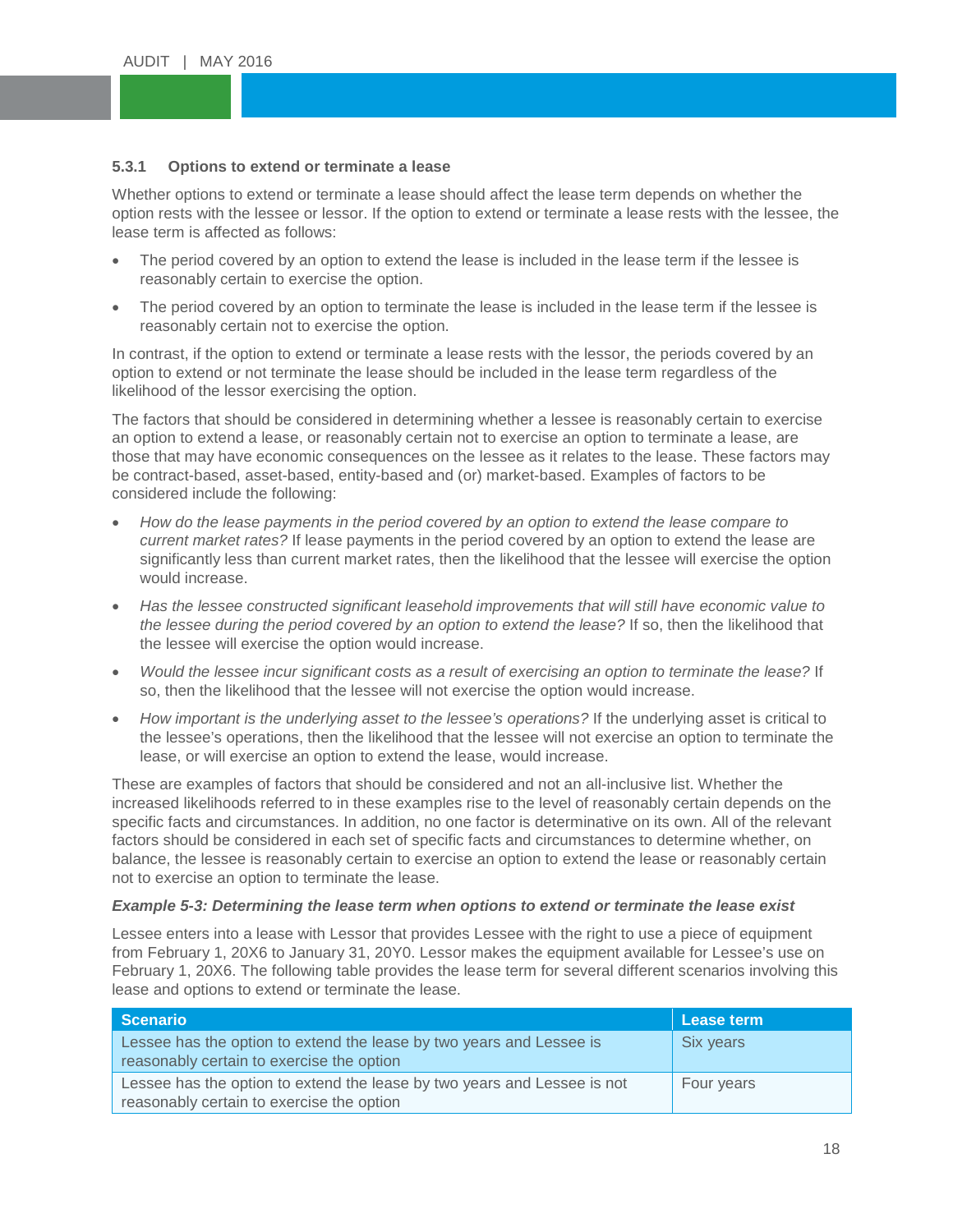| <b>Scenario</b>                                                                                                                                                                                                                 | Lease term  |
|---------------------------------------------------------------------------------------------------------------------------------------------------------------------------------------------------------------------------------|-------------|
| Lessee has the option to terminate the lease after three years and Lessee is<br>reasonably certain not to exercise the option                                                                                                   | Four years  |
| Lessee has the option to terminate the lease after three years and Lessee is<br>not reasonably certain to not exercise the option (i.e., the likelihood of Lessee<br>not exercising the option is less than reasonably certain) | Three years |
| Lessor has the option to extend the lease by two years (regardless of the<br>likelihood of Lessor exercising its option)                                                                                                        | Six years   |
| Lessor has the option to terminate the lease after three years (regardless of<br>the likelihood of Lessor exercising the option)                                                                                                | Four years  |

#### <span id="page-18-0"></span>**5.3.2 Fiscal funding clauses**

A lease may include a clause that makes the lease cancellable if a legislature or other funding authority does not make the necessary funds available to the lessee such that the lessee can fulfill its obligations under the lease. This type of clause is referred to as a fiscal funding clause. When such a clause is included in the lease, the lessee must determine if exercise of the clause is more than remote. If so, the lease term should only reflect the periods for which the necessary funding is reasonably certain. If not (i.e., exercise of the clause is less than remote), the fiscal funding clause does not affect the determination of the lease term.

#### <span id="page-18-1"></span>**5.3.3 Reassessment of the lease term**

The lessee reassesses the lease term only under the following circumstances:

- The lessee's assessment about whether it is reasonably certain to exercise an option to extend the lease, or not exercise an option to terminate the lease, changes directly as a result of a significant event or significant change in circumstances that was within the lessee's control (e.g., constructing significant leasehold improvements, significantly modifying or customizing the underlying asset, subleasing the underlying asset). Example 5-4 (which is included after Section 5.5.2) illustrates the effects of reassessing the lease term.
- The contract requires the lessee to either exercise or not exercise an option to extend or terminate the lease when a specific event occurs and that event has occurred.
- The lessee exercises an option when it had previously concluded it was not reasonably certain to do so (e.g., the lessee exercises an option to extend a lease when it had previously concluded it was not reasonably certain to do so).
- The lessee does not exercise an option when it had previously concluded it was reasonably certain to do so (e.g., the lessee does not exercise an option to extend a lease when it had previously concluded it was reasonably certain to do so).

The lessee should not reassess the lease term due solely to a change in market-based factors, such as changes in the market rate to enter into a comparable lease or to buy a comparable asset.

Example 5-4 (which is included after Section 5.5.2) illustrates the effects of reassessing the lease term.

## <span id="page-18-2"></span>**5.4 Purchase options**

Purchase options provide the lessee with the option to purchase the underlying asset. For example, the lessee may have the option to purchase the underlying asset at the end of the lease term for a stated amount. How a purchase option affects the accounting for a lease depends on whether the lessee is reasonably certain to exercise the option. If so, the lease is classified as a finance lease and the option's exercise price is included in lease payments (see Sections 6 and 5.5.1, respectively). If not, the classification of the lease depends on the outcome of assessing the other lease classification criteria and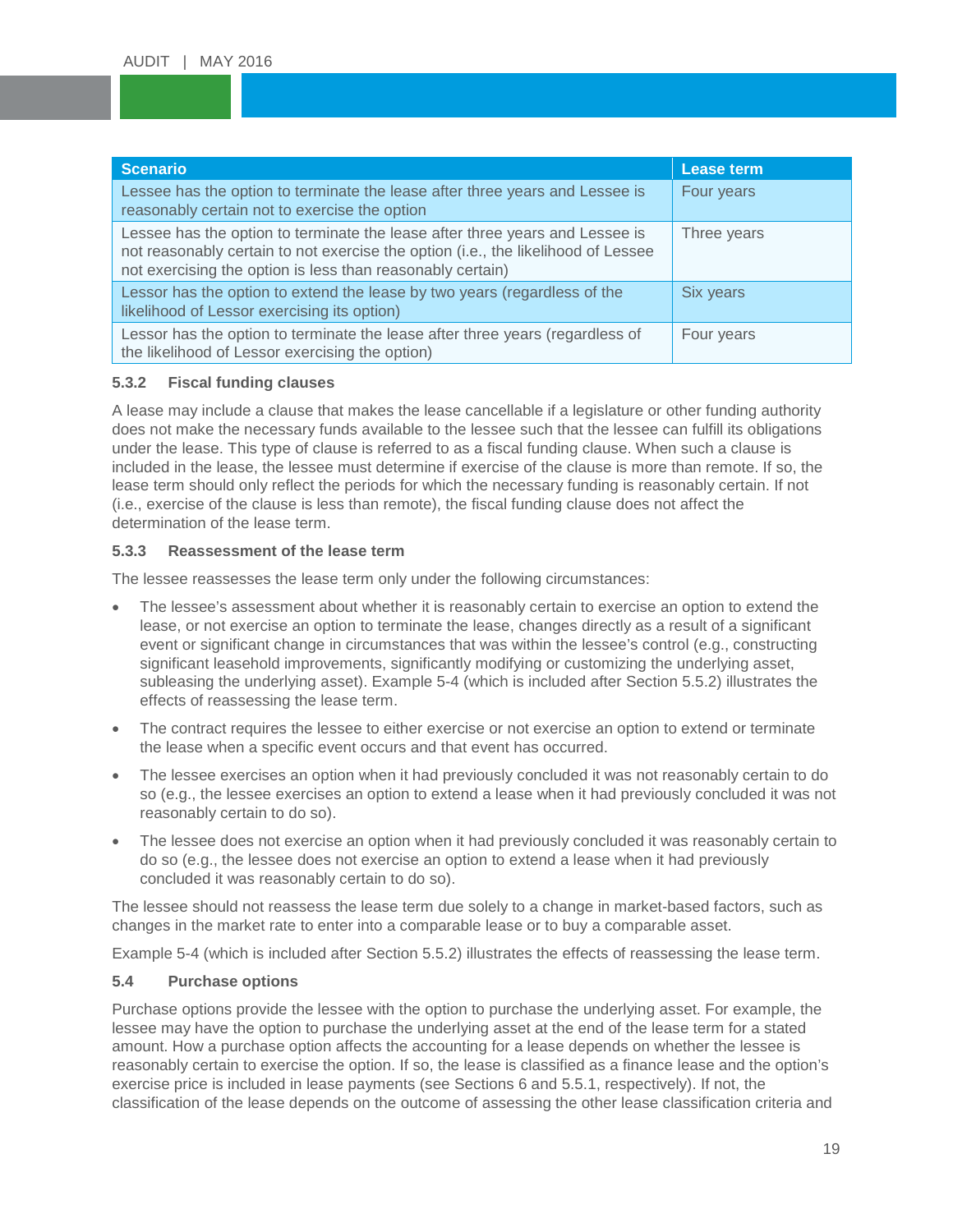the option's exercise price is not included in lease payments. The factors that should be considered ir<br>determining whether a lessee is reasonably certain to exercise a purchase option are those that may have economic consequences on the lessee as it relates to the lease. These factors may be co<br>based, asset-based, entity-based and (or) market-based and are similar to those considered in determining whether a lessee is reasonably certain to exercise an option to extend a lease (see Section<br>5.3.1). the option's exercise price is not included in lease payments. The factors that should be considered in have economic consequences on the lessee as it relates to the lease. These factors may be contract-5.3.1).

The lessee reassesses whether it is reasonably certain to exercise a purchase option only under the<br>following circumstances: following circumstances:

- The lessee's assessment about whether it is reasonably certain to exercise the purchase option changes directly as a result of a significant event or significant change in circumstances that was within the lessee's control (e.g., the lessee significantly modifies or customizes the underlying asset).
- The contract requires the lessee to either exercise or not exercise the purchase option when a specific event occurs and that event has occurred.
- The lessee exercises the purchase option when it had previously concluded it was not reasonably certain to do so.
- The lessee does not exercise the purchase option when it had previously concluded it was reasonably certain to do so.

The lessee should not reassess whether it is reasonably certain to exercise a purchase option due solely to a change in market-based factors, such as a change in the market rate to buy a comparable asset.

Example 23 (starting at ASC 842-10-55-211) and Example 24 (starting at ASC 842-10-55-218) illustrate how a lessee should account for purchase options included in leases.

## <span id="page-19-0"></span>**5.5 Lease payments**

## <span id="page-19-1"></span>**5.5.1 Payments included and excluded**

Lease payments are used in the lease classification criteria (see Section 6) and in the measurement of the assets and liabilities recognized by lessees when accounting for their leases (see Section 7.1). Lease payments for lessees include the following:

- Fixed payments, including variable payments that are in-substance fixed payments (see Section 5.5.2) reduced by any lease incentives paid or payable to the lessee (see Section 5.5.3)
- Variable lease payments that depend on an index or rate, measured initially by reference to the index or rate at the commencement date (see Section 5.5.2)
- The exercise price of an option that allows the lessee to purchase the underlying asset, but only if it is reasonably certain that the lessee will exercise that option (see Section 5.4)
- The penalty that would be due from the lessee upon termination of the lease, but only if the lease term reflects the lessee exercising the option to terminate the lease (see Section 5.3.1)
- Fees paid by the lessee to the owners of a special-purpose entity for structuring the transaction (see ASC 842-10-30-5(e) and ASC 958-810-55-14)
- Payments under residual value guarantees that are probable of being owed (see Section 5.5.4)
- The stated purchase price of the underlying asset at the end of the lease term when the lessor has the option to require the lessee to purchase the underlying asset (see ASC 842-10-55-35)
- Maintenance deposits, depending on the facts and circumstances (see Section 5.5.5)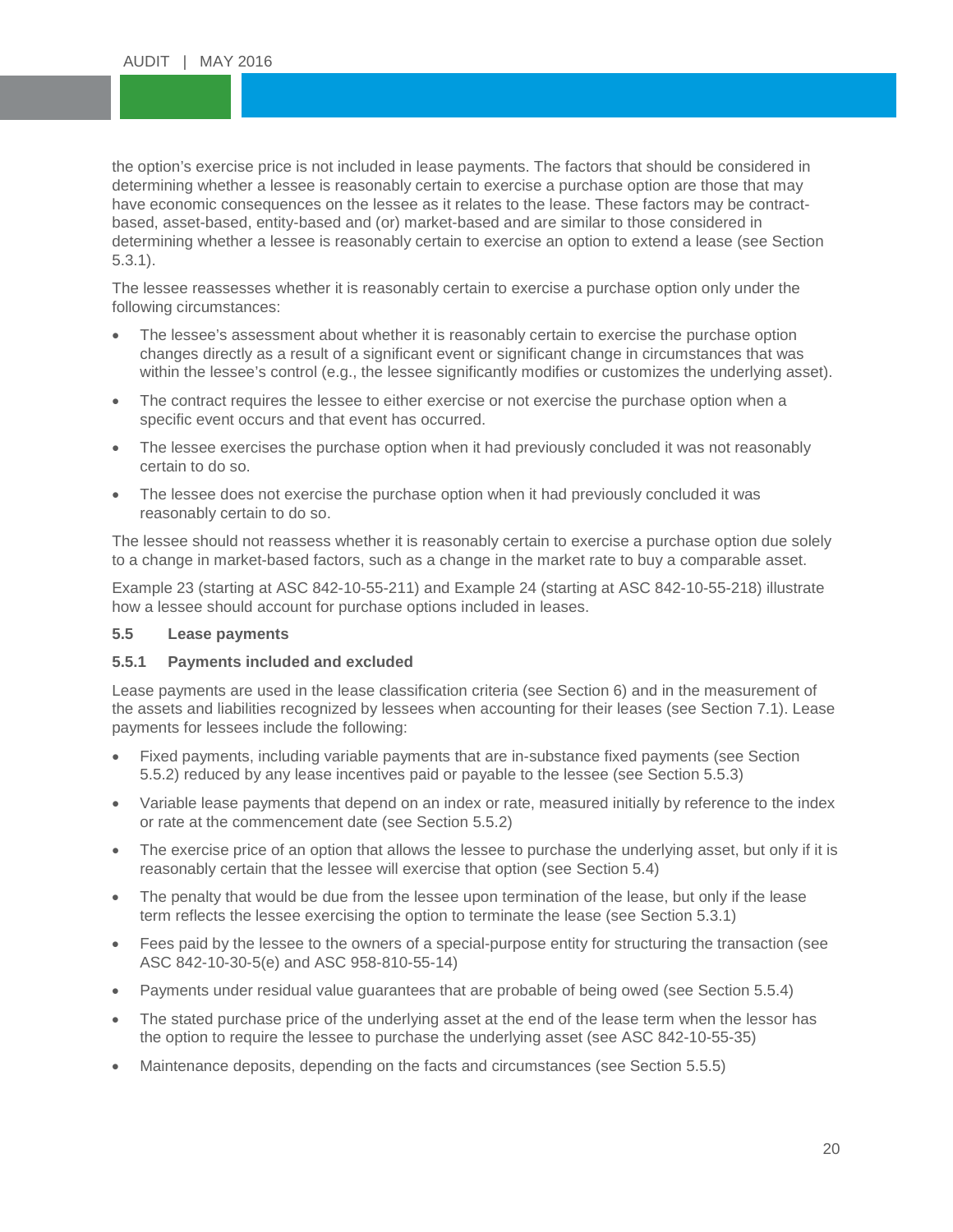In addition, payments to be made in accordance with lease provisions obligating the lessee to dismantle<br>and remove an underlying asset at the end of the lease term should generally be considered lease payments or variable lease payments, depending on the facts and circumstances. In contrast, payments<br>to be made in accordance with lease provisions obligating the lessee to return an underlying asset to the condition it was in before the lessee made modifications to it (i.e., the underlying asset's original<br>condition) (e.g., payments to be made to remove leasehold improvements installed by the lessee) should generally *not* be considered lease payments or variable lease payments. Instead, the obligation to n<br>such payments should likely be accounted for as an asset retirement obligation under ASC 410-20. and remove an underlying asset at the end of the lease term should generally be considered lease payments or variable lease payments, depending on the facts and circumstances. In contrast, payments condition it was in before the lessee made modifications to it (i.e., the underlying asset's original generally *not* be considered lease payments or variable lease payments. Instead, the obligation to make

Other amounts excluded from lease payments include amounts related to the lessee's guarantee of the lessor's debt and any amounts allocated to the nonlease components of a contract (see Section 4.2). The amounts excluded from lease payments (and, therefore, not accounted for in accordance with ASC 842) should be accounted for in accordance with other applicable U.S. GAAP (e.g., ASC 460, ASC 810-10).

Sections 5.5.2 through 5.5.6 provide additional information about amounts that should be included and excluded from lease payments and when lease payments should be remeasured.

#### <span id="page-20-0"></span>**5.5.2 Variable lease payments**

Variable lease payments that are in-substance fixed payments (which are included in fixed payments when determining lease payments) include payments that vary based on terms that lack economic substance or payments based on a variable for which a minimum amount is set.

Variable lease payments that vary after the commencement date for reasons other than a change in an index or rate are not included in lease payments. For example, lease payments that vary based on the sales of a retail location are variable lease payments that are not included in lease payments. In some cases, variable lease payments may become fixed lease payments after the commencement date. For example, consider a situation in which the fixed annual lease payment in a lease increases from \$40,000 to \$50,000 if the number of units produced by the leased equipment surpasses a specified cumulative production level. Upon lease commencement, only the \$40,000 is included in lease payments. As discussed in Section 5.5.6, if the number of units produced using the leased equipment surpasses the specified cumulative production level during the lease term, lease payments are remeasured to reflect the \$50,000 annual lease payment.

Additional information about the accounting for variable lease payments that are not included in lease payments is provided in Sections 7.2.2.1 and 7.2.3.1.

Payments that vary solely based on the passage of time are not considered variable lease payments.

#### *Example 5-4: Variable lease payments based on an index or rate*

**Facts at lease commencement:** Lessee is a private company with a calendar year end. Lessee enters into a lease with Lessor on January 1, 20X6, which is also the lease's commencement date. The noncancellable term of the lease is three years. Lessee must pay Lessor \$100,000 on January 1, 20X6. The lease payments on January 1, 20X7 and 20X8 are \$100,000 adjusted for the cumulative increase in the Consumer Price Index (CPI) since January 1, 20X6. No refunds are provided if the CPI decreases. Lessee has the option to extend the lease for one year with a lease payment of \$100,000 on January 1, 20X9 adjusted for the cumulative increase in the CPI since January 1, 20X6. On January 1, 20X6, Lessee concluded it was not reasonably certain to exercise the option to extend the lease. As a result, at lease commencement, the lease term is three years.

**Analysis at lease commencement:** There is a fixed lease payment of \$100,000 per year. The amount of the variable lease payment that should be included in the lease payments used in classifying the lease and measuring the related lease liability and ROU asset should be determined initially by reference to the CPI at the commencement date. Given that the variable lease payment is based on the increase in the CPI after January 1, 20X6, the variable lease payment on that date is zero. As such, the amount of lease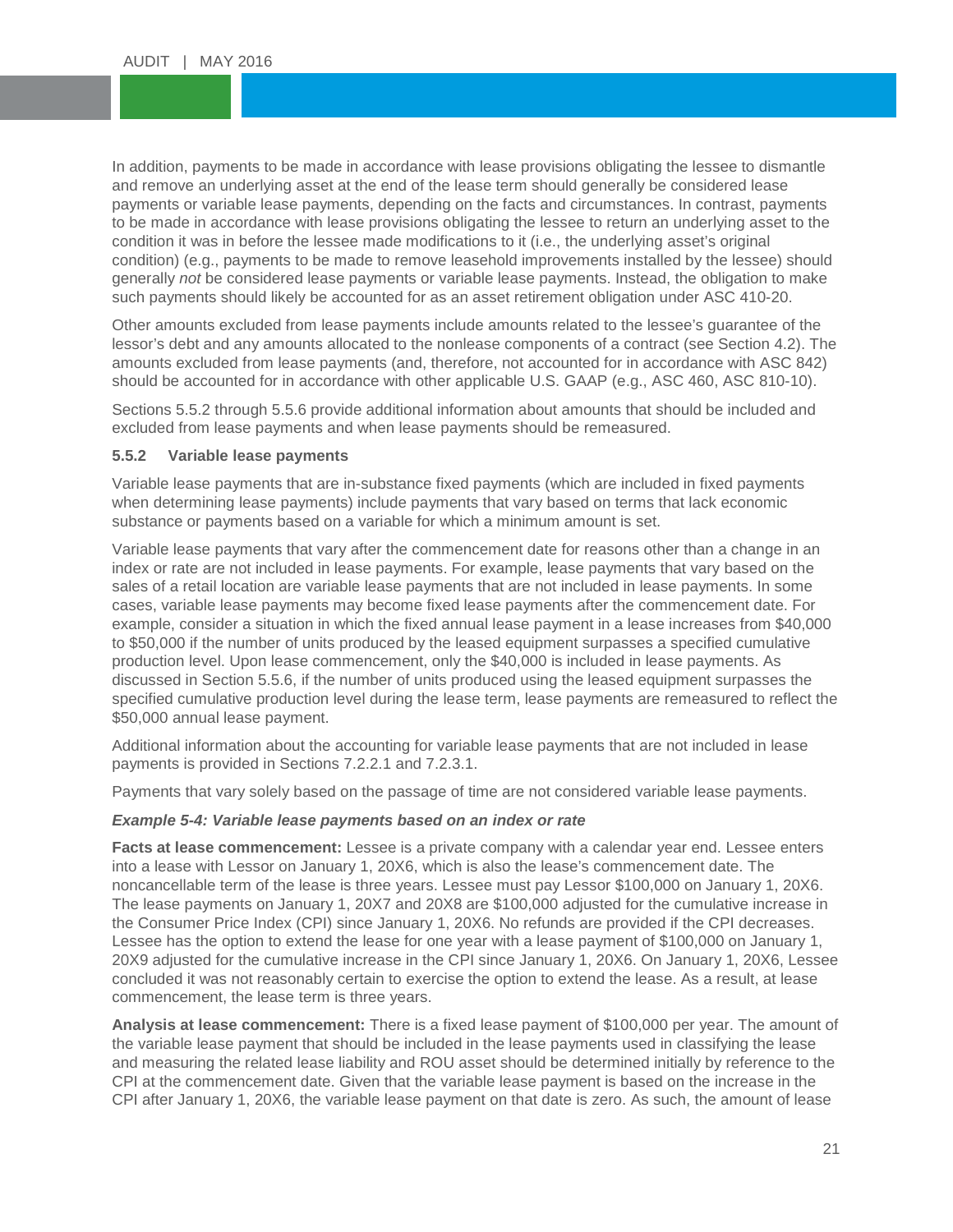payments used in the classification and measurement of the lease on January 1, 20X6 is \$300,000<br>(annual payments of \$100,000 over the lease term of three years). (annual payments of \$100,000 over the lease term of three years).

**Facts after lease commencement:** The increase in the CPI and the payments made by Lessee over the term of the lease are as follows:

| Increase in the CPI from January 1, 20X6 to December 31, 20X6   | $2.0\%$   |
|-----------------------------------------------------------------|-----------|
| Payment due on January 1, 20X7 (\$100,000 + [\$100,000 x 2%])   | \$102,000 |
| Increase in the CPI from January 1, 20X6 to December 31, 20X7   | $3.5\%$   |
| Payment due on January 1, 20X8 (\$100,000 + [\$100,000 x 3.5%]) | \$103,500 |

In addition, on June 30, 20X8, there is a significant change in circumstances under Lessee's control that requires Lessee to reassess the lease term. As a result of doing so, Lessee concludes it is reasonably certain to exercise the option to extend the lease, which increases the total lease term from three years to four years.

**Analysis after lease commencement:** Lessee should recognize the variable lease costs included in the lease payments it makes on January 1, 20X7 and 20X8 in the period(s) in which those costs are incurred, which is 20X7 and 20X8, respectively. As a result, Lessee includes additional lease costs of \$2,000 and \$3,500 in its financial statements for the years ending December 31, 20X7 and 20X8, respectively.

Reassessment of the lease term on June 30, 20X8 triggers remeasurement of the lease payments on that date. When remeasuring lease payments, any variable lease payments based on an index or rate are remeasured using the index or rate on the remeasurement date. Accordingly, Lessee concludes the lease liability and ROU asset should be remeasured using a lease payment of \$103,500 for January 1, 20X9. If the increase in the CPI from January 1, 20X6 to December 31, 20X8 is 6 percent, Lessee includes additional lease costs of \$2,500 (\$106,000 payment on January 1, 20X9 less \$103,500 payment included in the remeasurement of the lease liability and ROU asset) in its financial statements for the year ending December 31, 20X9.

## <span id="page-21-0"></span>**5.5.3 Lease incentives**

Lease incentives paid or payable to the lessee (which are netted against fixed payments when determining lease payments) include payments made to or on behalf of the lessee. If the lessor assumes a lessee's pre-existing lease with a third party, the lessee should estimate the losses the lessor will incur as a result of assuming that pre-existing lease and include that estimate in lease incentives. In estimating the lessor's loss, the lessee will likely need to consider market rental rates for similar underlying assets.

## <span id="page-21-1"></span>**5.5.4 Residual value guarantees**

A residual value guarantee assures the lessor that when it gets back the underlying asset at the end of the lease term, its value will be at or above a specified amount. Payments under residual value guarantees that are probable of being owed by the lessee are included in lease payments.

If a lease provision requires the lessee to make a payment to the lessor to address a residual shortfall caused by damage, extraordinary wear and tear or excessive use, that lease provision is not considered a residual value guarantee. Depending on the facts and circumstances, this provision may need to be accounted for as a variable lease payment under ASC 842, or it may need to be accounted for in accordance with other applicable U.S. GAAP (e.g., as an asset retirement obligation under ASC 410-20).

When a lessee obtains a residual value guarantee from an unrelated third party for the benefit of the lessor, the cost of doing so is only included in lease payments if the lessee is released from all obligations having to do with the residual value guarantee; otherwise, the cost of doing so is treated as an executory cost. If the lessee is still obligated to honor the residual value guarantee if the third-party guarantor defaults, it has not been released from all obligations having to do with the residual value guarantee.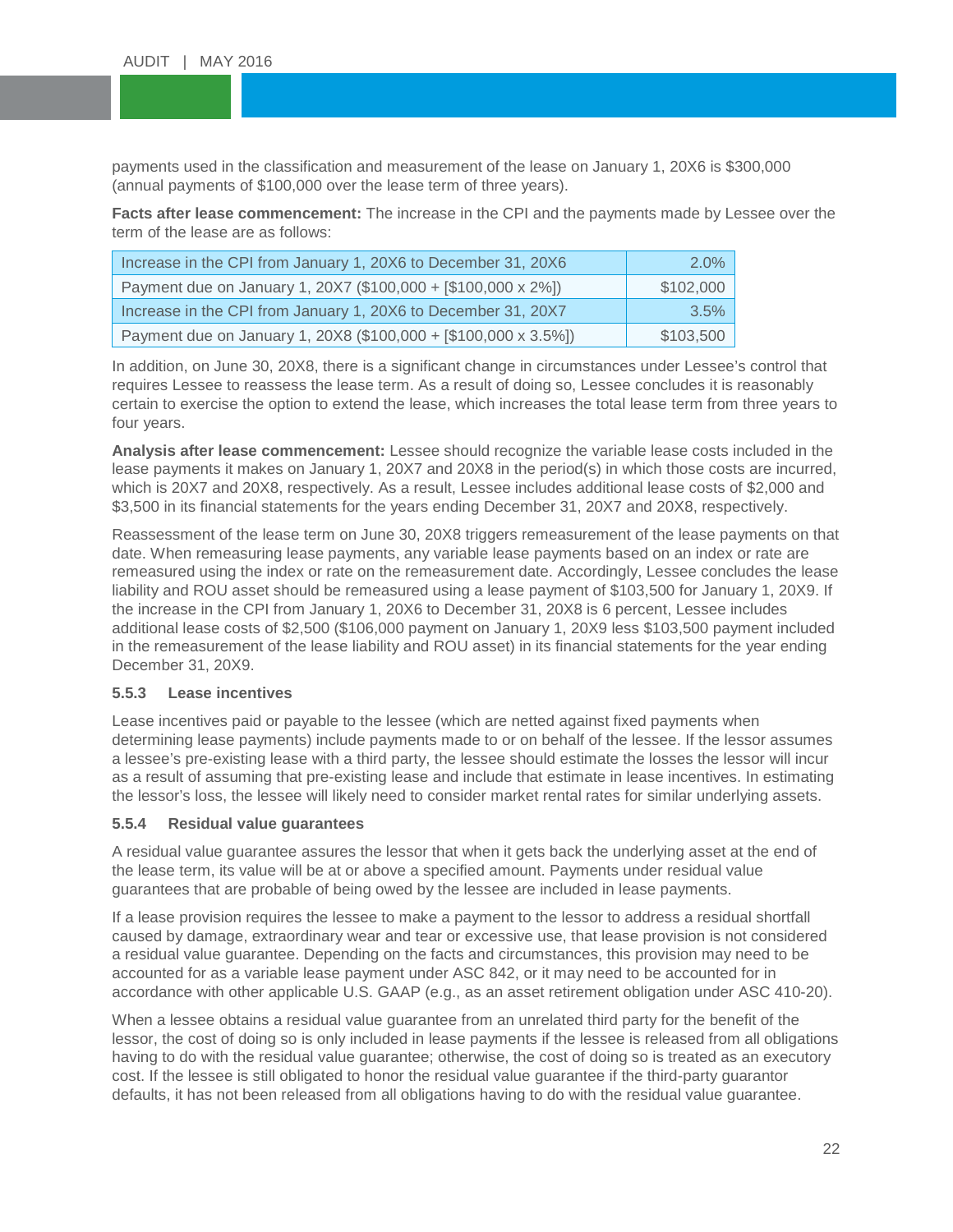# <span id="page-22-0"></span>**5.5.5** Maintenance deposits<br>The contribution of the contribution of the contribution

The Rey issue with respect to maintenance deposits is whench some of air of the deposits trary represent a deposit that will be returned to the lessee for reimbursement of costs to maintain the underlying asset. To database this issue, the issues must consider this holid payments to the losses for maintenance depote.<br>The underlying asset. If not, the payment<br>does not represent a maintenance deposit. In addition, the losses must al the maintenance deposit being returned to the lessee for reimbursement of costs to maintain the<br>underlying asset. A deposit asset should only be recognized for the amount of the maintenance d The key issue with respect to maintenance deposits is whether some or all of the deposits truly represent To address this issue, the lessee must consider whether payments to the lessor for maintenance deposits does not represent a maintenance deposit. In addition, the lessee must also consider the probability of underlying asset. A deposit asset should only be recognized for the amount of the maintenance deposit that is probable of being returned to the lessee for reimbursement of costs to maintain the underlying asset.

Those maintenance deposits not recognized as a deposit (in whole or in part) (e.g., because return of the deposit is less than probable) should be accounted for in the same manner as variable lease payments.

When the lessee performs the maintenance, it should account for the cost in accordance with its established accounting policy for such costs. For example, if the underlying asset is a building, the lessee should account for any related maintenance costs using the accounting policy it has in place for building maintenance costs.

## <span id="page-22-1"></span>**5.5.6 Remeasurement of lease payments**

The lessee remeasures lease payments only under the following circumstances:

- The lessee modifies the lease and the modification is not accounted for as a separate contract (see Section 7.2.5.1).
- Variable lease payments that did not previously meet the definition of lease payments (because they varied based on something other than an index or rate) subsequently meet the definition of lease payments for the remainder of the lease term because the underlying contingency has been resolved (see Section 5.5.2).
- There is a change in the lease term (see Section 5.3.3), in which case the lease payments are revised to reflect the revised lease term.
- There is a change to the expectations about whether the lessee is reasonably certain to exercise a purchase option (see Section 5.4), in which case the lease payments are revised for that change in expectations.
- There is a change in the probable amount expected to be owed by the lessee under a residual value guarantee (see Section 5.5.4), in which case the lease payments are revised to reflect that change in expectations.

When one of the foregoing circumstances occurs and the lessee remeasures its lease payments as a result, it should also remeasure any variable lease payments based on an index or rate using the index or rate on the remeasurement date.

Example 5-4 (which is included after Section 5.5.2) illustrates the effects of remeasuring lease payments, including a variable lease payment based on an index or rate, as a result of a change in the lease term.

## <span id="page-22-2"></span>**6. Classify the lease**

At the commencement date, lessees classify their leases (more specifically, the units of account that should be accounted for as leases [see Section 4]) as either finance or operating leases. There are five criteria that lessees must consider in evaluating whether a lease should be classified as a finance or operating lease. If one or more of these lease classification criteria is met at lease commencement, the lessee should classify the lease as a finance lease. If none of these lease classification criteria are met,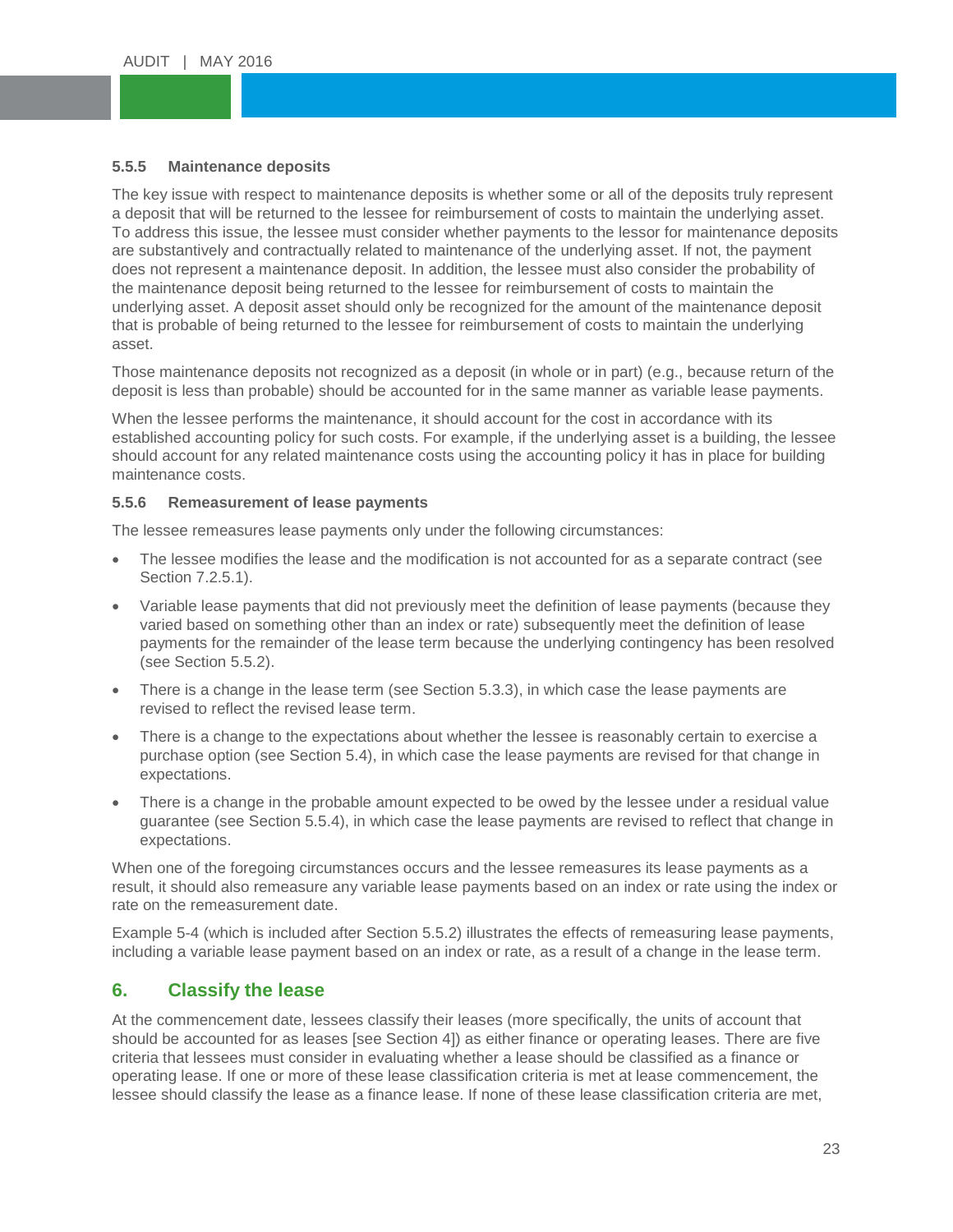the lessee should classify the lease as an operating lease. However, if the lessee is leasing facilities<br>owned by a government unit or authority, such as facilities at an airport, port or bus terminal, the quid in ASC 842-10-55-13 must also be applied when determining the appropriate classification of the lease.<br>The five lease classification exitatio leasees must especially are included in the following table class with owned by a government unit or authority, such as facilities at an airport, port or bus terminal, the guidance

The the lease elasemeation effects include the criterion:<br>additional information related to each criterion: The five lease classification criteria lessees must consider are included in the following table along with

Ownership of the underlying asset transfers to the lessee by the end of the lease term.

- This criterion is met if the lessee's performance in accordance with the terms of the lease obligate the lessor to both: (a) execute and deliver the documents necessary to release the underlying asset from the lease and (b) transfer ownership of the underlying asset to the lessee, which may include a requirement on the part of the lessee to pay no more than a nominal fee (e.g., a statutory transfer fee).
- If the lease provides the lessee with an option to not pay a fee (nominal or otherwise), which, if elected, would result in the lessee not obtaining ownership of the underlying asset, this criterion is not met. Instead, an option to purchase the underlying asset exists, which is evaluated as part of the next criterion.

An option exists under which the lessee may purchase the underlying asset and exercise of that option is reasonably certain.

• Additional information about purchase options, including the factors that should be considered in determining whether exercise of a purchase option is reasonably certain, is provided in Section 5.4.

When the lease does not commence at or near the end of the underlying asset's economic life, the lease term makes up a major part of the underlying asset's remaining economic life.

- For purposes of determining whether the lease commences at or near the end of the underlying asset's economic life, one reasonable approach would be to use a threshold of 25 percent or less of the underlying asset's total economic life.
- For purposes of determining whether the lease term makes up a major part of the underlying asset's remaining economic life, one reasonable approach would be to use a threshold of 75 percent or more.
- When a unit of account includes more than one lease component because the lease components could not be separated for accounting purposes (see Section 4.1.2), the predominant underlying asset is used for purposes of assessing this criterion. Example 13 (starting at ASC 842-10-55-146) illustrates identifying the predominant underlying asset in a unit of account that includes rights to use a turbine, a building and land.

The sum of the present value of the lease payments and any residual value guaranteed by the lessee that is not already included in the lease payments is equal to or exceeds substantially all of the underlying asset's fair value.

- The fair value of the underlying asset should be measured in accordance with ASC 820.
- The fair value of the underlying asset should not consider any related investment tax credits retained, and expected to be realized, by the lessor.
- The fair value of the underlying asset should not include fees paid by the lessee to the owners of a special-purpose entity for structuring the transaction (see ASC 842-10-30-5(e) and ASC 958-810- 55-14).
- The residual value guaranteed by the lessee for a portfolio of underlying assets (and not individual underlying assets) should not be considered when evaluating this criterion.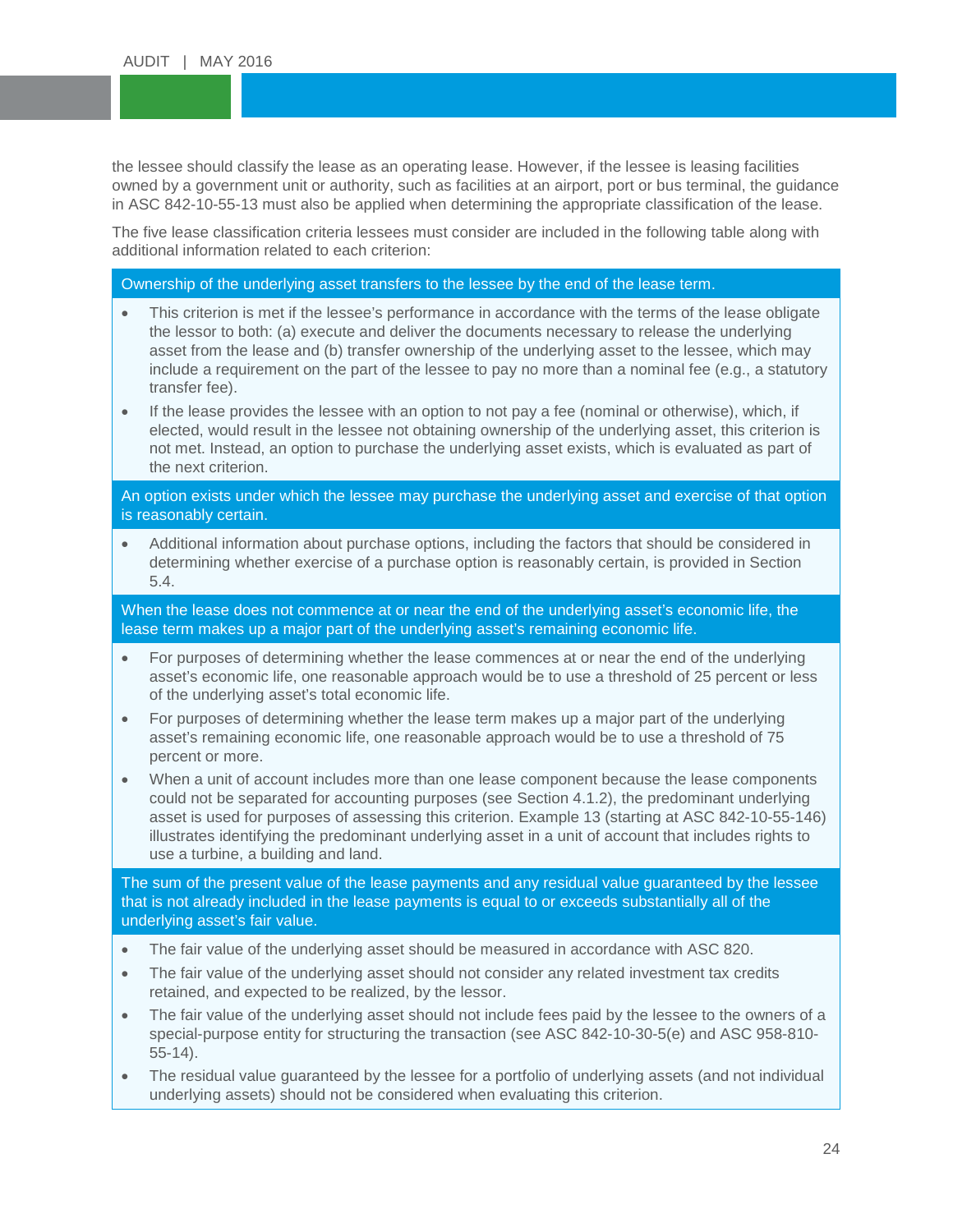- For purposes of determining what represents substantially all of the underlying asset's fair value, one reasonable approach would be to use a threshold of 90 percent or more. one reasonable approach would be to use a threshold of 90 percent or more.
- In situations where it is impracticable for the lessee to estimate the fair value of the underlying<br>asset this criterion should be disregarded. Estimating the fair value of the underlying asset is impracticable if a reasonable estimate cannot be made without expending undue cost and effort. asset, this criterion should be disregarded. Estimating the fair value of the underlying asset is
- **Example 20** increase increase the case of a second using a portfolio approach. • Section 5.2 provides information about determining the discount rate (for present value purposes)

The underlying asset's specialized nature is expected to result in it not having an alternative use to the lessor at the end of the lease term.

- When assessing whether this criterion has been met, the lessee must consider whether there are any contractual restrictions or practical limitations on the lessor's ability to redirect the use of the underlying asset at the end of the lease term (e.g., sell it, lease it to another entity).
- Contractual restrictions only affect whether the underlying asset has an alternative use to the lessor at the end of the lease term if they are substantive. For a contractual restriction to be substantive, it must be enforceable.
- If the lessor redirecting the use of the underlying asset at the end of the lease term would result in the lessor incurring significant economic losses, the underlying asset does not have an alternative use to the lessor at the end of the lease term. Significant economic losses may be caused by: (a) the lessor needing to incur significant costs to rework the underlying asset so that it will function in another environment and (or) (b) the lessor only being able to sell or re-lease the underlying asset at a significant loss.
- The possibility of contract termination is not a relevant consideration in assessing the lessor's ability to redirect the use of the underlying asset.

Examples 7-3, 7-4 and 7-5 (which are included after Section 7.2.5.1), Example 8-1 (which is included after Section 8.3) and Example 8-2 (which is included after Section 8.4) illustrate the application of the lease classification criteria to specific facts and circumstances.

If the lessee indemnifies the lessor for environmental contamination, the classification of the lease should not be affected, regardless of whether the indemnification relates to pre-existing environmental contamination or environmental contamination caused by the lessee.

While all but the last of the lease classification criteria in ASC 842 are similar in principle to those found in legacy U.S. GAAP, they do not draw any quantitative bright lines. However, as discussed in the context of two of the classification criteria, observations are made in ASC 842's implementation guidance about what might be acceptable approaches as far as establishing quantitative thresholds. Lessees will need to adopt and consistently apply reasonable accounting policies related to their application of the principlesbased lease classification criteria in ASC 842.

A lessee reassesses classification of a lease only in the following three situations: (a) the contract is modified and the modification is not accounted for as a separate contract (see Section 7.2.5.1), (b) the lease term changes (see Section 5.3.3) or (c) the assessment related to whether the lessee is expected to exercise a purchase option becomes reasonably certain or is no longer reasonably certain (see Section 5.4).

## <span id="page-24-0"></span>**7. Apply the appropriate accounting model**

## <span id="page-24-1"></span>**7.1 Initial accounting**

On the commencement date, lessees are required to recognize ROU assets and lease liabilities for all leases not considered short-term leases. Example 7-2 (which is included after Section 7.2.3.2) and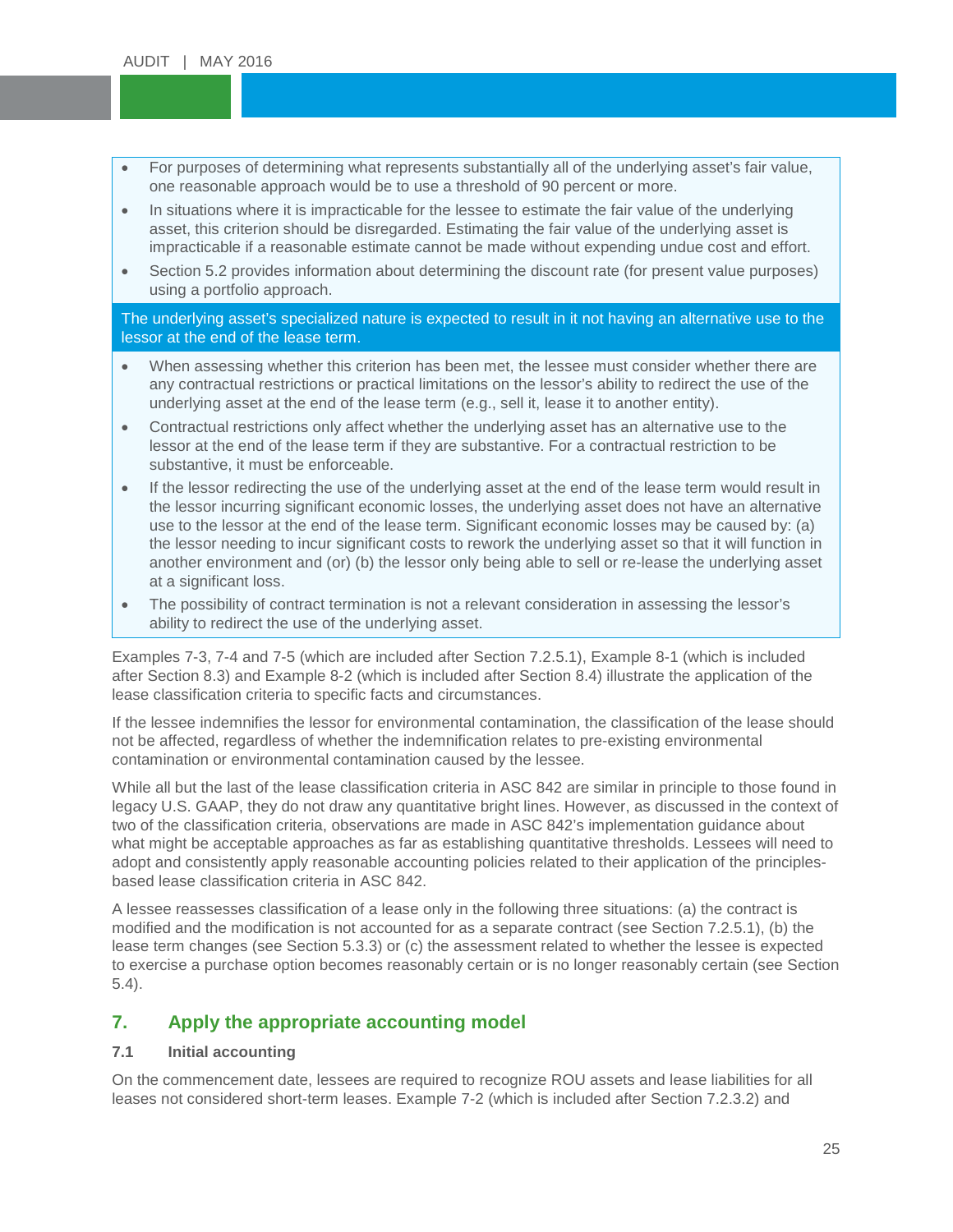Example 7-3 (which is included after Section 7.2.5.1) illustrate the lessee's initia<br>when the short-term accounting policy discussed in Section 7.1.1 is not elected. Example 7-3 (which is included after Section 7.2.5.1) illustrate the lessee's initial accounting for a lease

# <span id="page-25-0"></span>**7.1.1** Short-term leases

By definition, a short-term lease is one in which: (a) the lease term is 12 months or less and (b) there is<br>not an option to purchase the underlying asset that the lessee is reasonably certain to exercise. For shortterm leases, lessees may elect an accounting policy by class of underlying asset under which the ROI<br>assets and lease liabilities are not recognized and: (a) lease payments are recognized as lease costs By definition, a short-term lease is one in which: (a) the lease term is 12 months or less and (b) there is term leases, lessees may elect an accounting policy by class of underlying asset under which the ROU over the lease term on a straight-line basis and (b) variable lease payments not included in lease payments (because they are not based on an index or rate) are recognized as lease costs in the period in which they are incurred, consistent with how such payments are recognized when the short-term leases accounting policy is not elected (see Sections 7.2.2.1 and 7.2.3.1).

If a lease initially meets the definition of a short-term lease, but either of the following circumstances subsequently arise, the lease no longer meets the definition of a short-term lease:

- The lease term is reassessed (see Section 5.3.3) and the remaining lease term is more than 12 months from the end of the previously determined lease term.
- Exercise of a purchase option by the lessee becomes reasonably certain.

If the lease no longer meets the definition of a short-term lease because one of these circumstances arises, the lessee should classify the lease and begin applying the appropriate accounting model (which will result in recognition of a ROU asset and lease liability) as of the date the change in circumstances occurred (which would be considered the commencement date for accounting purposes).

## *Example 7-1: Reassessment of the lease term for a short-term lease*

Lessee enters into a lease with Lessor on January 1, 20X6. The noncancellable term of the lease is one year and Lessee has an option to extend the lease for an additional year. On January 1, 20X6, Lessee appropriately concludes it is not reasonably certain to exercise the option to extend the lease. Accordingly, Lessee concludes the lease term is one year. Lessee elects the accounting policy under which ROU assets and lease liabilities are not recognized for short-term leases. As a result, Lessee recognizes the lease payments as lease costs over the one-year lease term.

A significant change in circumstances under Lessee's control occurs on September 1, 20X6, which requires Lessee to reassess the lease term. In doing so, Lessee appropriately concludes it is reasonably certain to exercise the option to extend the lease through December 31, 20X7. While the remaining lease term is more than 12 months from the date the lease term is reassessed, it is not more than 12 months from the end of the previously determined lease term (December 31, 20X6). As a result, Lessee continues to account for the lease as a short-term lease.

## <span id="page-25-1"></span>**7.1.2 Lease liability**

For the initial measurement of the lease liability, regardless of the lease's classification, the lessee discounts the lease payments not yet paid (see Section 5.5) over the lease term (see Section 5.3) using the discount rate (see Section 5.2) as of the commencement date (see Section 5.1).

Section 5.2 provides information about determining the discount rate using a portfolio approach.

## <span id="page-25-2"></span>**7.1.3 ROU asset**

For the initial measurement of the ROU asset, regardless of the lease's classification, the lessee starts with the amount of the lease liability (see Section 7.1.2) and adjusts it for: (a) any lease payments made to the lessor (net of any lease incentives received by the lessee) on or before the lease's commencement date (see Section 5.1) and (b) any initial direct costs incurred by the lessee (see Section 7.1.3.1).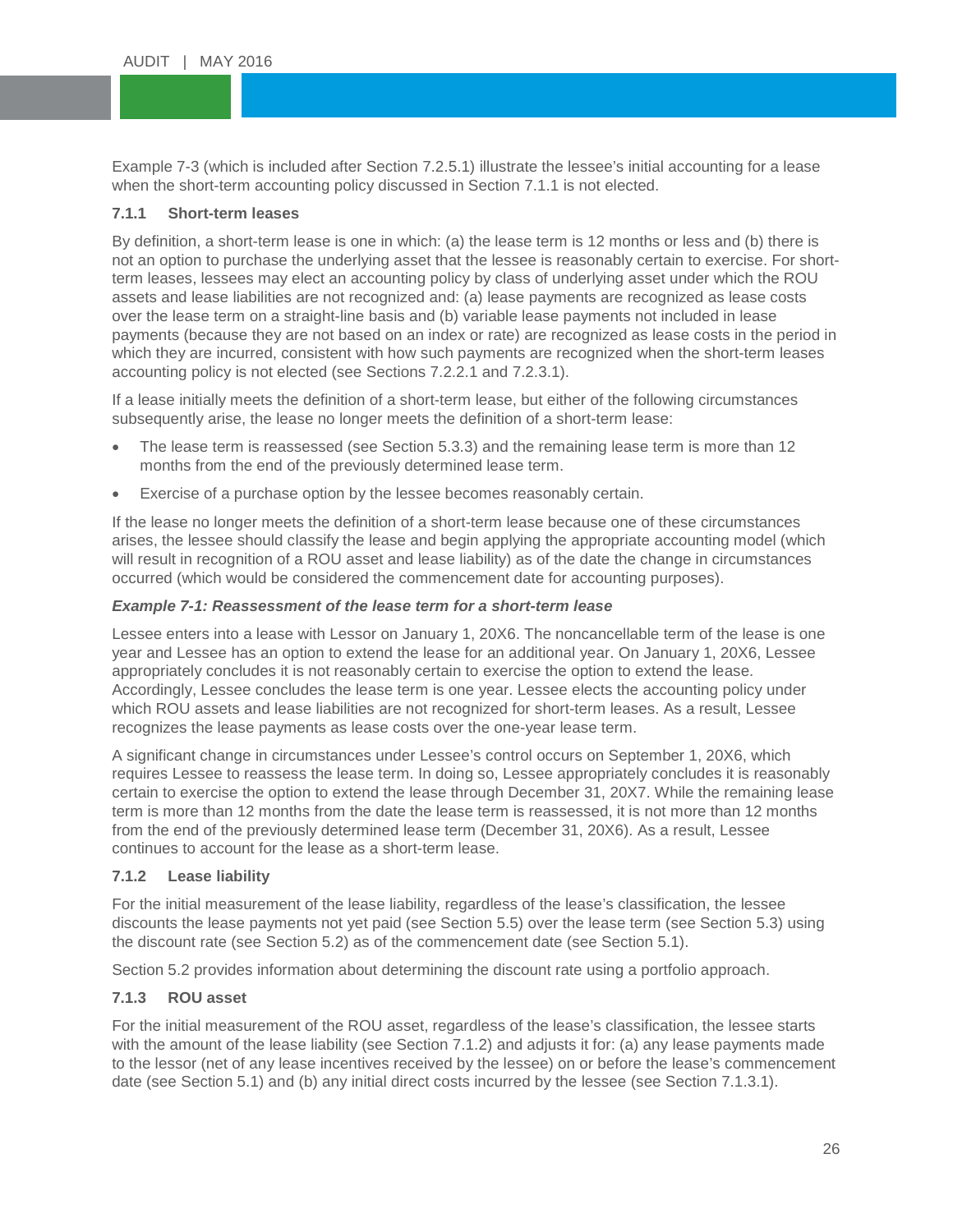## <span id="page-26-0"></span>**7.1.3.1 Initial direct costs**

7.1.3.1 Initial direct costs<br>Only incremental costs that a lessee would not have incurred if the lease had not been entered into Should be considered initial direct costs of the lease. For example, a payment made to an existing tenant the characteristic state of the lease. For example, a payment made to an existing tenant signing a lease are not considered initial direct costs. As a result, internal and external costs associated<br>with peoptiating lease terms, vetting the tax implications of a lease and preparing and processing lease. documents are not considered initial direct costs of a lease. In addition, fixed costs (including the fixed<br>salaries of employees responsible for entering into leases) and general overheads are not considered to obtain the lease meets the definition of an initial direct cost. In general, any costs incurred prior to with negotiating lease terms, vetting the tax implications of a lease and preparing and processing lease salaries of employees responsible for entering into leases) and general overheads are not considered initial direct costs of a lease.

To the extent there is more than one lease component in a contract that should be accounted for separately (see Section 4.1.2), the initial direct costs related to the lease components are allocated between them on the same basis as the contract consideration was allocated to the units of account (see Section 4.2.3).

## <span id="page-26-1"></span>**7.2 Subsequent accounting**

The subsequent accounting for a lease depends, in large part, on its classification as either a finance lease or an operating lease. Example 7-2 (which is included after Section 7.2.3.2) and Examples 7-3, 7-4 and 7-5 (which are included after Section 7.2.5.1) illustrate the lessee's subsequent accounting for a lease when the short-term accounting policy discussed in Section 7.1.1 was not elected.

#### <span id="page-26-2"></span>**7.2.1 Lease liability for both operating and finance leases**

The subsequent accounting for the lease liability is the same for both finance and operating leases. Measurement of the lease liability at the end of any given period in which lease payments are not remeasured is based on the following:

- Beginning balance of the lease liability
- **+** Accretion of the lease liability
- **–** Lease payments made during the period
- **=** Ending balance of the lease liability

One of the differences between the finance and operating lease accounting models is how the accretion of the lease liability is treated from a cost perspective. As discussed in Sections 7.2.2.1 and 7.2.3.1, the accretion of the lease liability is treated as an interest cost under the finance lease accounting model, while it is treated as part of total lease costs under the operating lease accounting model.

The accretion of the liability for the period should produce a constant periodic discount rate on the lease liability's remaining balance, taking into consideration any remeasurement of the lease payments (see Section 5.5.6) and any reassessment of either the lease term (see Section 5.3.3) or the likelihood of the lessee exercising a purchase option (see Section 5.4).

At the end of each period, the balance of the lease liability should be equal to the present value of the lease payments not yet paid, determined using the discount rate (see Section 5.2) as of the commencement date (see Section 5.1) or the updated discount rate as discussed in the next paragraph.

When lease payments are remeasured (see Section 5.5.6), the lease liability should be remeasured. In addition, when the lease liability is remeasured, the discount rate should be updated as of the remeasurement date to reflect the remaining lease term and remaining lease payments unless remeasurement of the liability was triggered by one or more of the following:

• A change in the lease term or a change in whether the lessee is reasonably certain to exercise a purchase option and the discount rate already takes into consideration the effects of any lessee options to extend the lease, terminate the lease or purchase the underlying asset.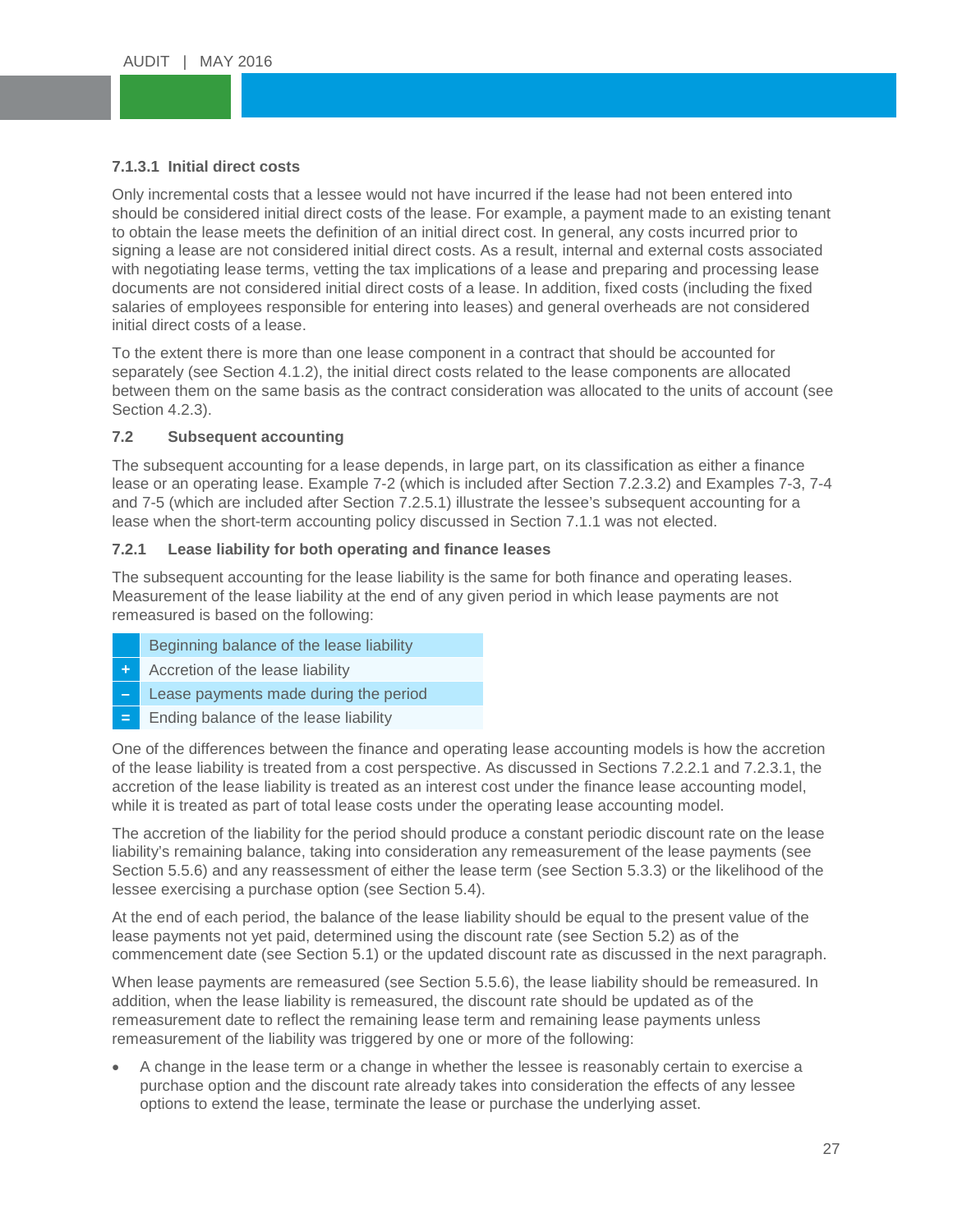- A change in the amount of a residual value guarantee that is probable of being owed.
- A change in the variable lease payments that did not previously meet the definition of lease payment (because they varied based on something other than an index or rate) such that they subsequently contingency has been resolved. • A change in the variable lease payments that did not previously meet the definition of lease payments meet the definition of lease payments for the remainder of the lease term because the underlying

When the lease liability is remeasured to reflect the remeasurement of lease payments, the adju<br>the lease liability should be recognized as an adjustment to the ROU asset. However, when the When the lease liability is remeasured to reflect the remeasurement of lease payments, the adjustment to adjustment would reduce the carrying amount of the ROU asset to less than zero, the amount of the adjustment in excess of the carrying amount of the ROU asset should be recognized in profit or loss.

## <span id="page-27-0"></span>**7.2.2 Finance lease**

## <span id="page-27-1"></span>**7.2.2.1 Costs associated with the lease**

The lessee recognizes the following costs associated with a finance lease in each reporting period:

- *Amortization of the ROU asset*. The ROU asset should be amortized on a straight-line basis unless there is another systematic basis that better represents the pattern in which the lessee expects to consume the ROU asset's future economic benefits. Under ASC 842, the right to control the use of the underlying asset is equivalent to physical use. Therefore, amortization of the ROU asset should not be affected by how much or when the lessee uses the underlying asset. The ROU asset's amortization period starts with the commencement date. If ownership of the underlying asset transfers to the lessee or if the lessee is reasonably certain to exercise an option to purchase the underlying asset, then the amortization period spans the underlying asset's useful life. Otherwise, the amortization period spans the shorter of: (a) the lease term and (b) the useful life of the ROU asset. If the ROU asset is adjusted as a result of the lease liability being remeasured (see Section 7.2.1), amortization of the ROU asset is adjusted prospectively from the remeasurement date. If the ROU asset is adjusted as a result of an impairment, the amortization period for the post-impairment ROU asset starts with the impairment date and spans the shorter of: (a) the remaining lease term and (b) the remaining useful life of the ROU asset.
- *Interest costs*. The amount of interest costs recognized for the period is equal to the accretion of the lease liability (see Section 7.2.1).
- *Variable lease payments*. Variable lease payments that have not been included in lease payments because they depend on something other than an index or rate (see Section 5.5.2) are recognized in the period in which the obligation to make the payments is incurred. The obligation has been incurred in the period in which it becomes probable that the specified target that triggers the variable lease payments will be achieved. Once these variable lease payments have been recognized, they should only be reversed when it becomes probable that the specified target will not be achieved.
- *Impairment of the ROU asset.* Any impairment of the ROU asset recognized during the period in accordance with ASC 360-10-35 is included in lease costs.

These costs are included in net income for the period unless they are capitalized in accordance with other applicable U.S. GAAP. For example, if the lease costs relate to equipment being used in the construction of a building, it may be appropriate to capitalize some or all of those costs as part of the cost of the building, depending on the facts and circumstances. Additional information about the presentation of these costs on the income statement is provided in Section 9.2.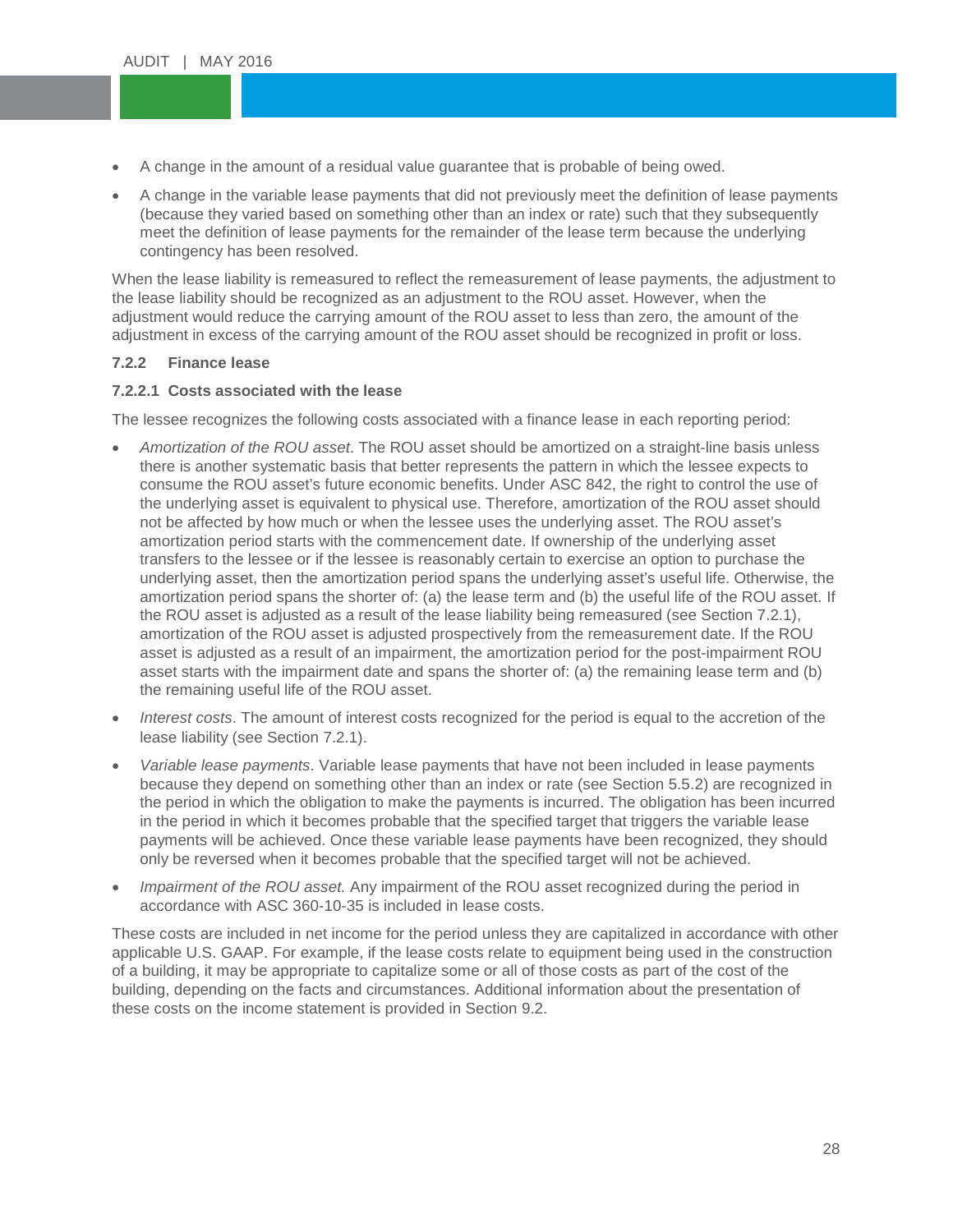## <span id="page-28-0"></span>**7.2.2.2 ROU asset**

**7.2.2.2 ROU asset**<br>The net carrying amount of the ROU asset at the end of any given period in which lease payments are The net carrying amount of the NOO asset at the end<br>not remeasured is based on the following:

- Beginning balance of the net ROU asset<br>Amortization of the ROU asset for the period
- **–** Amortization of the ROU asset for the period
- **For Impairment losses for the period (if any)**
- **=** Ending balance of the net ROU asset

Information about the effects of remeasuring the lease liability on the ROU asset is provided in Section 7.2.1.

## <span id="page-28-1"></span>**7.2.3 Operating lease**

#### <span id="page-28-2"></span>**7.2.3.1 Lease costs**

Lease costs recognized in any given period for an operating lease include the following components:

- *Single lease cost*. Determination of the single lease cost for an operating lease depends on whether the ROU asset has been impaired.
	- *No impairment*. When the ROU asset has not been impaired, the single lease cost is based on amortizing the remaining lease costs over the remaining lease term on a straight-line basis or another systematic basis that better represents the pattern of benefit to be derived from the right to use the underlying asset. Because the right to control the use of the underlying asset is equivalent to physical use, amortization of the remaining lease costs should not be affected by how much or when the lessee uses the underlying asset. Remaining lease costs are determined as follows:
		- Total lease payments (paid and unpaid) (as adjusted for the remeasurement of lease payments or a lease modification not accounted for as a separate contract)
		- **+** Initial direct costs of the lease
		- **–** Periodic lease costs recognized in prior periods
		- **=** Remaining lease costs

If there are no lease modifications, no remeasurements of lease payments and no reassessments of the lease term, the single lease cost is the same as taking total lease costs (total lease payments [paid and unpaid] plus initial direct costs of the lease) and dividing it by the lease term when the straight-line amortization method is used.

- *Impairment*. Single lease cost is the sum of the following: (a) periodic amortization of the remaining ROU asset over the remaining lease term on a straight-line basis or another systematic basis that better represents the pattern of benefit to be derived from the remaining ROU asset and (b) periodic accretion of the lease liability by an amount that produces a constant periodic discount rate on the liability's remaining balance (see Section 7.1.2).
- *Variable lease payments*. Variable lease payments that have not been included in lease payments because they depend on something other than an index or rate (see Section 5.5.2) are included in the lease costs for a period if the obligation to make the payments is incurred in that period. The obligation has been incurred when it becomes probable that the specified target that triggers the variable lease payments will be achieved. Once these variable lease payments have been recognized, they should only be reversed when it becomes probable that the specified target will not be achieved.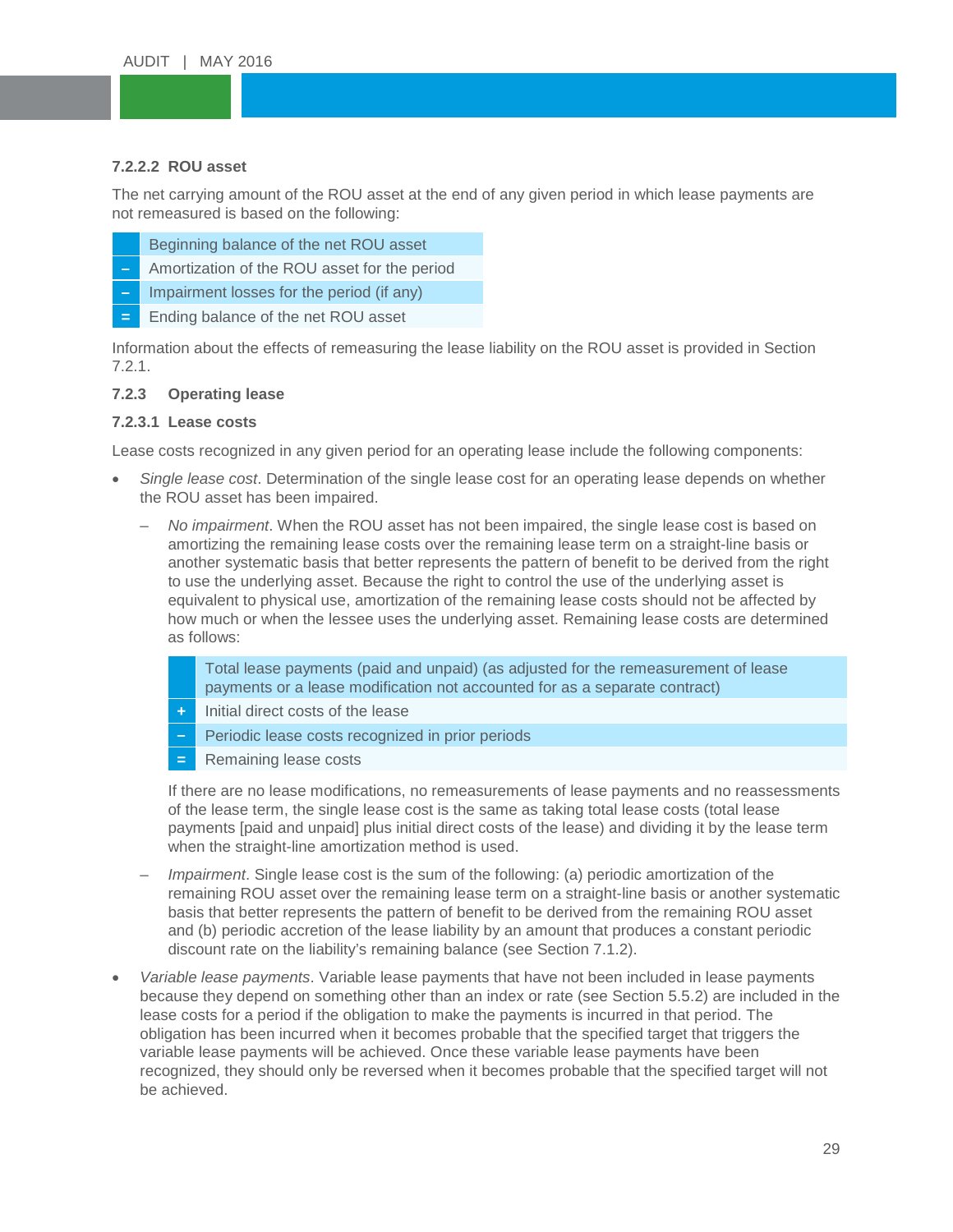• *Impairment of the ROU asset.* Any impairment of the ROU asset recognized during the period in accordance with ASC 360-10-35 is included in lease costs. accordance with ASC 360-10-35 is included in lease costs.

Lease costs are included in the income statement unless they are capitalized in accordance with other<br>capitalized by LLS, CAAD, For example, lasse seets related to exviring at heing used in the construction of spheasile effect of the cost of the cost of the building depending on the facts and circumstances.<br>Additional information about the presentation of these costs in the income statement is provided in FOR LESSEES applicable U.S. GAAP. For example, lease costs related to equipment being used in the construction of a Additional information about the presentation of these costs in the income statement is provided in Section 9.2.

## <span id="page-29-0"></span>**7.2.3.2 ROU asset**

At the end of each period, the balance of the ROU asset should equal the following if the ROU asset was not previously impaired:

|              | Determination of ending balance in ROU asset when not previously impaired                                                                                       |
|--------------|-----------------------------------------------------------------------------------------------------------------------------------------------------------------|
|              | Balance of the lease liability                                                                                                                                  |
| $+/-$        | Plus prepaid lease payments or minus accrued lease payments (see next table)                                                                                    |
| $\sim$       | Unamortized lease incentives (i.e., the portion of lease incentives not recognized as part of the<br>single lease cost in the current or prior periods)         |
| ÷.           | Unamortized initial direct costs (i.e., the portion of initial direct costs not recognized as part of the<br>single lease cost in the current or prior periods) |
| $\equiv$     | Impairment of the ROU asset recognized in the current period                                                                                                    |
| $=$          | ROU asset at the end of each period if the ROU asset was not previously impaired                                                                                |
|              |                                                                                                                                                                 |
|              | Calculation of prepaid or accrued lease payments at year end                                                                                                    |
|              | Total lease payments to be paid to the lessor that will be reflected in the single lease cost over the<br>lease term                                            |
| $\mathbf{x}$ | Fraction of lease term that has passed by the end of the year                                                                                                   |
| $=$          | Cumulative amount of total lease payments to be paid by the lessor that have been reflected in the<br>single lease cost through the end of the year             |
|              |                                                                                                                                                                 |

- **–** Cumulative lease payments paid to the lessor through the end of the year
- **=** If positive, accrued lease payments; if negative, prepaid lease payments

If the ROU asset was previously impaired, the balance of the ROU asset at the end of each subsequent period should equal its carrying amount immediately after recognition of the impairment less the cumulative amortization of the remaining ROU asset included in the single lease cost in periods since the impairment was recognized.

Information about the effects of remeasuring the lease liability on the ROU asset is provided in Section 7.2.1.

## *Example 7-2: Illustration and comparison of finance and operating lease accounting*

Lessee and Lessor entered into a lease on January 1, 20X6. The terms of the lease and other facts pertinent to the accounting for the lease include the following:

- The underlying asset is a large piece of specifically identified industrial equipment.
- Lessor makes the equipment available to Lessee for its use on January 1, 20X6.
- Lessee has the right to use the equipment for a noncancellable term of three years. There are no extension, termination or purchase options.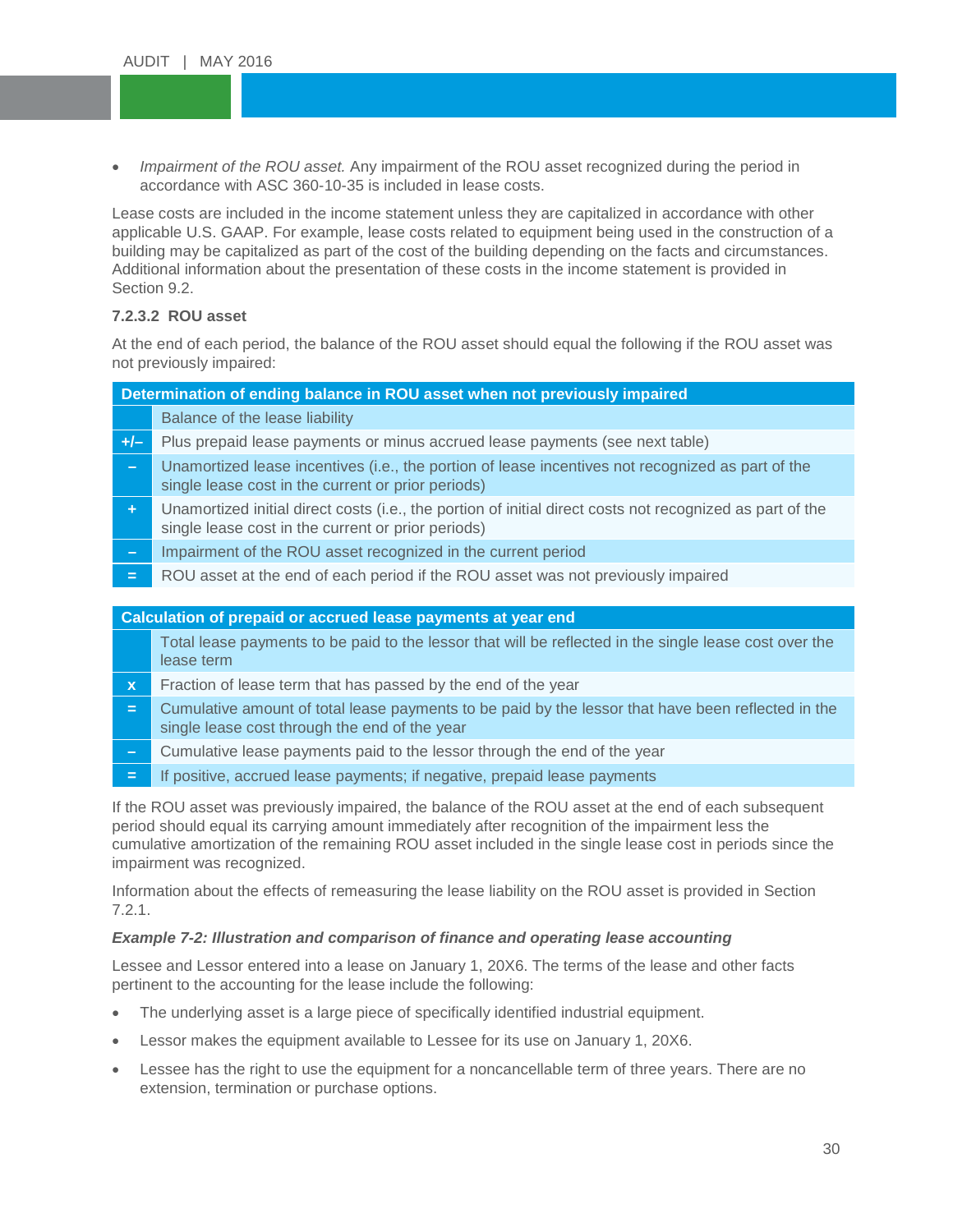- Fixed lease payments in year one of the lease are \$100,000 and increase by \$5,000 per year over the noncancellable term. the noncancellable term.
- Lease payments are made annually in arrears.
- If use of the industrial equipment exceeds 3,500 hours in any year of the lease, Lessee must pay<br>Lessor an additional \$20,000 in that year. Lessee only exceeds the limit in the second year of the If use of the industrial equipment exceeds 3,500 hours in any year of the lease, Lessee must pay lease.
- ease.<br>● Lessee paid a \$5,000 bonus to its employee in connection with entering into the lease.
- Lessor paid a \$20,000 lease incentive to Lessee on January 1, 20X6.
- Lessee's incremental borrowing rate is 8 percent (the rate implicit in the lease is not readily determinable). The rate was determined by considering the borrowing rate Lessee would be charged on collateralized debt with a term of three years with payments similar to the lease payments in timing and amount.
- The useful life of the equipment is more than three years.

For illustration purposes, the analysis that follows in this example discusses the accounting for this lease as if it were classified as a finance lease as well as if it were classified as an operating lease. In reality, Lessee would need to obtain additional information and evaluate the lease classification criteria to determine whether the lease should be classified as a finance lease or an operating lease. In other words, Lessee does not have a choice when it comes to the accounting model it should apply to this lease.

#### *Initial accounting regardless of lease classification*

Based on the annual lease payments in arrears of \$100,000 in 20X7, \$105,000 in 20X8 and \$110,000 in 20X9, a lease term of three years and a discount rate of 8 percent, the present value of the annual lease payments not yet paid is \$269,935. The beginning balance of the ROU asset is \$254,935, calculated by starting with the beginning balance of the lease liability (\$269,935), reducing it for the lease incentive (\$20,000) and increasing it for the initial direct costs (\$5,000). Lessee records the following journal entry on January 1, 20X6, regardless of the lease's classification:

|                                  | <b>Debit</b> | <b>Credit</b> |
|----------------------------------|--------------|---------------|
| ROU asset                        | \$254,935    |               |
| Cash receipt (lease incentive)   | 20,000       |               |
| Lease liability                  |              | \$269,935     |
| Cash payment (bonus to employee) |              | 5,000         |

The balance in the Lessee's lease liability over the lease term is the same, regardless of the lease's classification:

| <b>Lease liability</b>                  | <b>20X6</b> | <b>20X7</b> | <b>20X8</b> |
|-----------------------------------------|-------------|-------------|-------------|
| Beginning balance                       | \$269,935   | \$191,530   | \$101,852   |
| Plus accretion (beginning balance x 8%) | 21,595      | 15,322      | 8,148       |
| Minus lease payment                     | 100,000     | 105,000     | 110,000     |
| Ending balance                          | \$191,530   | \$101,852   |             |

One of the differences between the accounting models for a finance lease and an operating lease is the characterization of the accretion of the lease liability. For a finance lease, the accretion is an interest cost. For an operating lease, it is part of the lease cost. This will become more apparent later in the example.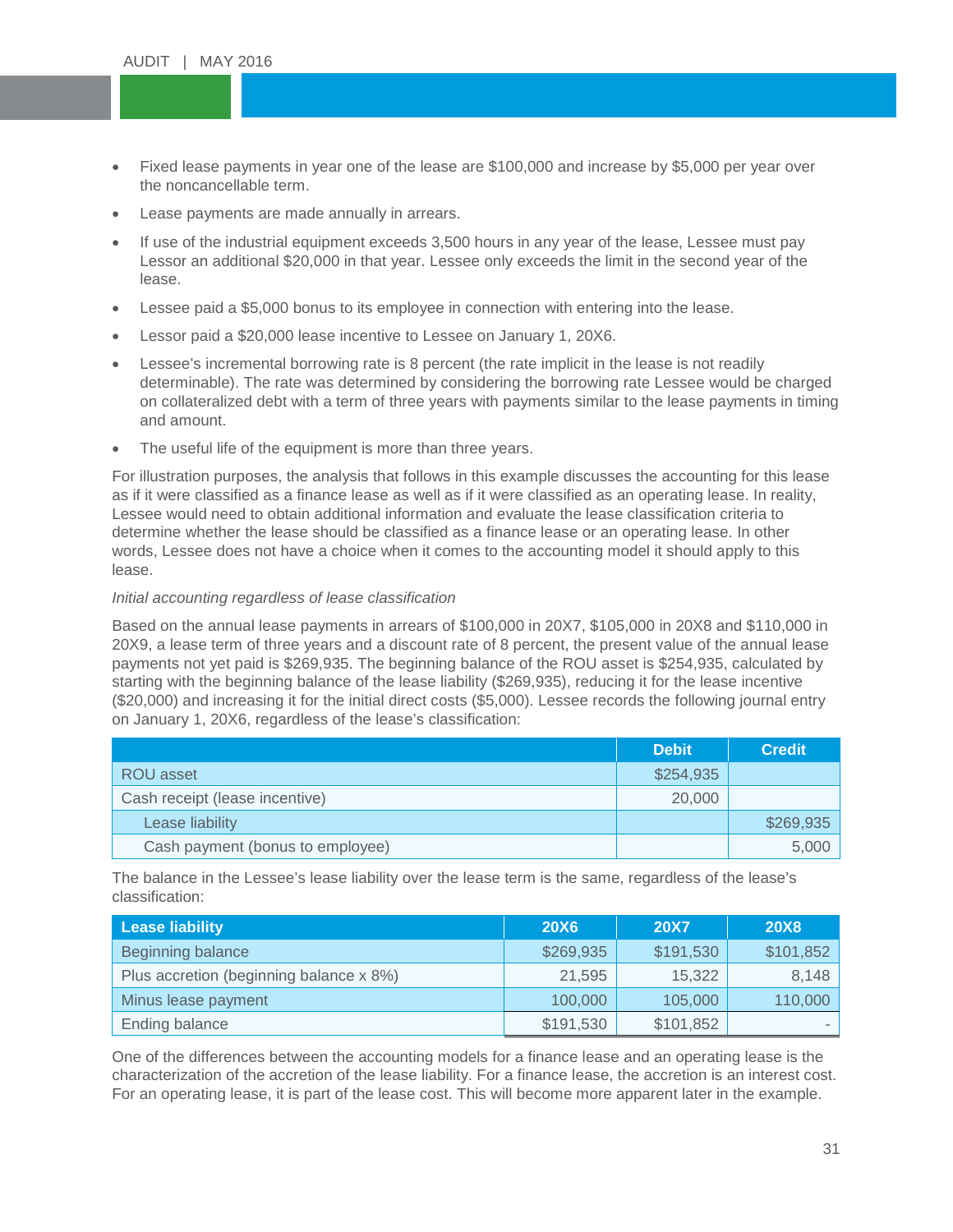# Subsequent accounting if lease is a finance lease<br> **We have a finance of the contract of the contract of the contract of the contract of the contract of the contract of the contract of the contract of the contract of the c**

years because it is shorter than the equipment's useful life. In addition, Lessee uses the straight-line weeks the straight-line the pattern in which Lessee expects to consume the ROU asset's future economic benefits. As a result,<br>appual amortization of the POU asset is \$84.978 (\$254.935 divided by three years). The balance of Lessee's net ROU asset over the lease term if the lease is classified as a finance lease is determined as<br>follows: Under the finance lease accounting model, Lessee amortizes the ROU asset over the lease term of three method for amortization purposes because there is not another systematic basis that better represents annual amortization of the ROU asset is \$84,978 (\$254,935 divided by three years). The balance of follows:

| Net ROU asset      | <b>20X6</b> | <b>20X7</b> | <b>20X8</b> |
|--------------------|-------------|-------------|-------------|
| Beginning balance  | \$254,935   | \$169,957   | \$84,979    |
| Minus amortization | 84.978      | 84.978      | 84,979      |
| Ending balance     | \$169,957   | \$84,979    |             |

#### *Subsequent accounting if lease is an operating lease*

Under the operating lease accounting model, Lessee determines its total lease cost on an annual basis to calculate the adjustment to the ROU asset each period. Lessee determines that its total lease costs over the term of the lease are \$300,000, which is the total lease payments of \$315,000 (\$100,000 in 20X7, \$105,000 in 20X8 and \$110,000 in 20X9) reduced by the \$20,000 lease incentive and increased by the initial direct costs of \$5,000. Lessee recognizes the total lease costs over the lease term of three years because it is shorter than the equipment's useful life. In addition, Lessee uses the straight-line method for purposes of recognizing the lease costs because there is not another systematic basis that better represents the pattern in which Lessee expects to derive benefit from the right to use the underlying asset. As a result, Lessee's annual lease costs are \$100,000 per year (\$300,000 divided by three years). The amount of the annual lease cost that is reflected as amortization of the ROU asset is the difference between the annual lease cost and the accretion of the lease liability:

| <b>Net ROU asset</b>        | <b>20X6</b> | <b>20X7</b> | <b>20X8</b> |
|-----------------------------|-------------|-------------|-------------|
| Beginning balance           | \$254,935   | \$176,530   | \$91,852    |
| Minus amortization (Note 1) | 78.405      | 84.678      | 91,852      |
| Ending balance              | \$176,530   | \$91,852    |             |

**Note 1**: Calculated by taking the difference between the annual lease cost of \$100,000 and the accretion of the lease liability each year, which is \$21,595 in 20X6, \$15,322 in 20X7 and \$8,148 in 20X8.

The components of the ending balance of the net ROU asset are as follows:

| <b>Net ROU asset</b>                                                          | <b>20X6</b> | <b>20X7</b> |
|-------------------------------------------------------------------------------|-------------|-------------|
| Balance of the lease liability                                                | \$191,530   | \$101,852   |
| Minus accrued lease payments (see next table)                                 | 5,000       | 5,000       |
| Minus unamortized lease incentive (\$20,000 x 2/3 in 20X6 and 1/3 in 20X7)    | 13,333      | 6,667       |
| Plus unamortized initial direct costs (\$5,000 x 2/3 in 20X6 and 1/3 in 20X7) | 3,333       | 1,667       |
| <b>Ending balance</b>                                                         | \$176,530   | \$91,852    |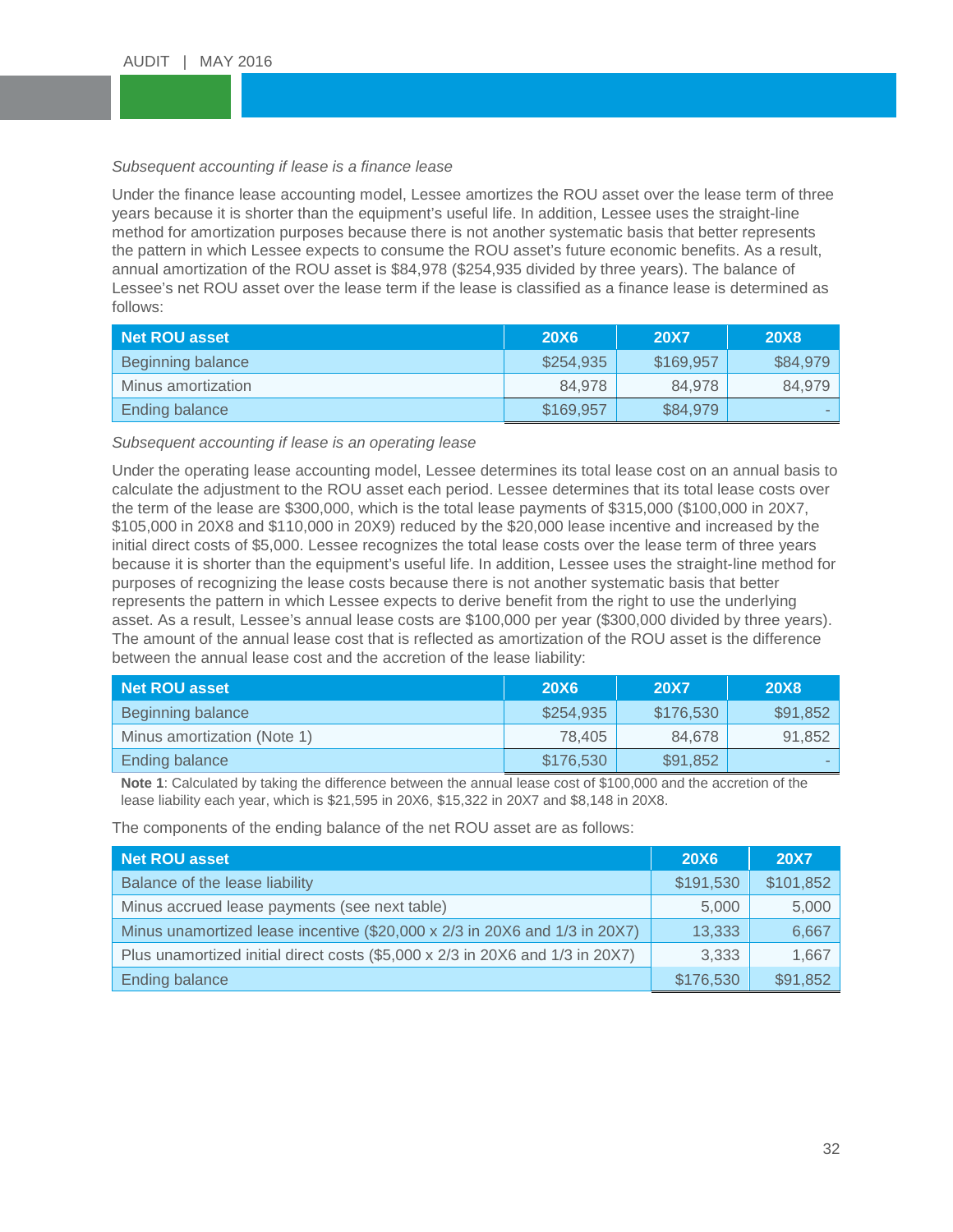| Calculation of accrued lease payments at year end                                                                                                                                | <b>20X6</b> | <b>20X7</b> |
|----------------------------------------------------------------------------------------------------------------------------------------------------------------------------------|-------------|-------------|
| Total lease payments to be paid to Lessor that will be reflected in the single<br>lease cost over the lease term (\$100,000 in 20X6, \$105,000 in 20X7 and<br>\$110,000 in 20X8) | \$315,000   | \$315,000   |
| Multiplied by: Fraction of the lease term that has passed by the end of the<br>year                                                                                              | 1/3         | 2/3         |
| Cumulative amount of total lease payments to be paid to Lessor that have<br>been reflected in the single lease cost through the end of the year                                  | 105,000     | 210,000     |
| Less: Cumulative lease payments paid to Lessor through the end of the<br>year                                                                                                    | 100,000     | 205,000     |
| Accrued lease payments                                                                                                                                                           | \$5,000     | \$5,000     |

### *Comparison of finance lease and operating lease accounting models*

Based on the information provided in this example, the following represents the journal entries that Lessee would record each year after the initial recognition of the ROU asset and lease liability, depending on the classification of the lease:

| <b>Finance lease</b>          |              | <b>Operating lease</b> |              |               |
|-------------------------------|--------------|------------------------|--------------|---------------|
| <b>20X6</b>                   | <b>Debit</b> | <b>Credit</b>          | <b>Debit</b> | <b>Credit</b> |
| Lease liability               | \$78,405     |                        | \$78,405     |               |
| Amortization expense (Note 1) | 84,978       |                        |              |               |
| Interest expense (Note 1)     | 21,595       |                        |              |               |
| Lease expense (Note 1)        |              |                        | 100,000      |               |
| Cash                          |              | \$100,000              |              | \$100,000     |
| ROU asset                     |              | 84,978                 |              | 78,405        |
| <b>20X7</b>                   |              |                        |              |               |
| Lease liability               | \$89,678     |                        | \$89,678     |               |
| Amortization expense (Note 1) | 84,978       |                        |              |               |
| Interest expense (Note 1)     | 15,322       |                        |              |               |
| Lease expense (Notes 1 and 2) | 20,000       |                        | 120,000      |               |
| Cash (Note 2)                 |              | \$125,000              |              | \$125,000     |
| ROU asset                     |              | 84,978                 |              | 84,678        |
| <b>20X8</b>                   |              |                        |              |               |
| Lease liability               | \$101,852    |                        | \$101,852    |               |
| Amortization expense (Note 1) | 84,979       |                        |              |               |
| Interest expense (Note 1)     | 8,148        |                        |              |               |
| Lease expense (Note 1)        |              |                        | 100,000      |               |
| Cash                          |              | \$110,000              |              | \$110,000     |
| ROU asset                     |              | 84,979                 |              | 91,852        |

**Note 1:** Lessee includes these costs in net income for the period because they should not be capitalized in accordance with other applicable U.S. GAAP. With respect to the classification of these expenses on the income statement, refer to Section 9.2.

**Note 2:** Lessee is obligated to make an additional lease payment of \$20,000 in the second year of the lease because it used the equipment over 3,500 hours. Lessee recognizes the variable lease payment as lease expense regardless of the lease's classification.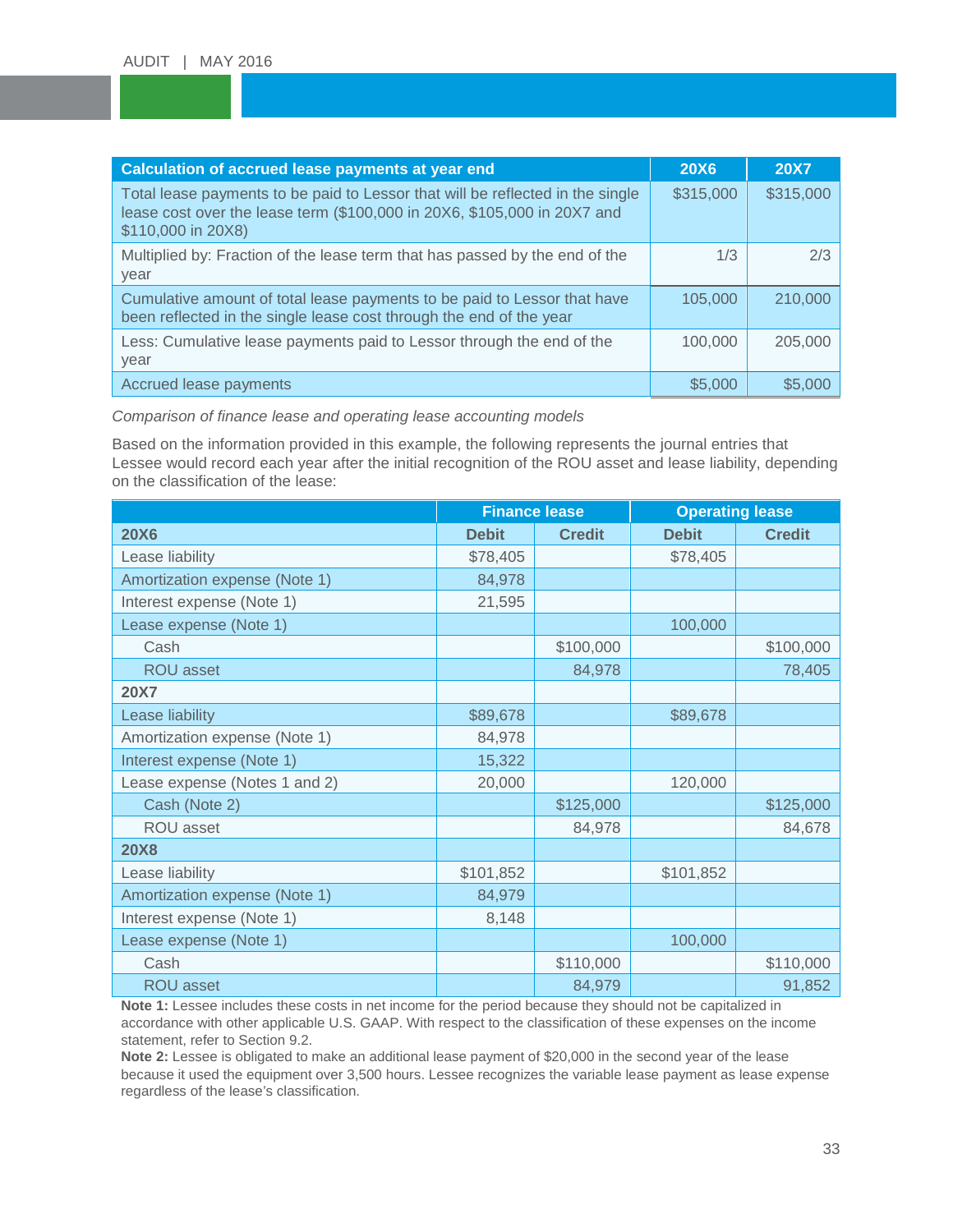The following table compares the balance of the net ROU asset and the income statement effects for<br>each year under the finance lease and operating lease accounting models: each year under the finance lease and operating lease accounting models:

|                           | <b>Finance</b>           | <b>Operating</b>         |
|---------------------------|--------------------------|--------------------------|
| Net ROU asset:            |                          |                          |
| 20X6                      | \$169,957                | \$176,530                |
| 20X7                      | 84,979                   | 91,852                   |
| 20X8                      | $\overline{\phantom{a}}$ | $\overline{\phantom{a}}$ |
| Income statement effects: |                          |                          |
| 20X6                      | \$106,573                | \$100,000                |
| 20X7                      | 120,300                  | 120,000                  |
| 20X8                      | 93,127                   | 100,000                  |
| Total                     | \$320,000                | \$320,000                |

This example illustrates one of the primary differences between the finance lease and operating lease accounting models in that the income statement effects of a finance lease are typically greater than those of an operating lease early in the lease term, with the opposite being true later in the lease term.

## <span id="page-33-0"></span>**7.2.4 Leasehold improvements**

In any of the following circumstances, the amortization period for leasehold improvements should be their useful life: (a) ownership of the underlying asset transfers to the lessee, (b) the lessee is reasonably certain to exercise an option to purchase the underlying asset or (c) the useful life of the leasehold improvements is shorter than the remaining lease term. Otherwise, the amortization period for those improvements is the remaining lease term. Information about the amortization period used for leasehold improvements acquired in a business combination is provided in Section 7.5.3.

## <span id="page-33-1"></span>**7.2.5 Lease modifications**

## <span id="page-33-2"></span>**7.2.5.1 Determining factors and accounting consequences**

The numerous factors considered in determining how to account for modifications to a lease, as well as the various accounting consequences for different types of modifications, are captured in the flowchart on the next page.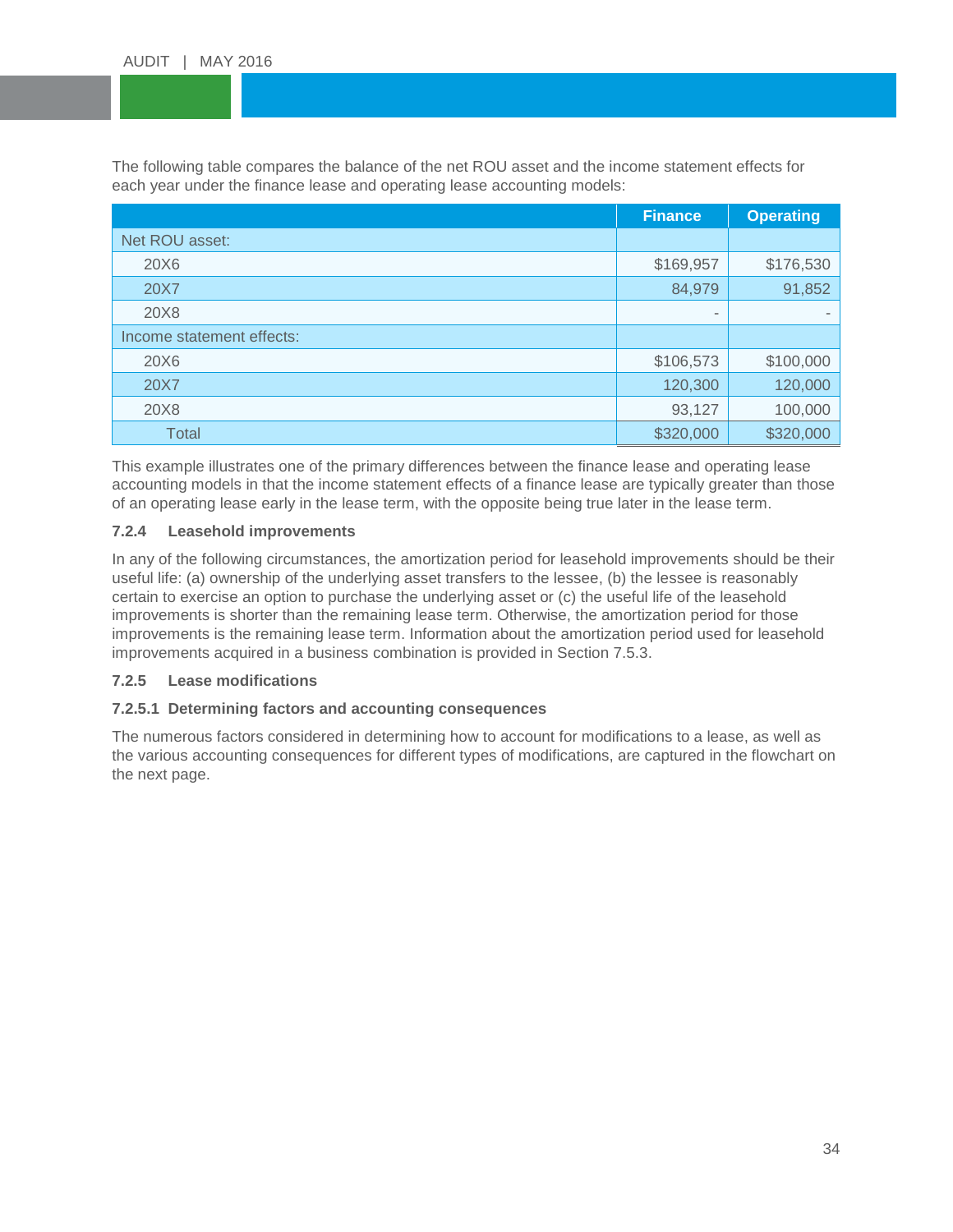

**Note 1:** If the modification results in reclassifying a lease from finance to operating, any difference between the adjusted carrying amount of the ROU asset and the carrying amount that would result from applying the initial measurement guidance for a ROU asset in an operating lease (ASC 842-20- 30-5) to the modified lease should be accounted for similar to a rent prepayment or a lease incentive.

**Note 2:** Example 18 (starting at ASC 842-10-55-177) illustrates two acceptable approaches that could be used to remeasure the ROU asset. One is based on the proportionate change in the lease liability and the other is based on the proportionate change in the remaining right of use.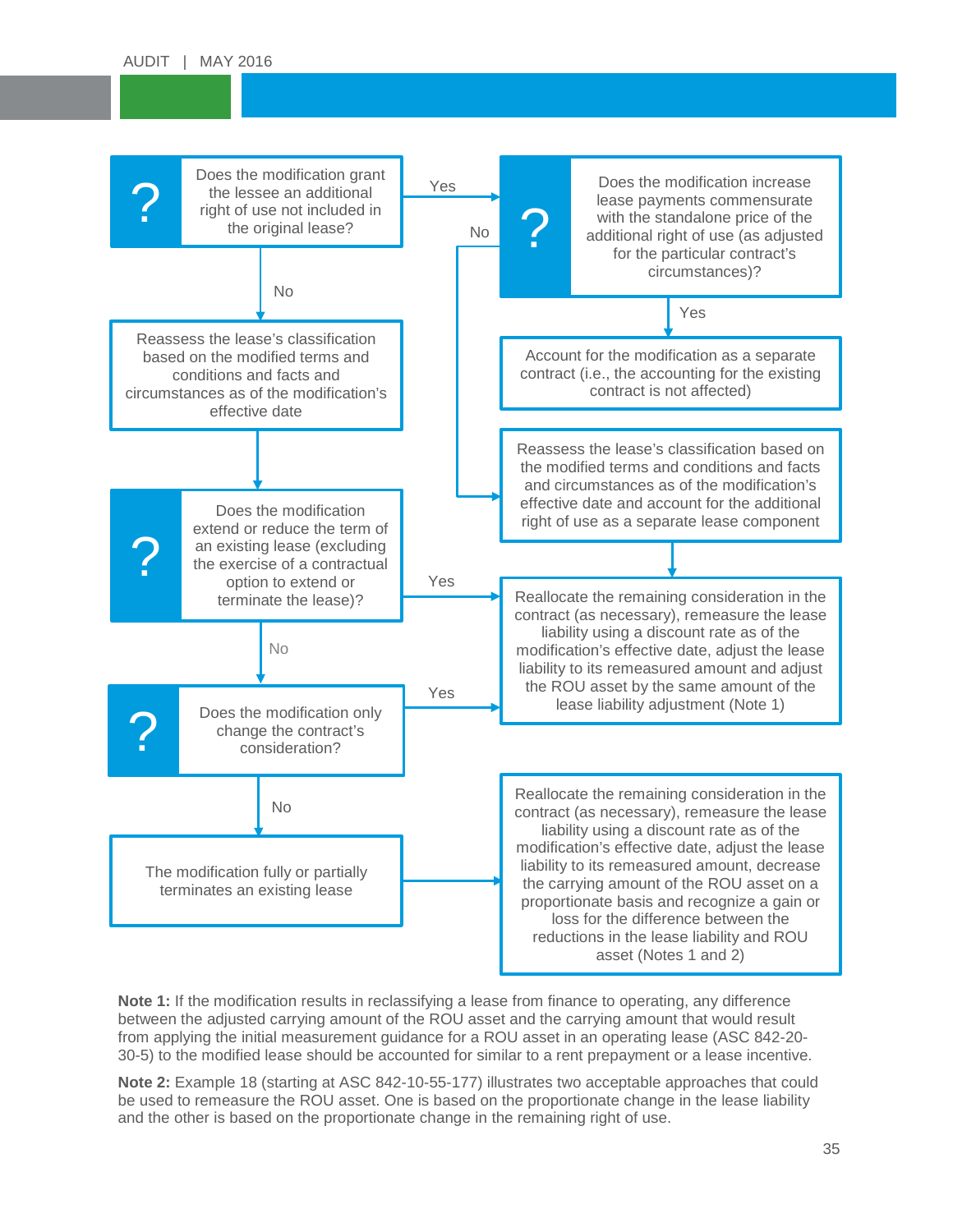# *Example 7-3: Lease is modified to extend the lease term and lease classification does not change*

The modification racts. Ecssec and Ecsson enter this a lease on sandary 1, 2000. The lease provides<br>Lessee with the exclusive right to use the entire fourth floor of a building (which is 10,000 square feet of REPORT OF THE PERSON WHO IS NOT THE PERSON P **Pre-modification facts:** Lessee and Lessor enter into a lease on January 1, 20X6. The lease provides office space). The terms of the lease and other information pertinent to the accounting for the lease are as follows:

- The lease term is January 1, 20X6 through December 31, 20Y5.<br>• The remaining economic life of the building is 50 years
- The remaining economic life of the building is 50 years.
- Annual payments of \$100,000 are made in arrears on December 31 of each year.
- Lessee cannot determine the rate implicit in the lease and its incremental borrowing rate on January 1, 20X6 is 6 percent.
- The lease does not include any of the following: (a) an option to purchase the underlying asset or extend or terminate the lease, (b) a residual value guarantee, (c) variable lease payments, (d) lease incentives or (e) nonlease components.
- The fair value of the office space is \$1.5 million.

For ease of illustration, Lessee did not incur any initial direct costs related to the lease. Lessee and Lessor agree to modify the lease on January 1, 20Y1.

**Pre-modification analysis:** Lessee determines its lease should be accounted for as an operating lease because:

- Ownership of the office space does not transfer to Lessee.
- The lease does not include a purchase option.
- The lease term of 10 years does not make up a major part of the remaining economic life of the building (i.e., 50 years).
- The sum of the present value of the lease payments (\$100,000 annually in arrears for 10 years discounted at 6 percent equals \$736,009) does not equal or exceed substantially all of the fair value of the office space (\$1.5 million).
- The office space is not of a specialized nature.

Lessee recognizes a lease liability and ROU asset for \$736,009. The ROU asset is measured at the same amount of the lease liability because Lessee did not: (a) make any lease payments, or receive any lease incentives, on or before January 1, 20X6 and (b) incur any initial direct costs related to the lease. Lessee records the following journal entry on January 1, 20X6:

|                 | <b>Debit</b> | <b>Credit</b> |
|-----------------|--------------|---------------|
| ROU asset       | \$736,009    |               |
| Lease liability |              | \$736,009     |

The balance in the Lessee's lease liability at the end of each year leading up to the modification on January 1, 20Y1, is as follows:

| <b>Lease liability</b>                  | <b>20X6</b> | <b>20X7</b> | <b>20X8</b> | <b>20X9</b> | <b>20Y0</b> |
|-----------------------------------------|-------------|-------------|-------------|-------------|-------------|
| Beginning balance                       | \$736,009   | \$680,169   | \$620,979   | \$558,238   | \$491,732   |
| Plus accretion (beginning balance x 6%) | 44,160      | 40.810      | 37.259      | 33,494      | 29,504      |
| Minus lease payment                     | 100,000     | 100,000     | 100,000     | 100,000     | 100,000     |
| Ending balance                          | \$680,169   | \$620,979   | \$558,238   | \$491,732   | \$421,236   |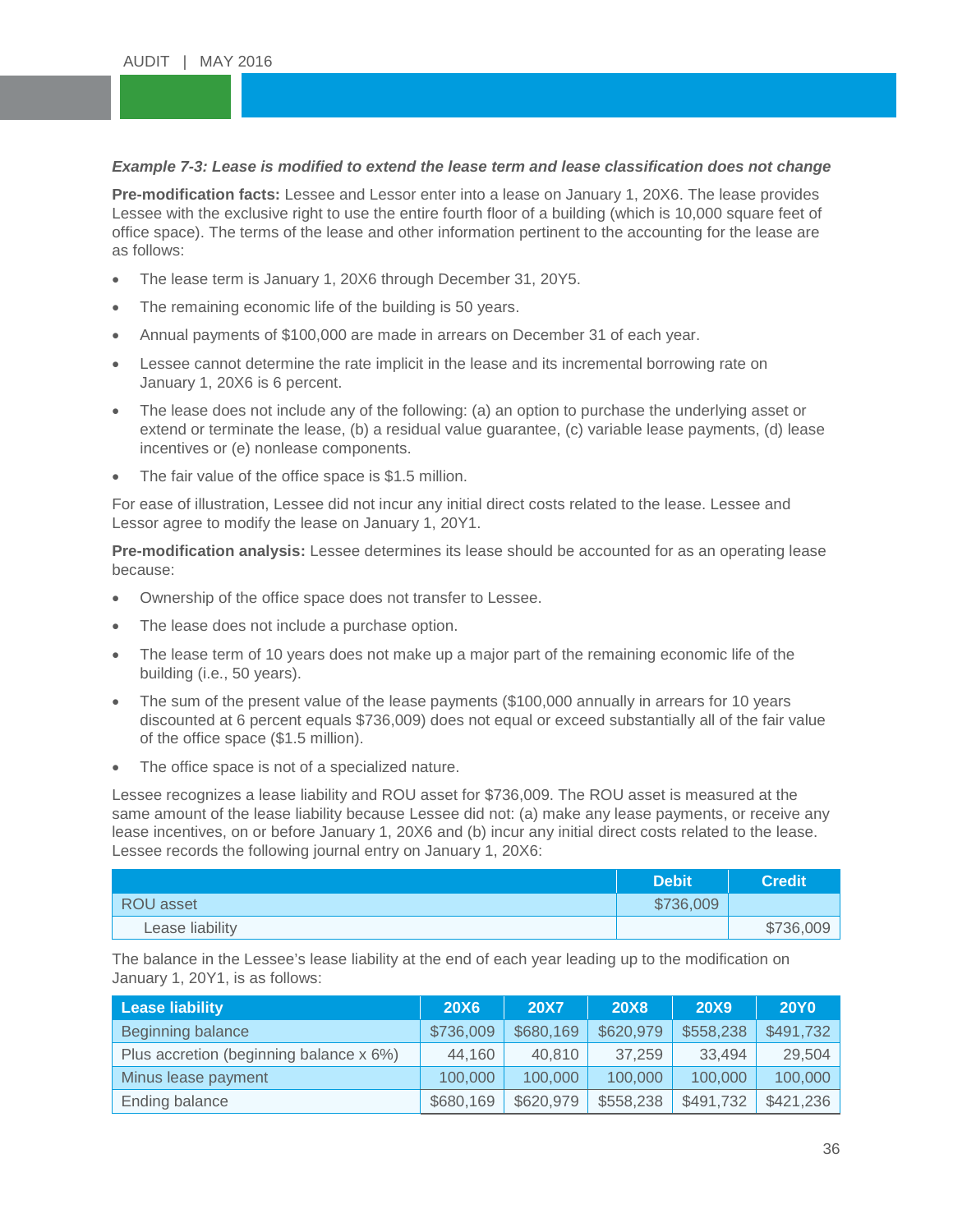Lessee determines its total lease costs on an annual basis and uses that amount to calculate the<br>adjustment to the ROU asset each period. Lessee determines that its total lease costs over the te the lease are \$1 million (\$100,000 annual lease payment multiplied by the 10-year lease term). Lessee<br>recognizes the total lease costs over the lease term of 10 years because the lease term is shorter than the useful life of the office space. In addition, Lessee amortizes the total lease costs over the lease term<br>on a straight-line basis because there is not another systematic and rational basis that better represents the pattern in which Lessee expects to derive benefits from the right to use the office space. As a result,<br>Lessee's annual lease costs are \$100,000 per year. The amount of the annual lease cost that is reflected adjustment to the ROU asset each period. Lessee determines that its total lease costs over the term of the lease are \$1 million (\$100,000 annual lease payment multiplied by the 10-year lease term). Lessee the useful life of the office space. In addition, Lessee amortizes the total lease costs over the lease term the pattern in which Lessee expects to derive benefits from the right to use the office space. As a result, as amortization of the ROU asset is the difference between the annual lease cost and the accretion of the lease liability. Because the annual lease cost (\$100,000) is the same as the annual lease payment (\$100,000) and Lessee did not incur any initial direct costs or receive any lease incentives related to the lease or recognize any impairment on the ROU asset: (a) the amortization of the ROU asset is the same as the net change in the lease liability and (b) the ending balance in the net ROU asset is the same as the ending balance in the lease liability. These outcomes will continue to be the case over the lease term provided there are no impairments to the ROU asset and no lease modifications.

**Modification facts:** Lessee and Lessor agree to modify the lease on January 1, 20Y1. The changes made to the terms of the lease and other information pertinent to the accounting for the lease modification are as follows:

- The lease term is extended to December 31, 20Z0.
- Annual lease payments are increased from \$100,000 to \$110,000 on a prospective basis.
- Lessee cannot determine the rate implicit in the lease and its incremental borrowing rate on January 1, 20Y1 is 7 percent.
- The remaining economic life of the building is 45 years.
- The fair value of the office space is \$1.7 million.

For ease of illustration, Lessee did not incur any initial direct costs related to the lease modification.

**Modification analysis:** The modification extends the term of the existing lease for an additional five years and increases the annual lease payments by \$10,000. The modification does not: (a) grant Lessee an additional right of use that was not included in the original lease, (b) *only* change the contract consideration (e.g., lease payments) or (c) fully or partially terminate the existing lease. As a result, Lessee accounts for the modification by:

- Reassessing the lease's classification based on the modified terms and conditions and facts and circumstances on the modification date
- Remeasuring the lease liability using its incremental borrowing rate as of the modification date
- Adjusting the lease liability and ROU asset by the appropriate amount (which depends, in part, on the classification of the modified lease)

Lessee concludes the modified lease should be classified as an operating lease because:

- Ownership of the office space does not transfer to Lessee.
- The lease does not include a purchase option.
- The lease term of 10 years does not make up a major part of the remaining economic life of the building (i.e., 45 years).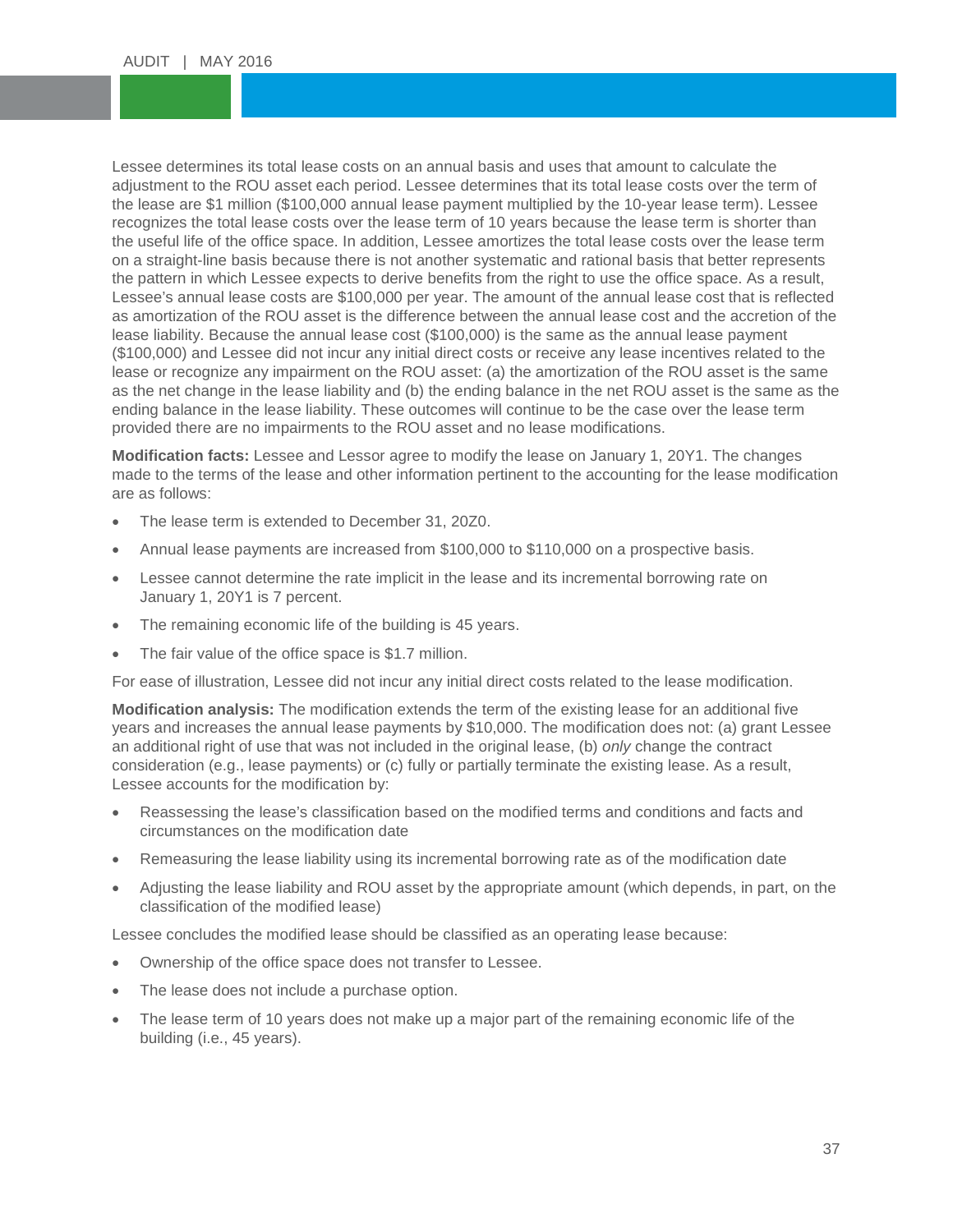- The sum of the present value of the lease payments (\$110,000 paid annually in arrears for 10 years discounted at 7 percent equals \$772,594) does not equal or exceed substantially all of the fair value of the office space (\$1.7 million).<br>The office space is not of a spacialized pattern. discounted at 7 percent equals \$772,594) does not equal or exceed substantially all of the fair value
- The office space is not of a specialized nature.

First since space is not or a operalized nature.<br>Lessee adjusts the lease liability to \$772,594 from its carrying amount right before the modification of \$421,236. The same adjustment is made to the ROU asset because the modified lease is cli<br>operating lease. As a result, Lessee records the following journal entry on January 1, 20Y1: \$421,236. The same adjustment is made to the ROU asset because the modified lease is classified as an

|                                           | <b>Debit</b> | <b>Credit</b> |
|-------------------------------------------|--------------|---------------|
| ROU asset                                 | \$351,358    |               |
| Lease liability $(\$772,594 - \$421,236)$ |              | \$351,358     |

The following table calculates the balance in the Lessee's lease liability at the end of each year through the end of the modified lease term, provided there are no further modifications made to the lease:

| <b>Lease liability</b>                  | <b>20Y1</b> | <b>20Y2</b> | <b>20Y3</b>              | <b>20Y4</b> | <b>20Y5</b> |
|-----------------------------------------|-------------|-------------|--------------------------|-------------|-------------|
| Beginning balance                       | \$421,236   | \$716,676   | \$656,843                | \$592,822   | \$524,320   |
| Plus modification adjustment            | 351,358     |             | $\overline{\phantom{a}}$ |             |             |
| Adjusted beginning balance              | 772,594     | 716,676     | 656,843                  | 592,822     | 524,320     |
| Plus accretion (beginning balance x 7%) | 54,082      | 50,167      | 45,979                   | 41,498      | 36,702      |
| Minus lease payment                     | 110,000     | 110,000     | 110,000                  | 110,000     | 110,000     |
| Ending balance                          | \$716,676   | \$656,843   | \$592,822                | \$524,320   | \$451,022   |
|                                         | <b>20Y6</b> | <b>20Y7</b> | <b>20Y8</b>              | <b>20Y9</b> | <b>20Z0</b> |
| Beginning balance                       | \$451,022   | \$372,594   | \$288,675                | \$198,882   | \$102,804   |
| Plus accretion (beginning balance x 7%) | 31,572      | 26,081      | 20,207                   | 13,922      | 7,196       |
| Minus lease payment                     | 110,000     | 110,000     | 110,000                  | 110,000     | 110,000     |
| <b>Ending balance</b>                   | \$372,594   | \$288,675   | \$198,882                | \$102,804   |             |

Lessee determines its total lease costs on an annual basis and uses that amount to calculate the adjustment to the ROU asset each period. Lessee determines that its total lease costs over the term of the modified lease are \$1.1 million (\$110,000 annual lease payment multiplied by the 10-year lease term). Lessee recognizes the total lease costs over the lease term of 10 years because the lease term is shorter than the useful life of the office space. In addition, Lessee amortizes the total lease costs over the lease term on a straight-line basis because there is not another systematic and rational basis that better represents the pattern in which Lessee expects to derive benefits from the right to use the office space. As a result, Lessee's annual lease costs are \$110,000 per year (\$1.1 million divided by 10 years). The amount of the annual lease cost that is reflected as amortization of the ROU asset is the difference between the annual lease cost and the accretion of the lease liability. Because the annual lease cost (\$110,000) is the same as the annual lease payment (\$110,000) and Lessee did not incur any initial direct costs or receive any lease incentives related to the original or modified lease or recognize any impairment on the ROU asset: (a) the amortization of the ROU asset is the same as the net change in the lease liability and (b) the ending balance in the net ROU asset is the same as the ending balance in the lease liability. These outcomes will continue to be the case over the lease term provided there are no impairments to the ROU asset and no further lease modifications.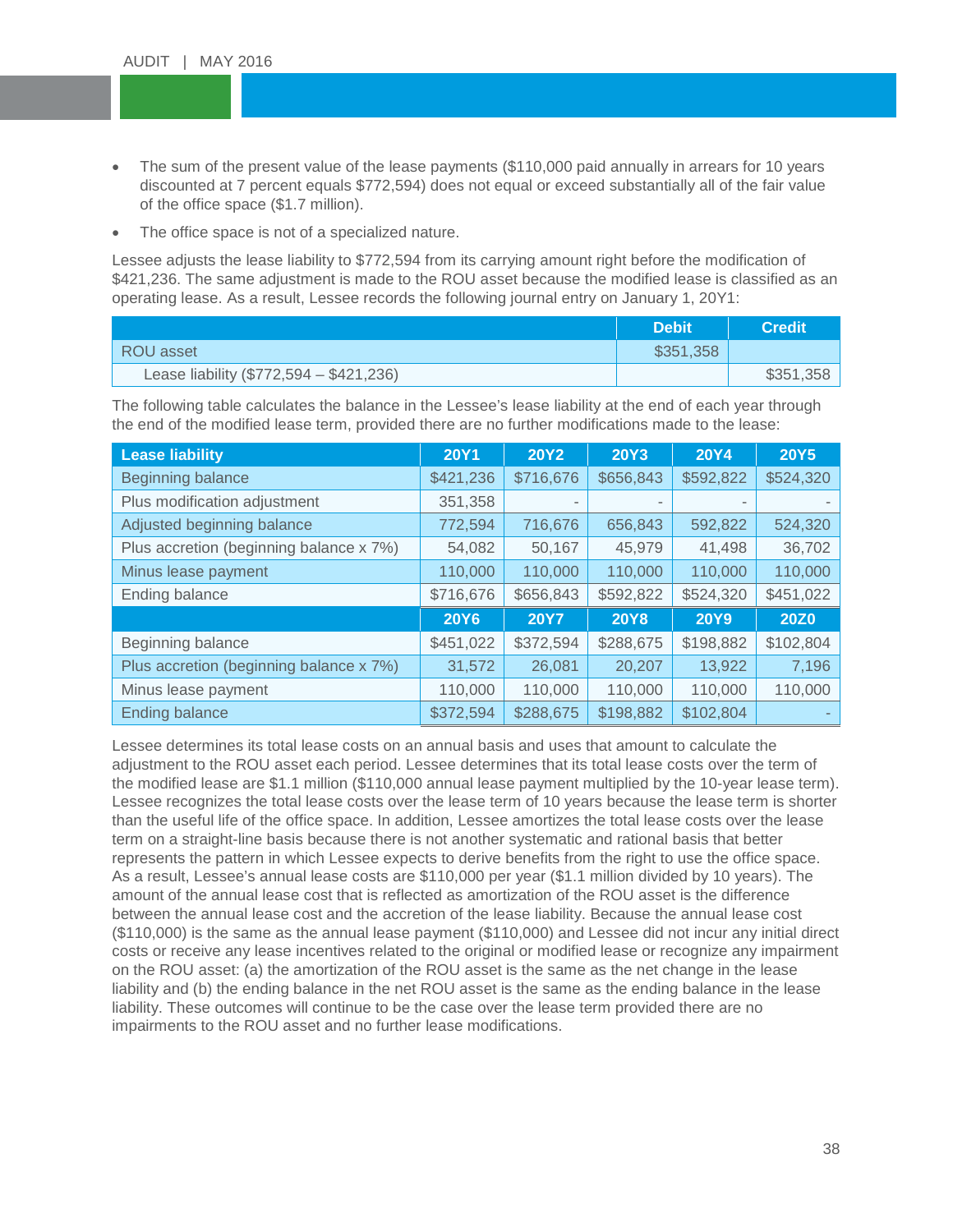# *Example 7-4: Lease is modified to extend the lease term and lease classification changes*

**Pre-modification facts:** Assume the same pre-modification facts as in Example 7-3, except for the<br>following: following:

- The underlying asset is a piece of equipment (instead of office space).<br>• The remaining economic life of the equipment is 17 years
- The remaining economic life of the equipment is 17 years.
- The fair value of the equipment is \$1 million.

**Pre-modification analysis:** Lessee determines its lease should be accounted for as an operating lease because:

- Ownership of the equipment does not transfer to Lessee.
- The lease does not include a purchase option.
- The lease term of 10 years does not make up a major part of the remaining economic life of the building (i.e., 17 years).
- The sum of the present value of the lease payments (\$100,000 annually in arrears for 10 years discounted at 6 percent equals \$736,009) does not equal or exceed substantially all of the fair value of the equipment (\$1 million).
- The equipment is not of a specialized nature.

Given that the classification of the lease prior to the modification in this example is the same as the classification of the lease prior to the modification in Example 7-3, and the facts used in recognizing and measuring the ROU asset and lease liability in Example 7-3 were not changed for this example, the premodification accounting for the ROU asset and lease liability through the modification date of January 1, 20Y1 in this example is the same as the pre-modification accounting in Example 7-3.

**Modification facts:** Assume the same modification facts in Example 7-3, except that the underlying asset is a piece of equipment with a remaining economic life of 12 years and a fair value of \$800,000.

**Modification analysis:** The modification extends the term of the existing lease for an additional five years and increases the annual lease payments by \$10,000. The modification does not: (a) grant Lessee an additional right of use that was not included in the original lease, (b) *only* change the contract consideration (e.g., lease payments) or (c) fully or partially terminate the existing lease. As a result, Lessee accounts for the modification by:

- Reassessing the lease's classification based on the modified terms and conditions and facts and circumstances on the modification date
- Remeasuring the lease liability using its incremental borrowing rate as of the modification date
- Adjusting the lease liability and ROU asset by the appropriate amount (which depends, in part, on the classification of the modified lease)

In reassessing the lease's classification, Lessee concludes the modified lease should be accounted for as a finance lease because: (a) the lease does not commence at or near the end of the equipment's economic life and (b) the lease term of 10 years makes up over 80 percent (i.e., a major part) of the remaining economic life of the equipment (12 years).

Lessee determines the lease liability on January 1, 20Y1 should be \$772,594 (\$110,000 paid annually in arrears for 10 years discounted at 7 percent). Lessee adjusts the lease liability to \$772,594 from its carrying amount right before the modification of \$421,236 (an increase of \$351,358). If the same adjustment is made to the ROU asset, its adjusted carrying amount would be \$772,594 (\$421,236 carrying amount right before the modification plus the adjustment of \$351,358). Because the modified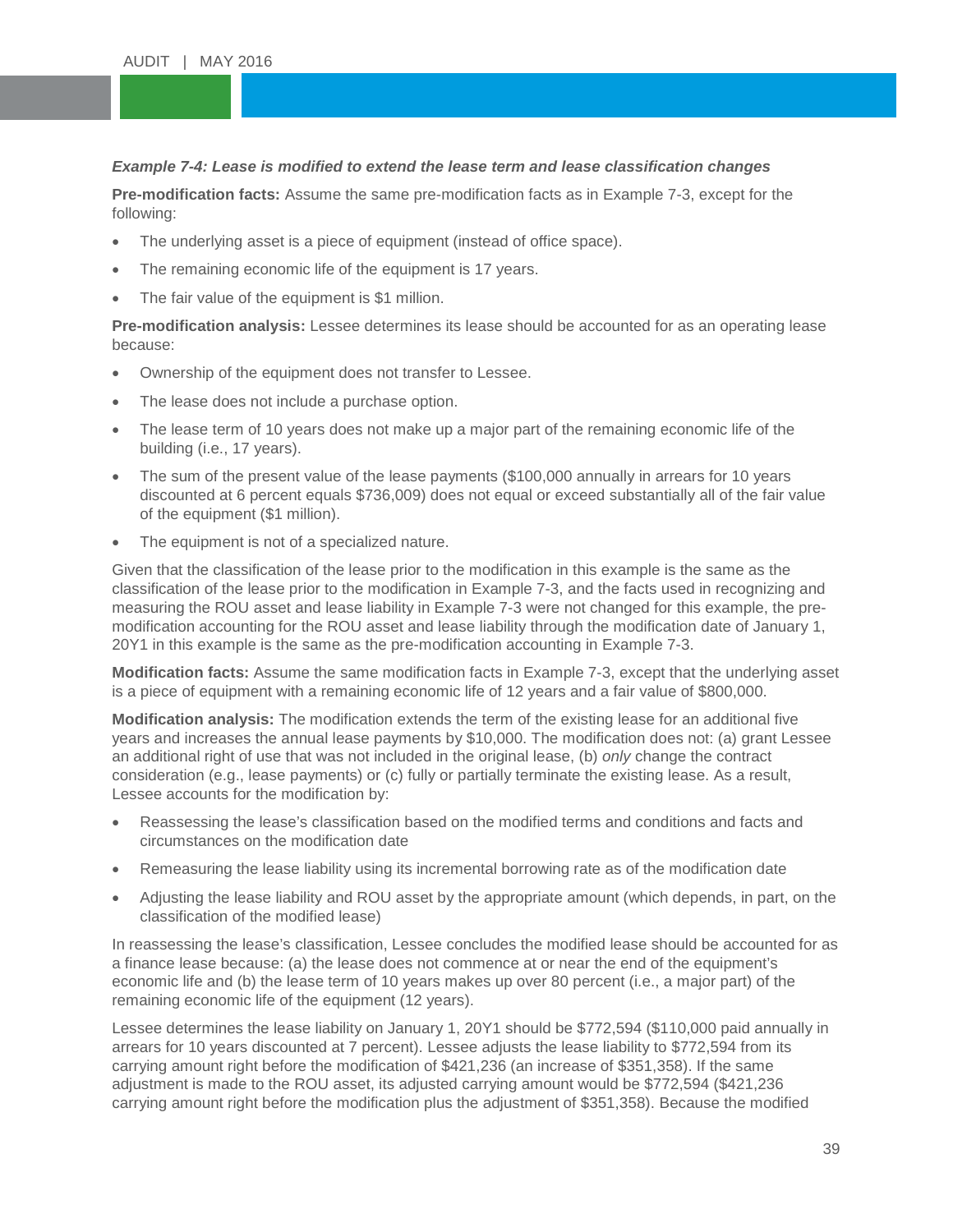lease is classified as a finance lease, Lessee needs to apply the initial measurement guidance for a ROU<br>asset to the modified lease terms as of the modification date to determine whether the amount calculated in accordance with that guidance is different from \$772,594. Applying the initial measurement guidance<br>for a ROU asset to the modified lease terms as of the modification date results in an amount of \$772,594 (i.e., the same amount as the lease liability) because: (a) there are no prepaid or accrued lease paym<br>related to the lease, (b) Lessee did not receive any lease incentives in connection with the original or modified lease, (c) Lessee did not incur any initial direct costs related to the original or modified lease an<br>(d) Lessee has not recorded any impairments related to the ROU asset. As a result, Lessee records the asset to the modified lease terms as of the modification date to determine whether the amount calculated in accordance with that guidance is different from \$772,594. Applying the initial measurement guidance (i.e., the same amount as the lease liability) because: (a) there are no prepaid or accrued lease payments modified lease, (c) Lessee did not incur any initial direct costs related to the original or modified lease and following journal entry on January 1, 20Y1:

|                  | <b>Debit</b> | <b>Credit</b> |
|------------------|--------------|---------------|
| <b>ROU</b> asset | \$351,358    |               |
| Lease liability  |              | \$351,358     |

The subsequent accounting for the adjusted lease liability is the same as Example 7-3 because the accounting for the lease liability does not depend on the classification of the lease. The subsequent accounting for the adjusted ROU asset is different than that in Example 7-3 because the modified lease in this example is a finance lease, while the modified lease in Example 7-3 is an operating lease. Under the finance lease accounting model, Lessee amortizes the ROU asset over the lease term of 10 years because it is shorter than the equipment's useful life and the lease does not include a purchase option. In addition, Lessee amortizes the ROU asset on a straight-line basis because there is not another systematic basis that better represents the pattern in which Lessee expects to consume the ROU asset's future economic benefits. As a result, annual amortization of the ROU asset is \$77,259 (\$772,594 divided by 10 years). The balance of Lessee's net ROU asset over the lease term provided there are no further modifications to the lease and no impairment of the ROU asset is determined as follows:

| <b>Net ROU asset</b>         | <b>20Y1</b> | <b>20Y2</b> | <b>20Y3</b>              | <b>20Y4</b> | <b>20Y5</b> |
|------------------------------|-------------|-------------|--------------------------|-------------|-------------|
| Beginning balance            | \$421,236   | \$695,335   | \$618,075                | \$540,816   | \$463,556   |
| Plus modification adjustment | 351,358     |             | $\overline{\phantom{a}}$ |             |             |
| Adjusted beginning balance   | 772,594     | 695,335     | 618,075                  | 540,816     | 463,556     |
| Minus amortization (Note 1)  | 77,259      | 77,260      | 77,259                   | 77,260      | 77,259      |
| <b>Ending balance</b>        | \$695,335   | \$618,075   | \$540,816                | \$463,556   | \$386,297   |
|                              | <b>20Y6</b> | <b>20Y7</b> | <b>20Y8</b>              | <b>20Y9</b> | <b>20Z0</b> |
| <b>Beginning balance</b>     | \$386,297   | \$309,037   | \$231,778                | \$154,518   | \$77,259    |
| Minus amortization (Note 1)  | 77,260      | 77,259      | 77,260                   | 77,259      | 77,259      |
| <b>Ending balance</b>        | \$309,037   | \$231,778   | \$154,518                | \$77,259    |             |

**Note 1:** For rounding purposes, amortization in the odd years and in 20Z0 is reflected as \$77,259 and amortization in the even years (except for 20Z0) is reflected as \$77,260.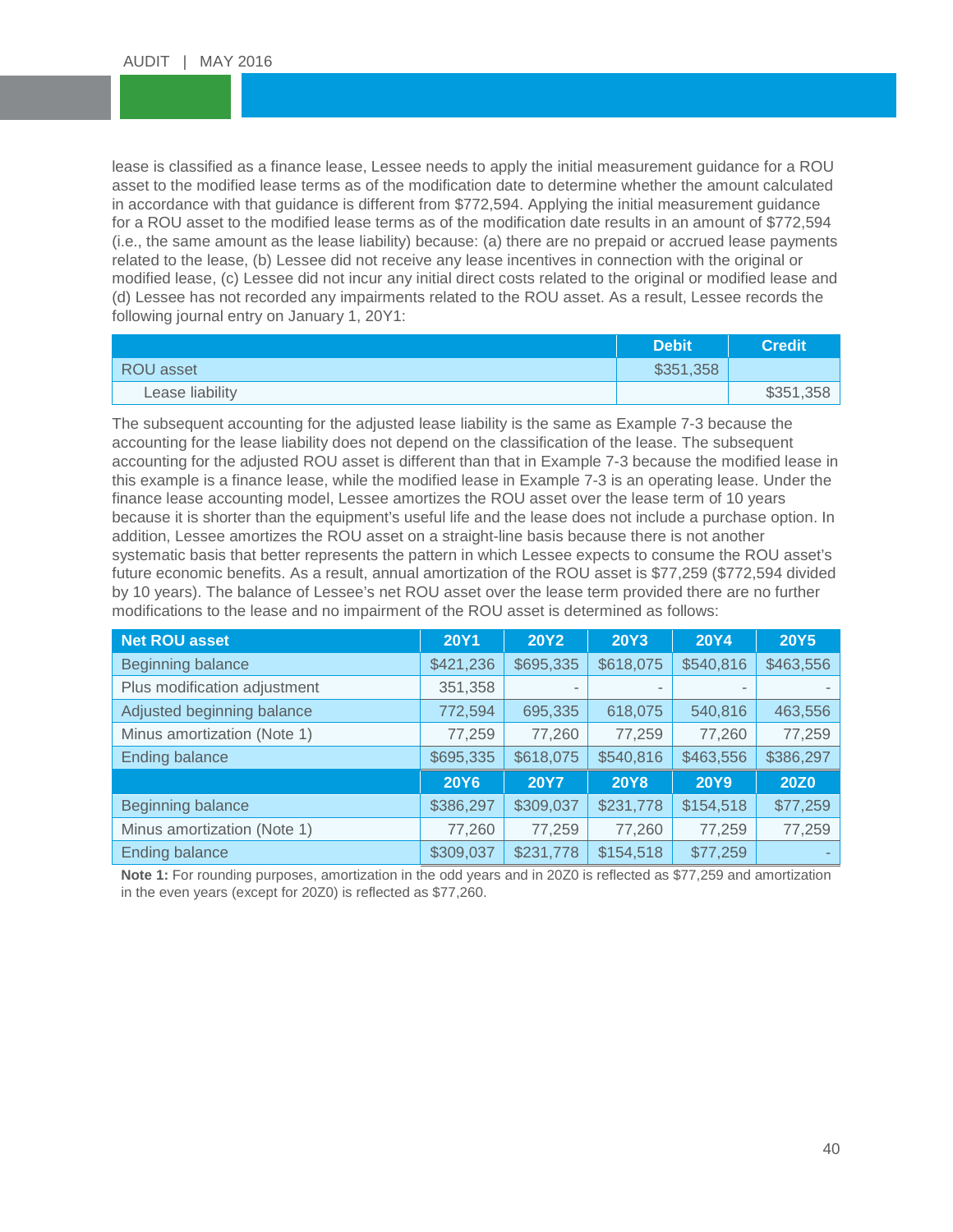Total lease costs over the lease term provided there are no further modifications of the lease and no<br>impairment of the ROU asset are: impairment of the ROU asset are:

| <b>Total lease costs</b> | <b>20Y1</b> | <b>20Y2</b> | <b>20Y3</b> | <b>20Y4</b> | <b>20Y5</b> |
|--------------------------|-------------|-------------|-------------|-------------|-------------|
| Interest (Note 1)        | \$54,082    | \$50,167    | \$45,979    | \$41,498    | \$36,702    |
| Amortization             | 77,259      | 77,260      | 77,259      | 77,260      | 77,259      |
| Total (Note 2)           | \$131,341   | \$127,427   | \$123,238   | \$118,758   | \$113,961   |
|                          | <b>20Y6</b> | <b>20Y7</b> | <b>20Y8</b> | <b>20Y9</b> | <b>20Z0</b> |
| Interest (Note 1)        | \$31,572    | \$26,081    | \$20,207    | \$13,922    | \$7,196     |
| Amortization             | 77,260      | 77,259      | 77,260      | 77,259      | 77,259      |
| Total (Note 2)           | \$108,832   | \$103,340   | \$97,467    | \$91,181    | \$84,455    |

**Note 1:** The interest is equal to the accretion of the liability, which is shown in the lease liability table for the modified lease in Example 7-3.

**Note 2:** Refer to Section 9.2 for information about the income statement classification of these lease costs.

#### *Example 7-5: Lease is modified to add an additional right of use*

**Pre-modification facts and analysis:** Assume the same pre-modification facts and analysis as Example 7-3.

**Modification facts:** Lessee and Lessor agree to modify the lease on January 1, 20Y1. The changes made to the terms of the lease and other information pertinent to the accounting for the lease modification are as follows:

- Lessor provides Lessee with the exclusive right to use the entire fifth floor of the building (which is an additional 10,000 square feet of office space) for the period January 1, 20Y2 through December 31, 20Y5 (i.e., the last four years of the original lease term).
- Annual lease payments increase from \$100,000 to \$150,000 on January 1, 20Y2.
- Lessee cannot determine the rate implicit in the lease and its incremental borrowing rates on January 1, 20Y1 and 20Y2 are 7 percent and 7.5 percent, respectively.
- The remaining economic life of the building is 45 years on January 1, 20Y1 and 44 years on January 1, 20Y2.
- The fair value of the office space on the fourth floor is \$1.7 million on January 1, 20Y1 and the fair value of the office space on the fifth floor is \$1.75 million on January 1, 20Y2.
- The standalone prices of the rights to use the fourth floor and fifth floor on January 1, 20Y1 for a 10year period is \$100,000 per floor per year.

For ease of illustration, Lessee did not incur any initial direct costs related to the lease modification.

**Modification analysis:** The lease modification grants Lessee an additional right of use that was not included in the original lease. Lessee must determine whether the lease modification increased the lease payment commensurate with the standalone price of the additional right of use (as adjusted for the lease's particular circumstances). While lease payments increased by \$50,000 per year (or 50 percent), the square feet of office space that Lessee has the right to use under the modified lease increased by 10,000 square feet (or 100 percent). In addition, while the standalone price of the additional right of use is \$100,000 per year, the increase in annual lease payments is only \$50,000. As a result, Lessee concludes: (a) the lease payments did not increase commensurate with the standalone price of the additional right of use and (b) the lack of correlation between the increase in the annual lease payments and the standalone price of the additional right of use cannot be attributed solely to the circumstances of the lease. As a result, Lessee does not account for the modification as a separate contract. Instead,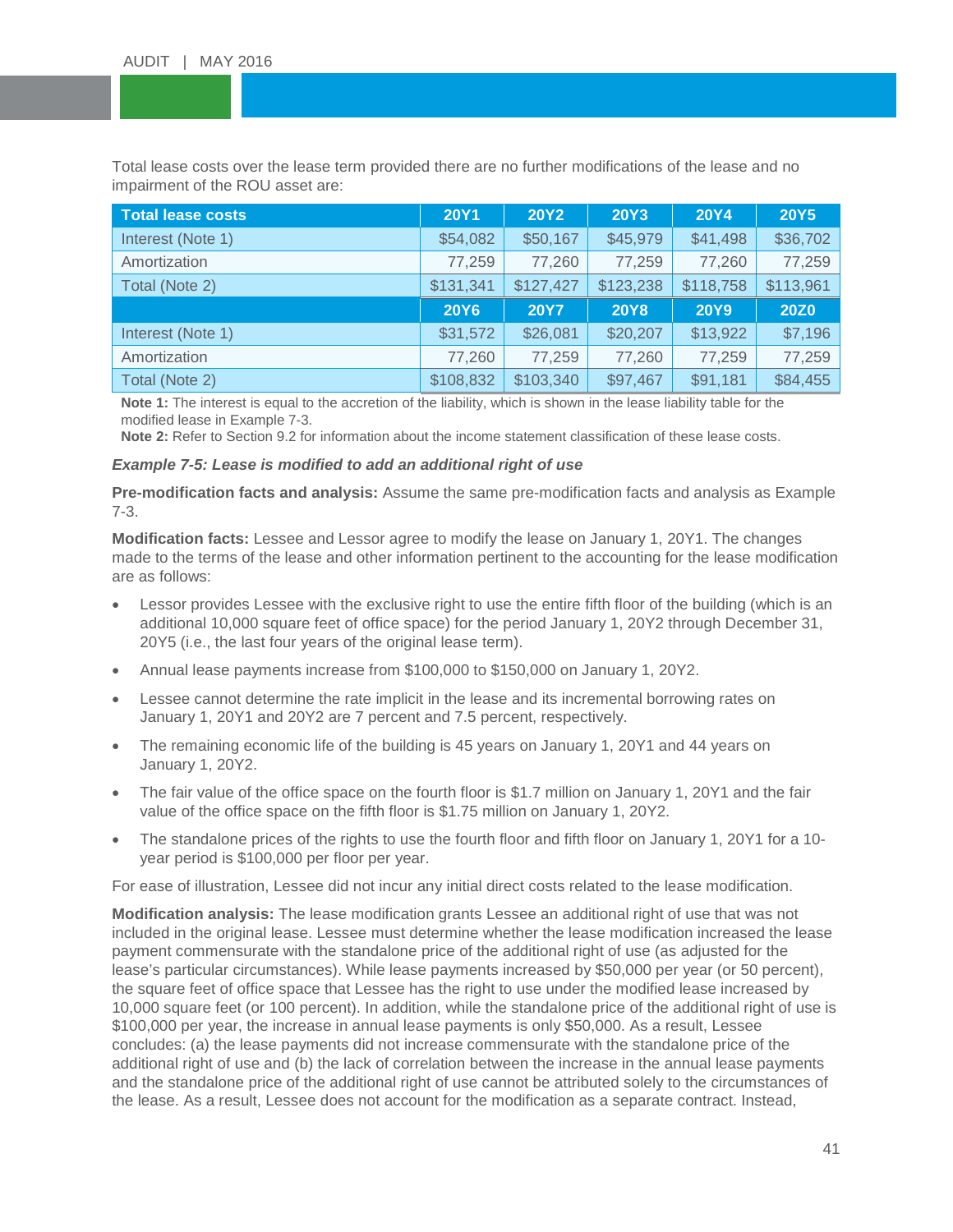Lessee accounts for the additional right of use as a separate lease component. To do so, Lessee<br>accounts for the modification by: accounts for the modification by:

- Allocating the remaining consideration in the lease to the two separate lease components (i.e., the fourth floor and fifth floor lease components)
- examples and married rease components,<br>• Reassessing the fourth floor lease component's classification based on the modified terms and conditions and facts and circumstances on the modification date (i.e., January 1, 20Y1)
- conditions and facts and circumstances on the modification date (i.e., January 1, 20Y1)<br>● Remeasuring the lease liability for the fourth floor lease component using the discount rate as of the modification date
- Adjusting the lease liability and ROU asset for the fourth floor lease component by the appropriate amount (which depends, in part, on its classification)
- Measuring and recognizing the lease liability and ROU asset for the fifth floor lease component as of its commencement date (i.e., January 1, 20Y2)

#### *Allocating the remaining consideration*

Lessee determines that the remaining consideration in the modified lease is \$700,000 (one annual payment of \$100,000 in 20Y1 and four annual payments of \$150,000 each in 20Y2 through 20Y5). Lessee allocates the \$700,000 of remaining consideration between the fourth floor and fifth floor lease components using their relative standalone prices as follows:

|                                                                                                                                                       | <b>Fourth</b><br>floor | <b>Fifth</b><br>floor |
|-------------------------------------------------------------------------------------------------------------------------------------------------------|------------------------|-----------------------|
| Standalone price on an annual basis                                                                                                                   | \$100,000              | \$100,000             |
| Lease term                                                                                                                                            | 5 years                | 4 years               |
| Standalone price over the lease term                                                                                                                  | \$500,000              | \$400,000             |
| Total of standalone prices over the lease terms (\$500,000 + \$400,000)                                                                               | \$900,000              | \$900,000             |
| Standalone price over the lease term relative to the total of standalone<br>prices over the lease terms (\$500,000/\$900,000 and \$400,000/\$900,000) | 55.5556%               | 44.4444%              |
| Remaining consideration allocated to each lease component (\$700,000 x<br>55.5556% and \$700,000 x 44.4444%)                                          | \$388,889              | \$311,111             |
| Remaining consideration for each lease component on an annual basis<br>(\$388,889/5 years and \$311,111/4 years)                                      | \$77,778               | \$77,778              |

#### *Lease classification*

Lessee concludes the fourth floor and fifth floor lease components should be classified as operating leases because:

- Ownership of the office space does not transfer to Lessee.
- The lease does not include a purchase option.
- Neither the fourth floor nor fifth floor lease component's lease term makes up a major part of the remaining economic life of the building.
	- On the modification date (January 1, 20Y1), the fourth floor lease component's lease term of five years does not make up a major part of the building's remaining economic life of 45 years.
	- On its commencement date (January 1, 20Y2), the fifth floor lease component's term of four years does not make up a major part of the building's remaining economic life of 44 years.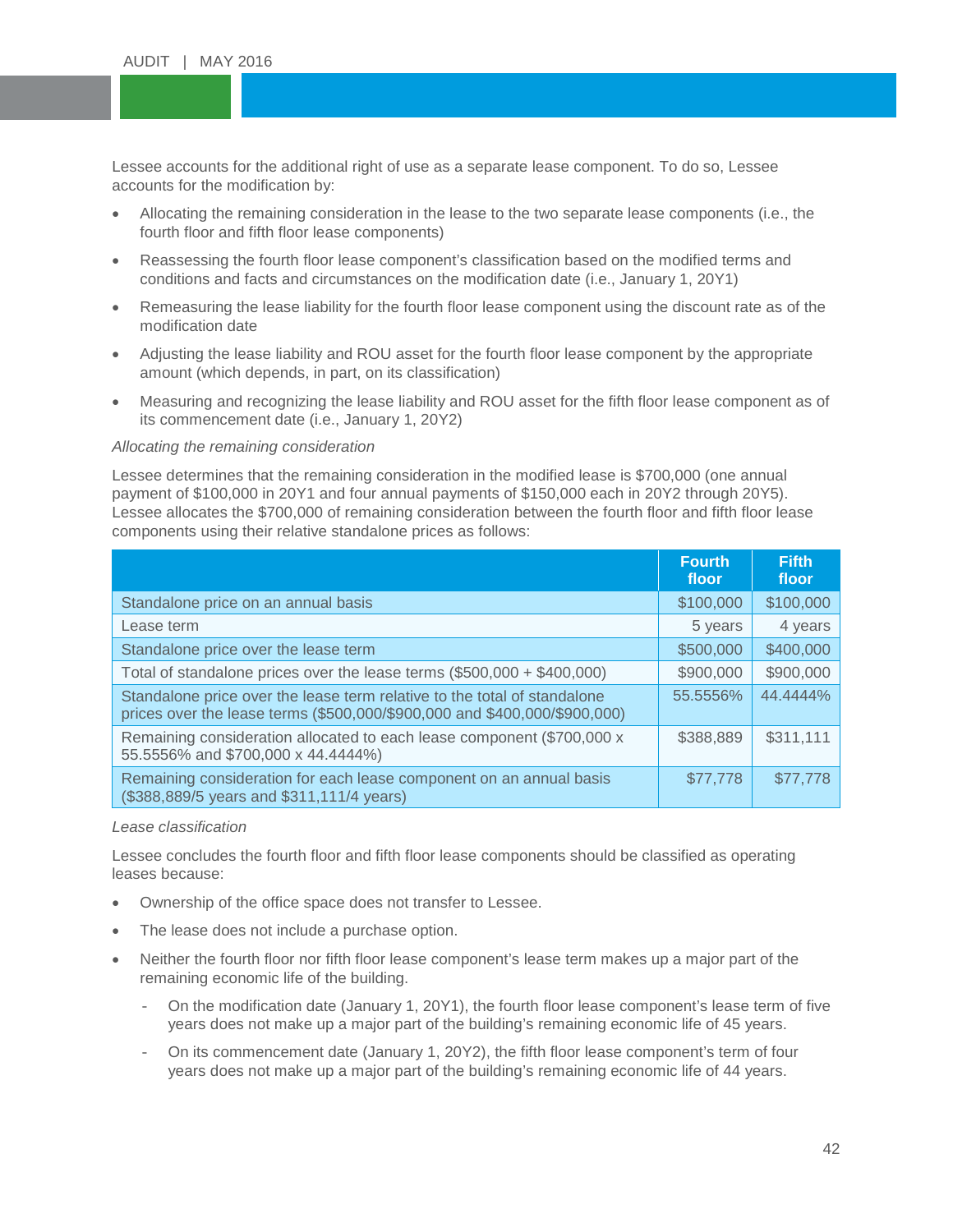- The sum of the present value of the lease payments for the fourth floor and fifth floor lease components do not equal or exceed substantially all of the fair values of the fourth floor and espectively.<br>difference data the sum of the pres components do not equal or exceed substantially all of the fair values of the fourth floor and fifth floor office space, respectively.
	- payments is \$318,904 (\$77,778 allocated consideration on an annual basis in arrears for five<br>vears discounted at 7 percent) does not equal or exceed substantially all of the fair value of the fourth floor office space of  $$1.7$  million. - On the modification date, the sum of the present value of the fourth floor lease component's lease years discounted at 7 percent) does not equal or exceed substantially all of the fair value of the
	- On its commencement date, the sum of the present value of the fifth floor lease component's lease payments is \$241,896. This amount is computed using annual payments in arrears of \$72,222, which is the \$77,778 allocated consideration on an annual basis less \$5,556 of allocated prepaid rent on annual basis (\$22,222 of prepaid rent over the four-year lease term). Prepaid rent of \$22,222 results from the difference between the \$100,000 lease payment made on December 31, 20Y1 and the \$77,778 of that payment that is allocated to the fourth floor lease component for accounting purposes. Using annual payments in arrears of \$72,222 for four years discounted at 7.5 percent results in the sum of the present value of the fifth floor lease component's lease payments equaling \$241,896, which does not equal or exceed substantially all of the fair value of the fifth floor office space of \$1.75 million.
- The office space is not of a specialized nature.

#### *Accounting for fourth floor lease component*

Lessee adjusts the lease liability for the fourth floor lease component to \$318,904 from its carrying amount right before the modification of \$421,236. The same adjustment is made to the ROU asset for the fourth floor lease component because that component is classified as an operating lease. As a result, Lessee records the following journal entry on January 1, 20Y1 (the modification date):

|                                | <b>Debit</b> | <b>Credit</b> |
|--------------------------------|--------------|---------------|
| Lease liability (fourth floor) | \$102,332    |               |
| ROU asset (fourth floor)       |              | \$102,332     |

The following table calculates the balance in the Lessee's lease liability for the fourth floor lease component at the end of each year in the lease term, provided there are no further modifications to the lease:

| Lease liability (fourth floor)                   | <b>20Y1</b> | <b>20Y2</b> | <b>20Y3</b> | <b>20Y4</b> | <b>20Y5</b> |
|--------------------------------------------------|-------------|-------------|-------------|-------------|-------------|
| Beginning balance                                | \$421,236   | \$263,449   | \$204,112   | \$140,622   | \$72,688    |
| Minus modification adjustment                    | 102,332     |             |             |             |             |
| Adjusted beginning balance                       | 318.904     | 263.449     | 204.112     | 140.622     | 72,688      |
| Plus accretion (adjusted beginning balance x 7%) | 22.323      | 18.441      | 14,288      | 9.844       | 5,090       |
| Minus lease payment                              | 77.778      | 77.778      | 77.778      | 77.778      | 77,778      |
| Ending balance                                   | \$263,449   | \$204,112   | \$140.622   | \$72,688    |             |

Lessee determines its total lease costs for the fourth floor lease component on an annual basis and uses that amount to calculate the adjustment to the ROU asset each period. Lessee determines that its total lease costs over the term of the modified lease are \$388,889 (\$77,778 allocated consideration on an annual basis multiplied by the five-year lease term). Lessee recognizes the total lease costs over the lease term of 5 years because the lease term is shorter than the useful life of the office space. In addition, Lessee amortizes the total lease costs over the lease term on a straight-line basis because there is not another systematic and rational basis that better represents the pattern in which Lessee expects to derive benefits from the right to use the office space. As a result, Lessee's annual lease costs are \$77,778 per year (\$388,889 divided by five years). The amount of the annual lease cost that is reflected as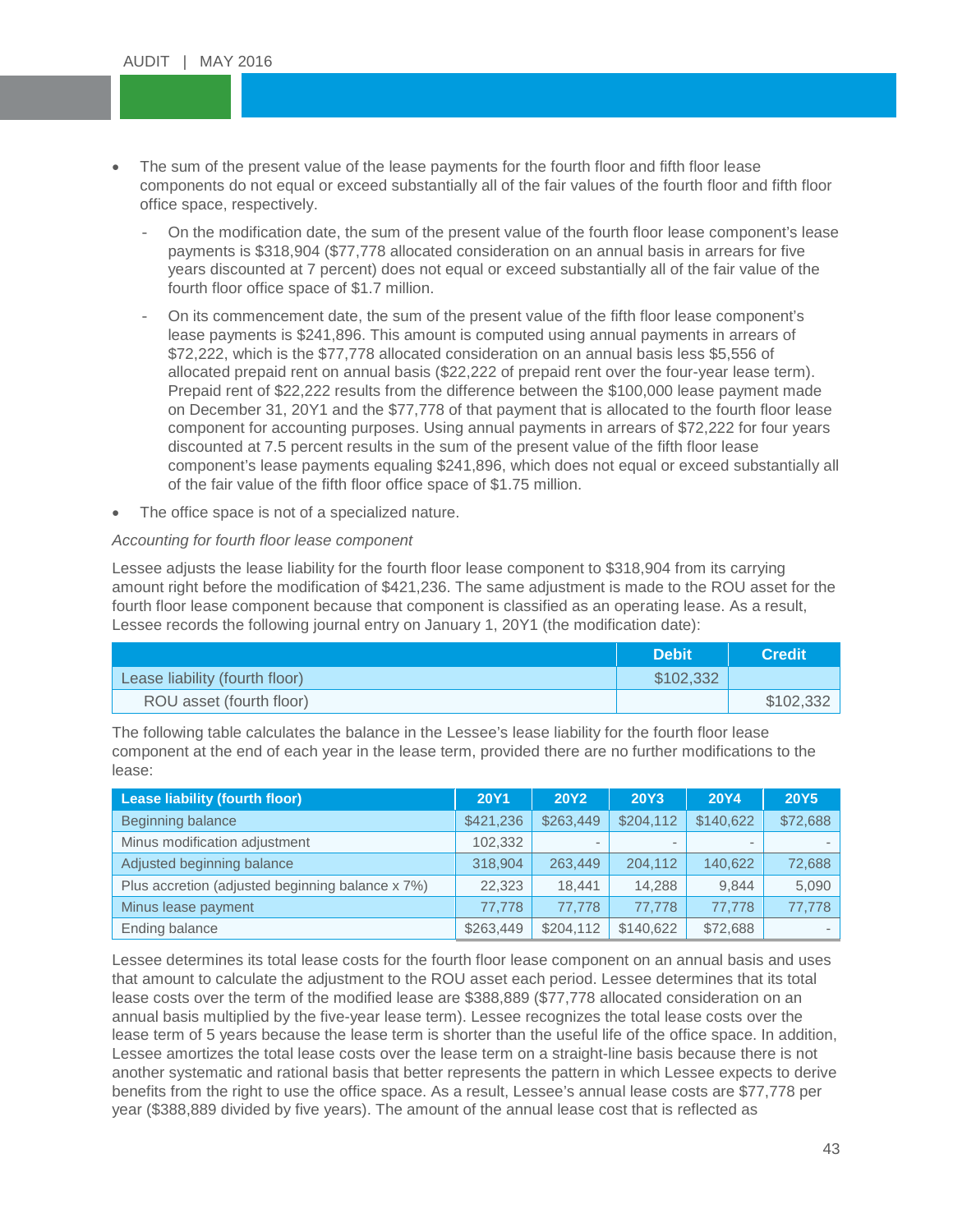amortization of the ROU asset is the difference between the annual lease cost and the accretion of the<br>lease liability. Because the annual lease cost (\$77,778) is the same as the allocated consideration on an annual basis (\$77,778) and the Lessee did not incur any initial direct costs or receive any lease<br>related to the original or modified lease or recognize any impairment on the ROU asset: (a) the amortization of the ROU asset is the same as the net change in the lease liability and (b) the ending<br>balance in the net ROU asset is the same as the ending balance in the lease liability. These outcomes will continue to be the case over the lease term provided there are no impairments to the ROU<br>no further lease modifications. Lessee records the following journal entry on January 1, 20Y1: amortization of the ROU asset is the difference between the annual lease cost and the accretion of the annual basis (\$77,778) and the Lessee did not incur any initial direct costs or receive any lease incentives amortization of the ROU asset is the same as the net change in the lease liability and (b) the ending will continue to be the case over the lease term provided there are no impairments to the ROU asset and

|                                                      | <b>Debit</b> | <b>Credit</b> |
|------------------------------------------------------|--------------|---------------|
| Lease liability (fourth floor) (\$77,778 - \$22,323) | \$55,455     |               |
| ROU asset (fifth floor) (\$100,000 - \$77,778)       | 22,222       |               |
| Lease costs (fourth floor) (\$388,889/5 years)       | 77.778       |               |
| Cash                                                 |              | \$100,000     |
| ROU asset (\$77,778 - \$22,323)                      |              | 55.455        |

*Accounting for the fifth floor lease component*

On January 1, 20Y2 (the commencement date for the fifth floor lease component), Lessee recognizes the lease liability and ROU asset:

|                               | <b>Debit</b> | <b>Credit</b> ' |
|-------------------------------|--------------|-----------------|
| ROU asset (fifth floor)       | \$241,896    |                 |
| Lease liability (fifth floor) |              | \$241,896       |

The following table calculates the balance in the Lessee's lease liability for the fifth floor lease component at the end of each year in the lease term provided there are no further modifications to the lease:

| <b>Lease liability (fifth floor)</b>      | <b>20Y1</b> | <b>20Y2</b> | <b>20Y3</b> | <b>20Y4</b> | <b>20Y5</b> |
|-------------------------------------------|-------------|-------------|-------------|-------------|-------------|
| Beginning balance                         |             | \$241,896   | \$187,816   | \$129,680   | \$67,184    |
| Plus accretion (beginning balance x 7.5%) |             | 18,142      | 14,086      | 9.726       | 5,038       |
| Minus lease payment                       |             | 72.222      | 72,222      | 72,222      | 72,222      |
| Ending balance                            |             | \$187,816   | \$129,680   | \$67,184    |             |

Lessee determines its total lease costs on an annual basis and uses that amount to calculate the adjustment to the ROU asset each period. Lessee determines that its total lease costs over the term of the fifth floor lease component are \$311,112 (\$77,778 allocated consideration on an annual basis multiplied by the four-year lease term). Lessee recognizes total lease costs over the lease term of four years because the lease term is shorter than the useful life of the office space. In addition, Lessee amortizes the total lease costs on a straight-line basis over the four-year lease term because there is not another systematic and rational basis that better represents the pattern in which Lessee expects to derive benefits from the right to use the office space. As a result, Lessee's annual lease costs are \$77,778 per year (\$311,112 divided by four years). The amount of the annual lease cost that is reflected as amortization of the ROU asset is the difference between the annual lease cost and the accretion of the lease liability. Lessee records the following journal entry on January 1, 20Y2: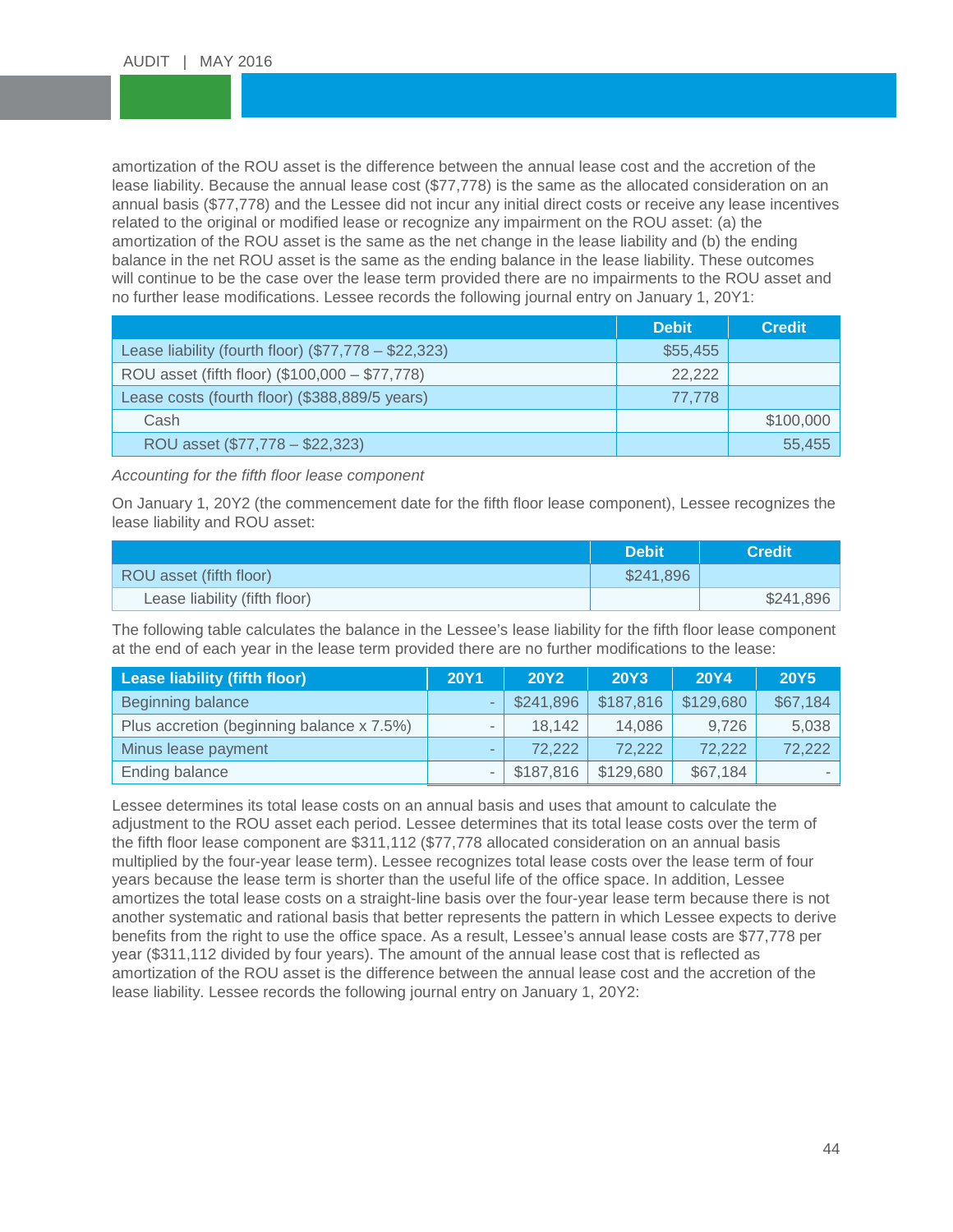|                                                      | <b>Debit</b> | <b>Credit</b> |
|------------------------------------------------------|--------------|---------------|
| Lease liability (fourth floor) (\$77,778 - \$18,441) | \$59,337     |               |
| Lease liability (fifth floor) (\$72,222 - \$18,142)  | 54,080       |               |
| Lease costs (fourth floor) (\$388,889/5 years)       | 77,778       |               |
| Lease costs (fifth floor) (\$311,112/4 years)        | 77,778       |               |
| Cash                                                 |              | \$150,000     |
| ROU asset (fourth floor) (\$77,778 - \$18,441)       |              | 59,337        |
| ROU asset (fifth floor) (\$77,778 - \$18,142)        |              | 59,636        |

The following table shows the activity in Lessee's net ROU asset for the fifth floor lease component at the end of each year in the lease term provided there are no modifications to the lease and no impairments of the ROU asset:

| <b>Net ROU asset (fifth floor)</b>             | <b>20Y1</b> | <b>20Y2</b> | <b>20Y3</b>              | <b>20Y4</b> | <b>20Y5</b> |
|------------------------------------------------|-------------|-------------|--------------------------|-------------|-------------|
| Beginning balance                              |             | \$22,222    | \$204.482                | \$140,790   | \$72,738    |
| Recognition of prepaid rent on January 1, 20Y1 | \$22,222    |             | $\overline{\phantom{a}}$ |             |             |
| Recognition of ROU asset                       |             | 241,896     | -                        |             |             |
| Minus amortization (Note 1)                    |             | 59.636      | 63.692                   | 68.052      | 72,738      |
| Ending balance                                 | \$22,222    | \$204.482   | \$140.790                | \$72,738    |             |

**Note 1**: The amortization is the difference between the annual lease cost of \$77,778 and the annual accretion of the liability, except in 20Y5 which reflects the correction of a rounding error of \$2.

The following table reconciles the ending balances in the fifth floor lease component's lease liability and ROU asset:

|                                        | <b>20Y1</b> | <b>20Y2</b>   | <b>20Y3</b> | <b>20Y4</b> |
|----------------------------------------|-------------|---------------|-------------|-------------|
| Lease liability ending balance         |             | $-$ \$187,816 | \$129,680   | \$67,184    |
| Plus unamortized prepaid rent (Note 1) | \$22,222    | 16.666        | 11.110      | 5,554       |
| ROU asset ending balance               | \$22,222    | \$204,482     | \$140,790   | \$72,738    |

**Note 1**: These amounts are based on a beginning prepaid rent balance of \$22,222 being amortized over the fouryear lease term. As a result, the amount of unamortized prepaid rent remaining at the end of 20Y2, 20Y3 and 20Y4 represents three-fourths, two-fourths and one-fourth of the beginning prepaid rent balance (with adjustments in some cases to correct for rounding errors), respectively.

#### **7.2.5.2 Modifications resulting from the refund of tax-exempt debt**

Consider a situation in which a lessor has a lease that serves as collateral for tax-exempt debt. The timing and amounts of the debt service payments and the lease payments are similar, resulting in the lease payments serving as a guarantee of the debt service payments. If the lease is modified as a result of the lessor refunding the tax-exempt debt (including an advance refunding), the lessee should account for that modification using the same guidance it would use to account for any other modification.

#### **7.2.5.3 Master lease agreements**

When a master lease agreement is modified, whether the lessee should account for obtaining control over the use of an additional underlying asset as a result of that modification depends on whether the master lease agreement committed or permitted the lessee to obtain control over that additional right of use:

• *Committed*. The lessee would be committed to obtaining control over the additional right of use in connection with a master lease agreement if it was obtaining control over that additional right of use to satisfy a minimum number of units or dollar value of underlying assets specified in the master lease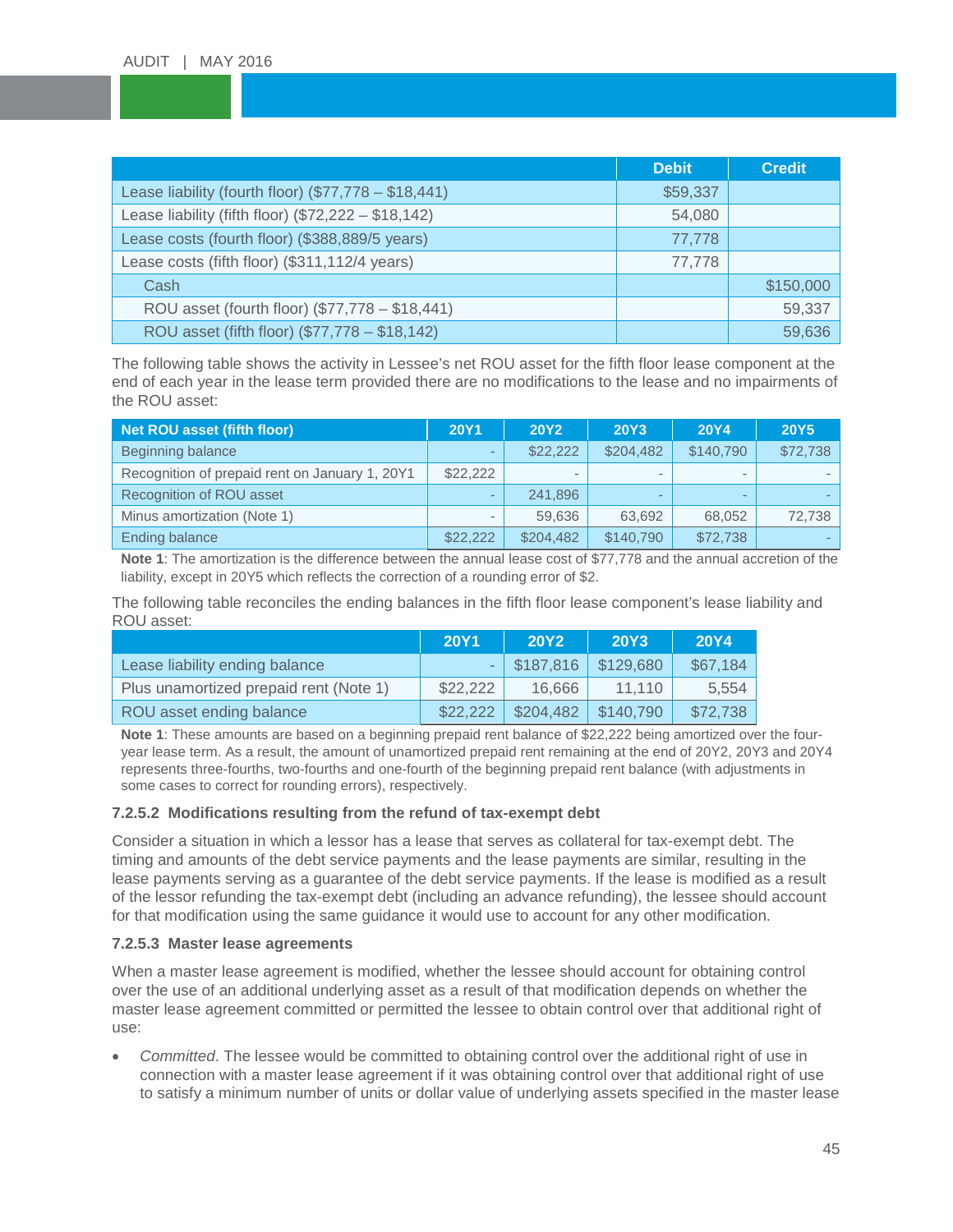agreement. When the lessee is committed to obtaining control over the additional right of use in<br>connection with the master lease agreement, the lessee should not account for obtaining that additional right of use as a modification. Instead, the lessee should apply the unit-of-account<br>guidance to determine: (a) whether the additional right of use should be accounted for as a separate lease component (see Section 4.1.2) and (b) how the co<br>the units of account identified (see Section 4.2). connection with the master lease agreement, the lessee should not account for obtaining that additional right of use as a modification. Instead, the lessee should apply the unit-of-account lease component (see Section 4.1.2) and (b) how the contract consideration should be allocated to

• *Permitted*. When the lessee is permitted to obtain control over the additional right of use in connection<br>with the master lease agreement, the lessee should account for obtaining that additional right of use with the master lease agreement, the lessee should account for obtaining that additional right of use as a modification.

#### **7.2.5.4 Initial direct costs, lease incentives and other payments**

Initial direct costs, lease incentives and other amounts paid or received by the lessee in connection with a lease modification should be accounted for in the same way they would be accounted for if they were paid or received in connection with a new lease.

#### **7.2.6 Lease termination**

When a lessee terminates a lease before the end of the lease term and does not purchase the underlying asset, it should: (a) derecognize the ROU asset and lease liability and (b) recognize the difference between the ROU asset and lease liability in the income statement.

When a lessee terminates a lease before the end of the lease term by purchasing the underlying asset in other than a business combination, the ROU asset should be adjusted for the difference between the underlying asset's purchase price and the lease liability's carrying amount at the time of purchase. ASC 805 should be used to account for the termination of a lease and the purchase of the underlying asset in connection with a business combination.

Example 23 (starting at ASC 842-10-55-211) and Example 24 (starting at ASC 842-10-55-218) illustrate how a lessee should account for the purchase of a leased asset resulting from the lessee's exercise of a purchase option.

#### **7.3 Leases denominated in a foreign currency**

For purposes of foreign currency translation, the ROU asset is a nonmonetary asset and the lease liability is a monetary liability. As such, when a lessee is required by ASC 830-10 to remeasure a lease liability and ROU asset denominated in a foreign currency into the lessee's functional currency, the lessee uses: (a) the current exchange rate for the lease liability and (b) the exchange rate on the lease's commencement date for the ROU asset.

#### **7.4 Subleases**

A sublease exists when a lessee (i.e., intermediate lessor) re-leases the underlying asset to a third party (i.e., sublessee) while the original lease (i.e., the head lease) remains in effect. The following depicts a sublease:



The intermediate lessor should account for a head lease and a sublease as two separate contracts unless the specific contract combination criteria in ASC 842 are met (see Section 4.1.1).

The effects of a sublease on the intermediate lessor's accounting depends on whether the nature of the sublease is such that the intermediate lessor is relieved of its obligations under the head lease.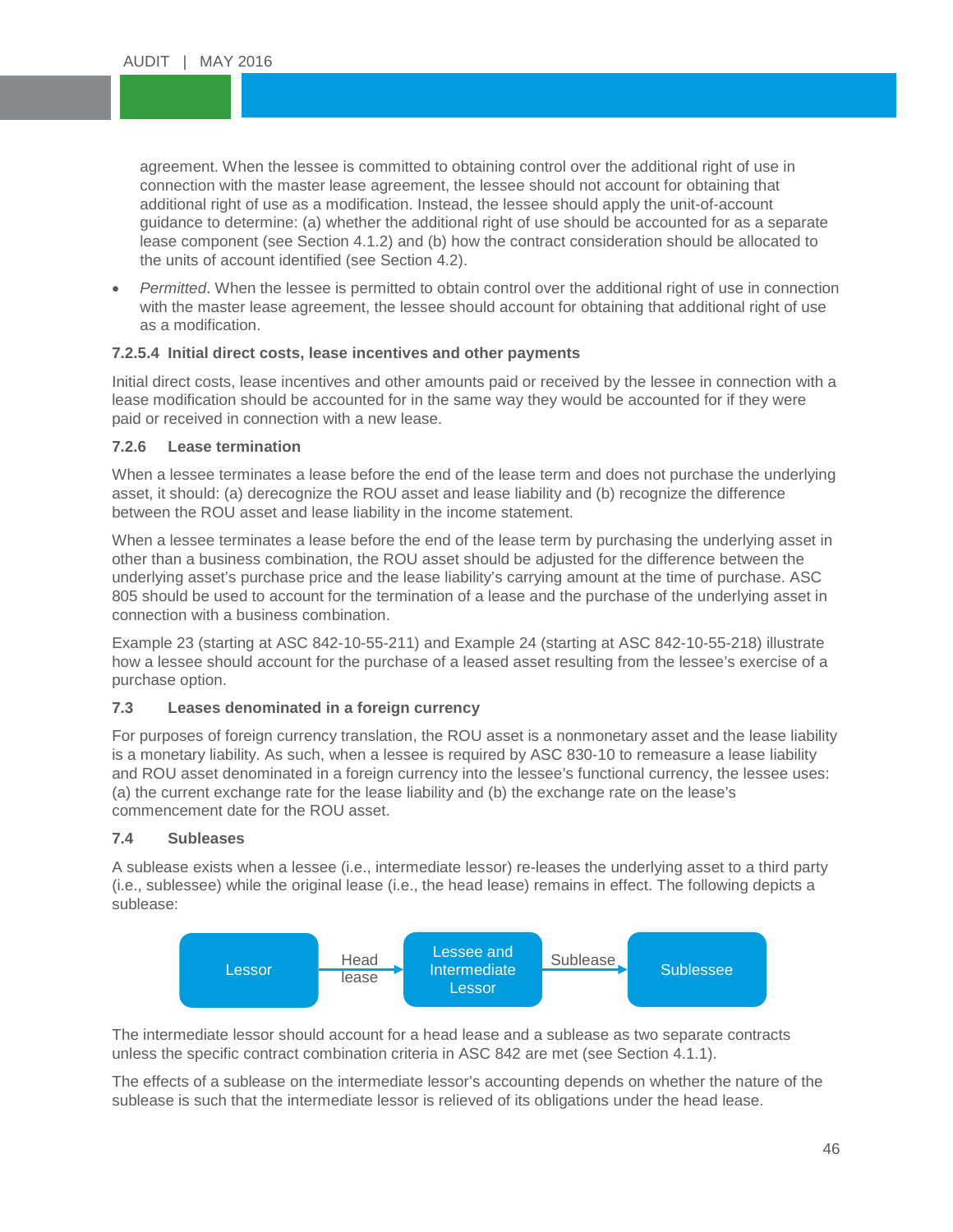When the intermediate lessor is relieved of its obligations under the head lease, the intermediate lessor<br>should account for the transaction as a termination of the head lease (see Section 7.2.6). Any amounts paid or received upon termination of the head lease should be taken into consideration when determinin<br>the income statement effects of the lease termination, provided those amounts were not included in the lease payments used to account for the head lease prior to the sublease. When the intermediate lessor<br>becomes secondarily liable under the sublease (i.e., the intermediate lessor must make payments if the sublessee does not), the intermediate lessor also becomes a guarantor and accounts for the guarantee it<br>has provided in accordance with ASC 460, regardless of whether consideration was explicitly transferred When the intermediate lessor is relieved of its obligations under the head lease, the intermediate lessor paid or received upon termination of the head lease should be taken into consideration when determining lease payments used to account for the head lease prior to the sublease. When the intermediate lessor sublessee does not), the intermediate lessor also becomes a guarantor and accounts for the guarantee it in connection with providing the guarantee.

When the intermediate lessor is not relieved of its obligations under the head lease, it accounts for the head lease and sublease separately. In other words, the intermediate lessor should continue to account for the head lease as a lessee and account for the sublease as a lessor. The specific accounting consequences to an intermediate lessor depend on the classification of the head lease and the sublease. Classification of the sublease is based on the underlying asset and not the ROU asset related to the head lease. In addition, the discount rate used by the intermediate lessor for purposes of classifying the sublease and, depending on its classification, measuring the net investment in the sublease, should be the rate implicit in the sublease unless it cannot be readily determined, in which case the discount rate for the head lease should be used.

| <b>Head lease</b><br>classification | <b>Sublease</b><br>classification | Accounting effects of the sublease on the intermediate<br>lessor's accounting for the head lease                                                                                                                                                                                                                                                                                                                       |
|-------------------------------------|-----------------------------------|------------------------------------------------------------------------------------------------------------------------------------------------------------------------------------------------------------------------------------------------------------------------------------------------------------------------------------------------------------------------------------------------------------------------|
| <b>Finance</b>                      | Sales-type or<br>direct financing | ROU asset related to the head lease: Derecognize unless the<br>$\bullet$<br>sublease is a sales-type lease and collectibility of the lease<br>payments is not probable (see ASC 842-30-25-3)<br>Lease liability related to head lease: Continue to apply the<br>$\bullet$<br>finance lease accounting model.                                                                                                           |
| Operating                           | Sales-type or<br>direct financing | ROU asset related to the head lease: Derecognize unless the<br>$\bullet$<br>sublease is a sales-type lease and collectibility of the lease<br>payments is not probable (see ASC 842-30-25-3)<br>Lease liability related to head lease: Account for using the<br>$\bullet$<br>finance lease accounting model                                                                                                            |
| <b>Finance or</b><br>operating      | Operating                         | ROU asset and lease liability: Continue to apply the same<br>$\bullet$<br>accounting model applied prior to the sublease<br>Impairment of ROU asset: Consider the guidance in ASC 360-<br>$\bullet$<br>10-35 related to testing the asset group that the ROU asset is<br>a part of for impairment if the lease cost for the sublease's<br>term is more than the anticipated sublease income for the<br>sublease's term |

The following table highlights the accounting effects of a sublease on the intermediate lessor's accounting for the head lease based on the classification of the head lease and sublease:

With respect to the intermediate lessor's accounting for the sublease, it would apply the guidance in ASC 842-30, which would include evaluating its investment in the sublease for impairment in accordance with ASC 310-10-35-16 through 30. In doing so, the loss allowance on the net investment in the lease should take into consideration the cash flows that the intermediate lessor expects to derive from the underlying asset during the sublease's remaining term.

The guidance in ASC 210-20-45 should be applied by the lessee to determine whether it should offset the asset and liability recognized for the head lease (as a lessee) with the asset and liability recognized for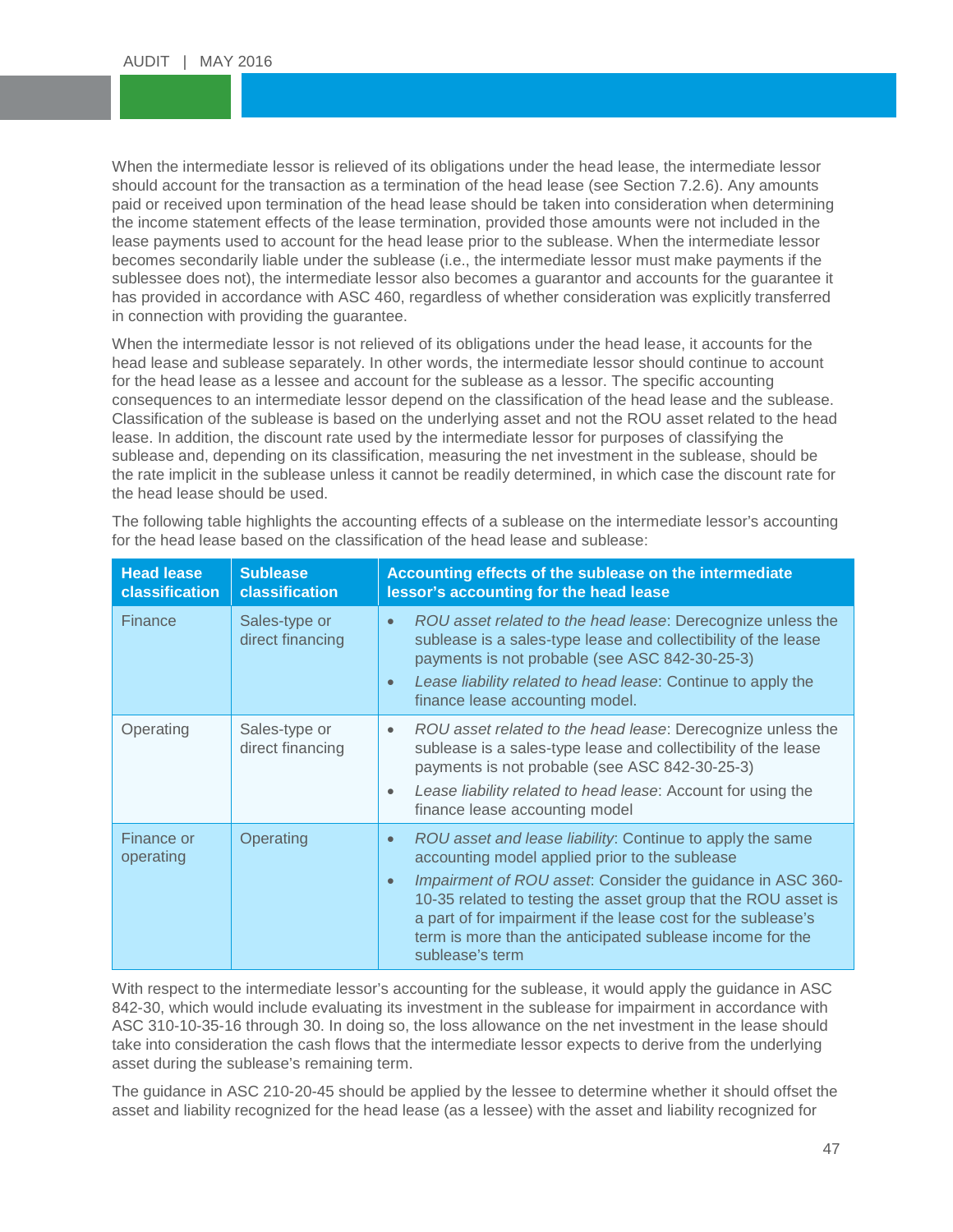the sublease (as an intermediate lessor). It is very unlikely that the required conditions for off<br>ASC 210-20-45-1 would be met in a typical situation involving a head lease and a sublease. the sublease (as an intermediate lessor). It is very unlikely that the required conditions for offsetting in

#### $\overline{\phantom{a}}$ **7.5 Other topics**

#### **7.5.1 Related-party leases**

7**.5.1 Related-party leases**<br>Lessees in related-party leasing transactions should classify and account for those leases based on the legally enforceable terms and conditions of the lease. In other words, the classification and accounting for<br>a lease with a related party lessor should be the same as the classification and accounting would have a lease with a related party lessor should be the same as the classification and accounting would have been if that lease were with an unrelated lessor, except as discussed in Section 8.3 with respect to a specific aspect of accounting for a sale-leaseback transaction.

#### **7.5.2 Leases involving real estate**

Legacy U.S. GAAP includes additional guidance lessees must apply in accounting for leases involving real estate. For example, legacy U.S. GAAP provides additional guidance with respect to the classification of a lease involving both land and a building and a lease involving only part of a building. For another example, as discussed in Section 8.2, legacy U.S. GAAP provides additional guidance with respect to accounting for sale-leaseback transactions involving real estate. ASC 842 makes only one distinction in the accounting model applied by lessees to leases involving real estate. That distinction relates to whether it is necessary to account for the rights to use land and another asset (e.g., a building) included in the same contract as separate lease components, which is discussed in detail in Section 4.1.2. Otherwise, lessees account for leases involving real estate by applying the same requirements applicable to all other leases.

#### **7.5.3 Leases acquired in a business combination**

The key steps involved in the acquirer's accounting for the acquiree's leases in a business combination accounted for in accordance with ASC 805 when the acquiree is the lessee include the following:

- *Classify the acquiree's leases*. The acquirer should retain the acquiree's lease classification as of the acquisition date (provided the classification was determined in accordance with U.S. GAAP and properly considered the effects of any lease modifications since inception of the lease). In other words, the acquirer should not reassess the classification of the acquiree's leases. The only exception is if the lease is modified in conjunction with the business combination and the modification is not accounted for as a separate contract (see Section 7.2.5.1), in which case the classification of the lease should be reassessed on the acquisition date.
- *Decide on the accounting policy for acquired short-term leases*. The acquirer must decide whether to elect an accounting policy by class of underlying asset (which would be applicable to all acquisitions) to not recognize ROU assets and lease liabilities for acquired leases with a remaining lease term of 12 months or less. If the acquirer elects the short-term acquired lease accounting policy, it would also not recognize an intangible asset or liability for short-term leases with terms that are favorable or unfavorable compared to market.
- *Determine whether an identifiable intangible asset arises from the lease*. The acquirer should determine whether the acquired lease gives rise to any identifiable intangible assets. As discussed in the next bullet point, an intangible asset arising from favorable lease terms compared to market is not recognized separately as an intangible asset because it is included in the ROU asset. To determine whether another identifiable intangible asset arises from an acquired lease, the acquirer should consider whether a market participant would be willing to pay a price for the lease even if the lease were at market terms. For example, a market participant would likely be willing to pay a price for an at-market lease of retail space in a prime shopping area when it has not been able to obtain retail space in that area. If that is the case, the acquirer would recognize an intangible asset related to the lease provided the definition of an identifiable intangible asset is met.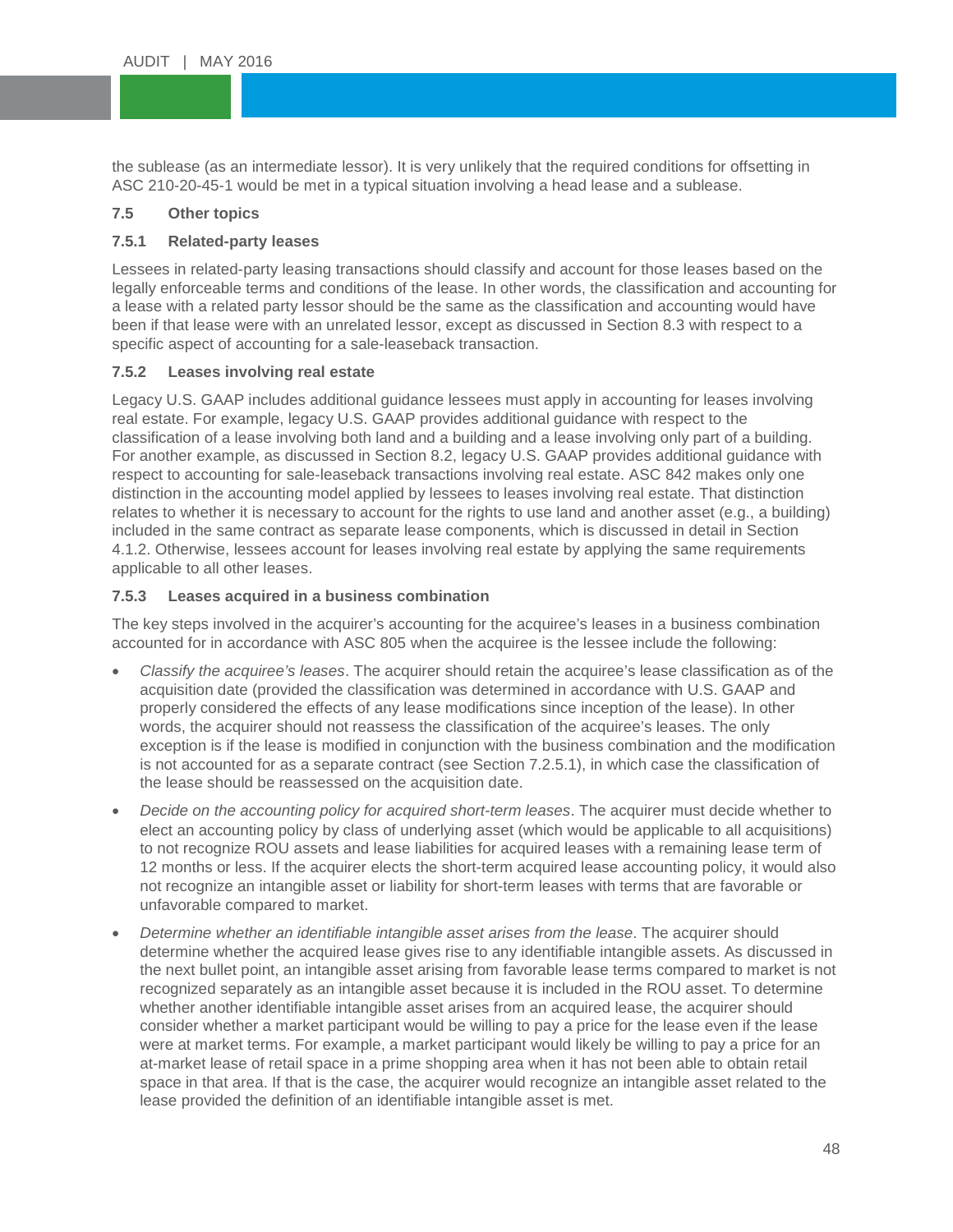- *Recognize and measure ROU assets and lease liabilities*. For acquired leases with a remaining lease term of more than 12 months, and those short-term leases for which the acquirer has not elected the accounting policy discussed earlier, the acquirer must recognize ROU assets and lease liabil<br>initial measurement of a lease liability is the present value of the remaining lease payments, determined as if the lease were entered into on the acquisition date. The initial measurement of the<br>ROU asset is the lease liability adjusted for the intangible asset or liability arising from the acquired term of more than 12 months, and those short-term leases for which the acquirer has not elected the accounting policy discussed earlier, the acquirer must recognize ROU assets and lease liabilities. The determined as if the lease were entered into on the acquisition date. The initial measurement of the lease having favorable or unfavorable terms compared to market.
- ease having favorable or unfavorable terms compared to market.<br>● *Establish the amortization period for leasehold improvements*. In any of the following circumstances, the amortization period for leasehold improvements acquired in a business combination should be their useful life: (a) ownership of the underlying asset transfers to the lessee, (b) the lessee is reasonably certain to exercise a purchase option for the underlying asset or (c) the useful life is shorter than the remaining lease term as of the acquisition date. Otherwise, when the leasehold improvements' useful life is longer than the remaining lease term as of the acquisition date, the amortization period for those leasehold improvements' should be the remaining lease term.

For information about the guidance that should be used to account for leases acquired in a business combination before the effective date of ASU 2016-02, refer to Sections 9.1, 10.11 and 10.16 of our guide, [A guide to accounting for business combinations.](http://rsmus.com/what-we-do/services/assurance/financial-reporting-resource-center/a-guide-to-accounting-for-business-combinations-second-edition.html)

### **8. Sale-leaseback transactions**

#### **8.1 Nature of a sale-leaseback transaction**

In a sale-leaseback transaction, the seller-lessee transfers the asset to the buyer-lessor and then the buyer-lessor leases the asset back to the seller-lessee. The following depicts a sale-leaseback transaction:



In a sale-leaseback transaction, the seller-lessee must control the underlying asset (i.e., have the ability to direct its use and obtain substantially all of its remaining benefits) before it is transferred to the lessor. If this is not the case, a sale-leaseback transaction has not occurred. Having legal title to the underlying asset is not the same as having control of the underlying asset. In other words, a seller-lessee having legal title to the underlying asset without having control of the underlying asset before it is transferred to the buyer-lessor is not a sale-leaseback transaction. In addition, lessee indemnification for pre-existing environmental contamination does not mean, in and of itself, that the lessee controlled the underlying asset before it was transferred to the lessor.

Consider a situation in which Lessee and Lessor enter into a contract under which: (a) Lessor will construct a building to Lessee's specifications and then lease that building to Lessee upon completion of its construction and (b) Lessee controls the land on which the building will be built prior to entering into the contract and agrees to lease the land to Lessor. Depending on the facts and circumstances, this contract may represent a sale-leaseback transaction. Whether this or a similar contract represents a saleleaseback transaction, and how Lessee should account for any costs it incurs related to the construction or design of the building, is discussed in ASC 842-40-55-3 through 5 and BC400, and illustrated in Example 3 (starting at ASC 842-40-55-40).

Consider another situation in which an entity both owns an interest in an underlying asset and leases all or a portion of the underlying asset as a lessee in an operating lease and, subsequently, the underlying asset is sold to a third party. This situation is referred to as a sale subject to a pre-existing lease. Whether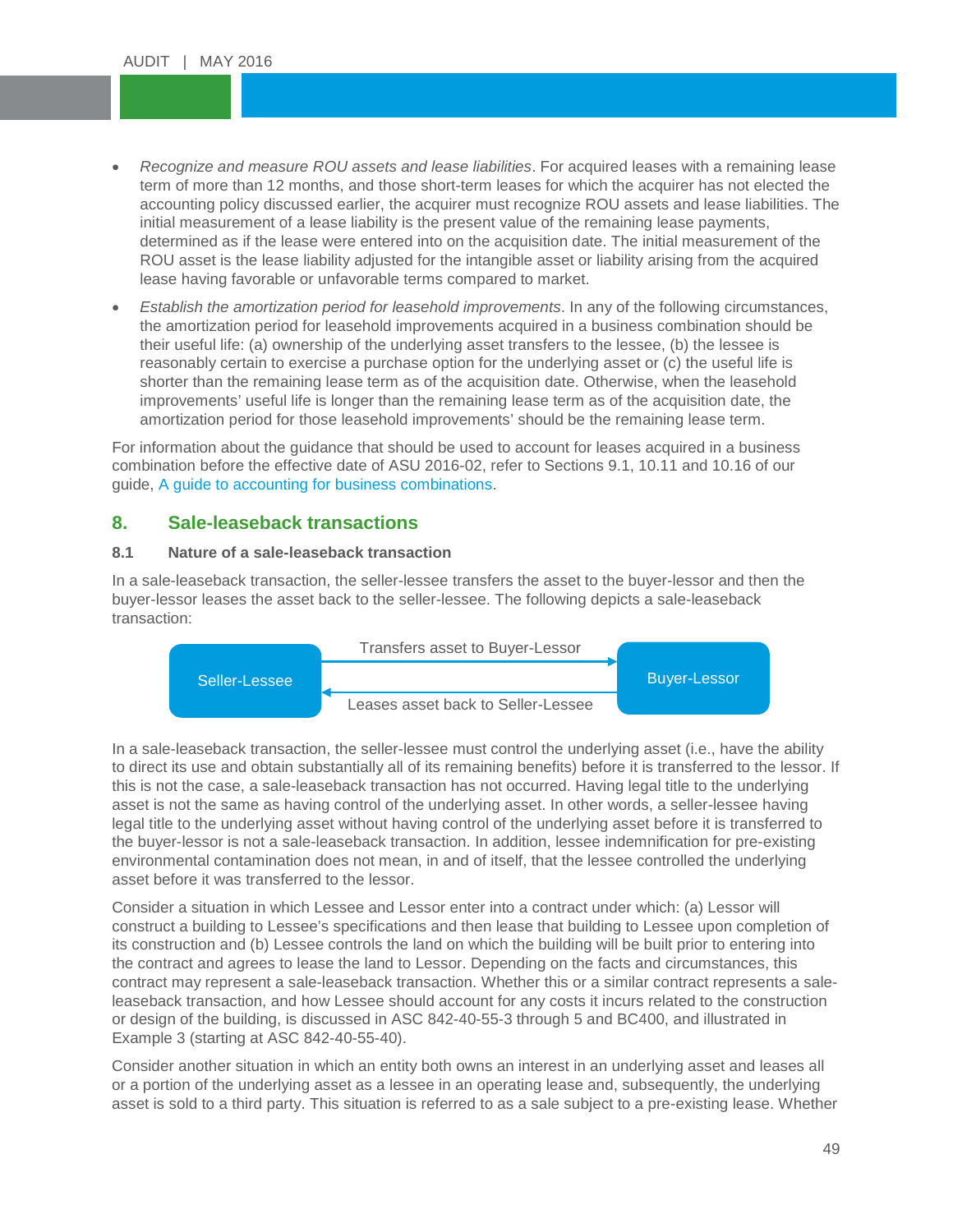such a situation should be accounted for as a sale-leaseback transaction depends on the facts and<br>circumstances, including whether the scope or price of the pre-existing lease is modified as part of t sale and whether the pre-existing lease is between parties under common control. Additional informatio<br>about how to account for a sale subject to a pre-existing lease is provided in ASC 842-40-55-8 through 10.<br>8.2 Determining if a sale has occurred circumstances, including whether the scope or price of the pre-existing lease is modified as part of the sale and whether the pre-existing lease is between parties under common control. Additional information 10.

A critical question that must be answered before accounting for a sale-leaseback transaction is whether the transfer of the underlying asset from the seller-lessee to the buyer-lessor should be treated as a sale. To make this determination, the seller-lessee should use the new revenue recognition guidance in ASC 606 to determine whether a contract exists (ASC 606-10-25-1 through 8) and whether control of the asset has transferred to the customer (ASC 606-10-25-30 [which includes, by reference, ASC 606-10-25-23 through 26]). For additional information about ASC 606, refer to our white paper, [Revenue recognition: A](http://rsmus.com/what-we-do/services/assurance/revenue-recognition-a-whole-new-world.html)  [whole new world.](http://rsmus.com/what-we-do/services/assurance/revenue-recognition-a-whole-new-world.html)

Legacy U.S. GAAP includes incremental guidance that must be applied to sale-leaseback transactions involving real estate. This guidance has been superseded by ASC 842. As a result, sale-leaseback transactions involving real estate are subject to the same requirements as all other sale-leaseback transactions.

In applying the relevant guidance in ASC 606, the existence of a leaseback, in and of itself, does not preclude a seller-lessee from concluding that a sale of the underlying asset has occurred. However, a sale has not occurred if the leaseback is a finance lease for the seller-lessee. Additional considerations arise in accounting for a sale-leaseback transaction when:

- *Leaseback includes a repurchase option*. When a substantive repurchase option is included in the leaseback, a sale has not occurred unless both of the following criteria are met: (a) the option's exercise price is (or will be) the same as the underlying asset's fair value when the option is exercised and (b) alternative assets, which are substantially the same as the underlying asset, are readily available in the marketplace. In general, it would be very difficult to conclude that the second of these criteria is met when the underlying asset is real estate.
- *Leaseback includes a residual value guarantee*. While a residual value guarantee included in the leaseback does not result in a failed sale, in and of itself, the guarantee must be considered in assessing whether control of the underlying asset has transferred to the buyer-lessor, which requires consideration of the indicators in ASC 606-10-25-30. For example, one of those indicators is that the customer has the significant risks and rewards of ownership of the asset. The more significant the residual value guarantee, the harder it would be to conclude that the buyer-lessor has the significant risks and rewards of owning the underlying asset, which would be an indicator that control of the underlying asset has not transferred to the buyer-lessor.
- *Transaction entered into to transfer tax benefits*. Sale-leaseback transactions may be entered into for purposes of transferring tax benefits. Additional information about these transactions and how to account for them is provided in ASC 842-40-55-11 through 17.

#### **8.3 Accounting when there is a sale**

When the seller-lessee and buyer-lessor are not related parties and the transfer of the asset in the saleleaseback transaction is considered a sale, the entity (both the seller-lessee and buyer-lessor, each with respect to their own accounting) must determine whether the sale-leaseback transaction is at fair value. To do so, the entity should identify which of the following sets of information is more readily determinable: (a) the asset's sale price and fair value or (b) the present value of both the lease payments and market rental payments. If there is a difference between the two amounts in the more readily determinable set of information identified by the entity, the sale-leaseback transaction is not at fair value and an adjustment to the sale price (for the seller-lessee) or purchase price (for the buyer-lessor) is required. An adjustment to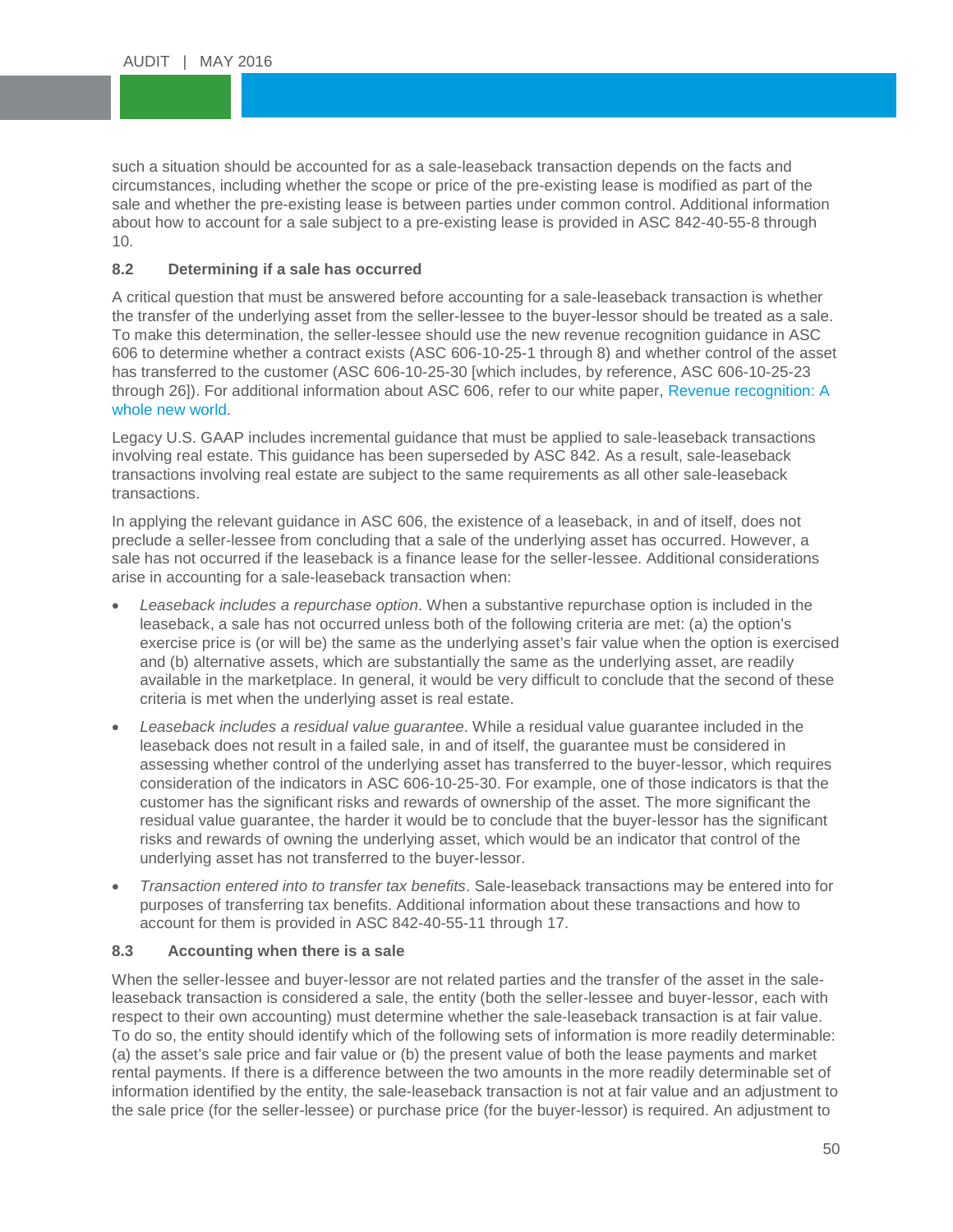increase the sale (or purchase) price is essentially a prepayment of rent, and an adjustment to decrease<br>the sale (or purchase) price is essentially additional financing. When the seller-lessee and buyer-lessor are related parties, no consideration is given to whether the sale-lease<br>other words, no adjustments are made to the sale (or purchase) price. increase the sale (or purchase) price is essentially a prepayment of rent, and an adjustment to decrease are related parties, no consideration is given to whether the sale-leaseback transaction is at fair value. In

The existence of a variable component in the sale (or purchase) price does not, in and of itself, mean the sale leaseback transaction is not at fair value. For purposes of determining whether an adjustment to the sale (or purchase) price is needed in those situations, the entity should take into consideration the<br>amount of the variable component that it reasonably expects to be entitled to receive or pay. In doi sale-leaseback transaction is not at fair value. For purposes of determining whether an adjustment to the amount of the variable component that it reasonably expects to be entitled to receive or pay. In doing so, the entity should consider all reasonably available information. In addition, the seller-lessee must consider the guidance on variable consideration in ASC 606-10-32-5 through 9. Treatment of a variable component in the sale (or purchase) price in this manner is only relevant for purposes of determining whether the sale-leaseback transaction is at fair value. Other guidance is applicable to the recognition and measurement of that variable component.

Once the determination has been made with respect to whether the sale-leaseback transaction (in which the transfer of the asset is considered a sale) is at fair value, and if not, the amount of the necessary adjustment to the sale (or purchase) price, the seller-lessee and buyer-lessor account for the transaction as follows on the commencement date:

| <b>Accounting for</b>                                                                                                    | <b>Seller-lessee</b>                                                                                                                                                                                                                                                                                                                                                                                                                                                                                                          | <b>Buyer-lessor</b>                                                                                                                                                                                                                                                                                                                                                                                                                                                     |
|--------------------------------------------------------------------------------------------------------------------------|-------------------------------------------------------------------------------------------------------------------------------------------------------------------------------------------------------------------------------------------------------------------------------------------------------------------------------------------------------------------------------------------------------------------------------------------------------------------------------------------------------------------------------|-------------------------------------------------------------------------------------------------------------------------------------------------------------------------------------------------------------------------------------------------------------------------------------------------------------------------------------------------------------------------------------------------------------------------------------------------------------------------|
| Sale or purchase<br>when sale-<br>leaseback<br>transaction is at<br>fair value or is<br>with a related<br>party          | Recognize the transaction price<br>$\bullet$<br>related to the sale (as determined<br>by applying ASC 606-10-32-2<br>through 20) when the buyer-lessor<br>obtains control of the underlying<br>asset (as determined by applying<br>ASC 606-10-25-30)<br>Derecognize the carrying amount<br>$\bullet$<br>of the underlying asset                                                                                                                                                                                               | Apply the same U.S. GAAP that<br>$\bullet$<br>applies to purchases of similar<br>assets                                                                                                                                                                                                                                                                                                                                                                                 |
| Sale or purchase<br>when sale-<br>leaseback<br>transaction is not<br>at fair value and is<br>not with a related<br>party | Follow the accounting for when the<br>$\bullet$<br>sale-leaseback transaction is at fair<br>value (see previous row) and:<br>Adjust the sales price, as<br>appropriate<br>Recognize an increase in the<br>sales price as prepaid rent (i.e.,<br>an adjustment to the ROU<br>asset for the leaseback)<br>Recognize a decrease in the<br>sales price as additional<br>financing provided by the<br>buyer-lessor to the seller-<br>lessee (which should be<br>accounted for in accordance<br>with other applicable U.S.<br>GAAP) | Follow the accounting for when the<br>$\bullet$<br>sale-leaseback transaction is at fair<br>value (see previous row) and:<br>Adjust the purchase price, as<br>appropriate<br>Recognize an increase in the<br>purchase price as prepaid rent<br>Recognize a decrease in the<br>purchase price as additional<br>financing provided by the<br>buyer-lessor to the seller-<br>lessee (which should be<br>accounted for in accordance<br>with other applicable U.S.<br>GAAP) |
| Leaseback                                                                                                                | Apply guidance in ASC 842<br>$\bullet$<br>applicable to lessees                                                                                                                                                                                                                                                                                                                                                                                                                                                               | Apply guidance in ASC 842<br>$\bullet$<br>applicable to lessors                                                                                                                                                                                                                                                                                                                                                                                                         |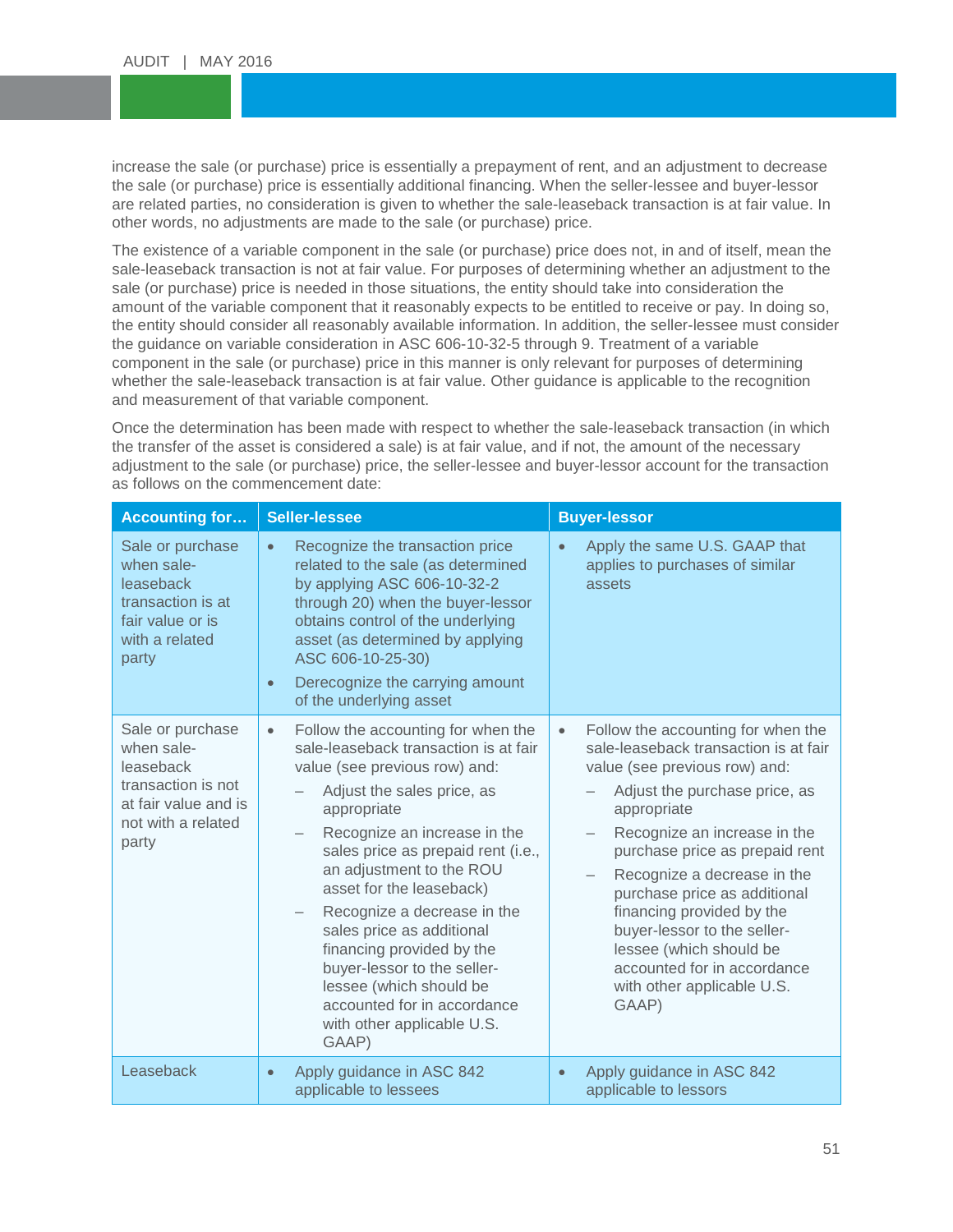Example 8-1, which is included later in this section, illustrates accounting for a sale-leaseback transaction<br>that is not at fair value. that is not at fair value.

The guidance in legacy U.S. GAAP applicable to sale-leaseback transactions included additional<br>requirements that had to be considered when accounting for sale leaseback transactions involving requirements that had to be concluded throm accounting for calc reaccedant transactions involving<br>estate. This guidance has been superseded by ASC 842. As a result, sale-leaseback transactions<br>involving real estate (includ transactions) are subject to the same requirements as all other sale-leaseback transactions. requirements that had to be considered when accounting for sale-leaseback transactions involving real involving real estate (including build-to-suit arrangements that meet the definition of sale-leaseback

#### *Example 8-1: Sale-leaseback transaction in which transfer of the asset is a sale*

**Facts:** On January 1, 20X6, Seller-Lessee sells a building and the related land to Buyer-Lessor for \$2 million in cash. Prior to the sale, the land has a carrying amount of \$200,000 and the building has a net carrying amount of \$800,000. Concurrent with the sale, Seller-Lessee enters into a lease with Buyer-Lessor to lease back the land and building for a period of 10 years (i.e., the lease term ends on December 31, 20Y5). Under the lease, Seller-Lessee is required to make annual payments of \$120,000 on December 31 of each year in the lease term. On January 1, 20X6, the observable fair value of the land and building is \$1.4 million (\$280,000 for the land and \$1,120,000 for the building). The rate implicit in the lease is not readily determinable. As such, Seller-Lessee's uses its incremental borrowing rate of 6 percent for accounting purposes. The remaining useful life of the building on January 1, 20X6 is 20 years and Seller-Lessee depreciates the building on a straight-line basis. For ease of illustration, this example assumes that Seller-Lessee did not incur any initial direct costs related to the leaseback.

**Analysis:** Seller-Lessee must first determine whether the transfer of the land and building in the saleleaseback transaction should be considered a sale. To do so, Seller-Lessee analyzes its contract for the sale-leaseback transaction with Buyer-Lessor and concludes that a contract exists on January 1, 20X6 under ASC 606-10-25-1 through 8 because:

- The sale of the land and building has commercial substance.
- The contract has been signed by both Seller-Lessee and Buyer-Lessor, thereby committing each party to perform under the contract.
- Both Seller-Lessee's and Buyer-Lessor's rights and obligations under the contract are identifiable and enforceable.
- The payment terms are clearly described in the contract.
- There are no collectibility issues related to the sale as Buyer-Lessor paid the \$2 million price in cash on January 1, 20X6.

Next, Seller-Lessee determines whether control of the land and building transfers to Buyer-Lessor on January 1, 20X6 by analyzing the guidance and indicators in ASC 606-10-25-30 (which includes, by reference, the guidance in ASC 606-10-25-23 through 26). In doing so, Seller-Lessee concludes control of the land and building has transferred to Buyer-Lessor on January 1, 20X6 because:

- Buyer-Lessor has the ability to receive substantially all of the related remaining benefits to be derived from the land and building through the cash flows it will receive from the Seller-Lessee over the lease term and the cash flows that could be generated after the lease term by either selling or leasing the land and building or otherwise using them in Buyer-Lessor's own operations.
- Buyer-Lessor has the ability to direct the use of the land and building because it obtains title to them, has the right to sell them separately or together and has the significant risks and rewards of owning the land and building, including the risks and rewards associated with changes in property value.

Based on its analysis, Seller-Lessee concludes that the transfer of the land and building in the saleleaseback transaction should be considered a sale. Next, Seller-Lessee determines whether the sale-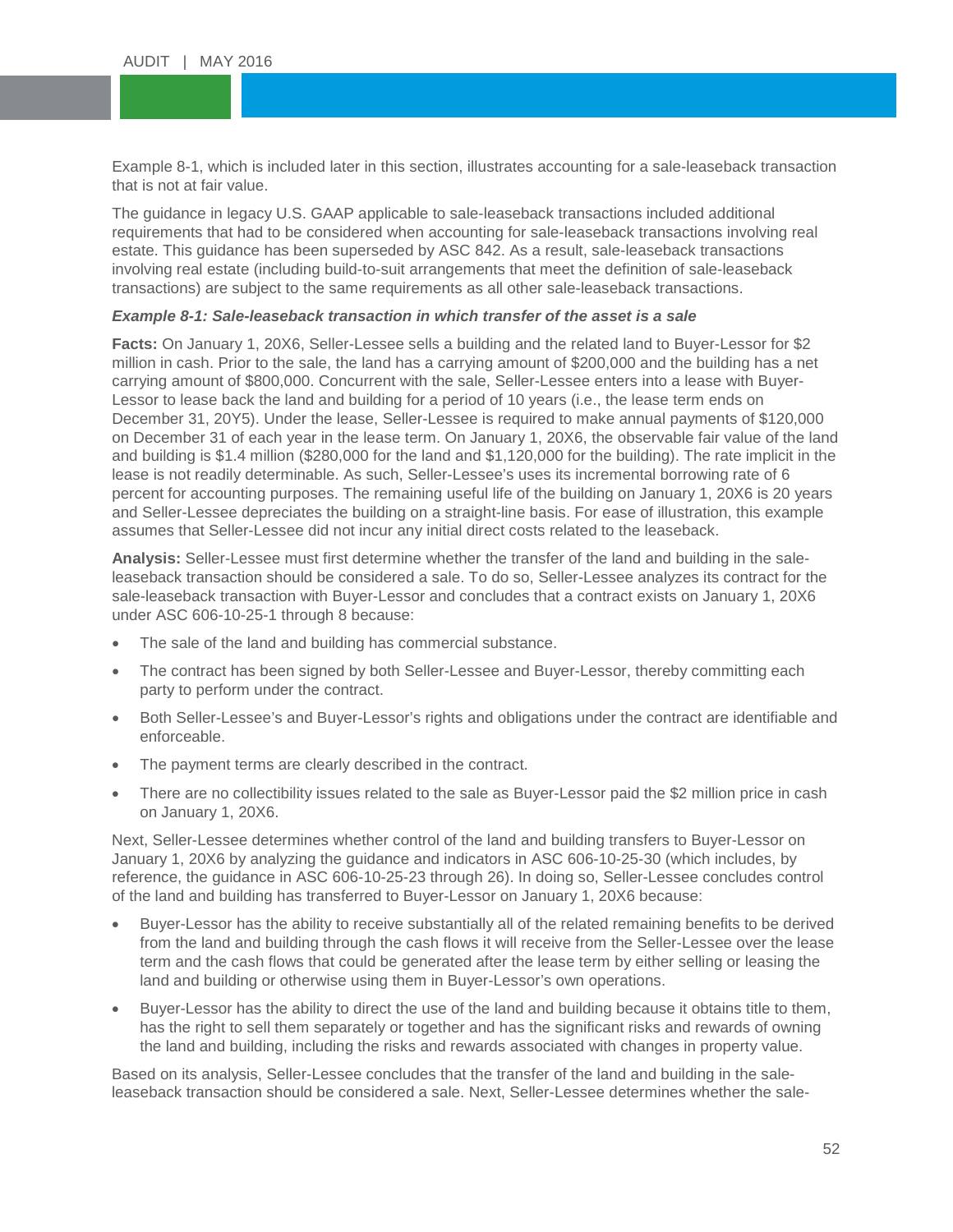leaseback transaction is at fair value. To do so, Seller-Lessee compares the observable fair valu<br>land and building (\$1.4 million) to the sales price (\$2 million) and concludes the sale-leaseback transaction is not at fair value. Accordingly, when accounting for the sale-leaseback transaction, Seller-<br>Lessee recognizes a financing liability for the excess of the sales price over the observable fair value of leaseback transaction is at fair value. To do so, Seller-Lessee compares the observable fair value of the transaction is not at fair value. Accordingly, when accounting for the sale-leaseback transaction, Sellerthe land and building (\$600,000).

the land and building (\$600,000).<br>Seller-Lessee records the following journal entry on January 1, 20X6, to reflect the sale of the land and FOR LESSEES building:

|                                            | <b>Debit</b> | <b>Credit</b> |
|--------------------------------------------|--------------|---------------|
| Cash                                       | \$2,000,000  |               |
| Land                                       |              | \$200,000     |
| Building (net of accumulated depreciation) |              | 800,000       |
| Financing liability                        |              | 600,000       |
| Gain on sale of land and building          |              | 400,000       |

Because the transfer of the land and building in the sale-leaseback transaction should be considered a sale, Seller-Lessee accounts for the leaseback under ASC 842. In doing so, Seller-Lessee should account for the right to use the land and the right to use the building as separate lease components unless the effects of doing so would be insignificant. For ease of illustration in this example, the assumption has been made that the effects of accounting for the right to use the land and the right to use the building as one lease component instead of two lease components is insignificant.

Seller-Lessee concludes that the leaseback should be classified as an operating lease because:

- Ownership of neither the land nor building transfers to Seller-Lessee under the lease.
- The leaseback does not include a purchase option for either the land or building.
- The lease term of 10 years does not make up a major part of the land's or building's remaining economic life (i.e., 50 years).
- The sum of the present value of the lease payments (\$283,210, as calculated in the next paragraph) does not equal or exceed the fair value of the land and building (\$1.4 million).
- The land and building are not of a specialized nature.

For purposes of measuring the lease liability and ROU asset related to the leaseback, Seller-Lessee must determine how much of the \$120,000 annual payment represents repayment of principal and interest on the \$600,000 of additional financing it received in the sale-leaseback transaction. Using the principal amount of \$600,000, the term of 10 years and an incremental borrowing rate of 6 percent, \$81,521 of the \$120,000 annual payment represents repayment of principal and interest on the additional financing. The remaining amount of the annual payment of \$38,479 (\$120,000 less \$81,521) represents the annual payment for the right to use the land and building. Using the annual payment of \$38,479, the term of 10 years and an incremental borrowing rate of 6 percent, Seller-Lessee measures the lease liability at \$283,210. Seller-Lessee measures the ROU asset for the same amount because: (a) it did not make any lease payments, or receive any lease incentives, on or before January 1, 20X6 and (b) it did not incur any initial direct costs related to the leaseback. Because there are no lease incentives or initial direct costs and the lease payments do not change year over year, total lease costs over the term of the lease are \$384,790 (which is the annual payment of \$38,479 over the 10-year lease term).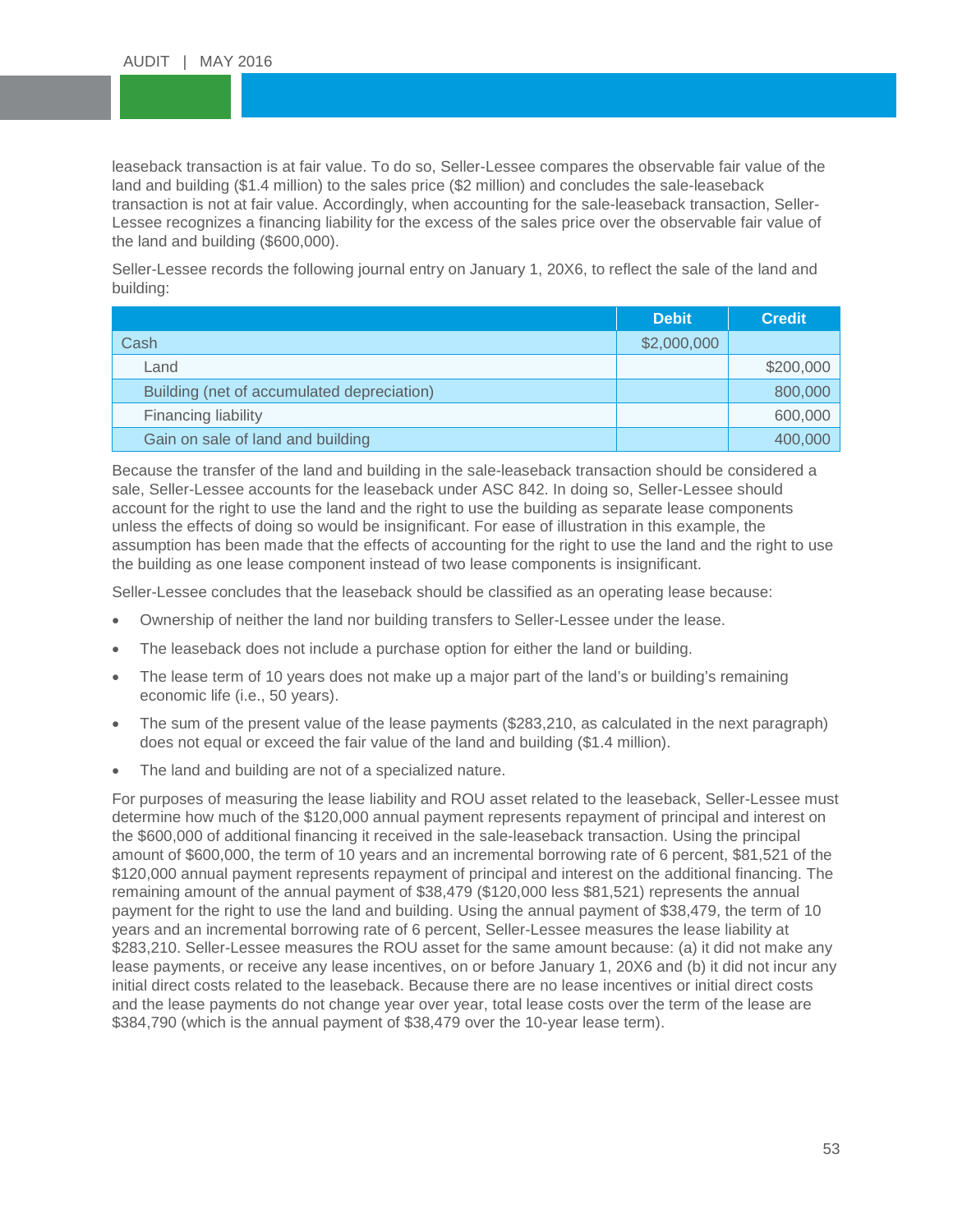Seller-Lessee records the following journal entry on January 1, 20X6, to reflect the accounting for the land and building: leaseback of the land and building:

|                 | <b>Debit</b> | <b>Credit</b> |
|-----------------|--------------|---------------|
| ROU asset       | \$283,210    |               |
| Lease liability |              | \$283,210     |

Seller-Lessee records the following journal entry on December 31, 20X6 to account for the annual payment and lease costs related to the leaseback:

|                                                           | <b>Debit</b> | <b>Credit</b> |
|-----------------------------------------------------------|--------------|---------------|
| Lease costs (\$384,790/10 years)                          | \$38,479     |               |
| Lease liability (\$38,479 - [\$283,210 x 6%])             | 21,486       |               |
| Financing liability $(\$81,521 - [\$600,000 \times 6\%])$ | 45.521       |               |
| Interest costs on financing liability (\$600,000 x 6%)    | 36,000       |               |
| Cash                                                      |              | \$120,000     |
| ROU asset (\$38,479 - [\$283,210 x 6%])                   |              | 21,486        |

Seller-Lessee recognizes lease costs of \$38,479 per year over the lease term (provided there are no lease modifications or ROU asset impairments).

Example 7-2 (which is included after Section 7.2.3.2) provides a more in-depth illustration of the lessee's accounting for an operating lease.

#### **8.4 Accounting when there is a failed sale**

If the transfer of the asset in a sale-leaseback transaction is not considered a sale (i.e., it is a failed sale), the transaction is treated as a financing transaction by both the seller-lessee and buyer-lessor. As a result, the seller-lessee recognizes a financing liability for any amounts received from the buyer-lessor, and the buyer-lessor recognizes a receivable for any amounts received from the seller-lessee. With respect to the asset involved in the failed sale-leaseback transaction: (a) the seller-lessee should not derecognize it and (b) the buyer-lessor should not recognize it. In addition, the seller-lessee must ensure that its accounting for the failed sale-leaseback transaction will result in both of the following:

- Interest on the financing liability not being more than the principal payments over the shorter of the lease term and financing term.
- The carrying amount of the asset not being more than the carrying amount of the financing liability upon the earlier of the lease term ending or control of the asset transferring to the buyer-lessor.

If the seller-lessee's accounting will not produce both of these results, the interest rate on the financing liability should be adjusted until its accounting does produce both of these results.

Example 8-2 illustrates the accounting for a sale-leaseback transaction in which the transfer of the asset in the sale-leaseback transaction is not initially considered a sale, but later is considered a sale due to the expiration of a repurchase option. When accounting for the leaseback in such a situation, the discount rate on the date the transaction was originally entered into is used, because that rate more closely reflects the rate that the buyer-lessor would have considered in pricing the lease.

#### *Example 8-2: Sale-leaseback transaction in which transfer of asset is not a sale (i.e., failed sale)*

**Facts:** Assume the same facts as Example 8-1, except that: (a) the observable fair value of the land and building on January 1, 20X6 and January 1, 20Y1 is \$2 million (\$400,000 for the land and \$1.6 million for the building), (b) the sale-leaseback transaction provides Seller-Lessee with an option to repurchase the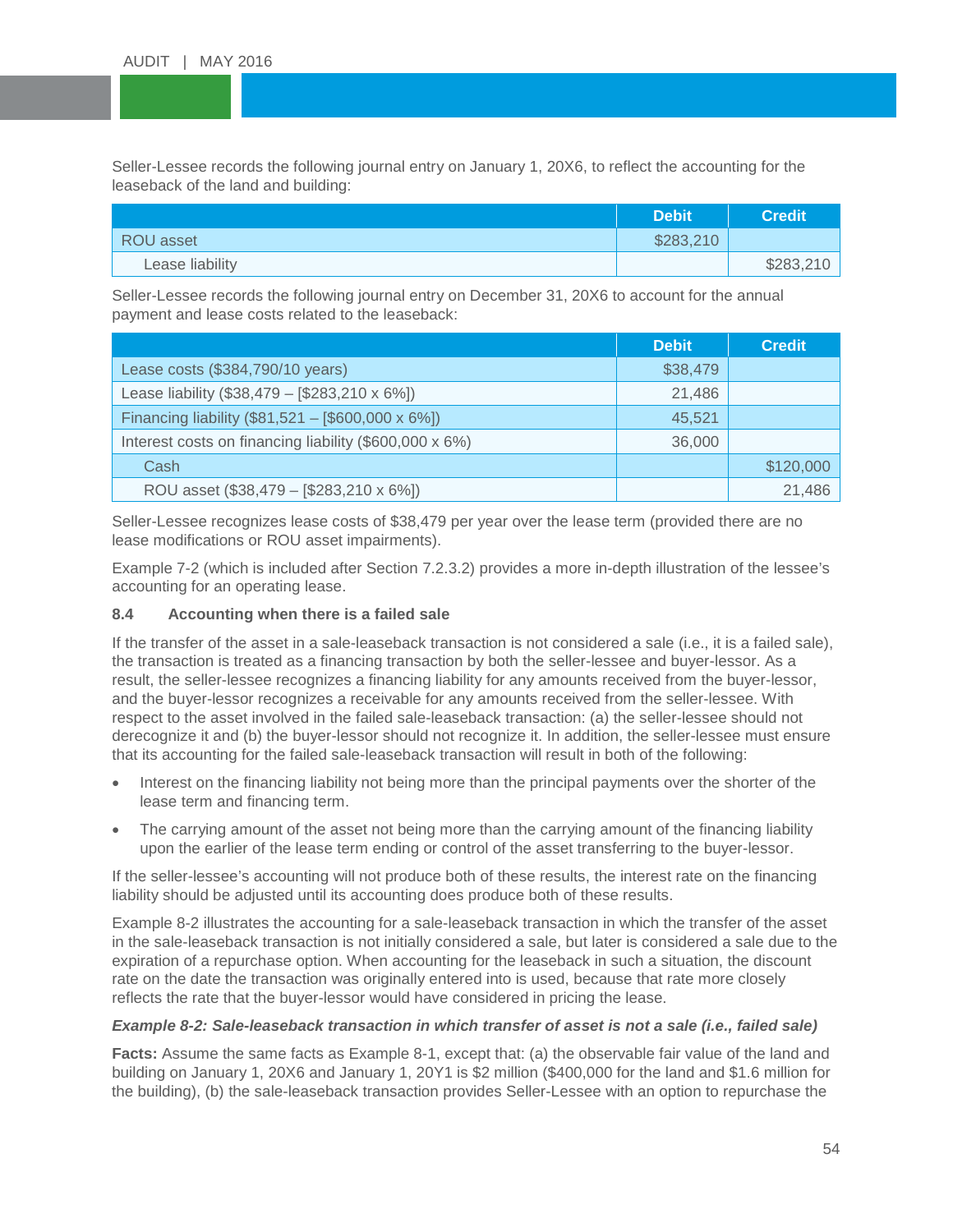land and building on January 1, 20Y1 for \$2.1 million and (c) on January 1, 20X6, reasonably certain that it will exercise the repurchase option on January 1, 20Y1. land and building on January 1, 20Y1 for \$2.1 million and (c) on January 1, 20X6, Seller-Lessee is not

**Analysis:** Seller-Lessee must first determine whether the transfer of the land and building in the sale-<br>Isosobask transaction should be considered a sale. Because the exercise price of the repurchase and reaccident increased cannot conclude that it is (or will be) the same as the fair value of the land and huilding on the option's exercise date. As a result, Seller-Lessee concludes a sale has not occurred Based on the analysis in Example 8-1, the repurchase option is the only factor that precludes Seller-<br>Lessee from accounting for the transfer of the land and building as a sale leaseback transaction should be considered a sale. Because the exercise price of the repurchase option building on the option's exercise date. As a result, Seller-Lessee concludes a sale has not occurred. Lessee from accounting for the transfer of the land and building as a sale.

Because the transfer of the land and building is not considered a sale (i.e., it is a failed sale), Seller-Lessee accounts for the failed sale-leaseback transaction as a financing. In doing so, Seller-Lessee recognizes a financing liability for any amounts received from Buyer-Lessor. In addition, Seller-Lessee does not derecognize the land or building, but instead continues to depreciate the building over its remaining useful life.

Seller-Lessee records the following journal entry on January 1, 20X6, to reflect the financing:

|                     | <b>Debit</b> | <b>Credit</b> |
|---------------------|--------------|---------------|
| Cash                | \$2,000,000  |               |
| Financing liability |              | \$2,000,000   |

For purposes of its ongoing accounting for the financing liability, Seller-Lessee will use its 6 percent incremental borrowing rate (assuming it remains reasonably certain that Seller-Lessee will not exercise the repurchase option on January 1, 20Y1), provided both of the following would result: (a) interest on the financing liability is not more than the principal payments over the shorter of the lease term and financing term and (b) the carrying amount of the land and building is not more than the carrying amount of the financing liability upon the earlier of the lease term ending or control of the land and building transferring to Buyer-Lessor. Seller-Lessee concludes that both (a) and (b) would result from using its incremental borrowing rate of 6 percent for accounting purposes because:

- *Interest vs. principal payments*. Seller-Lessee determines that the shorter of the lease term and financing term is the financing term because it ends on January 1, 20Y1 (which is when either control of the land and building transfers to the Buyer-Lessor or Seller-Lessee exercises its repurchase option), while the lease term ends on December 31, 20Y5. Interest on the financing liability using a 6 percent interest rate would be \$600,000 over the financing term (\$120,000 annual interest costs multiplied by five years), which is not more than the principal payments made over the financing term of \$600,000 (\$120,000 annual payment multiplied by five years).
- *Carrying amount of land vs. financing liability*. Seller-Lessee determines control of the land and building could transfer to Buyer-Lessor on January 1, 20Y1 if Seller-Lessee does not exercise its repurchase option, while the lease term ends on December 31, 20Y5. The carrying amount of the land and building on January 1, 20Y1 would be \$800,000 (\$1 million carrying amount on January 1, 20X6 less five years of annual depreciation on the building of \$40,000 [\$800,000 divided by the building's 20-year remaining useful life]), which is not more than the carrying amount of the financing liability at January 1, 20Y1 (which would be \$2 million given that there is no change in the principal amount of the financing liability over the lease term because the annual payment of \$120,000 is equal to the annual interest costs of \$120,000 [\$2 million multiplied by 6 percent], assuming it remains reasonably certain that Seller-Lessee will not exercise the repurchase option on January 1, 20Y1).

If either (a) and (or) (b) had not resulted, Seller-Lessee would have needed to adjust the interest rate used for accounting purposes until both (a) and (b) would result (see Example 2 [starting at ASC 842-40- 55-31] for a situation in which such an adjustment is required).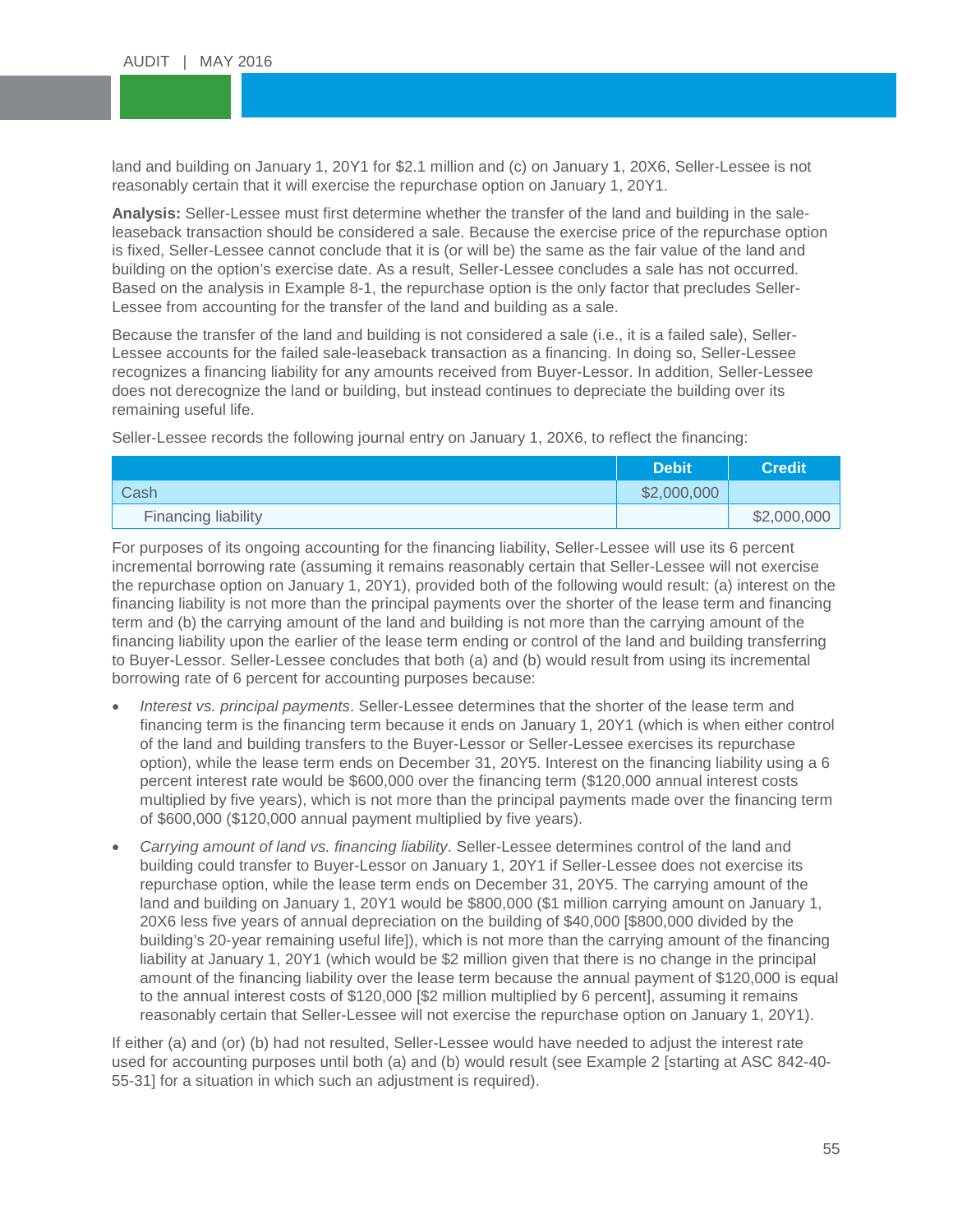Based on this analysis, Seller-Lessee records the following journal entries on December 31, 20X6<br>through 20Y0 to recognize: (a) the annual payment under the leaseback and interest costs on the financing liability and (b) annual depreciation expense on the building:<br>**Example:** through 20Y0 to recognize: (a) the annual payment under the leaseback and interest costs on the

|                                                                | <b>Debit</b> | <b>Credit</b> |
|----------------------------------------------------------------|--------------|---------------|
| Interest costs (\$2,000,000 x 6%) (Note 1)                     | \$120,000    |               |
| Cash                                                           |              | \$120,000     |
|                                                                |              |               |
| Depreciation expense (\$800,000/20-year remaining useful life) | \$40,000     |               |
| Accumulated depreciation (building)                            |              | \$40,000      |

**Note 1**: For ease of illustration, the assumption has been made that Seller-Lessee does not conclude during the financing term that it is reasonably certain to exercise the repurchase option on January 1, 20Y1.

*Scenario A: Seller-Lessee exercises the repurchase option*

On January 1, 20Y1, Seller-Lessee exercises the option to repurchase the land and building from Buyer-Lessor. As a result, Seller-Lessee records the following journal entry:

|                            | <b>Debit</b> | <b>Credit</b> |
|----------------------------|--------------|---------------|
| <b>Financing liability</b> | \$2,000,000  |               |
| Interest costs (Note 1)    | 100,000      |               |
| Cash                       |              | \$2,100,000   |

**Note 1:** For ease of illustration, the assumption was made that Seller-Lessee did not conclude during the financing term that it was reasonably certain to exercise the repurchase option on January 1, 20Y1. In this scenario, Seller-Lessee, in all likelihood, would have known it was reasonably certain to exercise the repurchase option sometime prior to January 1, 20Y1. At that point in time, Seller-Lessee would have adjusted its calculation of interest costs on a going forward basis (using the effective interest rate method) to include the additional interest costs of \$100,000 such that on January 1, 20Y1 (when the repurchase option is exercised) the financing liability would have been accreted to \$2.1 million (the exercise price of the repurchase option).

Seller-Lessee continues to depreciate the building over its remaining useful life.

*Scenario B: Seller-Lessee does not exercise the repurchase option*

On January 1, 20Y1, Seller-Lessee does not exercise the option to repurchase the land and building from Buyer-Lessor. Because the repurchase option was the only factor that precluded Seller-Lessee from accounting for the transfer of the land and building as a sale, control of the land and building transfers to Buyer-Lessor upon expiration of the option.

Next, Seller-Lessee determines whether the sale-leaseback transaction is at fair value. To do so, Seller-Lessee compares the observable fair value of the land and building on January 1, 20X6 (\$2 million) to the sales price on January 1, 20X6 (\$2 million) and concludes the sale-leaseback transaction is at fair value. Accordingly, when accounting for the sale-leaseback transaction, Seller-Lessee does not recognize an incremental financing liability. As a result, Seller-Lessee recognizes the sale of the land and building on January 1, 20Y1 by recording the following journal entry:

|                                   | <b>Debit</b> | <b>Credit</b> |
|-----------------------------------|--------------|---------------|
| <b>Financing liability</b>        | \$2,000,000  |               |
| Land                              |              | \$200,000     |
| <b>Building</b>                   |              | 600,000       |
| Gain on sale of land and building |              | 1,200,000     |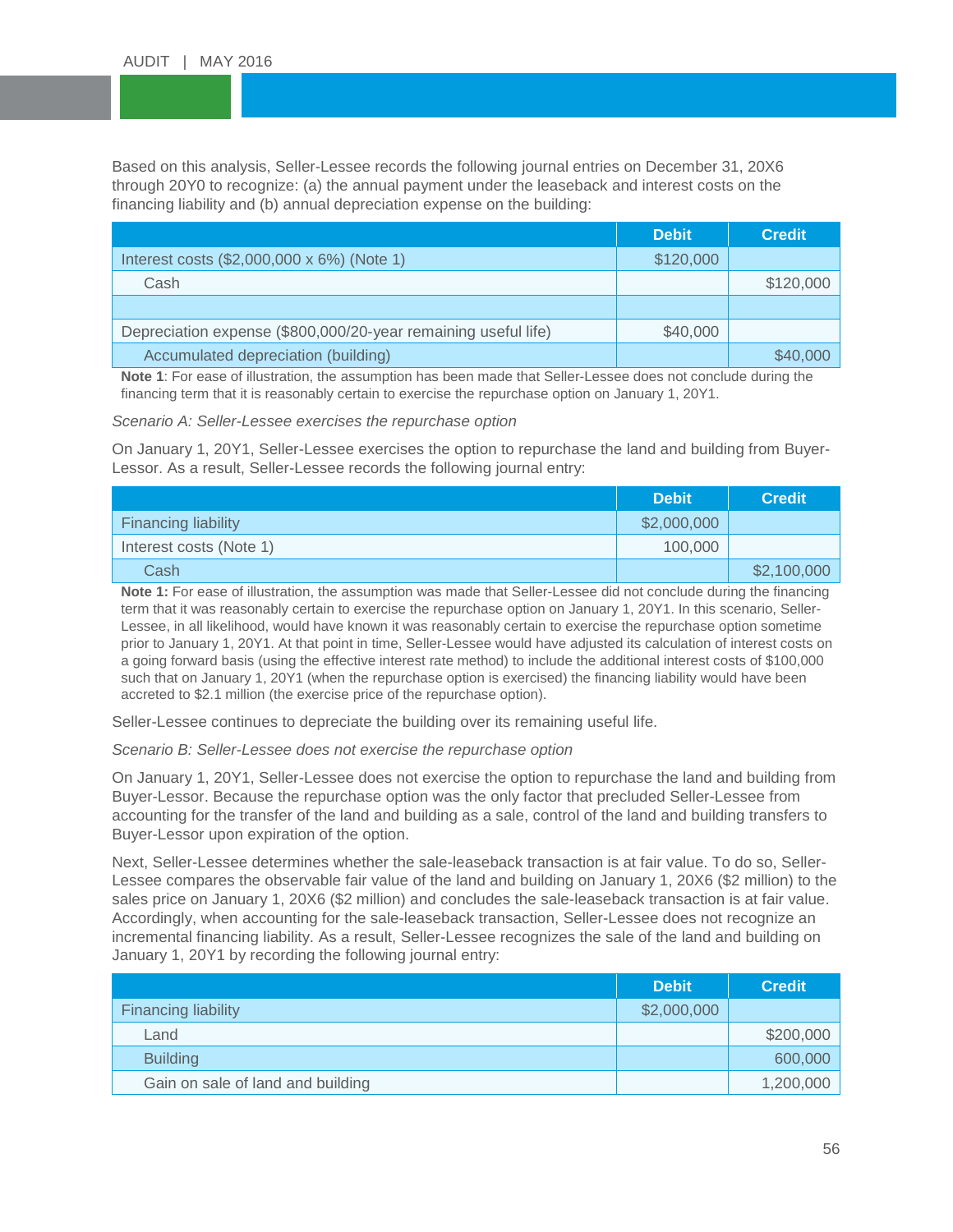For purposes of accounting for the leaseback under ASC 842, the commencement date is January 1,<br>20Y1 and the lease term is five years. Similar to Example 8-1, for ease of illustration, the assumption has been made that the effects of accounting for the right to use the land and the right to use the building as<br>one lease component instead of two lease components is insignificant. Seller-Lessee concludes that the leaseback should be classified as an operating lease because:<br>• Chinarship of poither the land nor building transfers to Sell For purposes of accounting for the leaseback under ASC 842, the commencement date is January 1, been made that the effects of accounting for the right to use the land and the right to use the building as

- Ownership of neither the land nor building transfers to Seller-Lessee under the leaseback.
- The leaseback does not include a purchase option for either the land or building.
- The leaseback term of five years does not make up a major part of the land's or building's remaining economic life (assuming the remaining economic life of the building is 15 years).
- The sum of the present value of the lease payments (\$505,562, as calculated in the next paragraph) does not equal or exceed the fair value of the land and building (\$2 million).
- The land and building are not of a specialized nature.

For purposes of measuring the lease liability and ROU asset related to the leaseback, Seller-Lessee uses annual payments of \$120,000, a lease term of five years and Seller-Lessee's incremental borrowing rate of 6 percent as determined on January 1, 20X6 (because that rate more closely reflects the rate Buyer-Lessor would have considered in pricing the lease). Using those inputs, Seller-Lessee measures the lease liability at \$505,562. Seller-Lessee measures the ROU asset for the same amount because: (a) it did not make any lease payments, or receive any lease incentives, on or before January 1, 20Y1 and (b) it did not incur any initial direct costs related to the leaseback.

Seller-Lessee records the following journal entry on January 1, 20Y1, to reflect the accounting for the leaseback of the land and building:

|                 | <b>Debit</b> | <b>Credit</b> |
|-----------------|--------------|---------------|
| ROU asset       | \$505,562    |               |
| Lease liability |              | \$505,562     |

Seller-Lessee records the following journal entry on December 31, 20Y1 to account for the annual payment and lease costs related to the leaseback:

|                                                | <b>Debit</b> | <b>Credit</b> |
|------------------------------------------------|--------------|---------------|
| Lease costs (\$505,562/5 years)                | \$101,112    |               |
| Lease liability (\$120,000 - [\$505,562 x 6%]) | 89.666       |               |
| Cash                                           |              | \$120,000     |
| ROU asset (\$101,112 - [\$505,562 x 6%])       |              | 70.778        |

Seller-Lessee recognizes lease costs of \$101,112 per year over the leaseback term (provided there are no lease modifications or ROU asset impairments).

Example 7-2 (which is included after Section 7.2.3.2) provides a more in-depth illustration of the lessee's accounting for an operating lease.

#### **8.5 Sale-leaseback-sublease**

A sale-leaseback-sublease transaction is subject to the same guidance that applies to a sale-leaseback transaction without a sublease. The sublease, in and of itself, does not keep the buyer-lessor from obtaining control of the underlying asset or the seller-lessee from controlling the underlying asset before it is transferred to the buyer-lessor. The accounting for the sublease will depend on whether the transfer of the asset in the sale-leaseback is considered a sale and, if so, the classification of the leaseback and sublease (see Section 7.4).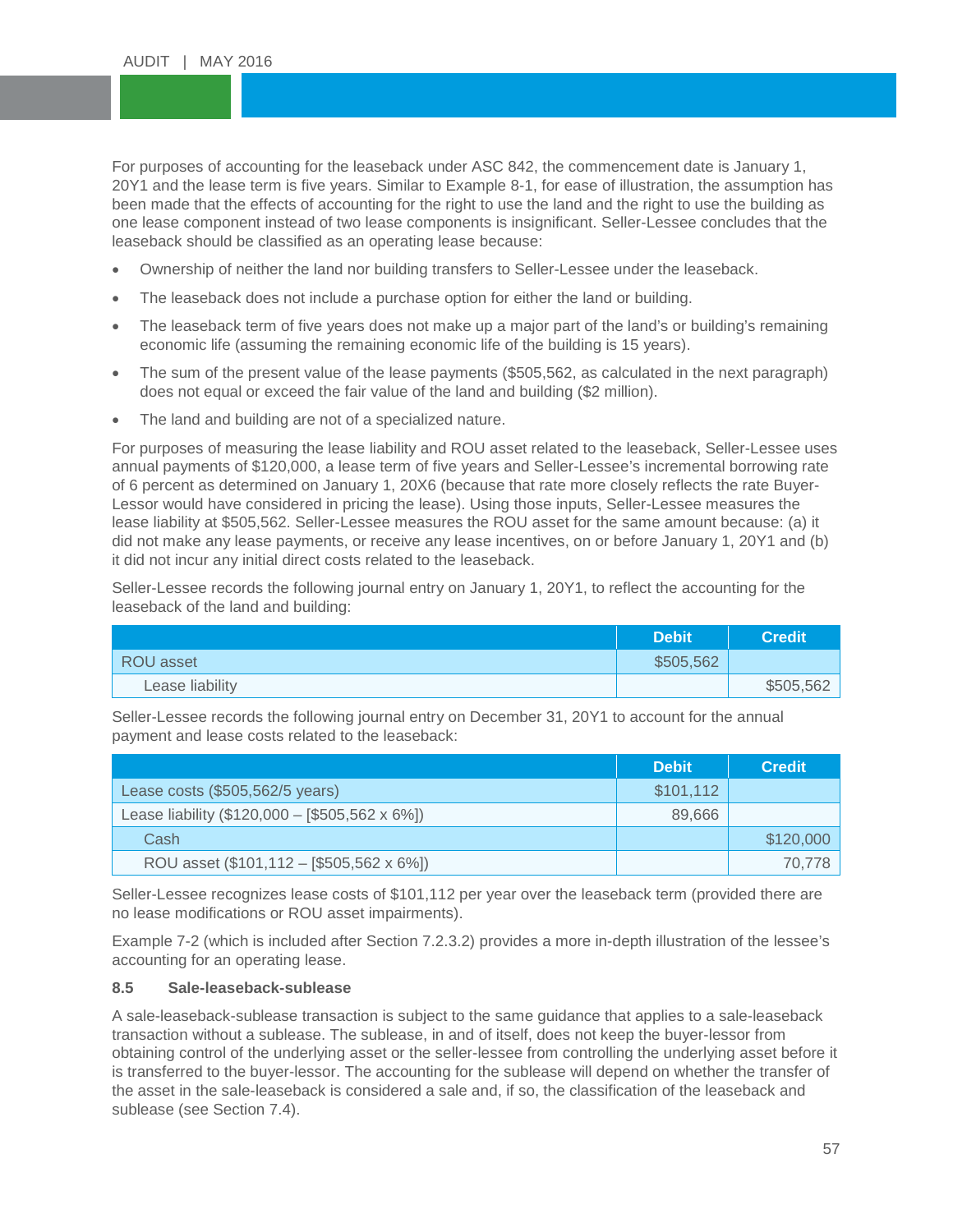#### **8.6 Disclosures**

8.6 Di<mark>sclosures</mark><br>To the extent the seller-lessee accounts for the leaseback in a sale-leaseback transaction as a lease (i.e., To the extent the sener lessee accounts for the leaseback in a sale leaseback transaction as a lease (i.e.<br>the transfer of the asset is considered a sale), it should provide the disclosures otherwise required of a and any gains or losses resulting from the transaction separate from any gains or losses resulting from<br>the disposal of other assets. For a complete list of the disclosures lessees must provide under ASC 842 refer to the disclosure checklist included in Appendix A. lessee. In addition, the seller-lessee should also disclose the main terms and conditions of the transaction the disposal of other assets. For a complete list of the disclosures lessees must provide under ASC 842,

To the extent the seller-lessee accounts for the sale-leaseback as a financing transaction (i.e., the transfer of the asset is not considered a sale), it should provide the same disclosures for the financing liability that it would provide for other financing liabilities (e.g., debt).

To the extent the buyer-lessor accounts for the leaseback in a sale-leaseback transaction as a lease (i.e., the transfer of the asset is considered a sale), it should provide the disclosures otherwise required of a lessor (see ASC 842-30-50).

### **9. Present and disclose leases in financial statements**

#### **9.1 Balance sheet**

For ROU assets and lease liabilities recognized under ASC 842, lessees should either present the assets and liabilities for finance leases and operating leases as separate line items on the balance sheet or disclose them separately in the notes to the financial statements. If a lessee does not present them as separate line items on the balance sheet, it must disclose which line items in the balance sheet include those assets and liabilities. The ROU assets and lease liabilities related to finance leases cannot be included in the same balance sheet line items that include the ROU assets and lease liabilities related to operating leases.

For purposes of current and noncurrent classification, lease liabilities are subject to the same considerations as other financial liabilities. As a result, the portion of the lease liability that is expected to be paid within 12 months (or, if longer, the lessee's operating cycle) should be classified as current. Classification of ROU assets are subject to the same considerations as other nonfinancial assets. An important consideration in this regard is the nature of the ROU asset, which is strongly influenced by the lease's classification. Depending on the facts and circumstances, it may be appropriate to classify some or all of a ROU asset as a current asset.

#### **9.2 Income statement**

Classification of lease costs recognized under ASC 842 on the income statement depends on the classification of the lease. If the lease is classified as a finance lease, classification of the portion of the lease costs related to the amortization of the ROU asset and the portion of the lease costs related to interest on the lease liability should be consistent with how the lessee classifies similar expenses on its income statement (e.g., depreciation and interest expense related to the financed purchase of property, plant or equipment). If the lease is classified as an operating lease, lease costs should be included in the lessee's income from continuing operations, unless it is part of a component or group of components treated as discontinued operations.

### **9.3 Cash flow statement**

If the lease is classified as a finance lease, the lessee classifies: (a) the portion of the related lease payment representing repayment of principal as a financing activity, (b) the portion of the lease payment representing interest in the same manner that it classifies interest payments on debt (e.g., if none of the interest payment is capitalized, it is classified as an operating activity) and (c) variable lease payments not included in the lease liability as an operating activity.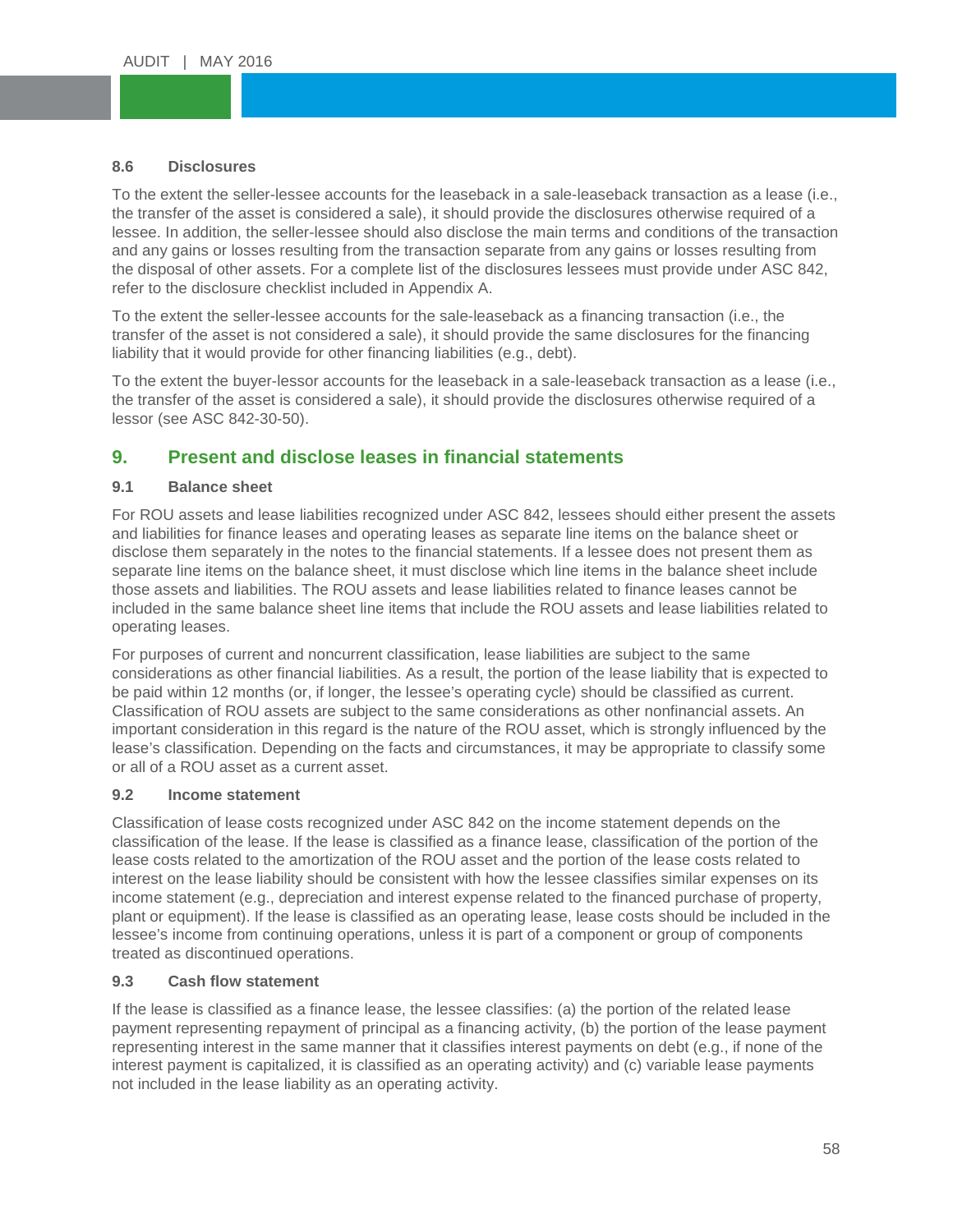If the lease is classified as an operating lease, lease payments (including all variable lease payments) are classified as operating costs that were capitalized in accordance with other U.S. GAAP (e.g., lease payments for a p<br>being used in the construction of a building) should be classified as investing activities. If the lease is classified as an operating lease, lease payments (including all variable lease payments) are that were capitalized in accordance with other U.S. GAAP (e.g., lease payments for a piece of equipment

If the lessee has elected an accounting policy to not recognize ROU assets and lease liabilities for some<br>(by class of underlying asset) or all of its short-term leases (see Section 7.1.1), lease payments under those leases are classified as operating activities. (by class of underlying asset) or all of its short-term leases (see Section 7.1.1), lease payments under

#### **9.4 Disclosures**

The overall disclosure objective for lessees is to provide information that enables users of the financial statements to assess the effects leases have on the amount, timing and uncertainly of cash flows. To satisfy this objective, there are a variety of disclosure requirements that lessees must comply with by providing a variety of qualitative and quantitative information about their leases in the notes to the financial statements. Many of these disclosure requirements are new when compared to the disclosure requirements for leases under legacy U.S. GAAP. Examples of the information that must be provided to comply with the new disclosure requirements in ASC 842 include:

- Information about significant assumptions and judgments when accounting for leases in accordance with ASC 842, including those significant assumptions and judgments used in determining whether a contract contains a lease, separating lease and nonlease components and determining the discount rate used in the accounting for the lease
- The weighted-average remaining lease term and weighted average discount rate, separately for finance and operating leases
- A reconciliation of the total lease payments shown in the separate lease payment maturity analyses for finance and operating leases to the separate lease liabilities recognized in the balance sheet for finance and operating leases

For a complete list of the disclosures lessees must provide under ASC 842, refer to the disclosure checklist included in Appendix A.

### **10. Effective date and transition**

#### **10.1 Effective date**

The effective date of the new lease guidance for the following entities is fiscal years beginning after December 15, 2018, including interim periods within those years:

- Public business entities
- Not-for-profit entities that have issued or are conduit bond obligors for securities that are traded, listed or exchanged on an over-the-counter market
- Employee benefit plans that file or furnish financial statements with the SEC

For all other entities, the new lease guidance is effective in fiscal years beginning after December 15, 2019 and interim periods thereafter.

Early adoption is permitted for all entities. In deciding whether to early adopt the new lease guidance, entities should understand that doing so may result in the application of certain aspects of the new revenue recognition guidance when accounting for sale-leaseback transactions (see Section 8.2). For example, the new lease guidance requires use of certain aspects of the new revenue recognition guidance when determining whether or not the transfer of an asset in a sale-leaseback transaction should be accounted for as a sale. The overall principle in the new revenue recognition guidance is different in that it focuses on whether control has transferred to the customer instead of whether the risks and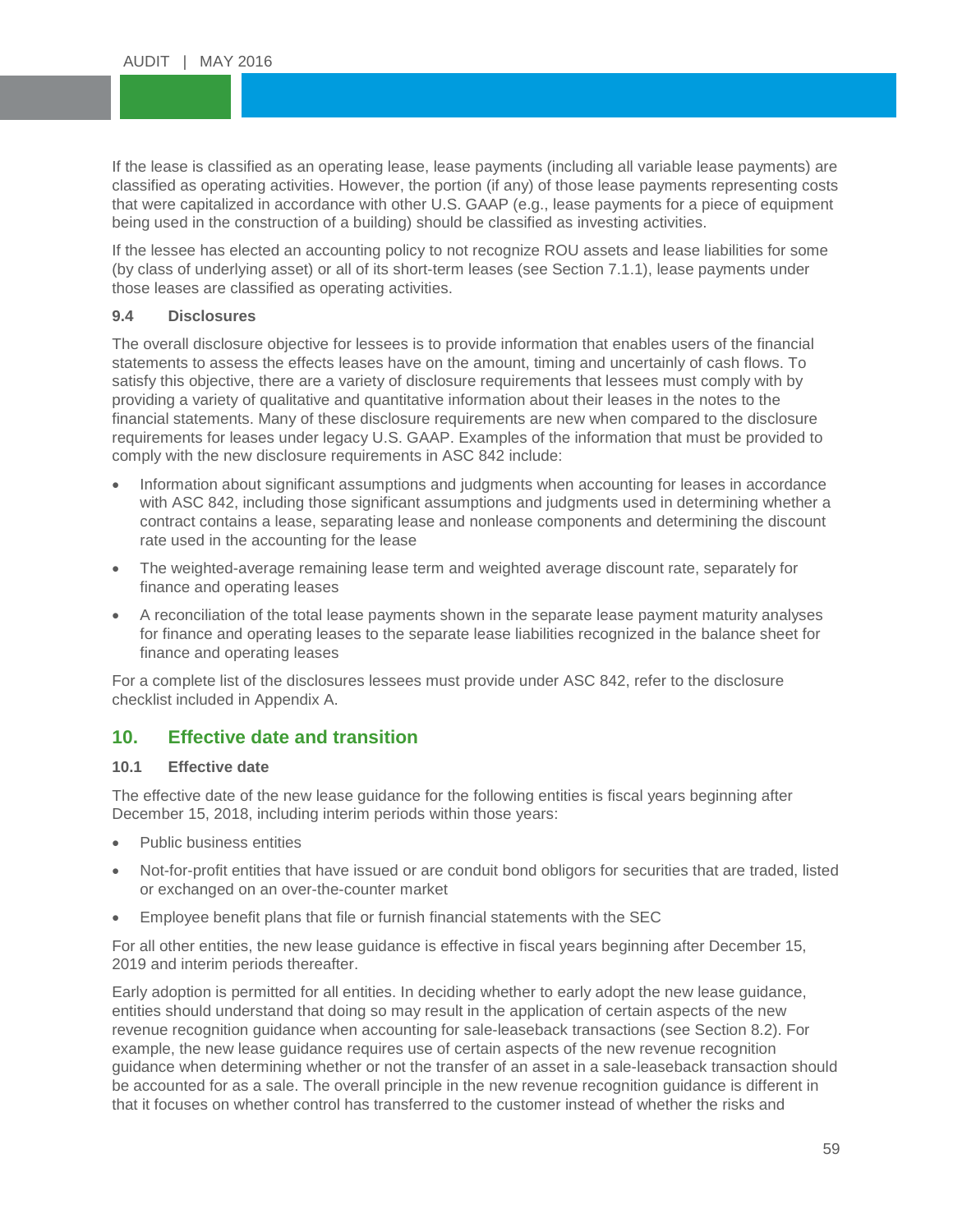rewards of ownership have transferred to the customer. If the seller-lessee in a sale-leaseback<br>transaction early adopts the new lease guidance before it adopts the new revenue recognition guidance, it will be applying certain aspects of the new revenue recognition guidance to account for a sale-<br>leaseback transaction before it applies that new guidance more broadly to account for revenue from ustomers.<br>, rewards of ownership have transferred to the customer. If the seller-lessee in a sale-leaseback it will be applying certain aspects of the new revenue recognition guidance to account for a salecontracts with its customers.

#### **10.2 Transition**

# **10.2.1 Modified retrospective transition method**

Lessees will transition to ASC 842 using a modified retrospective transition approach, which is applied as of the beginning of the earliest period presented. Lessees do not have the option to use a full retrospective transition approach.

The specifics of the modified retrospective transition approach differ depending on a number of factors, including the classification of the lease under legacy U.S. GAAP (i.e., ASC 840) and ASC 842. In addition, certain transition reliefs (i.e., practical expedients) are available for use. While the specifics of the modified retrospective transition approach are quite complex, much of that complexity is eliminated when applying the approach to a lease in a situation in which all of the following are true:

- The lessee elects the practical expedients in ASC 842-10-65-1(f) and 1(g) (see Appendix B).
- The lease was not acquired in a business combination accounted for in accordance with ASC 805.
- The lease does not include any options to purchase the underlying asset or extend or terminate the lease or any nonlease components.
- None of the following occur after the beginning of the first comparative period presented by the lessee: (a) modification of the lease (see Section 7.2.5), (b) impairment of the related ROU asset (see Section 7.2.2.2 and Section 7.2.3.2) or (c) remeasurement of the related lease liability (see Section 7.2.1).
- The lessee has not recognized a liability for the lease in accordance with ASC 420.

The effects of applying the modified retrospective transition approach to a lease in this plain-vanilla situation depends on whether application of ASC 840 resulted in the lease being classified as an operating or capital lease. The effects for both classifications are summarized in the table on the next page.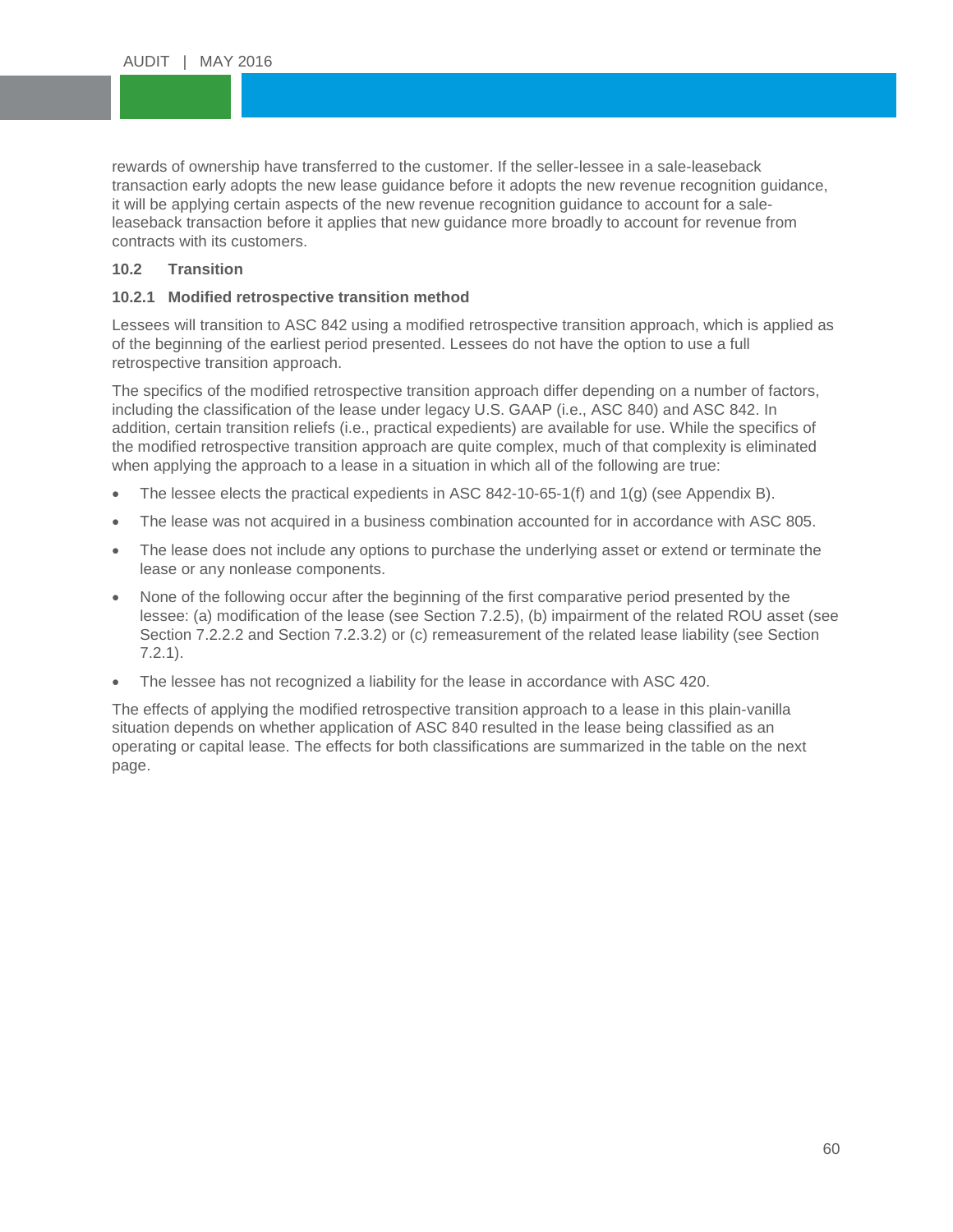| Effects of applying modified retrospective transition approach in plain-vanilla situation to                                                                                                                                                                                                                                                                                                                                                                                                                                                                                                                                                                                                                                                                                                                                                                                                                                                                                                                                                                                                                                                                                                                                                                     |                                                                                                                                                                                                                                                                                                                                                                                                                                                                                                                                                                                                                                                                                                                                                                                                                                                                                                                                                                                                                                                                                                                                                                                                                                                                   |  |  |  |
|------------------------------------------------------------------------------------------------------------------------------------------------------------------------------------------------------------------------------------------------------------------------------------------------------------------------------------------------------------------------------------------------------------------------------------------------------------------------------------------------------------------------------------------------------------------------------------------------------------------------------------------------------------------------------------------------------------------------------------------------------------------------------------------------------------------------------------------------------------------------------------------------------------------------------------------------------------------------------------------------------------------------------------------------------------------------------------------------------------------------------------------------------------------------------------------------------------------------------------------------------------------|-------------------------------------------------------------------------------------------------------------------------------------------------------------------------------------------------------------------------------------------------------------------------------------------------------------------------------------------------------------------------------------------------------------------------------------------------------------------------------------------------------------------------------------------------------------------------------------------------------------------------------------------------------------------------------------------------------------------------------------------------------------------------------------------------------------------------------------------------------------------------------------------------------------------------------------------------------------------------------------------------------------------------------------------------------------------------------------------------------------------------------------------------------------------------------------------------------------------------------------------------------------------|--|--|--|
| an operating lease under ASC 840                                                                                                                                                                                                                                                                                                                                                                                                                                                                                                                                                                                                                                                                                                                                                                                                                                                                                                                                                                                                                                                                                                                                                                                                                                 | a capital lease under ASC 840                                                                                                                                                                                                                                                                                                                                                                                                                                                                                                                                                                                                                                                                                                                                                                                                                                                                                                                                                                                                                                                                                                                                                                                                                                     |  |  |  |
| The lessee does not reassess whether the<br>$\bullet$<br>lease meets the definition of a lease in ASC<br>842.<br>The lease's classification is not reassessed.<br>$\bullet$<br>As a result, the lease is classified as an<br>operating lease under ASC 842.<br>A lease liability and ROU asset are<br>$\bullet$<br>recognized for the lease as of the later of the<br>beginning of the earliest period presented and<br>the lease's commencement date (which will<br>be referred to as the transition date).<br>The lease liability is initially and subsequently<br>$\bullet$<br>measured as the present value of the<br>remaining minimum rental payments under<br>ASC 840 and any amounts probable of being<br>owed by the lessee under a residual value<br>guarantee. The discount rate is determined as<br>of the transition date.<br>The ROU asset is initially measured by<br>$\bullet$<br>starting with the lease liability and adjusting it<br>for the transition-date carrying amounts of: (a)<br>any unamortized initial direct costs, (b) any<br>prepaid rent or accrued rent liability related to<br>the lease and (or) (c) the remaining balance<br>of any lease incentives. This adjustment is the<br>only one needed upon transition to ASC 842. | The lessee does not reassess whether the<br>$\bullet$<br>lease meets the definition of a lease in ASC<br>842.<br>The lease's classification is not reassessed.<br>$\bullet$<br>As a result, the lease is classified as a finance<br>lease under ASC 842.<br>A lease liability and ROU asset are<br>$\bullet$<br>recognized for the lease as of the later of the<br>beginning of the earliest period presented and<br>the lease's commencement date (which will<br>be referred to as the transition date).<br>The lease liability is initially measured at the<br>$\bullet$<br>carrying amount of the capital lease obligation<br>on the transition date (which is based on the<br>application of ASC 840).<br>The ROU asset is initially measured at the<br>$\bullet$<br>carrying amount of the lease asset on the<br>transition date (which is based on the<br>application of ASC 840), adjusted to include<br>the transition-date carrying amount of any<br>unamortized initial direct costs related to the<br>lease. This adjustment is the only one needed<br>upon transition to ASC 842. In other words,<br>no adjustment to equity is necessary.<br>Until the effective date of ASC 842, the lease<br>$\bullet$<br>liability and ROU asset are subsequently |  |  |  |
| In other words, no adjustment to equity is<br>necessary.<br>The ROU asset is subsequently measured in<br>$\bullet$<br>accordance with ASC 842-20-35-3(b) (see<br>Section 7.2.3.2).<br>Annual lease costs after the transition date<br>$\bullet$<br>are measured in accordance with ASC 842-                                                                                                                                                                                                                                                                                                                                                                                                                                                                                                                                                                                                                                                                                                                                                                                                                                                                                                                                                                      | accounted for in accordance with ASC 840-<br>$30 - 35.$<br>After the effective date of ASC 842, the lease<br>$\bullet$<br>liability and ROU asset are subsequently<br>accounted for in accordance with ASC 842-<br>20-35 (see Section 7.2.1 and Section 7.2.2.2);<br>however, lease payments should not be                                                                                                                                                                                                                                                                                                                                                                                                                                                                                                                                                                                                                                                                                                                                                                                                                                                                                                                                                        |  |  |  |
| 20-25-6(a) and 8 (see Section 7.2.3.1).                                                                                                                                                                                                                                                                                                                                                                                                                                                                                                                                                                                                                                                                                                                                                                                                                                                                                                                                                                                                                                                                                                                                                                                                                          | remeasured for amounts probable of being<br>owed under residual value guarantees as<br>otherwise required by ASC 842-10-35-4(c)(3).<br>The discount rate used both before and after<br>$\bullet$<br>the effective date of ASC 842 is the discount<br>rate as of lease commencement.                                                                                                                                                                                                                                                                                                                                                                                                                                                                                                                                                                                                                                                                                                                                                                                                                                                                                                                                                                               |  |  |  |

Overall, the most significant effect on the financial statements of applying the modified retrospective transition approach to an operating lease in a plain-vanilla situation is adding the ROU asset and lease liability to the balance sheet. In such a situation, lease costs for the operating lease should generally be the same under ASC 840 and ASC 842. Overall, applying the modified retrospective transition approach to a capital lease in a plain-vanilla situation will generally not have a significant effect on the financial statements given the similarities in accounting for a capital lease under ASC 840 and a finance lease under ASC 842. It is very important to note, however, that the effects of applying the modified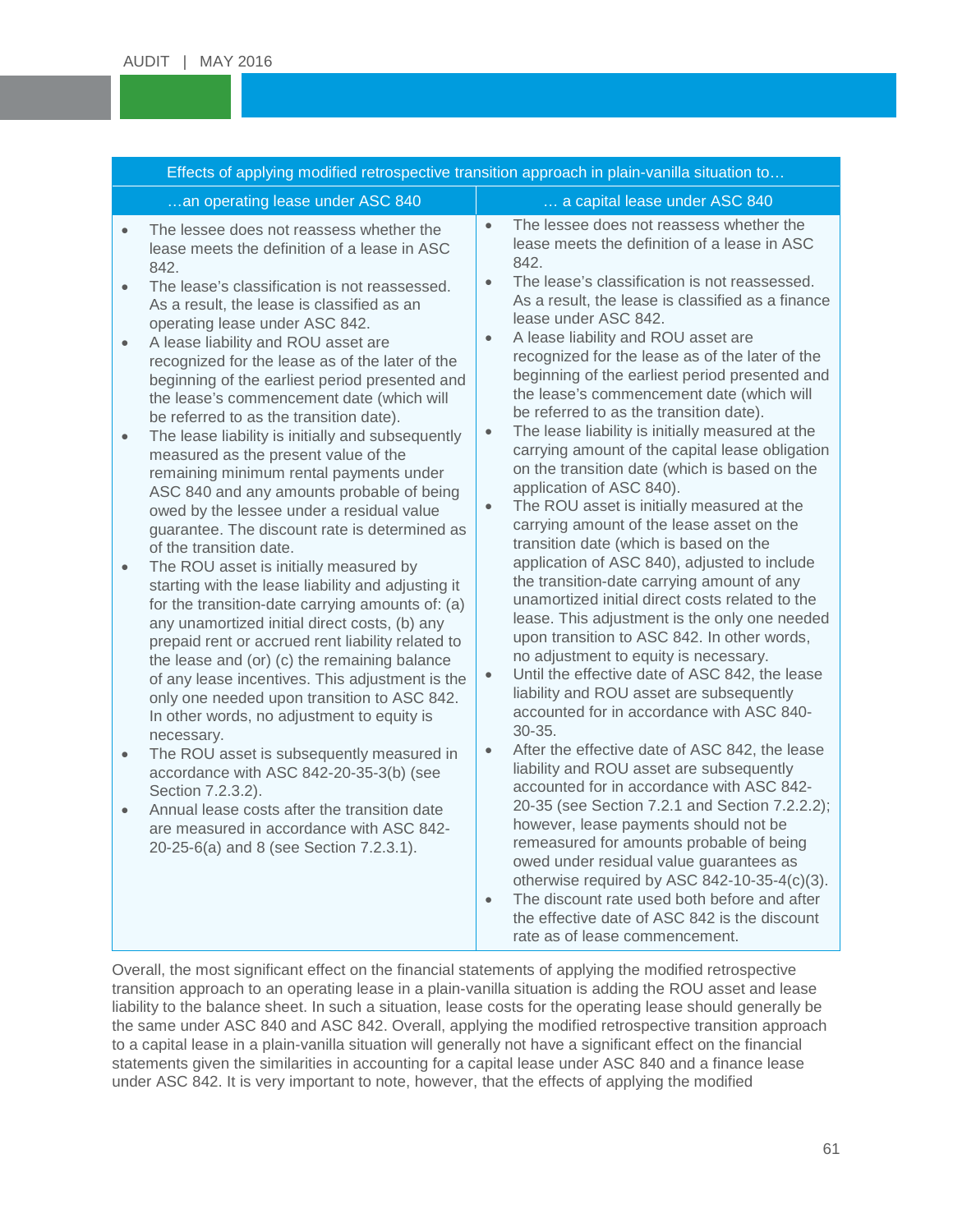retrospective transition approach to something other than a lease in a plain-vanilla situation could<br>different from the effects of applying that transition approach to a lease in a plain-vanilla situation. retrospective transition approach to something other than a lease in a plain-vanilla situation could be very

When applying the modified retrospective transition approach to any lease, the transition requirements in ACC 842.40 CE 4 about the corrective incomplete the correction of the correction of the correction of the correction Appendix B of this white paper. ASC 842-10-65-1 should be carefully considered. Those requirements have been included verbatim in

Applying the modified retrospective transition approach to two leases in plain-vanilla situations is<br>illustrated in the example that follows. illustrated in the example that follows.

#### *Example 10-1: Applying the modified retrospective transition approach*

**General facts:** Lessee is a private company with a calendar year end. In its annual financial statements, Lessee provides one comparative period on its balance sheet and two comparative periods on its income statement and other activity-based statements. Lessee does not prepare interim financial statements in accordance with U.S. GAAP. Lessee has two separate leases with different counterparties (Lease A and Lease B). Neither lessor provided Lessee with any lease incentives. Both leases were entered into on January 1, 2017. The underlying asset for each lease is a piece of equipment. The leases do not include any nonlease components (e.g., maintenance services) or transfer ownership of the equipment to Lessee at the end of the lease term. In addition, neither of the leases includes any options to purchase the underlying asset or to extend or terminate the lease term. Over the term of each lease, there are no modifications to either lease, no remeasurements of either lease's lease liability and no impairment of either lease's ROU asset. In addition, a liability is not recognized for either lease in accordance with ASC 420. Lessee elects to apply the practical expedients in ASC 842-10-65-1(f) upon transition to ASC 842. Lessee does not elect the practical expedient in ASC 842-10-65-1(g) because it is not applicable to either of Lessee's leases.

**Analysis of general facts:** The effective date of ASC 842 for Lessee is January 1, 2020, which is the beginning of the first annual period in which Lessee must apply ASC 842. The beginning of the earliest comparative period presented by Lessee is January 1, 2018. The later of the lease commencement date and the beginning of the earliest comparative period presented by Lessee (i.e., the transition date) is January 1, 2018. As a result of Lessee electing the practical expedients in ASC 842-10-65-1(f) (which it was entitled to do given that both leases were entered into before ASC 842's effective date), Lessee does not do any of the following in applying the modified retrospective transition approach: (a) reassess whether either lease is or contains a lease, (b) reassess the classification of either lease or (c) reassess whether any initial direct costs deferred in accordance with ASC 840 meet the revised definition of initial direct costs under ASC 842.

#### **Additional facts for Lease A:**

- Lease A is classified as an operating lease in accordance with ASC 840.
- The noncancellable lease term is five years.
- The lease payments are as follows: (a) \$31,000 is due on December 31, 2017 and 2018 and (b) \$33,000 is due on December 31, 2019, 2020 and 2021.
- Initial direct costs of \$500 are deferred and amortized over the lease term.
- The lease does not include a residual value guarantee.
- The rate implicit in the lease is not readily determinable.
- Lessee's incremental borrowing rate on January 1, 2018 (the transition date) is 6 percent.
- As of January 1, 2018, Lessee has recognized the following amounts in accordance with ASC 840: (a) an accrued rent liability of \$1,200 (\$32,200 rent expense recognized in 2017 [which is total lease payments of \$161,000 divided by the five-year lease term] minus the \$31,000 lease payment in 2017)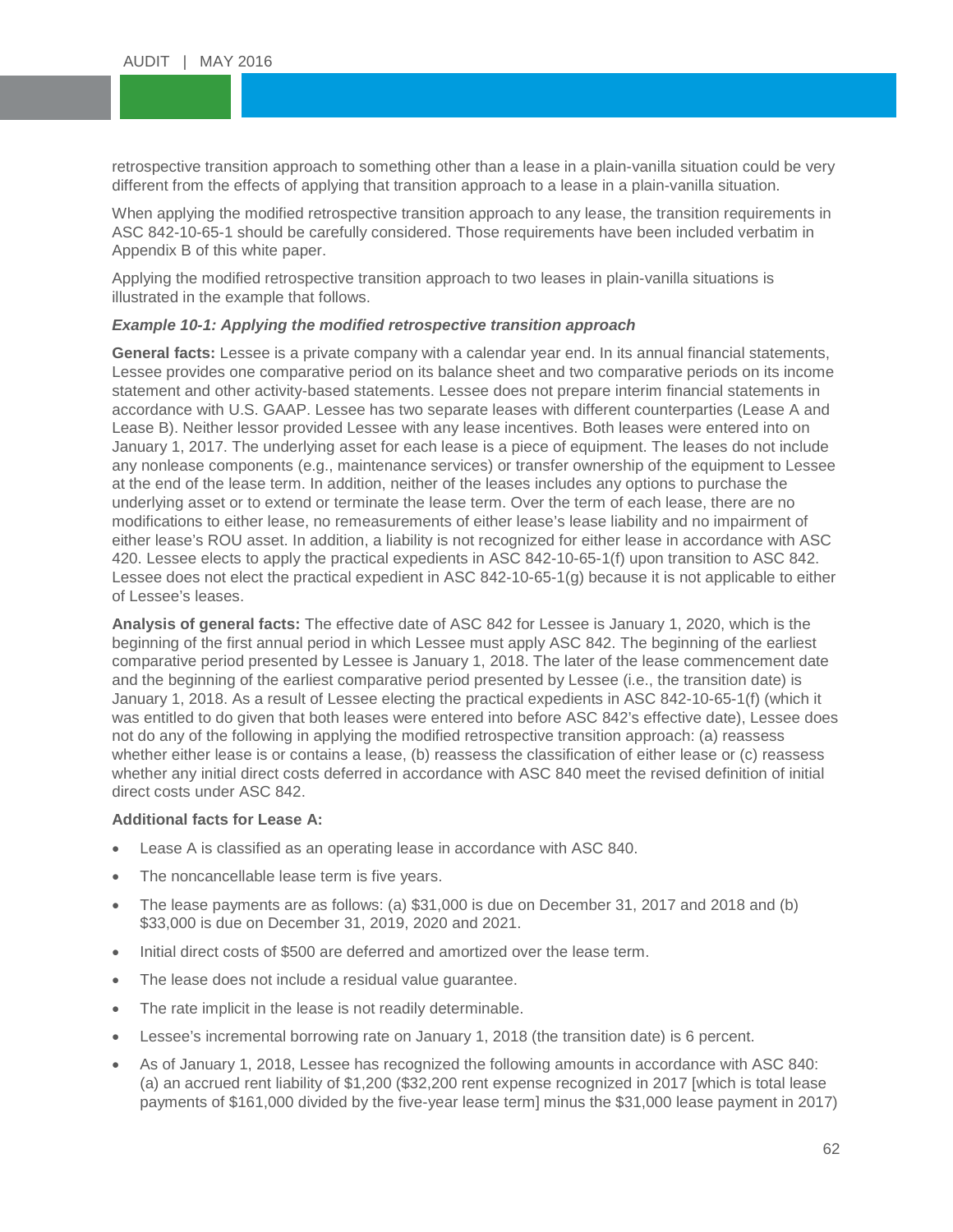and (b) unamortized initial direct costs of \$400 (\$500 initial direct costs multiplied by four-fifths<br>[portion of lease term remaining]). [portion of lease term remaining]).

• Straight-line amortization is used by Lessee to recognize total remaining lease costs over the<br>remaining lease term (i.e., the single lease seet resemined each user) remaining lease term (i.e., the single lease cost recognized each year).

Analysis of Lease A: Because Lessee elected the practical expedients, Lease A's operating lease classification under ASC 840 is retained as its lease classification under ASC 842. Lessee recognizes a<br>ROU asset and a lease liability as of January 1, 2018 (the transition date). The lease liability for Lease A classification under ASC 840 is retained as its lease classification under ASC 842. Lessee recognizes a is initially measured at \$112,462, which is the present value of the sum of the following using a discount rate of 6 percent: (a) one payment of \$31,000 on December 31, 2018 and (b) three payments of \$33,000 each on December 31, 2019, 2020 and 2021. The ROU asset for Lease A is initially measured at \$111,662, which is the lease liability of \$112,462 plus unamortized initial direct costs of \$400 minus the accrued rent liability of \$1,200. The lease liability is subsequently measured as the present value of the remaining minimum rental payments under ASC 840. The ROU asset is subsequently measured in accordance with ASC 842-20-35-3(b). Single lease costs after the transition date are measured in accordance with ASC 842-20-25-6(a) and 8. The following table summarizes the accounting for Lease A after the transition date of January 1, 2018:

| <b>Lease liability</b>                           | 2018      | 2019     | 2020     | 2021                     |
|--------------------------------------------------|-----------|----------|----------|--------------------------|
| Beginning balance                                | \$112,462 | \$88,209 | \$60,502 | \$31,132                 |
| Plus accretion (beginning balance x 6%) (Note 1) | 6,747     | 5,293    | 3,630    | 1,868                    |
| Minus lease payment                              | 31,000    | 33,000   | 33,000   | 33,000                   |
| Ending balance                                   | \$88,209  | \$60,502 | \$31,132 |                          |
| <b>ROU asset</b>                                 |           |          |          |                          |
| Beginning balance                                | \$111,662 | \$86,109 | \$59,102 | \$30,432                 |
| Minus amortization (Note 1)                      | 25,553    | 27,007   | 28,670   | 30,432                   |
| Ending balance (Note 2)                          | \$86,109  | \$59,102 | \$30,432 | $\overline{\phantom{a}}$ |

**Note 1:** Total remaining lease costs as of January 1, 2018 are \$129,200 (total lease payments of \$161,000 plus \$500 of initial direct costs minus \$32,300 of lease costs recognized in prior periods [\$161,500 divided by the fiveyear lease term multiplied by one prior period]). Annual (i.e., single) lease costs over the remaining four-year lease term are \$32,300 (\$129,200 divided by four years). The amortization of the ROU asset in each year is the difference between the single lease cost of \$32,300 and the accretion of the liability in each year.

| <b>Note 2:</b> The components of the ending balance of the net ROU asset at the end of each year are as follows:                          |           |           |           |
|-------------------------------------------------------------------------------------------------------------------------------------------|-----------|-----------|-----------|
| <b>Net ROU asset components</b>                                                                                                           | 2018      | 2019      | 2020      |
| Balance of the lease liability                                                                                                            | \$88,209  | \$60,502  | \$31,132  |
| Minus accrued lease liability (see next table)                                                                                            | 2,400     | 1,600     | 800       |
| Plus unamortized initial direct costs                                                                                                     | 300       | 200       | 100       |
| Ending balance                                                                                                                            | \$86,109  | \$59,102  | \$30,432  |
|                                                                                                                                           |           |           |           |
| Calculation of accrued lease liability at year end                                                                                        | 2018      | 2019      | 2020      |
| Total lease payments to be paid to Lessor that will be reflected in the<br>single lease cost over the lease term                          | \$161,000 | \$161,000 | \$161,000 |
| Multiplied by: Fraction of lease term that has passed by the end of the<br>year                                                           | 2/5       | 3/5       | 4/5       |
| Cumulative amount of total lease payments to be paid to Lessor that<br>have been reflected in the lease costs through the end of the year | 64.400    | 96,600    | 128,800   |
| Less: Cumulative lease payments paid to the lessor through the end of<br>the year                                                         | 62,000    | 95,000    | 128,000   |
| <b>Accrued lease liability</b>                                                                                                            | \$2,400   | \$1,600   | \$800     |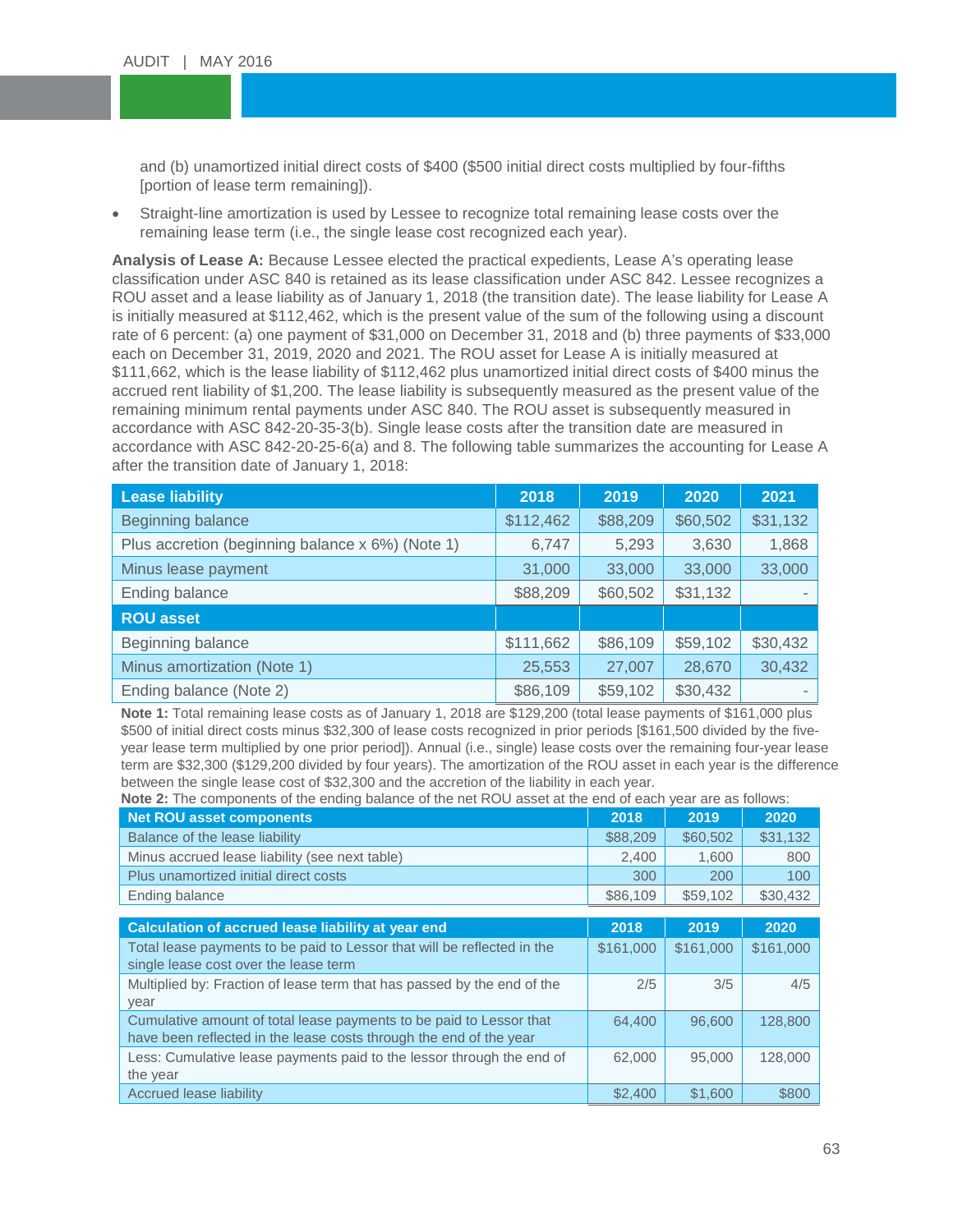The ending balances in Lessee's lease liability and ROU asset are presented as amounts related to<br>operating leases in its 2020 financial statements, including those amounts presented for comparative  $\overline{\phantom{a}}$ operating leases in its 2020 financial statements, including those amounts presented for comparative purposes in 2019.

#### **Additional facts for Lease B:**

- Lease B is classified as a capital lease in accordance with ASC 840.
- The noncancellable lease term is seven years.
- Annual lease payments are \$25,000, payable in arrears.
- The lease has a residual value guarantee of \$8,190 that is probable of being owed over the lease term and is paid at the end of the lease term.
- The rate implicit in the lease is not readily determinable.
- Lessee's incremental borrowing rate on January 1, 2017 (date of lease commencement) is 6 percent.
- Lessee defers and amortizes initial direct costs of \$2,800 over the lease term.
- The carrying amounts of the capital lease obligation, lease asset and unamortized initial direct costs related to Lease B on January 1, 2018 as determined in accordance with ASC 840 are \$128,707, \$124,434 and \$2,400, respectively.
- The straight-line amortization method is used by Lessee to subsequently account for the ROU asset.

**Analysis of Lease B:** Because Lessee elected the practical expedients, the classification of Lease B under ASC 842 is a finance lease. Lessee recognizes a ROU asset and a lease liability as of January 1, 2018. The lease liability for Lease B is initially measured at the carrying amount of the capital lease obligation determined in accordance with ASC 840 on January 1, 2018, which is \$128,707. The ROU asset for Lease B is initially measured at \$126,834, which is the carrying amount of the lease asset determined in accordance with ASC 840 on January 1, 2018 (\$124,434) plus the carrying amount of the unamortized initial direct costs determined in accordance with ASC 840 on January 1, 2018 (\$2,400). Until January 1, 2020 (the effective date of ASC 842), the lease liability and ROU asset are subsequently accounted for in accordance with ASC 840-30-35. Starting on January 1, 2020, the lease liability and ROU asset are subsequently accounted for in accordance with ASC 842-20-35 (see Section 7.2.1 and Section 7.2.2.2). The following table summarizes the accounting for Lease B after the transition date of January 1, 2018:

|                              |           | ASC 840-30-35 | ASC 842-20-35 |          |          |          |
|------------------------------|-----------|---------------|---------------|----------|----------|----------|
| <b>Lease liability</b>       | 2018      | 2019          | 2020          | 2021     | 2022     | 2023     |
| Beginning balance            | \$128,707 | \$111,429     | \$93,115      | \$73,702 | \$53,124 | \$31,311 |
| Plus accretion (Note 1)      | 7,722     | 6,686         | 5,587         | 4,422    | 3,187    | 1,879    |
| Minus lease payment (Note 2) | 25,000    | 25,000        | 25,000        | 25,000   | 25,000   | 33,190   |
| Ending balance               | \$111,429 | \$93,115      | \$73,702      | \$53,124 | \$31,311 |          |
| <b>ROU</b> asset             |           |               |               |          |          |          |
| Beginning balance            | \$126,834 | \$105,695     | \$84,556      | \$63,417 | \$42,278 | \$21,139 |
| Minus amortization (Note 3)  | 21,139    | 21,139        | 21,139        | 21,139   | 21,139   | 21,139   |
| Ending balance               | \$105,695 | \$84,556      | \$63,417      | \$42,278 | \$21,139 | ۰.       |

**Note 1:** Accretion is calculated as the beginning balance of the lease liability in each year multiplied by 6 percent. **Note 2:** The payment in 2023 is the \$25,000 annual lease payment plus payment of the \$8,190 residual value guarantee.

**Note 3:** Annual amortization of the ROU asset is calculated as the amount of the ROU asset on January 1, 2018 (\$126,834) divided by the six-year remaining lease term.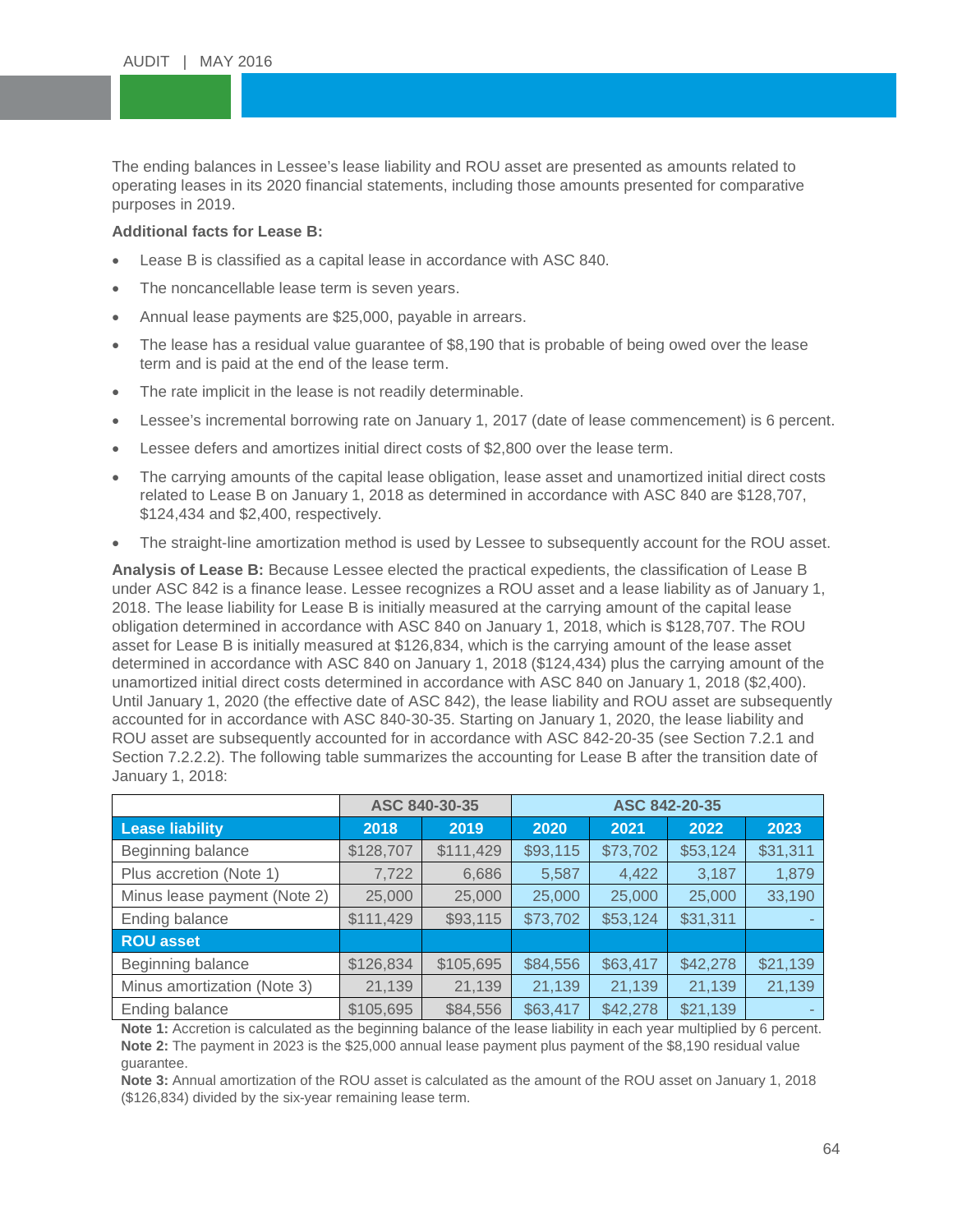The ending balances in Lessee's lease liability and ROU asset are presented as amounts related to<br>finance leases in its 2020 financial statements, including those amounts presented for comparative  $\mathbf{A}$ finance leases in its 2020 financial statements, including those amounts presented for comparative purposes in 2019.

#### **10.2.2 Disclosures**

Tensis Theoreeures<br>Lessees are required to disclose transition-related information otherwise required by ASC 250 when an entity makes an accounting change, except for the effects of the change on specific financial statem<br>line items, income from continuing operations and net income, and related per-share amounts. The entity makes an accounting change, except for the effects of the change on specific financial statement disclosure requirements upon transition have been included in the disclosure checklist included in Appendix A of this white paper.

### **11. Differences between ASC 842 and IFRS 16**

A long-standing joint project between the FASB and IASB resulted in the issuance of ASU 2016-02 and IFRS 16. While ASC 842 and IFRS 16 are converged in many important respects (such as requiring lessees to recognize ROU assets and lease liabilities for most of their leases), there are significant differences between the two. For example:

- Lessees may elect an exception under IFRS 16 that allows them to disregard the recognition and measurement of ROU assets and lease liabilities for leases of assets with values of less than \$5,000. This exception is not provided in ASC 842. However, as is the case with any guidance in the ASC, the guidance in ASC 842 need not be applied to immaterial items.
- All leases for which ROU assets and lease liabilities are recognized by lessees are accounted for as finance leases under IFRS 16. In other words, there is no need for lessees to consider lease classification criteria under IFRS 16. Under ASC 842, leases for which ROU assets and lease liabilities are recognized by lessees are classified and accounted for as operating or finance leases, depending on the facts and circumstances (see Section 6).
- Lessees reassess variable lease payments that depend on an index or rate under IFRS 16 when there is an adjustment to the amount paid. This is not a reassessment event provided for variable lease payments in ASC 842 (see Section 5.5.6).
- For a sublease, under IFRS 16, the intermediate lessor is required to classify the sublease by reference to the ROU asset related to the head lease, while under ASC 842, the intermediate lessor is required to classify the sublease based on the underlying asset (see Section 7.4).
- For sale-leaseback transactions, IFRS 16 provides less application guidance than ASC 842 with respect to whether the transfer of the asset should be accounted for as a sale. In addition, IFRS 16 includes a limitation on the gain that should be recognized when the transfer of the asset is considered a sale, while ASC 842 does not include such a limitation (see Sections 8.2 and 8.3).

For additional information about the differences between ASC 842 and IFRS 16, refer to pages 7 through 9 of the "Summary" in ASU 2016-02.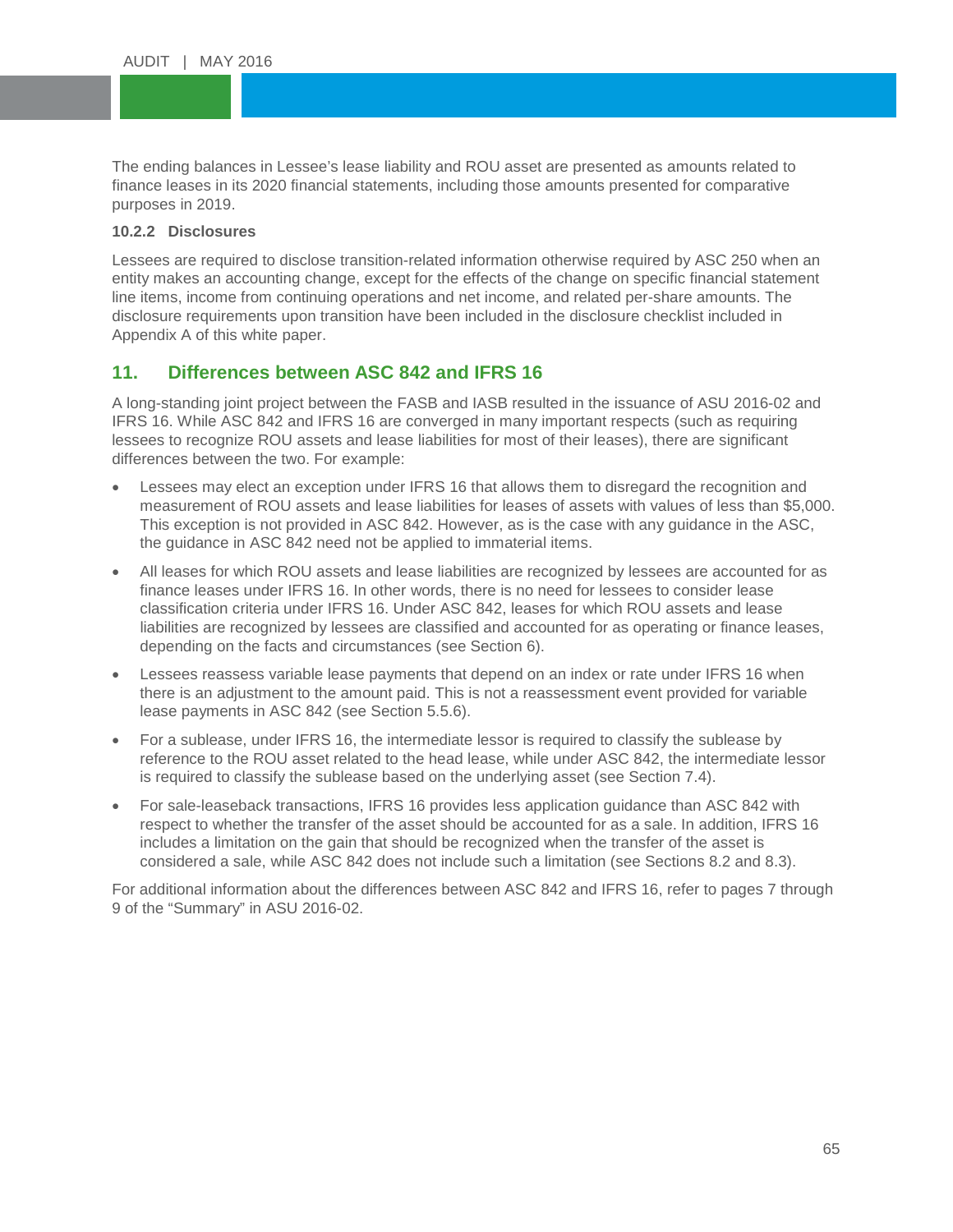# Appendix A: Disclosure checklist

The following table lists the disclosure requirements applicable to:

- The following table lists the disclosure requirements applicable to.<br>• Initial implementation of ASC 842 (ASC 842-10-65-1(i) and 1(j))
- $\textdegree$  Lessees (ASC 842-20-50)
- Sale-leaseback transactions (ASC 842-40-50)<br>Additional information about disclosures required of la

Additional information about disclosures required of lessees is provided in Section 9.4. In addition, Example 6 (starting at ASC 842-20-55-53) illustrates how a lessee may meet the quantitative disclosure requirements included in item 3 of this checklist.

| 842-                          | <b>Disclosure requirement</b>                                                                                                                                                                                                                           | Yes/No | <b>Remarks</b> |
|-------------------------------|---------------------------------------------------------------------------------------------------------------------------------------------------------------------------------------------------------------------------------------------------------|--------|----------------|
| <b>Initial implementation</b> |                                                                                                                                                                                                                                                         |        |                |
|                               | 1. In connection with the initial implementation of<br>ASC 842, the lessee has:                                                                                                                                                                         |        |                |
| $10 - 65 - 1(i)$              | a. Provided the transition disclosures required<br>by ASC 250 on accounting changes and<br>error corrections, except for the<br>requirements in ASC 250-10-50-1(b)(2).                                                                                  |        |                |
| $10 - 65 - 1(j)$              | b. If it used one or both of the practical<br>expedients in ASC 842-10-65-1(f) and $(g)$ , it<br>has disclosed that fact.                                                                                                                               |        |                |
| <b>Lessee</b>                 |                                                                                                                                                                                                                                                         |        |                |
| $20 - 50 - 3$                 | 2. The lessee has disclosed all of the following:                                                                                                                                                                                                       |        |                |
| $20 - 50 - 3(a)$              | a. Information about the nature of its leases,<br>including:                                                                                                                                                                                            |        |                |
| $20 - 50 - 3(a)(1)$           | (1) A general description of the leases.                                                                                                                                                                                                                |        |                |
| $20 - 50 - 3(a)(2)$           | (2) The basis and terms and conditions on<br>which variable lease payments are<br>determined.                                                                                                                                                           |        |                |
| $20 - 50 - 3(a)(3)$           | (3) The existence and terms and conditions<br>of options to extend or terminate the<br>lease, including a narrative discussion<br>about those options that are recognized<br>as part of its ROU assets and lease<br>liabilities and those that are not. |        |                |
| $20 - 50 - 3(a)(4)$           | (4) The existence and terms and conditions<br>of residual value guarantees it has<br>provided.                                                                                                                                                          |        |                |
| $20 - 50 - 3(a)(5)$           | (5) The restrictions or covenants imposed<br>by leases (e.g., those related to<br>dividends or incurring additional<br>financial obligations).                                                                                                          |        |                |
| $20 - 50 - 3(a)$              | (6) For each of items $2(a)(1)$ through $2(a)(5)$<br>of this checklist, the information included<br>therein related to subleases, as<br>applicable.                                                                                                     |        |                |
| $20 - 50 - 3(b)$              | b. Information about leases that have not yet<br>commenced, but that create significant<br>rights and obligations for the lessee,<br>including the nature of any involvement with                                                                       |        |                |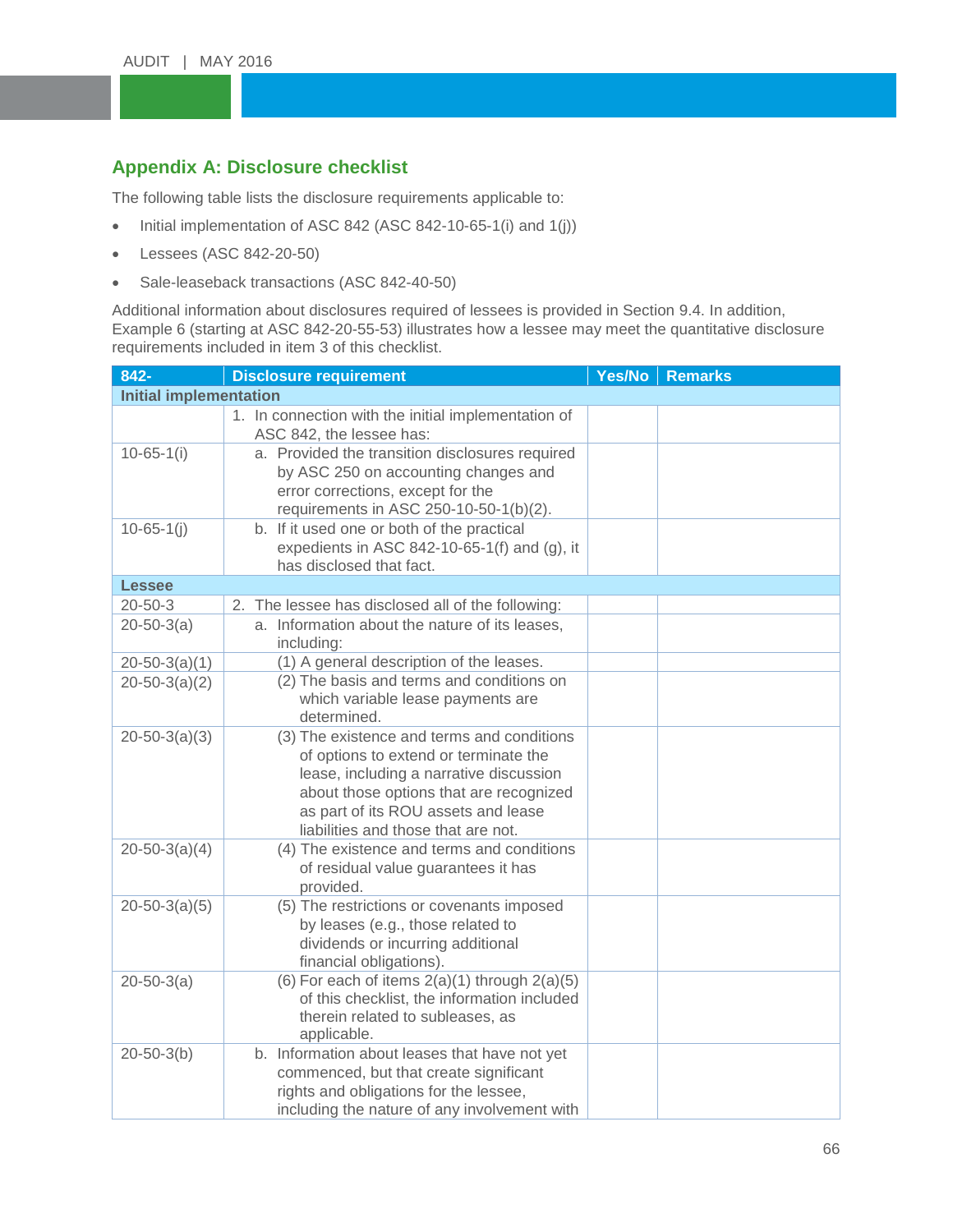| 842-                | <b>Disclosure requirement</b>                                                                                                                                                                                                                                                                                                                                                                         | Yes/No | <b>Remarks</b> |
|---------------------|-------------------------------------------------------------------------------------------------------------------------------------------------------------------------------------------------------------------------------------------------------------------------------------------------------------------------------------------------------------------------------------------------------|--------|----------------|
|                     | the construction or design of the underlying<br>asset.                                                                                                                                                                                                                                                                                                                                                |        |                |
| $20 - 50 - 3(c)$    | c. Information about significant assumptions<br>and judgments made in applying the<br>requirements of ASC 842, which may<br>include the following:                                                                                                                                                                                                                                                    |        |                |
| $20 - 50 - 3(c)(1)$ | (1) The determination of whether a contract<br>contains a lease (as described in ASC<br>842-10-15-2 through 27).                                                                                                                                                                                                                                                                                      |        |                |
| $20 - 50 - 3(c)(2)$ | (2) The allocation of the consideration in a<br>contract between lease and nonlease<br>components (as described in ASC 842-<br>10-15-28 through 32).                                                                                                                                                                                                                                                  |        |                |
| $20 - 50 - 3(c)(3)$ | (3) The determination of the discount rate<br>for the lease (as described in ASC 842-<br>20-30-2 through 4).                                                                                                                                                                                                                                                                                          |        |                |
| $20 - 50 - 4$       | 3. For each period presented in the financial<br>statements, the lessee has disclosed the<br>following amounts related to its total lease cost<br>(which includes both amounts recognized in<br>profit or loss during the period and any<br>amounts capitalized as part of the cost of<br>another asset in accordance with other U.S.<br>GAAP) and the cash flows arising from lease<br>transactions: |        |                |
| $20 - 50 - 4(a)$    | a. Finance lease cost, segregated between<br>the amortization of the ROU assets and<br>interest on the lease liabilities.                                                                                                                                                                                                                                                                             |        |                |
| $20 - 50 - 4(b)$    | b. Operating lease cost determined in<br>accordance with ASC 842-20-25-6(a) and<br>7.                                                                                                                                                                                                                                                                                                                 |        |                |
| $20 - 50 - 4(c)$    | c. Short-term lease cost, excluding expenses<br>related to leases with a lease term of one<br>month or less, determined in accordance<br>with ASC 842-20-25-2.                                                                                                                                                                                                                                        |        |                |
| $20 - 50 - 4(d)$    | d. Variable lease cost determined in<br>accordance with ASC 842-20-25-5(b) and<br>$6(b)$ .                                                                                                                                                                                                                                                                                                            |        |                |
| $20 - 50 - 4(e)$    | e. Sublease income, disclosed on a gross<br>basis, separate from the finance or<br>operating lease expense.                                                                                                                                                                                                                                                                                           |        |                |
| $20 - 50 - 4(f)$    | f. Net gain or loss recognized from sale-<br>leaseback transactions in accordance with<br>ASC 842-40-25-4.                                                                                                                                                                                                                                                                                            |        |                |
| $20 - 50 - 4(g)$    | g. Amounts for the following items segregated<br>between those related to finance leases<br>and those related to operating leases:                                                                                                                                                                                                                                                                    |        |                |
| $20 - 50 - 4(g)(1)$ | (1) Cash paid for amounts included in the<br>measurement of lease liabilities                                                                                                                                                                                                                                                                                                                         |        |                |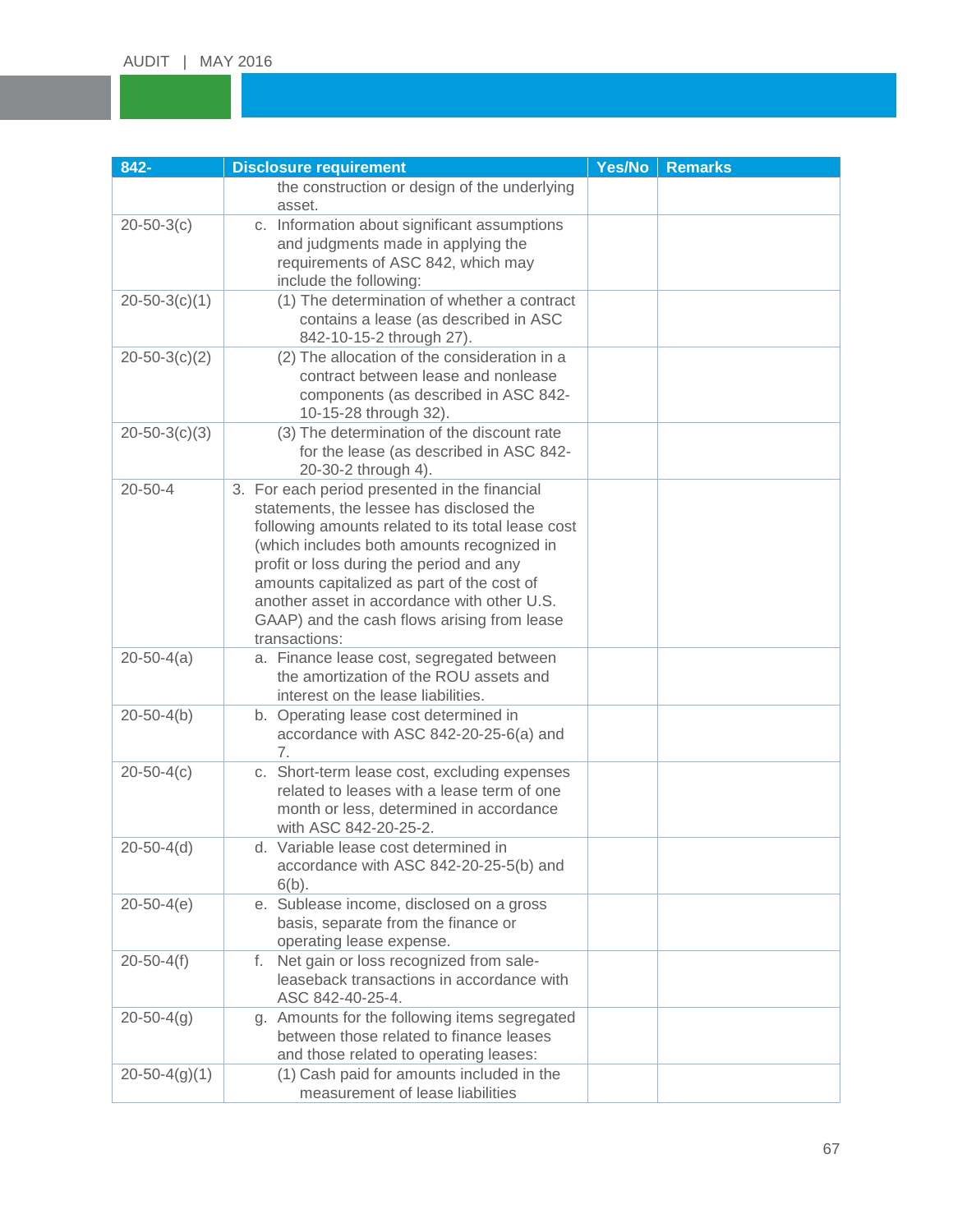| 842-                                  | <b>Disclosure requirement</b>                                                                                                                                                                                                                                                                                       | Yes/No | <b>Remarks</b> |
|---------------------------------------|---------------------------------------------------------------------------------------------------------------------------------------------------------------------------------------------------------------------------------------------------------------------------------------------------------------------|--------|----------------|
| $20 - 50 - 4(g)(2)$                   | (2) Supplemental noncash information on<br>lease liabilities arising from obtaining<br>ROU assets.                                                                                                                                                                                                                  |        |                |
| $20 - 50 - 4(g)(3)$<br>20-55-11       | (3) Weighted-average remaining lease term<br>(calculated on the basis of the remaining<br>lease term and the lease liability<br>balance for each lease as of the<br>reporting date).                                                                                                                                |        |                |
| $20 - 50 - 4(g)(4)$<br>$20 - 55 - 12$ | (4) Weighted-average discount rate<br>(calculated based on both: (a) the<br>discount rate for the lease that was used<br>to calculate the lease liability balance for<br>each lease as of the reporting date and<br>(b) the remaining balance of the lease<br>payments for each lease as of the<br>reporting date). |        |                |
| $20 - 50 - 6$                         | 4. The lessee has disclosed:                                                                                                                                                                                                                                                                                        |        |                |
| $20 - 50 - 6$                         | a. Separate maturity analyses for its finance<br>lease liabilities and its operating lease<br>liabilities, showing the undiscounted cash<br>flows on an annual basis for a minimum of<br>each of the first five years and a total of the<br>amounts for the remaining years.                                        |        |                |
| $20 - 50 - 6$                         | b. A reconciliation of the undiscounted cash<br>flows in the maturity analyses to the finance<br>lease liabilities and operating lease<br>liabilities recognized in the statement of<br>financial position.                                                                                                         |        |                |
| $20 - 50 - 7$                         | 5. The lessee has disclosed lease transactions<br>between related parties in accordance with<br>ASC 850-10-50-1 through 6.                                                                                                                                                                                          |        |                |
| $20 - 50 - 8$                         | 6. A lessee that accounts for short-term leases in<br>accordance with ASC 842-20-25-2 has<br>disclosed:                                                                                                                                                                                                             |        |                |
| $20 - 50 - 8$                         | a. The fact that it accounts for short-term<br>leases in accordance with ASC 842-20-25-<br>$\overline{2}$ .                                                                                                                                                                                                         |        |                |
| $20 - 50 - 8$                         | b. If the short-term lease expense for the<br>period does not reasonably reflect the<br>lessee's short-term lease commitments,<br>that fact and the amount of its short-term<br>lease commitments.                                                                                                                  |        |                |
| $20 - 50 - 9$                         | 7. A lessee that elects the accounting policy in<br>ASC 842-10-15-37 to not separate lease<br>components from nonlease components has<br>disclosed its accounting policy election and to<br>which class or classes of underlying assets it<br>has elected to apply the accounting policy.                           |        |                |
| $20 - 50 - 1$                         | 8. The disclosures provided by the lessee (in<br>connection with items 2 through 7 of this                                                                                                                                                                                                                          |        |                |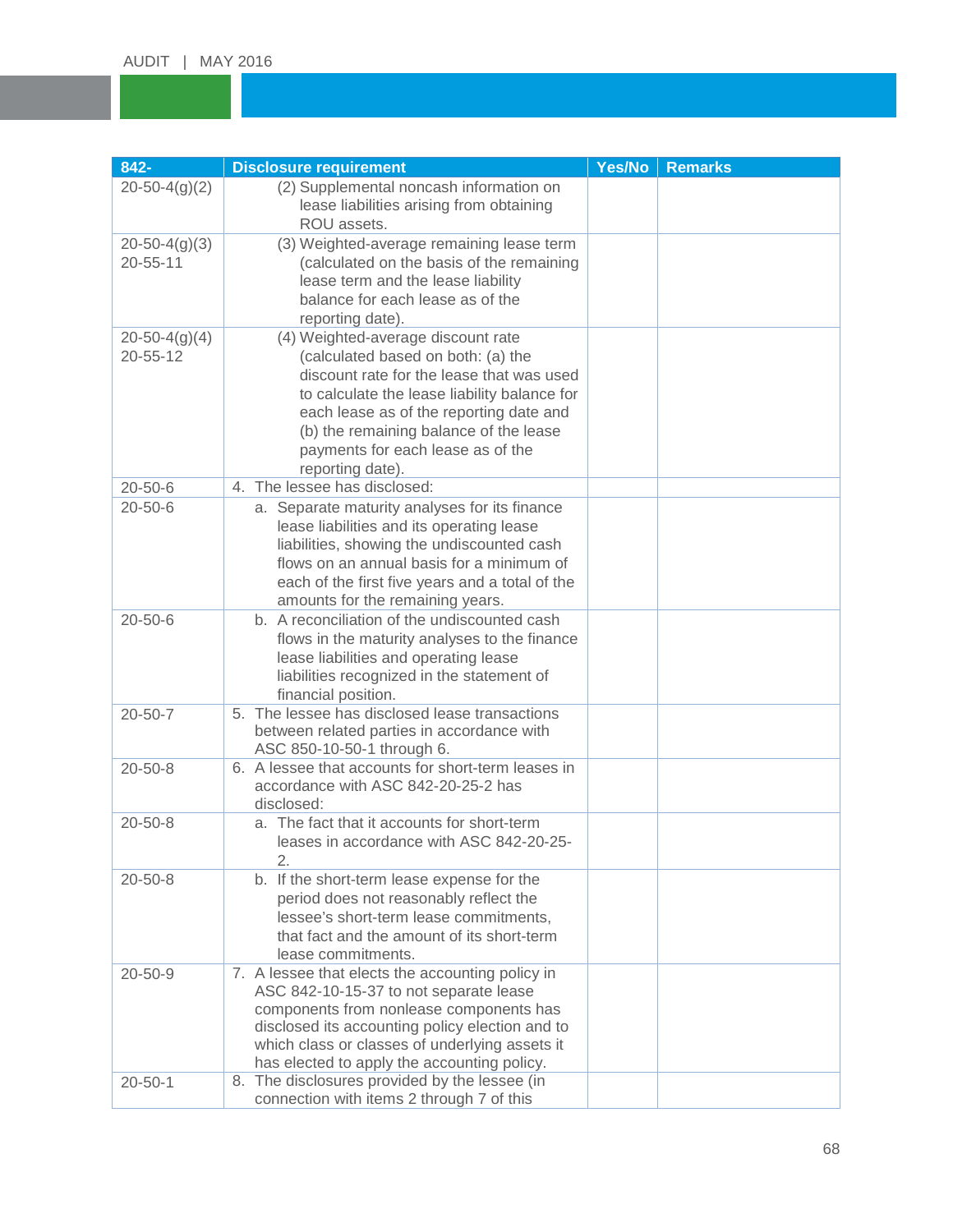| 842-             | <b>Disclosure requirement</b>                                                            | Yes/No | <b>Remarks</b> |
|------------------|------------------------------------------------------------------------------------------|--------|----------------|
|                  | checklist) achieve the disclosure objective in                                           |        |                |
|                  | ASC 842-20-50, which is to enable users of<br>financial statements to assess the amount, |        |                |
|                  | timing and uncertainty of cash flows arising                                             |        |                |
|                  | from leases, by providing qualitative and                                                |        |                |
|                  | quantitative information about all of the                                                |        |                |
|                  | following: (a) the lessee's leases, (b) the                                              |        |                |
|                  | significant judgments made in applying the                                               |        |                |
|                  | requirements in ASC 842 to those leases and                                              |        |                |
|                  | (c) the amounts recognized in the financial<br>statements relating to those leases.      |        |                |
| $20 - 50 - 2$    | 9. The lessee has:                                                                       |        |                |
| $20 - 50 - 2$    | a. Considered the level of detail necessary to                                           |        |                |
|                  | satisfy the disclosure objective (see item 8                                             |        |                |
|                  | in this checklist) and how much emphasis                                                 |        |                |
|                  | to place on each of the various                                                          |        |                |
|                  | requirements in items 2 through 7 of this                                                |        |                |
|                  | checklist to meet that objective.                                                        |        |                |
| $20 - 50 - 2$    | b. Aggregated or disaggregated the                                                       |        |                |
|                  | disclosures in items 2 through 7 of this<br>checklist so that useful information is not  |        |                |
|                  | obscured by including a large amount of                                                  |        |                |
|                  | insignificant detail or by aggregating items                                             |        |                |
|                  | that have different characteristics.                                                     |        |                |
|                  | <b>Sale-leaseback transactions</b>                                                       |        |                |
| $40 - 50 - 1$    | 10. If a seller-lessee or a buyer-lessor enters into a                                   |        |                |
|                  | sale-leaseback transaction and accounts for                                              |        |                |
|                  | that transaction as one in which the transfer of                                         |        |                |
| $40 - 50 - 1$    | the asset is a sale:<br>It has provided the disclosures required in<br>a.                |        |                |
|                  | items 2 through 9 of this checklist for a                                                |        |                |
|                  | seller-lessee or ASC 842-30-50-1 through                                                 |        |                |
|                  | 13 for a buyer-lessor, as appropriate.                                                   |        |                |
| $40 - 50 - 2(a)$ | b. The main terms and conditions of that                                                 |        |                |
|                  | transaction.                                                                             |        |                |
| $40 - 50 - 2(b)$ | c. Any gains or losses arising from the                                                  |        |                |
|                  | transaction separately from gains or losses<br>on the disposal of other assets.          |        |                |
|                  |                                                                                          |        |                |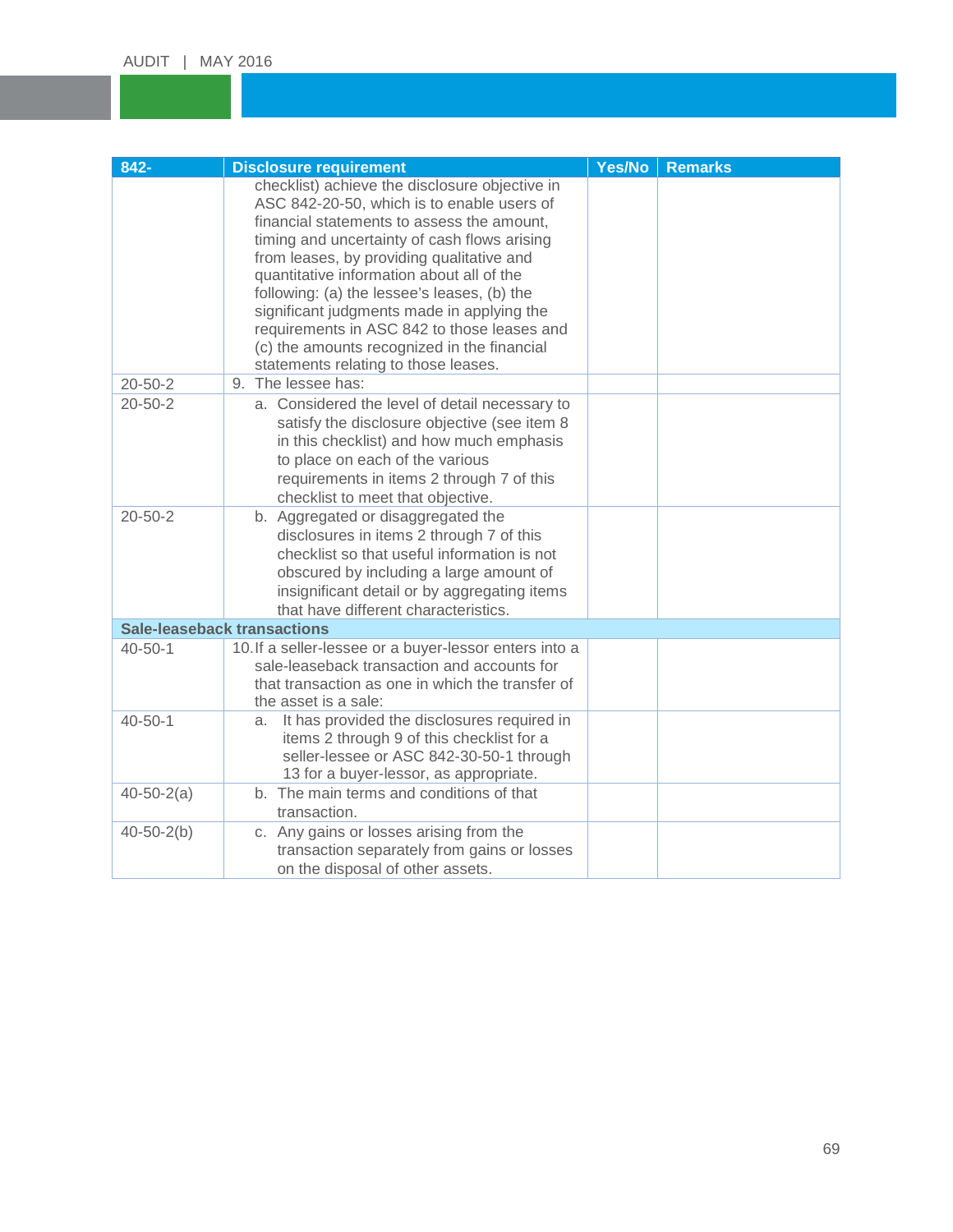# **Appendix B: Transition requirements**

The transition requirements included in ASC 842-10-65-1 applicable to lessees are included verbatim in<br>this appendix. Note that the transition requirements included in ASC 842-10-65-1(v) through 1(z) are not mention in this appendix because they are applicable to ressors. Example 10-1 (which is included are<br>Section 10.2.1) illustrates how a lessee should apply the transition requirements to an existing capital lease and operating lease when it elects the practical expedients in ASC 842-10-65-1(f).<br> The transition requirements included in ASC 842-10-65-1 applicable to lessees are included verbatim in included in this appendix because they are applicable to lessors. Example 10-1 (which is included after

### **Transition and Open Effective Date Information**

#### **General**

#### **> Transition Related to Accounting Standards Update No. 2016-02,** *Leases (Topic 842)*

**842-10-65-1** The following represents the transition and effective date information related to Accounting Standards Update No. 2016-02, *Leases (Topic 842)*:

- a. A **public business entity**, a **not-for-profit entity** that has issued or is a conduit bond obligor for securities that are traded, listed, or quoted on an exchange or an over-the-counter market, and an employee benefit plan that files or furnishes financial statements with or to the U.S. Securities and Exchange Commission shall apply the pending content that links to this paragraph for financial statements issued for fiscal years beginning after December 15, 2018, and interim periods within those fiscal years. Earlier application is permitted.
- b. All other entities shall apply the pending content that links to this paragraph for financial statements issued for fiscal years beginning after December 15, 2019, and interim periods within fiscal years beginning after December 15, 2020. Earlier application is permitted.
- c. In the financial statements in which an entity first applies the pending content that links to this paragraph, the entity shall recognize and measure **leases** within the scope of the pending content that links to this paragraph that exist at the beginning of the earliest comparative period presented, using the approach described in (i) through (ee).
- d. An entity shall adjust equity at the beginning of the earliest comparative period presented, and the other comparative amounts disclosed for each prior period presented in the financial statements, as if the pending content that links to this paragraph had always been applied, subject to the requirements in (h) through (dd).
- e. If a **lessee** elects not to apply the recognition and measurement requirements in the pending content that links to this paragraph to **short-term leases**, the lessee shall not apply the approach described in (k) through (s) to short-term leases.

See Examples 28 through 29 (paragraphs 842-10-55-243 through 55-254) for illustrations of the transition requirements.

#### **Practical expedients**

- f. An entity may elect the following practical expedients, which must be elected as a package and applied consistently by an entity to all of its leases (including those for which the entity is a lessee or a **lessor**), when applying the pending content that links to this paragraph to leases that commenced before the effective date:
	- 1. An entity need not reassess whether any expired or existing **contracts** are or contain leases.
	- 2. An entity need not reassess the lease classification for any expired or existing leases (that is, all existing leases that were classified as **operating leases** in accordance with Topic 840 will be classified as operating leases, and all existing leases that were classified as capital leases in accordance with Topic 840 will be classified as **finance leases**).
	- 3. An entity need not reassess **initial direct costs** for any existing leases.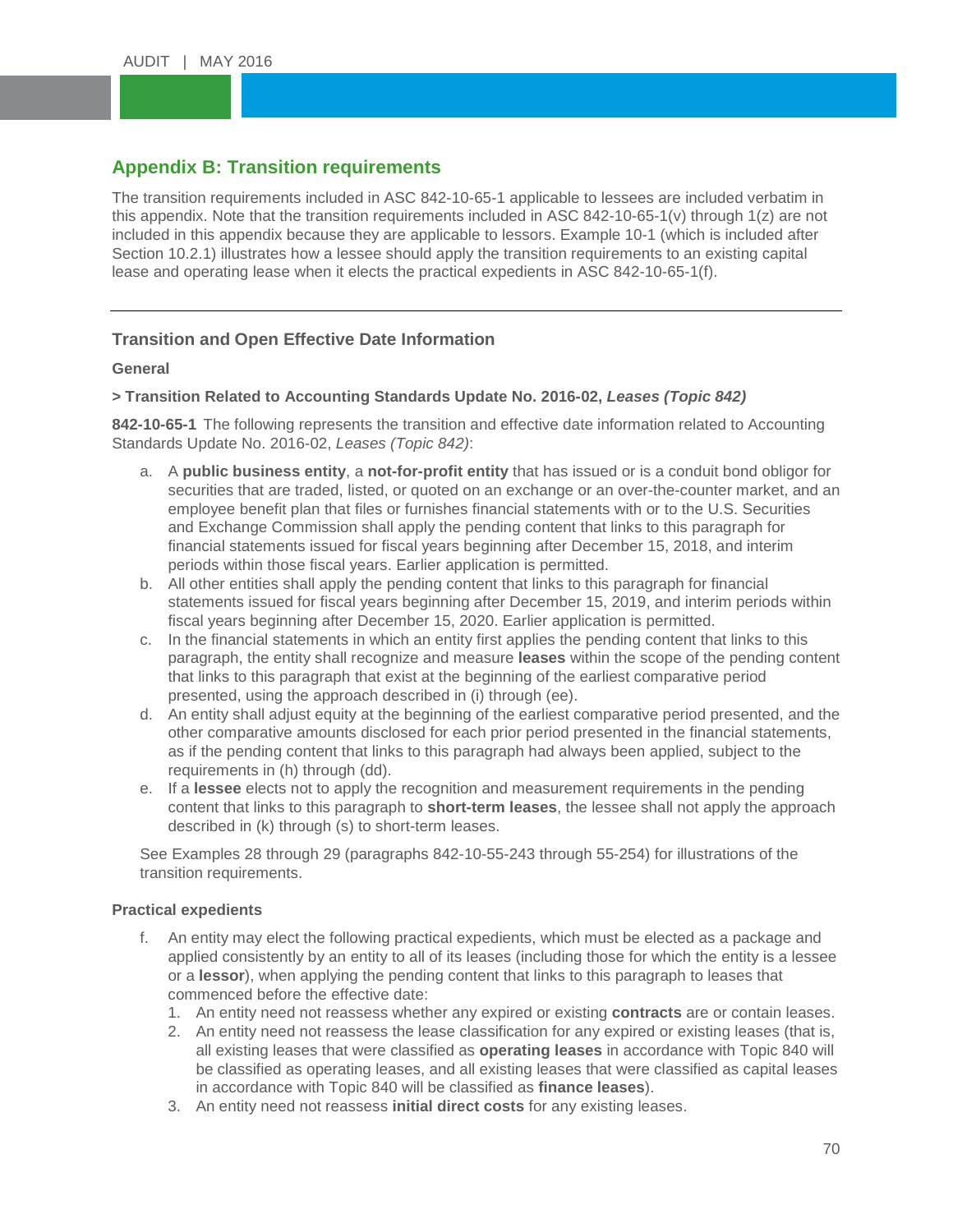g. An entity also may elect a practical expedient, which must be applied consistently by an entity to all of its leases (including those for which the entity is a lessee or a lessor) to use hindsight in determining the **lease term** (that is, when considering lessee options to extend or terminate the<br>lease and to purchase the **underlying asset**) and in assessing impairment of the entity's **rightof-use assets**. This practical expedient may be elected separately or in conjunction with the<br>practical expedients in (f). all of its leases (including those for which the entity is a lessee or a lessor) to use hindsight in determining the **lease term** (that is, when considering lessee options to extend or terminate the practical expedients in (f).

# **Amounts previously recognized in respect of business combinations**

- h. If an entity has previously recognized an asset or a liability in accordance with Topic 805 on **business combinations** relating to favorable or unfavorable terms of an operating lease acquired as part of a business combination, the entity shall do all of the following:
	- 1. Derecognize that asset and liability (except for those arising from operating leases for which the entity is a lessor).
	- 2. Adjust the carrying amount of the right-of-use asset by a corresponding amount if the entity is a lessee.
	- 3. Make a corresponding adjustment to equity at the beginning of the earliest comparative period presented if assets or liabilities arise from leases classified as **sales-type leases** or **direct financing leases** in accordance with Topic 840 for which the entity is a lessor.

#### **Disclosure**

- i. An entity shall provide the transition disclosures required by Topic 250 on accounting changes and error corrections, except for the requirements in paragraph 250-10-50-1(b)(2).
- $j.$  If an entity uses one or both of the practical expedients in (f) and (g), it shall disclose that fact.

#### **Lessees**

#### **Leases previously classified as operating leases under Topic 840**

- k. A lessee should initially recognize a right-of-use asset and a **lease liability** at the later of the beginning of the earliest period presented in the financial statements and the **commencement date of the lease**.
- l. Unless, on or after the effective date, the lease is modified (and that modification is not accounted for as a separate contract in accordance with paragraph 842-10-25-8) or the lease liability is required to be remeasured in accordance with paragraph 842-20-35-4, a lessee shall measure the lease liability at the present value of the sum of the following, using a **discount rate for the lease** (which, for entities that are not public business entities, can be a risk-free rate determined in accordance with paragraph 842-20-30-3) established at the later of the beginning of the earliest period presented in the financial statements and the commencement date of the lease: 1. The remaining minimum rental payments (as defined under Topic 840).

2. Any amounts **probable** of being owed by the lessee under a **residual value guarantee**.

- m. For each lease classified as an operating lease in accordance with paragraphs 842-10-25-2 through 25-3, a lessee shall initially measure the right-of-use asset at the initial measurement of the lease liability adjusted for both of the following:
	- 1. The items in paragraph 842-20-35-3(b), as applicable.
	- 2. The carrying amount of any liability recognized in accordance with Topic 420 on exit or disposal cost obligations for the lease.
- n. For each lease classified as an operating lease in accordance with paragraphs 842-10-25-2 through 25-3, a lessee shall subsequently measure the right-of-use asset throughout the remaining lease term in accordance with paragraph 842-20-35-3(b). If the initial measurement of the right-of-use asset in (m) is adjusted for the carrying amount of a liability recognized in accordance with Topic 420 on exit or disposal cost obligations for the lease, the lessee shall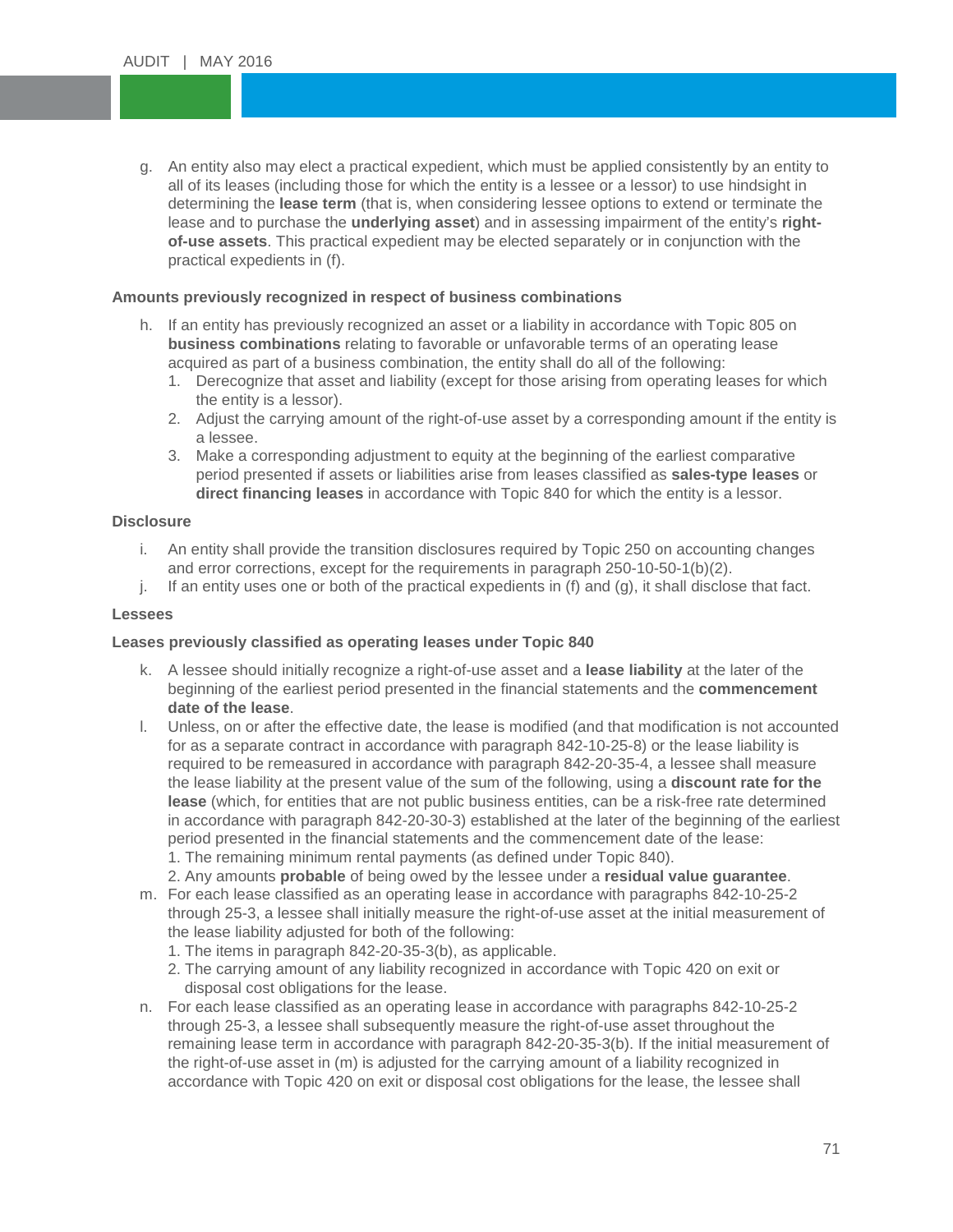apply the recognition and subsequent measurement guidance in Sections 842-20-25 and 842-20-<br>35, respectively, when the right-of-use asset has been impaired. 35, respectively, when the right-of-use asset has been impaired.

- For each lease classified as a finance lease in accordance with paragraph 842-10-25-2, a lest<br>shall measure the right-of-use asset as the applicable proportion of the lease liability at the commencement date, which can be imputed from the lease liability determined in accordance<br>with (I). The applicable proportion is the remaining lease term at the beginning of the earliest comparative period presented relative to the total lease term. A lessee shall adjust the right-of-<br>use asset recognized by the carrying amount of any prepaid or accrued **lease payments** and the o. For each lease classified as a finance lease in accordance with paragraph 842-10-25-2, a lessee commencement date, which can be imputed from the lease liability determined in accordance comparative period presented relative to the total lease term. A lessee shall adjust the right-ofcarrying amount of any liability recognized in accordance with Topic 420 for the lease.
- p. Any unamortized initial direct costs at the later of the beginning of the earliest period presented in the financial statements or the commencement date of the lease that do not meet the definition of initial direct costs in this Topic shall be written off as an adjustment to equity at the later of the beginning of the earliest period presented in the financial statements and the commencement date of the lease.
- q. If a modification to the contractual terms and conditions occurs on or after the effective date, and the modification does not result in a separate contract in accordance with paragraph 842-10-25-8, or the lessee is required to remeasure the lease liability for any reason (see paragraphs 842-20- 35-4 through 35-5), the lessee shall follow the requirements in this Topic from the **effective date of the modification** or the remeasurement date.

#### **Leases previously classified as capital leases under Topic 840**

- r. For each lease classified as a finance lease in accordance with this Topic, a lessee shall do all of the following:
	- 1. Recognize a right-of-use asset and a lease liability at the carrying amount of the lease asset and the capital lease obligation in accordance with Topic 840 at the later of the beginning of the earliest comparative period presented or the commencement date of the lease.
	- 2. Include any unamortized initial direct costs that meet the definition of initial direct costs in this Topic in the measurement of the right-of-use asset established in (r)(1).
	- 3. Write off, as an adjustment to equity, any unamortized initial direct costs at the later of the beginning of the earliest period presented in the financial statements or the commencement date of the lease that do not meet the definition of initial direct costs in this Topic and that are not included in the measurement of the capital lease asset under Topic 840 (unless the lessee elects the practical expedients described in (f)).
	- 4. Subsequently measure the right-of-use asset and the lease liability in accordance with Section 840-20-35 before the effective date.
	- 5. Apply the subsequent measurement guidance in paragraphs 842-20-35-4 through 35-5 and 842-20-35-8 after the effective date. However, when applying the pending content in paragraph 842-20-35-4, a lessee shall not remeasure the lease payments for amounts probable of being owed under residual value guarantees in accordance with paragraph 842- 10-35-4(c)(3).
	- 6. Classify the assets and liabilities held under capital leases as right-of-use assets and lease liabilities arising from finance leases for the purposes of presentation and disclosure.
- s. For each lease classified as an operating lease in accordance with this Topic, a lessee shall do the following:
	- 1. Derecognize the carrying amount of any capital lease asset and capital lease obligation in accordance with Topic 840 at the later of the beginning of the earliest comparative period presented or the commencement date of the lease. Any difference between the carrying amount of the capital lease asset and the capital lease obligation shall be accounted for in the same manner as prepaid or accrued rent.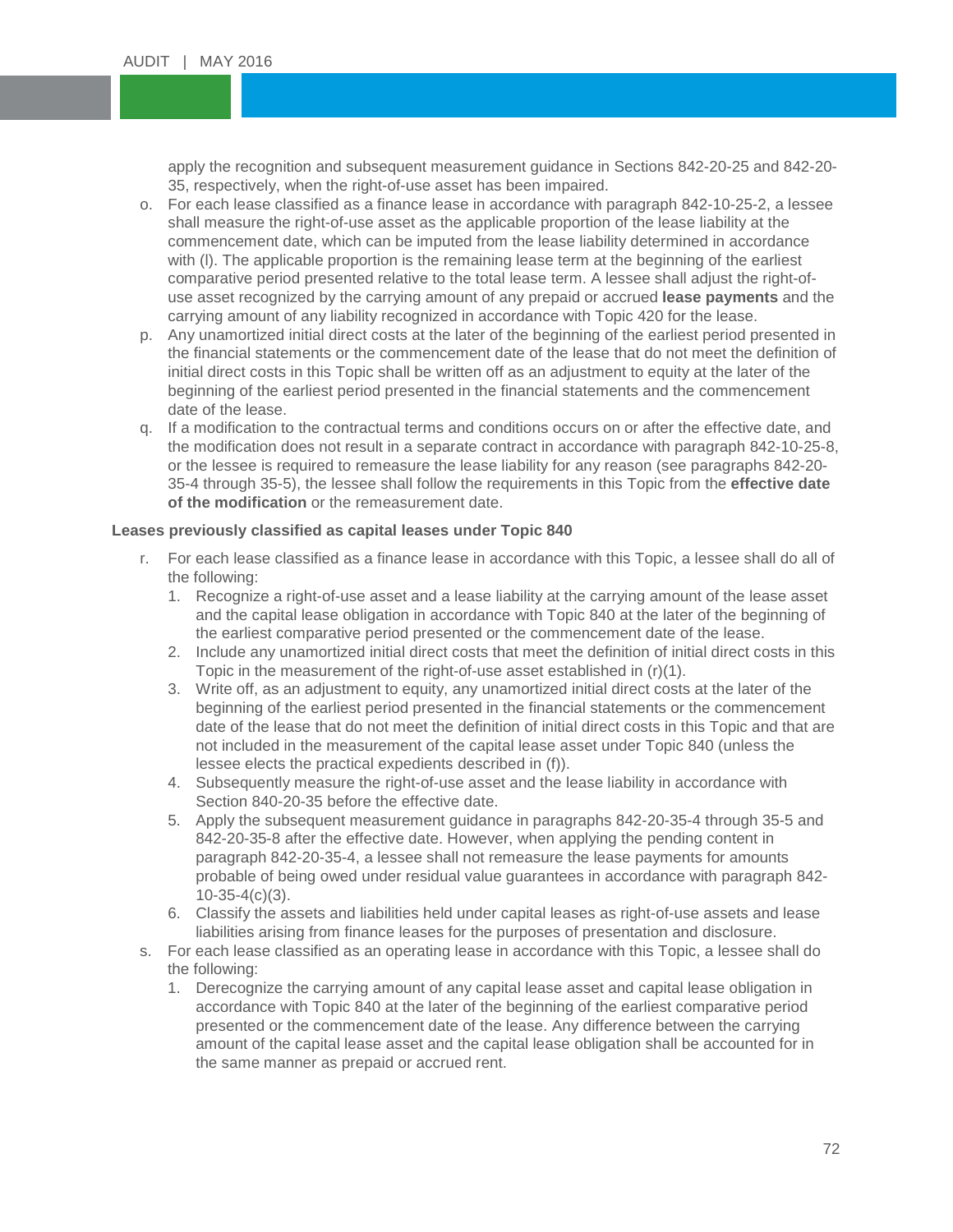- 2. Recognize a right-of-use asset and a lease liability in accordance with paragraph 842-20-35-<br>3 if the lease commenced before the beginning of the earliest period presented in the 3 if the lease commenced before the beginning of the earliest period presented in the financial statements.
- financial statements.<br>3. Recognize a right-of-use asset and a lease liability in accordance with paragraph 842-20-30-1 at the commencement date of the lease if the lease<br>earliest period presented in the financial statements. 1 at the commencement date of the lease if the lease commenced after the beginning of the
- Account for the operating lease in accordance with<br>initial recognition in accordance with (r)(2) or (r)(3). 4. Account for the operating lease in accordance with the guidance in Subtopic 842-20 after
- 5. Write off, as an adjustment to equity, any unamortized initial direct costs at the later of the beginning of the earliest period presented in the financial statements or the commencement date of the lease that do not meet the definition of initial direct costs in this Topic.
- t. If a modification to the contractual terms and conditions occurs on or after the effective date, and the modification does not result in a separate contract in accordance with paragraph 842-10-25-8, or the lessee is required to remeasure the lease liability in accordance with paragraph 842-20-35- 4, the lessee shall subsequently account for the lease in accordance with the requirements in this Topic beginning on the effective date of the modification or the remeasurement date.

## **Build-to-suit lease arrangements**

- u. A lessee shall apply a modified retrospective transition approach for leases accounted for as build-to-suit arrangements under Topic 840 that are existing at, or entered into after, the beginning of the earliest comparative period presented in the financial statements as follows:
	- 1. If an entity has recognized assets and liabilities solely as a result of a transaction's build-tosuit designation in accordance with Topic 840, the entity should derecognize those assets and liabilities at the later of the beginning of the earliest comparative period presented in the financial statements and the date that the lessee is determined to be the accounting owner of the asset in accordance with Topic 840. Any difference should be recorded as an adjustment to equity at that date. The lessee shall apply the lessee transition requirements in (k) through (s) to the lease.
	- 2. If the construction period of the build-to-suit lease concluded before the beginning of the earliest comparative period presented in the financial statements and the transaction qualified as a sale and leaseback transaction in accordance with Subtopic 840-40 before the date of initial application, the entity shall follow the general lessee transition requirements for the lease.

## **Sale and leaseback transactions before the beginning of the earliest comparative period presented**

- aa. If a previous sale and leaseback transaction was accounted for as a sale and a leaseback in accordance with Topic 840, an entity shall not reassess the transaction to determine whether the transfer of the asset would have been a sale in accordance with paragraphs 842-40-25-1 through 25-3.
- bb. If a previous sale and leaseback transaction was accounted for as a failed sale and leaseback transaction in accordance with Topic 840 and remains a failed sale at the effective date, the entity shall reassess whether a sale would have occurred at any point on or after the beginning of the earliest period presented in the financial statements in accordance with paragraphs 842-40-25-1 through 25-3. The sale and leaseback transaction shall be accounted for on a modified retrospective basis from the date a sale is determined to have occurred, in accordance with the requirements in (cc) through (dd).
- cc. An entity shall account for the leaseback in accordance with the lessee and lessor transition requirements in (k) through (y).
- dd. If a previous sale and leaseback transaction was accounted for as a sale and capital leaseback in accordance with Topic 840, the transferor shall continue to recognize any deferred gain or loss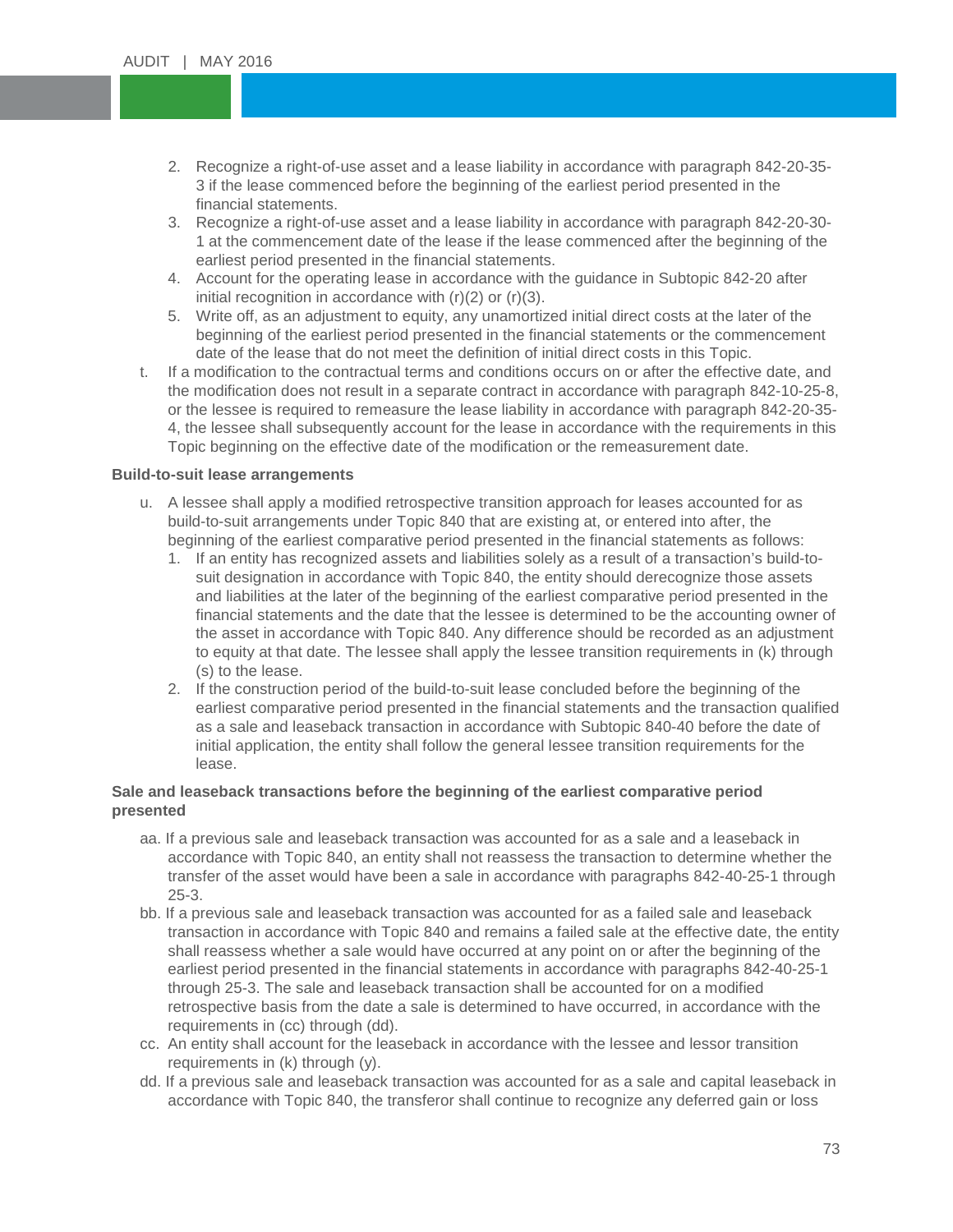that exists at the later of the beginning of the earliest comparative period presented in the<br>financial statements or the date of the sale of the underlying asset as follows: financial statements or the date of the sale of the underlying asset as follows:

- 1. If the underlying asset is land only, straight line over the remaining lease term.
- 1. If the underlying asset is land only, straight line over the remaining lease term.<br>2. If the underlying asset is not land only and the leaseback is a finance lease, in proportion to the amortization of the right-of-use asset.
- the amortization of the right-of-use asset.<br>3. If the underlying asset is not land only and the leaseback is an operating lease, in proportion to the recognition in profit or loss of the total lease cost.
- to the recognition in profit or loss of the total lease cost.<br>ee. If a previous sale and leaseback transaction was accounted for as a sale and operating leaseback in accordance with Topic 840, the transferor shall do the following:
	- 1. Recognize any deferred gain or loss not resulting from off-market terms (that is, where the consideration for the sale of the asset is not at **fair value** or the lease payments are not at market rates) as a cumulative-effect adjustment at the later of the date of initial application (to equity) or the date of sale (to earnings of the comparative period presented).
	- 2. Recognize any deferred loss resulting from the consideration for the sale of the asset not being at fair value or the lease payments not being at market rates as an adjustment to the leaseback right-of-use asset at the date of initial application.
	- 3. Recognize any deferred gain resulting from the consideration for the sale of the asset not being at fair value or the lease payments not being at market rates as a financial liability at the date of initial application.